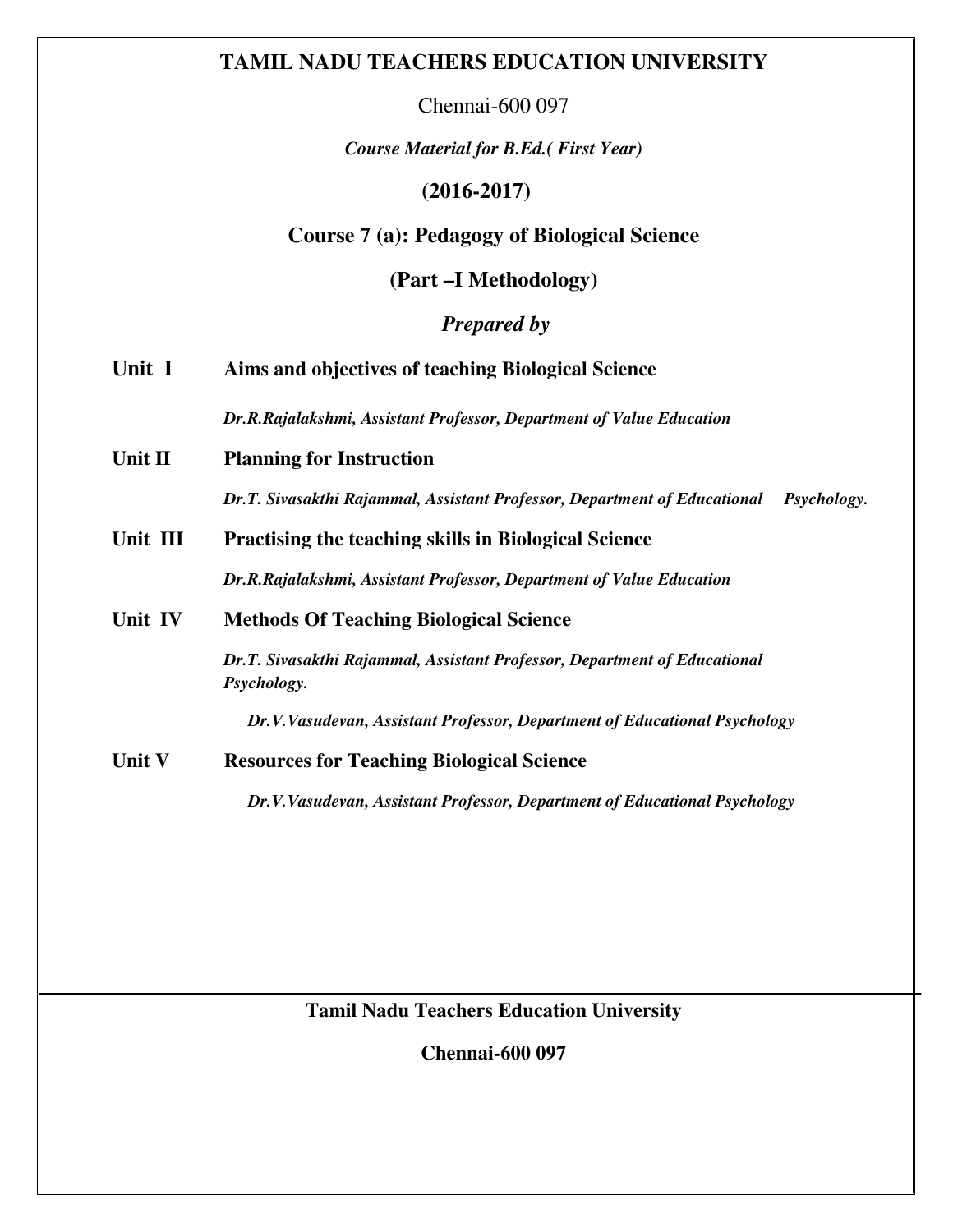# **UNIT I: Aims and Objectives of Teaching Biological Science**

### **Objectives:**

- To obtain knowledge on the nature and scope of biological science.
- To understand the aims and objectives of teaching of biological science.
- To examine the need and significance of teaching of biological science.
- To explore the values of teaching of biological science.

### **INTRODUCTION**

The science which deals with the study of living objects is called Biology. Thus the subject involves the studies of all kinds of micro-organisms, plants and animals. Biology is related to mankind ever since the origin of man, therefore this branch of science stands first in order of studies as compared to other branches of science. Ever since the origin of life man is eager to know about various phenomenon of life processes such as health and disease, birth, growth and death. However, man depends on plants and animals for food, shelter and clothing which are immediate needs of life, come from Biology. Perhaps it was the elementary need of man to know about the living beings, so that maximum benefits can be drawn out of them. Though biology involves study of life, but now a days it is mostly centralised with the study of agriculture, animal husbandry, health and microbiology and related branches. Today study of any branch of science is not possible in isolation as it also involves principles of physics, chemistry and various other branches.

### **MEANING**

Biology is a natural science concerned with the study of life and living organisms, including their structure, function, growth, evolution, distribution, identification and taxonomy.

Biology literally means "the study of life". Biology is such a broad field, covering the minute workings of chemical machines inside our cells, to broad scale concepts of ecosystems and global climate change. Biologists study intimate details of the human brain, the composition of our genes, and even the functioning of our reproductive system.

Human's exploratory activities have resulted in the accumulation of vast source of knowledge called Biology. In Biology, we study about nature which means the entire universe. The knowledge is now organised in several disciplines for the convenience of study. This knowledge is based on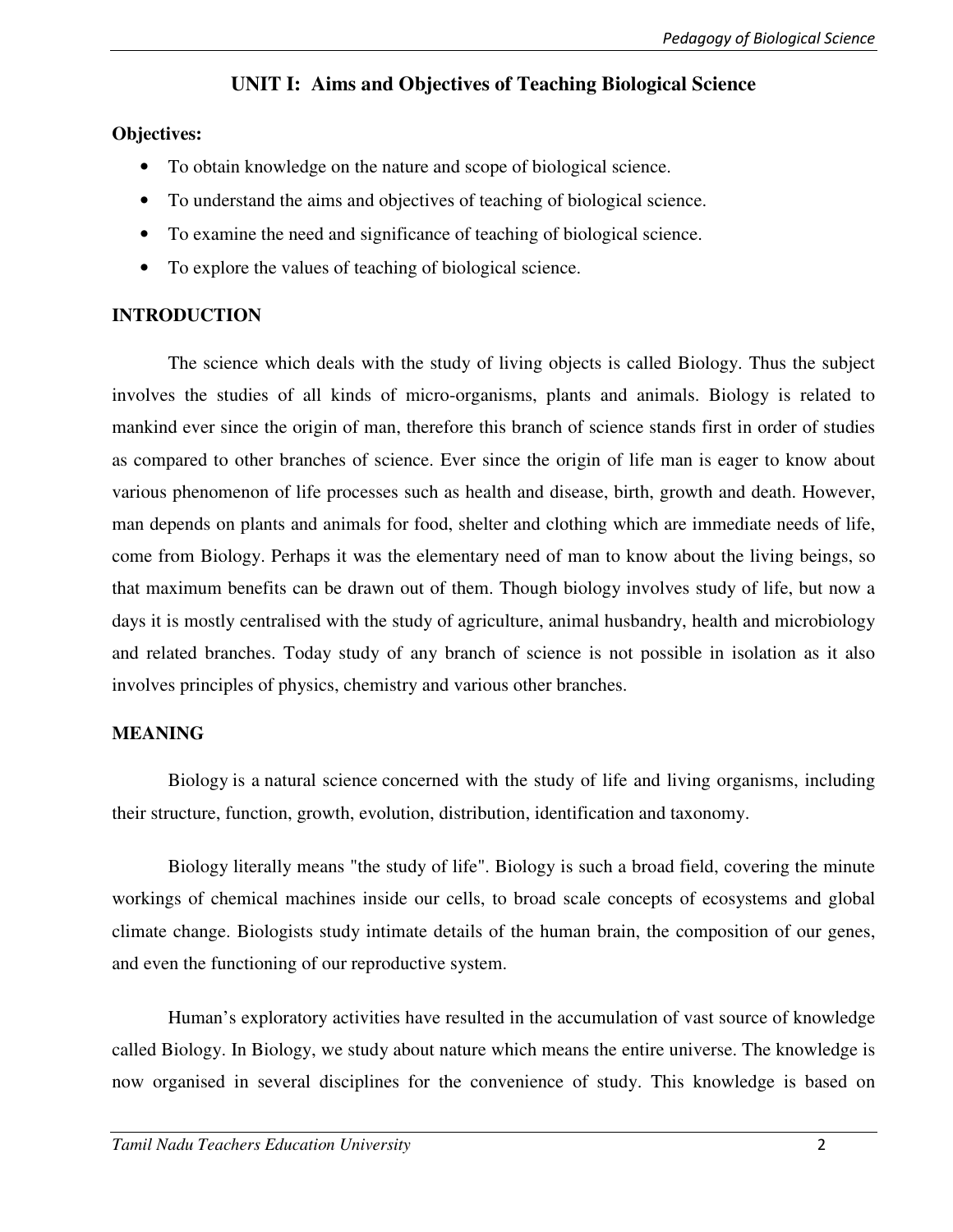inquiry, observations and logical extensions, and is testable by experiment or has logically convincing explanation.

It is this organised knowledge with inquiry, logical reasoning and experimentation as its central themes that we call science. Science may rightly be said to be a domain of inquiry.

### **NATURE AND SCOPE**

Biology has certain characteristics which distinguish it from other spheres of human endeavour. These characteristics define the nature of biology. Humans have always been curious about the world around them. The inquiring and imaginative human mind has responded to the wonder and awe of nature in different ways. One kind of response from the earliest times has been to observe the physical and biological environment carefully, look for any meaningful patterns and relations, make and use new tools to interact with nature, and build conceptual models to understand the world. This human endeavour is Biology. But Biology is ultimately a social endeavour. Biology is knowledge and knowledge is power. With power can come wisdom and liberation. Or, as sometimes happens unfortunately, power can breed arrogance and domination. Biology has the potential to be beneficial or harmful, emancipative or oppressive. History, particularly of the twentieth century, is full of examples of this dual role of Biology.

In a progressive forward-looking society, Biology can play a truly liberating role, helping people out of the vicious circle of poverty, ignorance and superstition. Biology, tempered with wisdom, is the surest and the only way to human welfare. This conviction provides the basic rationale for Biology education.

Science promotes scepticism; scientists are highly sceptic people. Scientists look at everything with suspicion. Every new observation or a new theory is received with a lot of scepticism. It leads to a lot of debate among scientist. A new observation is accepted only when experimental observations have been checked by independent individuals or groups at various places with identical results. Similarly, a new theory is accepted when theoretical calculations have been repeated by other scientists independently with identical results.

Science, and biology in particular, holds several foundational values that should be conveyed to students as they pursue careers as scientists or science teachers.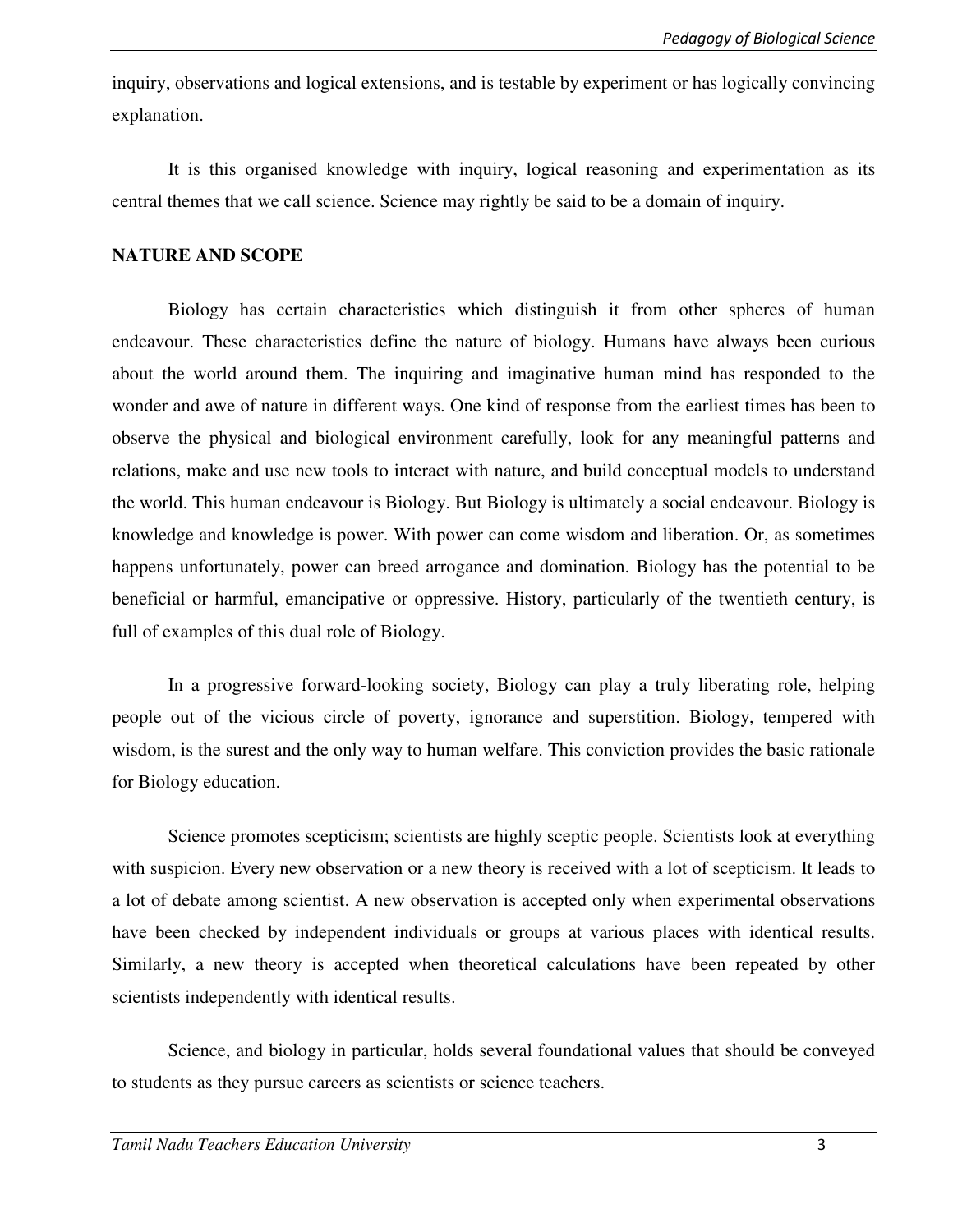Science is based on at least four fundamental values:

- Curiosity is good and should be encouraged.
- Knowledge itself is good—it is good to acquire knowledge.
- It is wrong to falsify or fabricate the data on which knowledge is based.
- It is good to keep an open mind (to be willing to examine and consider new evidence and arguments), tempered by a vigilant level of scepticism**.**

Curiosity is surely the most essential trait a scientist can possess. Curiosity leads to a search for knowledge for its own sake, which is the driving force behind the great majority of scientific discoveries ever made. Acquiring knowledge for curiosity's sake leads naturally to the second value that knowledge is good— not because it may be useful in some pragmatic way, but simply because it increases our store of knowledge about the universe in which we live. Staying open-minded and sceptical is certainly a value and goal for all scientists, provided that one's open-mindedness is reserved for objective evidence, as opposed to subjective opinion.

Curiosity can be a hard sell because, sadly, many of today's students seem to lack curiosity about the world and universe outside their personal spheres of relevance. Even at the college level, many students appear to have no interest in learning about anything as remote as stellar evolution, photosynthesis, Krebs cycle, the Burgess Shale fossils, hydrothermal vent communities, lateral gene transfer, the bacterial origin of mitochondria, and so on. Yet these topics would not seem remote if they were approached in a creative and spirited manner.

Most investigations in science involve some form of scientific method. It shows creativity of humankind in seeking solution to its problems. The approach used by the scientists in the study of astronomy and ecology is observation and prediction. In microbiology they rely on laboratory experiment focused on cause and effect relationship. This is a glimpse of the process by which science works. The essential elements of this process have been collected in what is known as scientific method.

In science, experimentation and theory building complement each other. Sometimes a new experiment throws up observations which force modification in an existing theory or demand the development of an altogether new theory. At other times, theoretical development in a theory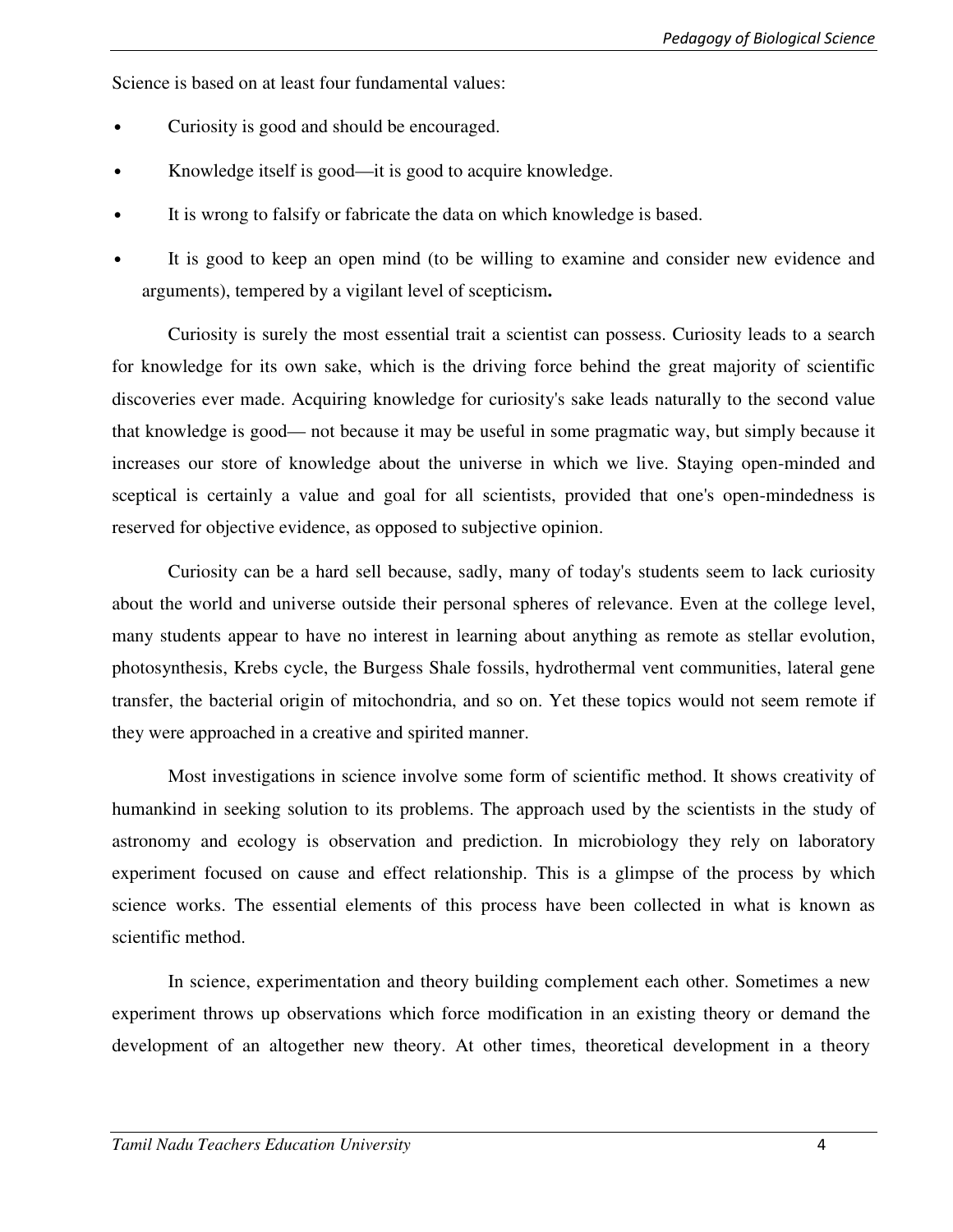predicts new phenomena which needs to be verified by experiment. This interplay between theory and experiment is a fascinating facet of the scientific process.

Broadly speaking, science is a particular way of looking at nature, which may also be called scientific attitude. One of the most important characteristics of science is that even the most established theories can be modified, or even abandoned, if new experimental results do not fit into the existing theories. This promotes scepticism among scientists. They look at every new observation or theoretical calculation with a healthy dose of scepticism and do not accept it till the result has been reproduced by many scientists at various places. Reproducibility is one of the importantcriteriaforascientificresulttobeacceptable.Itisbelieved that scientists, in their exploration, employ inquiry and scientific method. The use of scientific method and inquiry in daily life promotes scientific temper and rationality. That is why it has been emphasised that all of us should imbibe the spirit of scientific inquiry in our personal lives. So, science can never belong to a country or region. It belongs to the whole mankind.

#### **AIMS AND OBJECTIVES OF TEACHING BIOLOGICAL SCIENCE IN SCHOOLS**

One of the important aims of education is to help students to become responsible democratic citizens of the country. The responsibility of science teachers is not only to teach facts, principles and processes of science, but also to facilitate students to discharge their social responsibilities and preserve democracy as well. They should appreciate how science and technology have developed and are affected by many diverse individuals, cultures and societies. They need to be encouraged to appreciate and participate in the responsible use of science and technology for the benefit of society, to visualize future of our nation and to become sensitive and responsible citizens. It is important to develop critical thinking in them about interconnectivity of science, technology and society in order to maintain a healthy and sustainable society. Students should be encouraged to develop a scientific vision about different issues, about acquiring and processing information, about scientific and technological developments and their relevance to everyday life and long-term implications to society.

Science education aims to make students develop scientific attitude, so that in later life they can help society make rational choices when confronted with various possibilities and challenges.

Humans' inquisitiveness and usefulness of the knowledge of science are the two main factors which have led them to continuously strive to understand the behaviour of nature and use the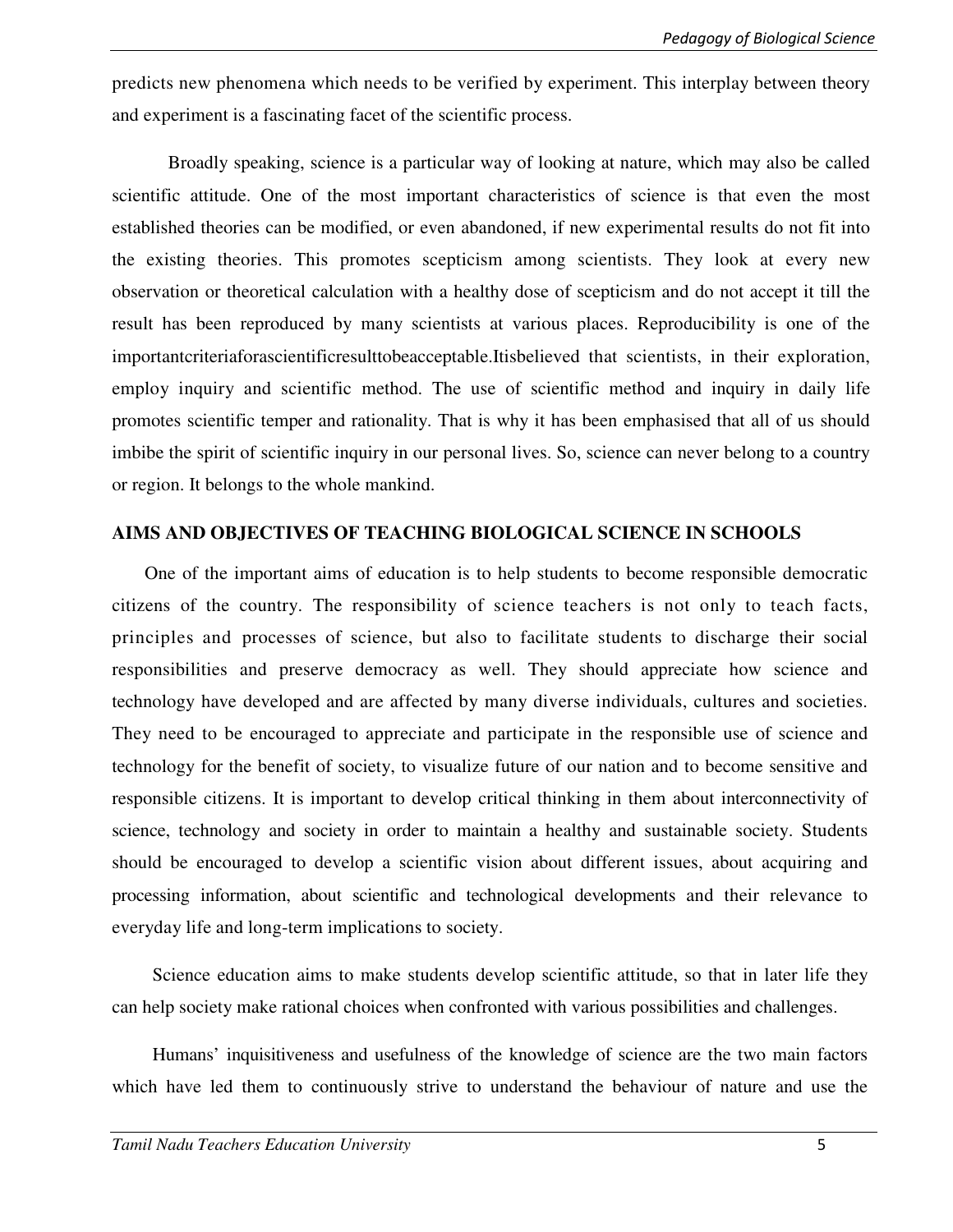knowledge of science to make their life more comfortable. In doing so humans systematised knowledge by classifying it into various fields of their activities, built concepts to understand the behaviour of nature and found various ways to exploit it. All these endeavours of the humankinds resulted in a new discipline known as science. Science has influenced and benefited us so immensely that it has become indispensable. At the same time, the society has also helped science to grow.

Science enhances the quality of our life and it is visible in all walks of life. Since science has been developed by people who are part of a group, society or a country, it is expected that their social, psychological, political, economic perceptions could change the course of development of science.

The science education is aimed for the learner to

- know the facts and principles of science and its applications, consistent with the stage of cognitive development;
- acquire the skills and understand the methods of processes that lead to generation and validation of scientific knowledge;
- develop a historical and developmental perspective of science and to enable her to view science as a continuing social enterprise;
- relate science education to environment (natural environment, artifacts and people), local as well as global and appreciate the issues at the interface of science, technology and society;
- acquire the requisite theoretical knowledge and practical technological skills to enter the world of work;
- nurture the natural curiosity, aesthetic sense and creativity in science and technology;
- imbibe the values of honesty, integrity, cooperation, concern for life and preservation of environment; and
- cultivate scientific temper- objectivity, scepticism, critical thinking and freedom from fear and prejudice.

# **Acquisition of knowledge and understanding**

An important trait of humans is to wonder, observe and interact with the surroundings and look for the meaningful patterns and relations by making and using new tools and build conceptual models to understand this universe. This humans' endeavour has led to modern science which took thousands of years to get crystallised. So one can say that science leads to generation of ideas helping to make sense of observed facts that get accepted if they fit observations, but may be refuted until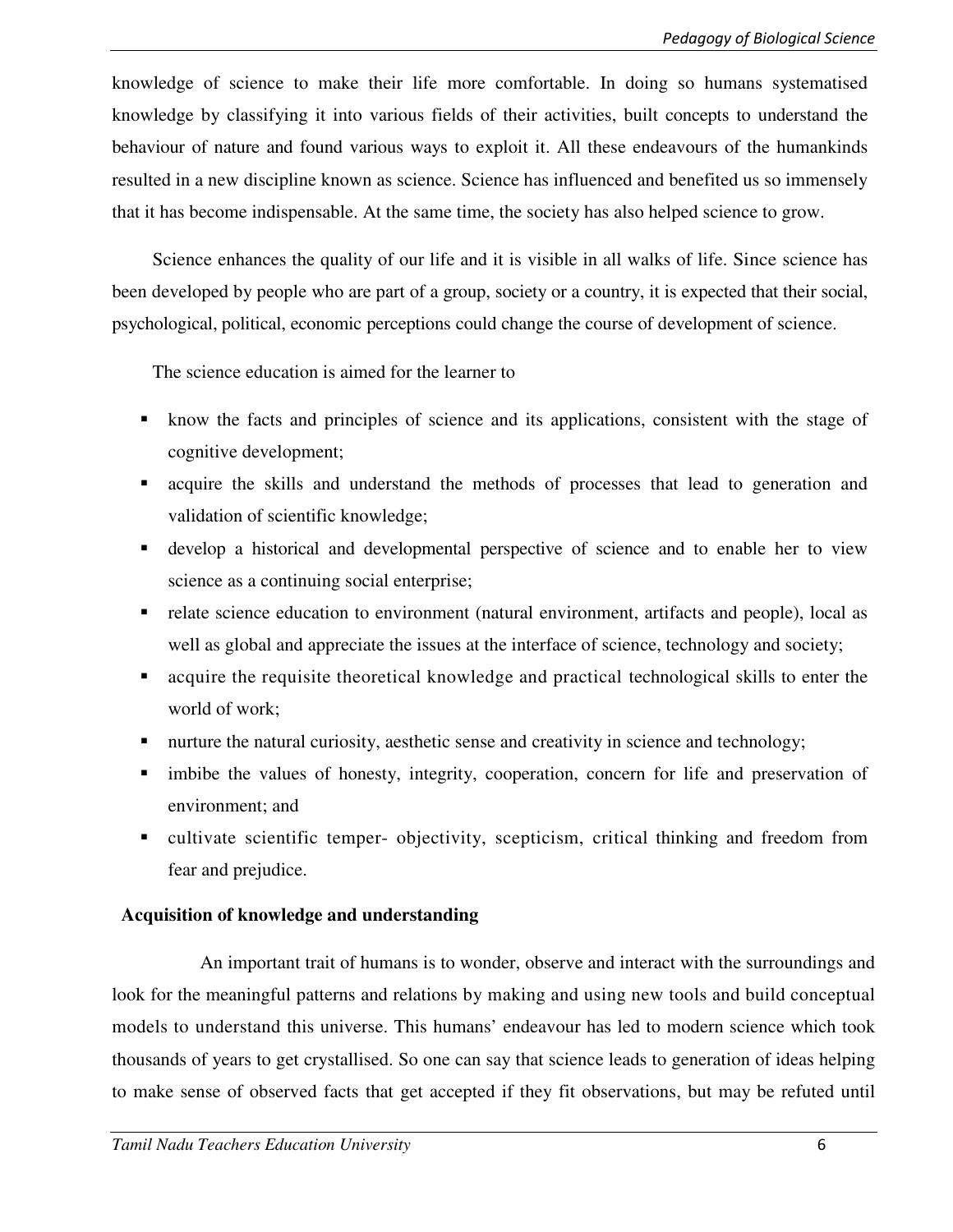tested through evidence. These ideas represent a broad view and are generalised as the scientific principles that are true universally.

It is important for children to acquire the knowledge of science content, i.e., concepts and underlying principles as they provide a sound base to explore the unknown and build further knowledge, yet these cannot be passed to children directly. In addition, their understanding cannot be developed by rote learning. It can be done by providing children relevant and age appropriate learning opportunities that allow them to undergo experiential learning through exploration and interaction with their environment and construct their knowledge. Creation of knowledge is crucial to children's learning. Their previous experiences are very important for it, as the experiences lead them to develop new ideas. Teachers need to collect such experiences of children to build further knowledge on their previous knowledge. For this they may engage the children in meaningful discussions through questioning and listening. Even children's drawings, concept maps also serve as good tools to acquire such information.

#### **Development of skills**

Science is about asking questions and finding answers to them through scientific method and inquiry. The processes that scientists use in it are science processs kills. Science is important to all young people for not only to acquire the knowledge associated with it, but also to imbibe its inquiry and processs kills. These skills enable them to develop into adults who are able to take informed and responsible action while engaging and reflecting upon different ideas, opinions, beliefs or values. These are longlasting ;thus, tend to be useful throughout each area of our lives. These skills involve the use of all the senseorgans providing hands-on experiences for enjoyable and effective learning.

Doing experiments require certain skills, which are called laboratory skills. In order to do experiments, students have to handle apparatus carefully, set up the apparatus to perform the experiment and make correct observations. These are the skills which come under laboratory skills. Some simple apparatus can be prepared by the students which also require some skill. When they do experiments in laboratory they have to mover with other students cooperatively sharing the responsibilities. This develops feeling in the students. This is called general skill. They also need to develop drawing skill. These skills are necessary for the students to develop when they study biology. All these basic skills are important individually as well as when they are integrated.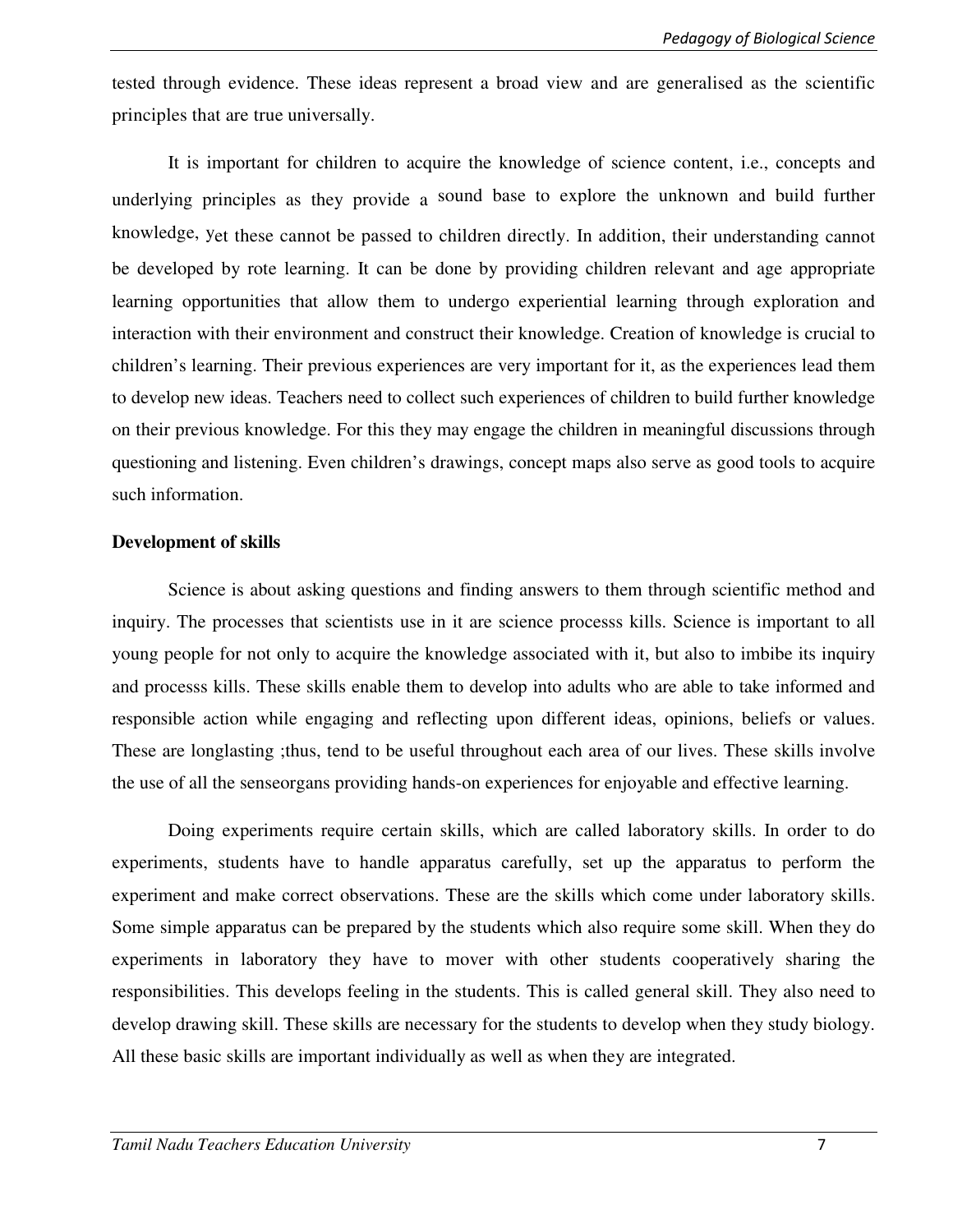### **Development of scientific attitude**

Scientific attitude is a composite of a number of mental processes or tendencies to react consistently in certain ways to a novel or problematic situation. These include accuracy, intellectual honesty, open-mindedness, respect for evidence, scepticism, suspended judgement, critical thinking, perseverance and looking at true cause and effect relationship. Scientists, because of their thirst for knowledge become perpetual learners. They are constantly curious and continually seeking knowledge by inquiring. This in turn nurtures the trait of scientific attitude.

Student who study science are curious. So students of biology are also curious. They are also open-minded to hear anything from anybody. They receive information and come to a conclusion or judgement only based on facts. At the same time they are ready to test and verify their judgements. This makes them believe that nothing is final in biology. They are truthful in doing experiments, making observations, recording and reporting. They also have faith in cause and effect relationship. The students of biology possess all these qualities and also develop these qualities while studying biology. These qualities are called as scientific attitude.

Science attitude can be nurtured over a period of time through the process relevant learning situations that require creating an open classroom environment encouraging children to perform activities and experiments and reading scientific literature, freely interacting with their surroundings and asking questions. A science teacher needs to provide children experiences of a number of scientific activities as base for a thorough understanding of science and developing scientific attitude and temper.

### **Development of thinking abilities**

In science, critical thinking increases science learning potentials. It requires deliberate review of the way in which activities are carried out, the ideas emerges and the way these can be improved. It is the ability to analyse information and experiences in an objective manner. Reflecting on the processes of thinking does not come readily to young children as it involves abstract thinking as well. Teachers can facilitate this by engaging the children in discussions through activities.

The process of linkage of the past experiences in terms of cause and effect relationship on a model of set rules, i.e. thinking with reasoning is known as logical thinking. Children should be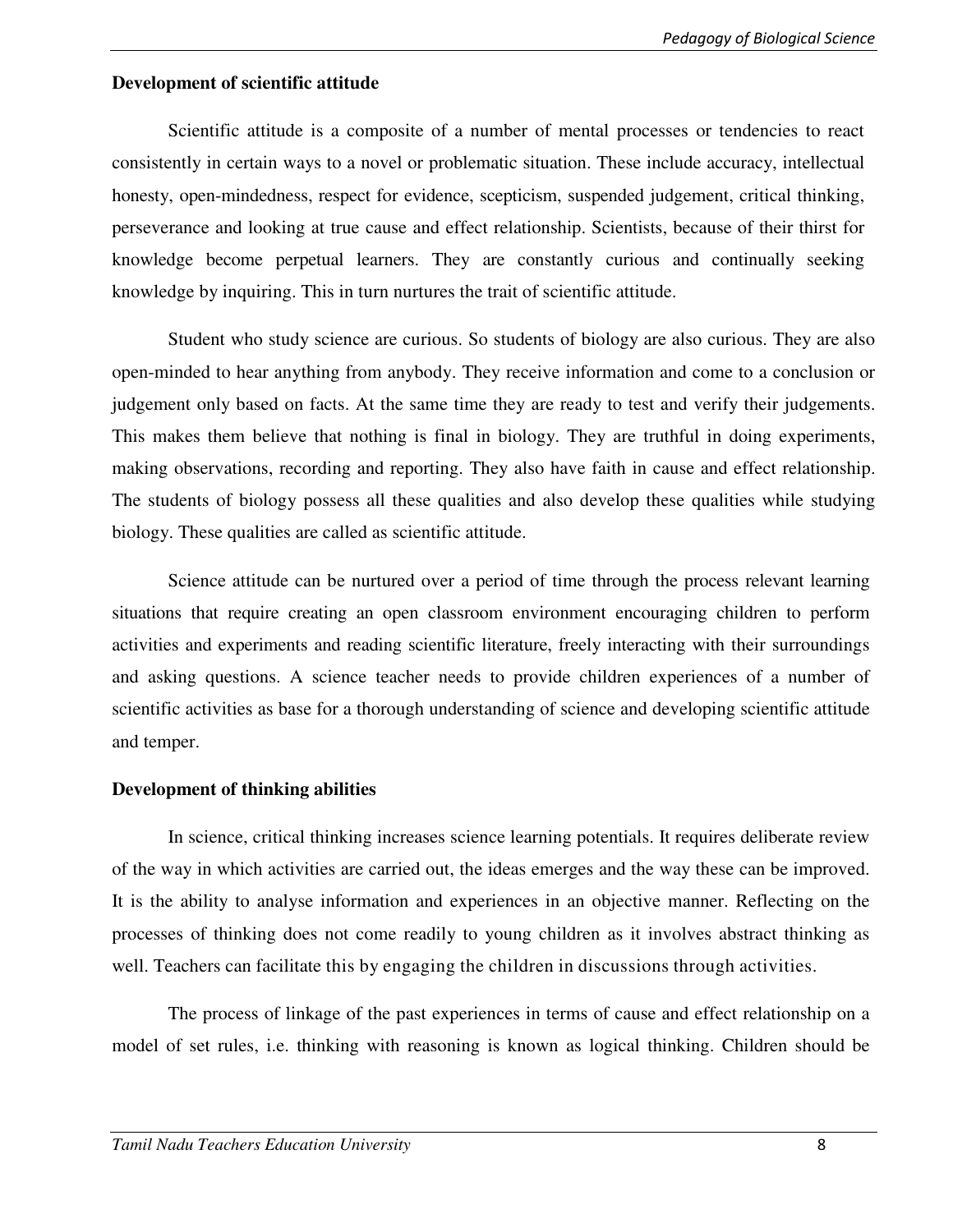helped to reason out consistently before arriving at conclusion. Scientific temper is the refined logical thinking.

### **Nurturing curiosity**

Thus curiosity led to questions in her mind like why, what and how. When students ask such questions, the teacher should not discourage them. She should facilitate them to find answer using scientific principles. Science is nothing but all that happens around us. Students come across many questions out of curiosity. Curiosity leads to inculcation of *learning to learn* aspect of education. Curiosity can be generated in the learners by taking them to science centres; providing opportunities to work on science projects and to read scientific literature; facilitating interaction with persons having scientific attitude; encouraging to participate in science exhibition and science quiz, etc. Science activities can be designed to encompass several factors making up curiosity. Curiosity gets aroused as a result of doubt, perplexity, contradiction, cognitive conflict, ambiguity, lack of clarity, etc. A teacher needs to create suitable learning situations for this.

### **Nurturing creativity**

Creative thinking is a novel or innovative way of seeing or doing things. Creative thinking enables a learner to explore available alternatives and consequences of actions or non-actions and contributes to decision-making and problem solving.

Creativity has been defined in different ways. It is the production of relevant and novel product and process. Also, it involves classification and assessment of different components of the problem or delineation, manipulation and linkage of ideas in a novel manner to solve a problem, or to deal with an idea or to confirm a conclusion. Creativity is doing or seeing the things differently. It cannot be taught, but developed in children by using planned strategies and techniques.

The teacher plays an important role for nurturing creativity in learners. From pedagogical perspective of physical science, inquiry and activity oriented, process based teaching-learning can facilitate in nurturing creativity. Therefore, the role of the teacher should be to–

- assist students in developing models of inquiry and discovery;
- quide students in the use of multidisciplinary approach;
- recognise and appreciate creative ideas and products of students;
- **provide rich variety of learning experiences to students;**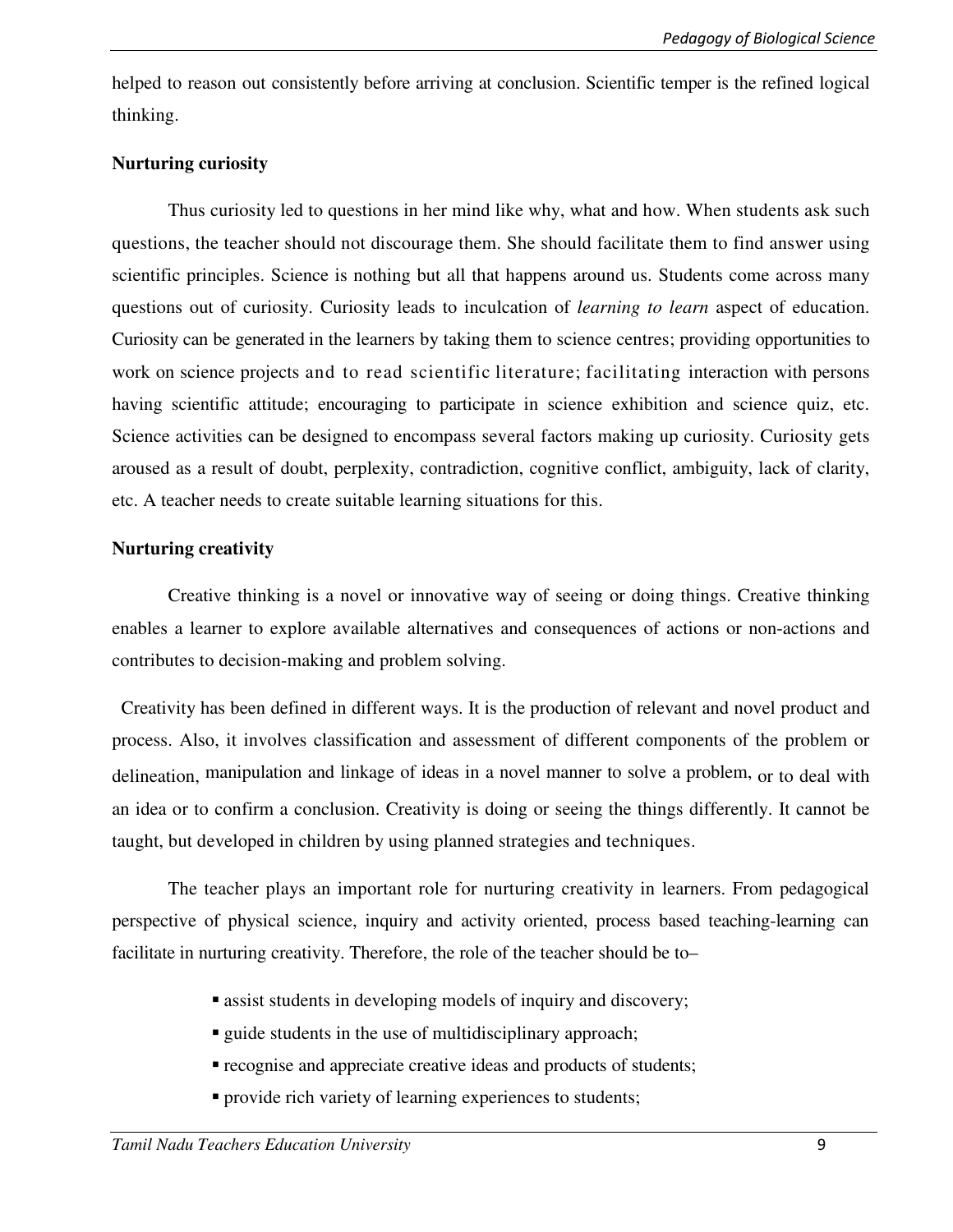- encourage students to frame questions and browse variety of reading materials; and
- express to the students that their ideas have value

A creative child thinks differently, expresses unending curiosity and possesses divergent thinking ability. She wonders what makes things work. She is always a keen observer who ponders over the outcome of an event of phenomena and seeks information. She has original, divergent, independent, fearless and intuitive thinking and welcomes new ideas. She likes to ask thoughtprovoking questions rather than fact seeking or memory type questions. Teachers should identify these traits and provide a variety of learning experiences of inquiry and discovery of science to nurture creativity.

#### **Nurturing aesthetic sense**

Aesthetics deals with the creation and appreciation of beauty that gives us happiness. Harmony, order and pattern are some of the criteria which define beauty. A learner of science is also concerned with them. She gets motivated to see some patterns in the properties of substances and other things in her surroundings. She appreciates her creation and derives joy when finds that a particular toy or a gadget works on same scientific principle that she has already learnt.

For nurturing aesthetic sense through science teaching learning, the teacher may encourage students to consider the following steps:

- o Observe keenly while doing any work. For example, observing the flowers while walking in the garden one can appreciate their colour and wonders why the flower is of that particular colour. Observe, analyse and reject what is not scientific.
- o One should be conscious of one's inner being.
- o Learn to be generous. One should develop the sense of sacrifice and selfrighteousness.

### **Development of Problem solving skill**

Problem solving means that an individual has learned the skills and acquired relevant information necessary to solve problems that are not only curricular, but also related to everyday life.

Various skills required for problem solving can be enhanced by providing opportunities to students to ask questions, think aloud, look for alternative explanations and procedures, isolate and control variables, keep record, apply reasoning and analogy, make models, and apply process skills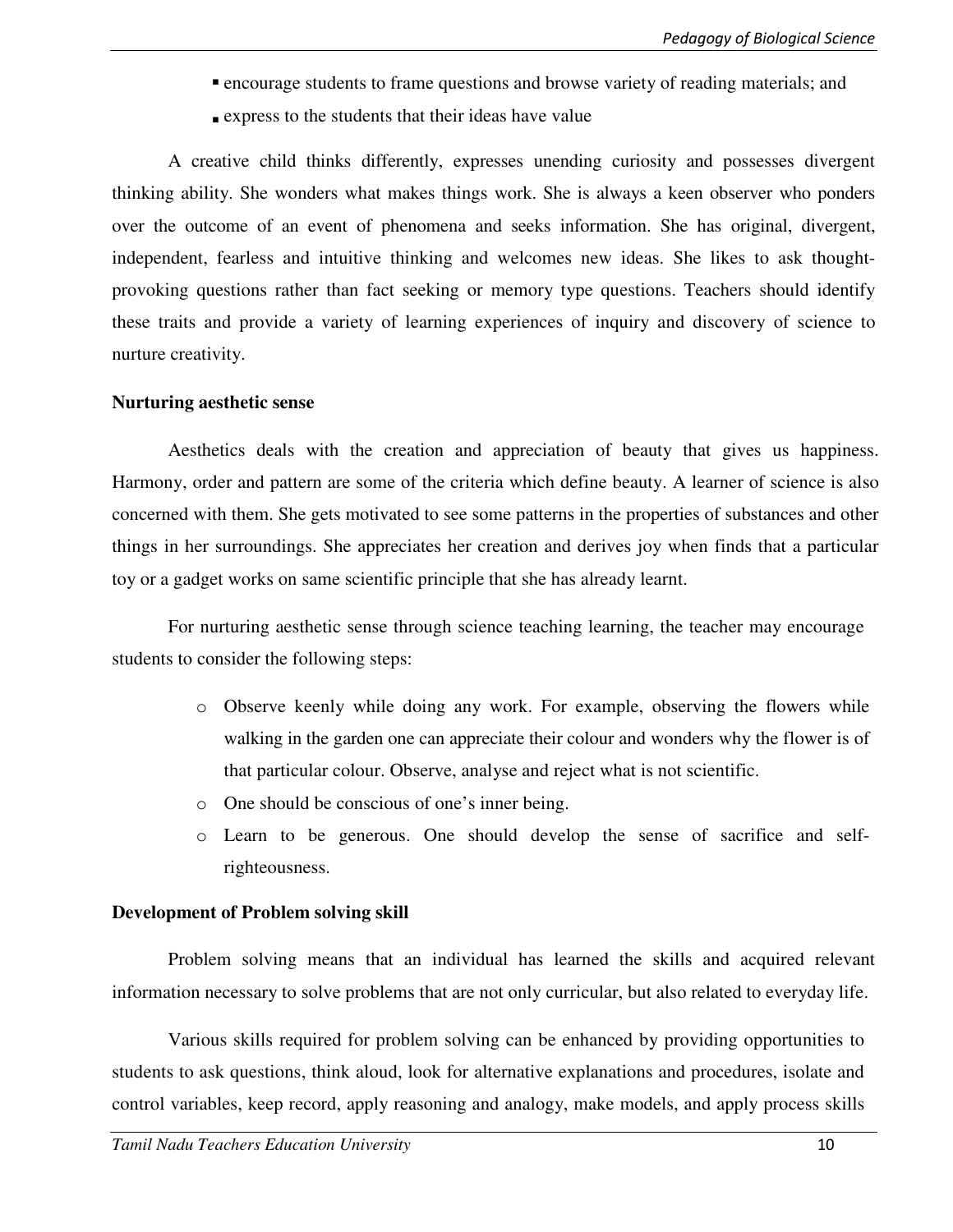in teaching-learning of science. Students can explore such potentiality while working on the problem. They feel a sense of achievement on getting success and develop self-confidence.

In order to provide opportunities of problem solving we need to inculcate the following abilities among the learners:

- o Flexible and divergent thinking;
- o Decision-making and generating self-confidence;
- o Accepting/rejecting hypothesis;
- o Correlating between various quantities/phenomena;
- o Checking the validity of results;
- $\alpha$  Expressing the task in terms of goals;
- $\circ$  Searching for innovative practices;
- o Creating new challenges for life; and
- o Developing positive and cooperative attitude.

To solve problems in science, students must acquire what cognitive psychologists call *declarative knowledge* which consists of the body of knowledge and facts needed to work in science. .Simply acquiring knowledge of science is not sufficient. One must organise this knowledge in such a way that can be retrieved easily to solve problems. Simultaneously, with acquiring and organising declarative knowledge, one must also acquire *procedural knowledge* (knowledge of processes) which are procedures and heuristics that can be applied to solve problems.

### **NEED AND SIGNIFICANCE OF TEACHING BIOLOGICAL SCIENCE**

 Science has been given due place in our school education programmed by being made as a compulsory subject. Not only is that more and more emphasis now being paid over the scientific and technical education. By doing so infact a right step has been taken to push our country forward and to enable us to compete with other progressive nations. It has necessitated to lay due emphasis on the teaching of science right from the primary stage. Realising such need Kothari Commission has very rightly remarked in their recommendations as follows:

"Science and Mathematics should be taught on a compulsory basis to all pupils as a part of general education during the first ten years of schooling".

### **Utilitarian value of day to day use**.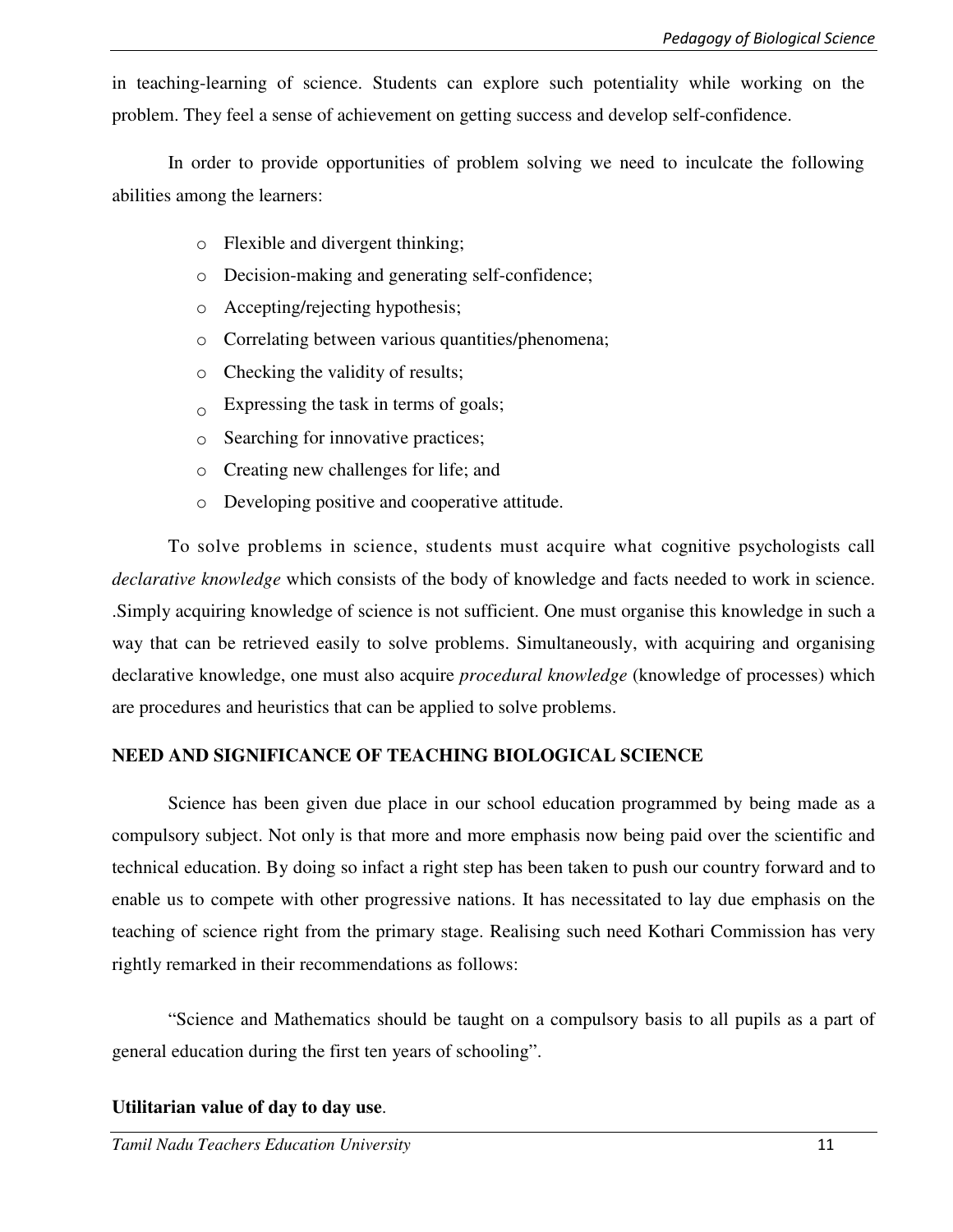Modern age is science age. We see a network of scientific gadgets based on latest scientific inventions all around us. Science has revolutionised our way of living. Now our lives depend on scientifically invented gadgets so much that we cannot do without them. It is now imperative for everyone not only to understand science but to master it from all angles. According to Herbart Spencer, "The knowledge gained through science is much more useful in guiding our life style than gained through other sources".

#### **Intellectual value**

 The study of science provide us the opportunity of developing our mental faculties of reasoning, imagination, memory, observation, concentration, analysis, originality and of systematic thinking. Science gives us the insight which enables us to search the truth and the reality of nature around us. Science does not permit us to accept anything which we cannot prove by actual observation, reasoning and experimentation. The queries of all problems and phenomena can be satisfactorily answered only by the wisdom of science.

#### **Disciplinary value**

Science develops our personality as a whole. It inculcates spirit of enquiry, seriousness, and systematic thinking. It brings about total transformation of one's view point and makes thought process more organised. Science makes us think seriously and helps to observe the real nature of the problem. It helps us to judge all the good and bad points, together with the gain and loss likely to be incurred in the plan of action contemplated. Sciene is only the one subject which promotes interest in study, concentration and habit of hard and systematic work. It also inculcates the habit of viewing a problem impartially with an alert mind. This helps to lead one's daily life successfully in a well organised and systematic way.

#### **Cultural value**

From time immemorial man has been trying to maintain and preserve their way of life and standard through the use of science. But somehow our way of life has been changing with the passage of time and progress of science. This change in our life-style is due to the inventions of science. The development of culture is the history of science. We can judge the progress of civilisation and culture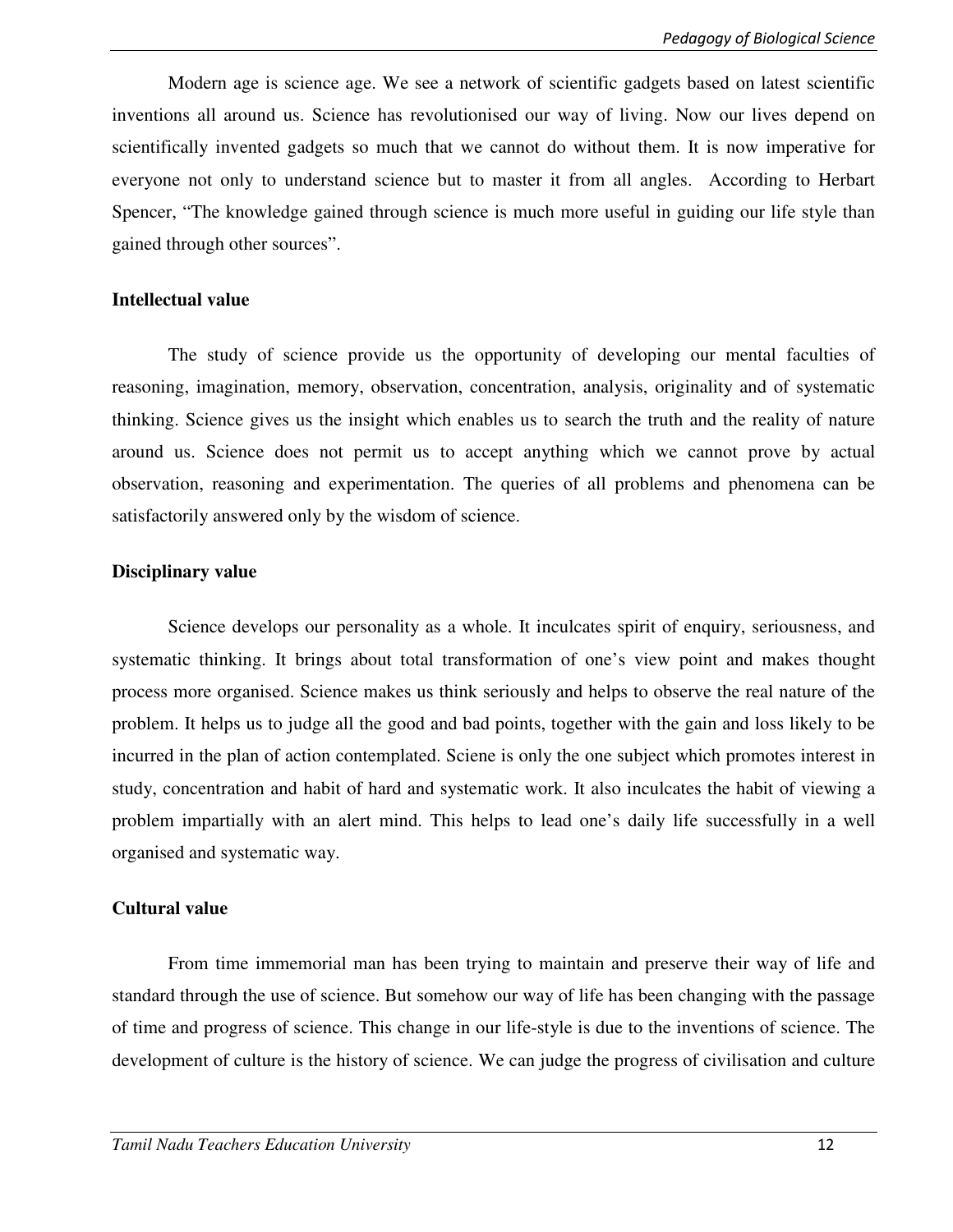of a nation by its progress in science. Science not only develops our culture but also helps in preserving it.

#### **Moral value**

Some people believe that Science is responsible for lack of faith in God, but in reality the situation is reverse. Science does not permit blind faith, it also does not admit faith in idol worship nor follows many useless customs and rituals. The search for truth or reality of nature and search of God are identical aims. Thus pursuit of knowledge of nature or study of science cannot be called contrary to religion and faithlessness. Science and its pursuit not only include all the traits of morality but also develop them. The qualities of honesty of purpose, truth, justice, punctuality, determination, patience, self-control, self-respect, self-confidence and tolerance are automatically developed in man if he follows scientific method in his pursuit of knowledge.in science every conclusion depends upon tests and actual observations and not by cheat and deceit.

#### **Aesthetic value**

Science is beauty, art, a source of entertainment and a successful means of attaining physical comforts. Even the study of science is a source of great pleasure, when one gets answers to his questions about the mysteries of nature. Science helps us to utilise our leisure purposefully.

### **Social value**

Science is of great value to society. Science makes a man a useful citizen. Science gives impetus to the progress of society by its new thoughts and inventions. From the very beginning of our civilisation science has played an important role in its development. In fact, the world has become a small social group. Today's society stands on pillars of scientific techniques and knowledge. All our social activities depend upon science. Science is essential for the progress of our society and nation. By studying science we can make our social life happy and comfortable by leading a healthy life and by gaining from public welfare activities based on science.

### **Vocational value**

Science has opened vast vistas of vocations, because scientific principles and inventions have become so universal and pervasive in our daily life. Scientific inventions have now helped widely all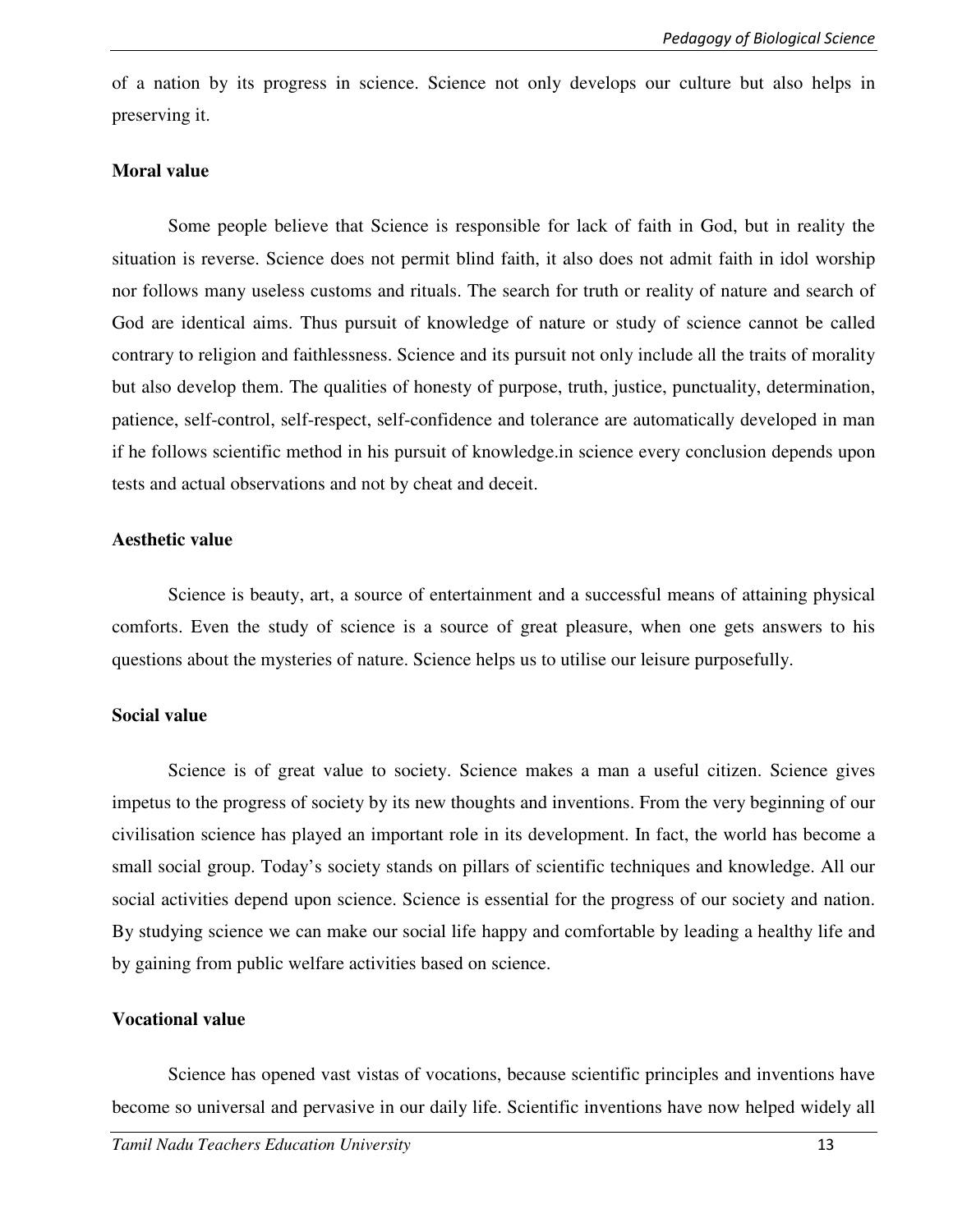the traditional vocations nowadays like – agriculture, poultry farming and dairy farming. Science has also revolutionized modern vocations like – telephone, radio and television broadcasting etc.

#### **Psychological value**

Study of science fulfils the psychological needs of man and helps in evolution of natural curiosity and other instincts like instinct of collection, ego, and self-expression. The instincts of curiosity is responsible for the urge of investigation, experimentation and research. In this way study of science develops all the latent faculties of a child.

Whether we consider from personal or social point of view, the study of science has its special importance. The joy and bliss are obtained from successful investigation of scientific problems but in addition it also gives children self-confidence and insight for solving any life-problem facing them. In brief, the study of science gives us self-confidence and teaches us to lead a successful and meaningful life.

#### **Develops problem-solving skills**

With the knowledge of science, you learn to think logically and solve a problem. It is this problem-solving skill, which is learnt in the early years that have enables a person to solve problems. Communications, medicine, transportation, and almost everything you see around you are mainly present because individuals have used their knowledge of science to create real life applications. Knowledge in this subject also enables you to understand many other subjects better.

#### **Awareness about technology**

Learning the basics of how certain devices work can help you develop ideas of your own and invent new technology. Even the knowledge of how to use telescopes, microscopes, and other devices in a laboratory can help you in examining objects and determining differences between them. Fixing minor problems in electronic objects in your own home is possible when you have the basic knowledge about technology.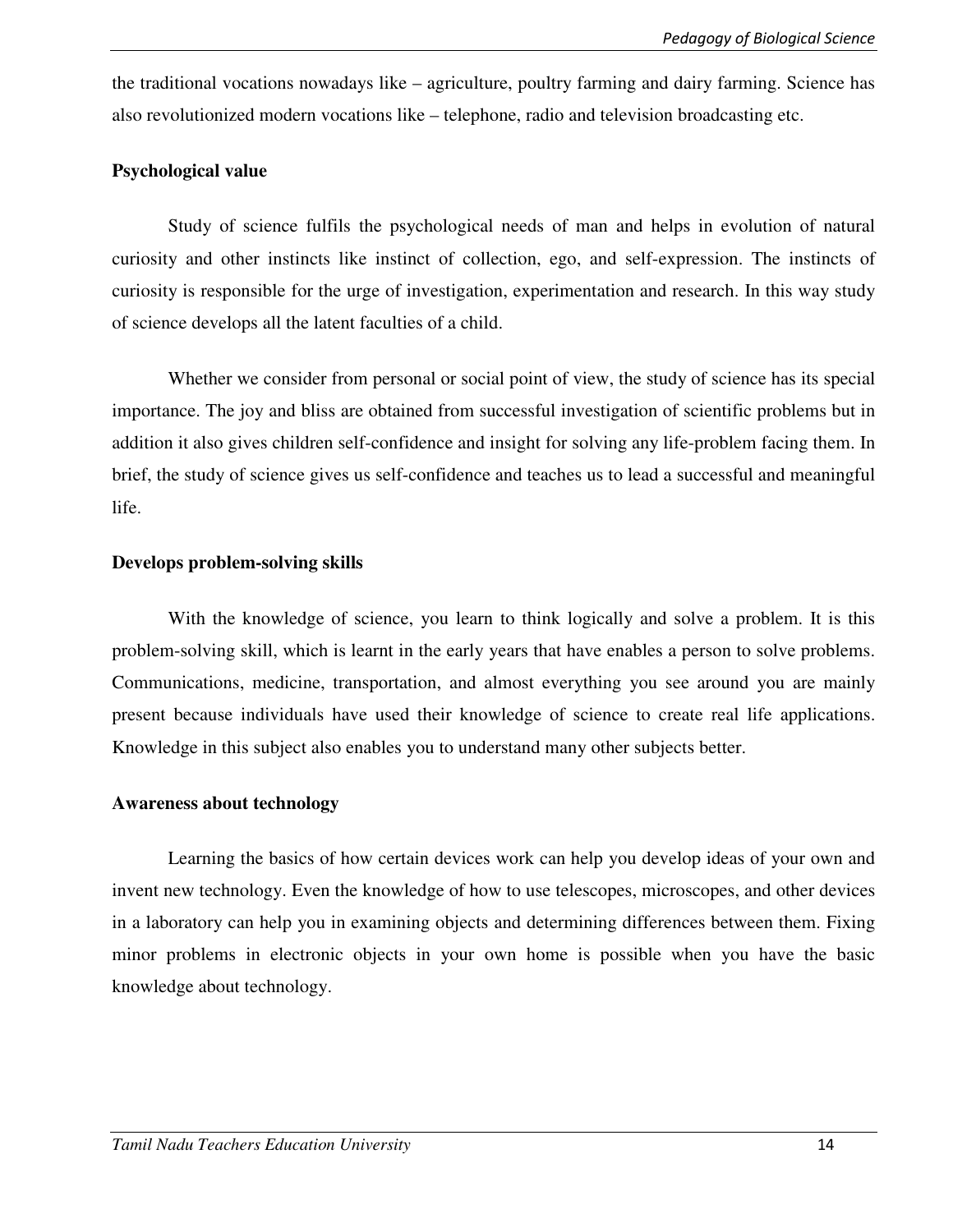#### **How to conserve natural resources**

All aspects of the environment have a deep impact on our lives. As a student, science helps you to learn about how the earth functions, and how to make use of natural resources. It also teaches you how the lack of these resources affects living things, and how you can conserve these resources.

When you learn about wildlife in science, you will learn about the many species that are already extinct, because of shortage or absence of certain resources and environmental changes. Awareness about such aspects can help you contribute towards preserving wildlife. Science also teaches you to recycle and reuse products and promote a greener environment. This knowledge is very essential to help save our planet for the future.

### **Instils survival skills**

Science helps to learn about the various weather conditions, and helps to distinguish between normal weather and dangerous weather. With this knowledge, learner can stay alert about natural disasters or survive the disaster. Because the learner learn about the characteristics of different objects that they use in day-to-day life, learner will be able to distinguish between things that are safe to eat and those that they should not. Almost everything that a person does requires a basic knowledge of science, and logical reasoning that is based on this subject. So, it is undoubtedly important to learn science from the early days of school.

### **VALUES OF TEACHING BIOLOGICAL SCIENCE**

Teaching science inevitably involves value messages for instance in the management of the curriculum (e.g. science can be presented as physics, chemistry and biology or as rural science, or domestic science or as environmental science each of these involving different value judgements) and the particular selection of knowledge which is included in the curriculum (e.g. breathing and circulation are conventionally taught in a biology programme in such a way as to emphasise anatomy and physiology related to the preparatory needs of future medical students.

In many parts of the world today there is a concern about the role science education may play in establishing a sense of personal and social identity for a student. Implicit in this concern is the recognition of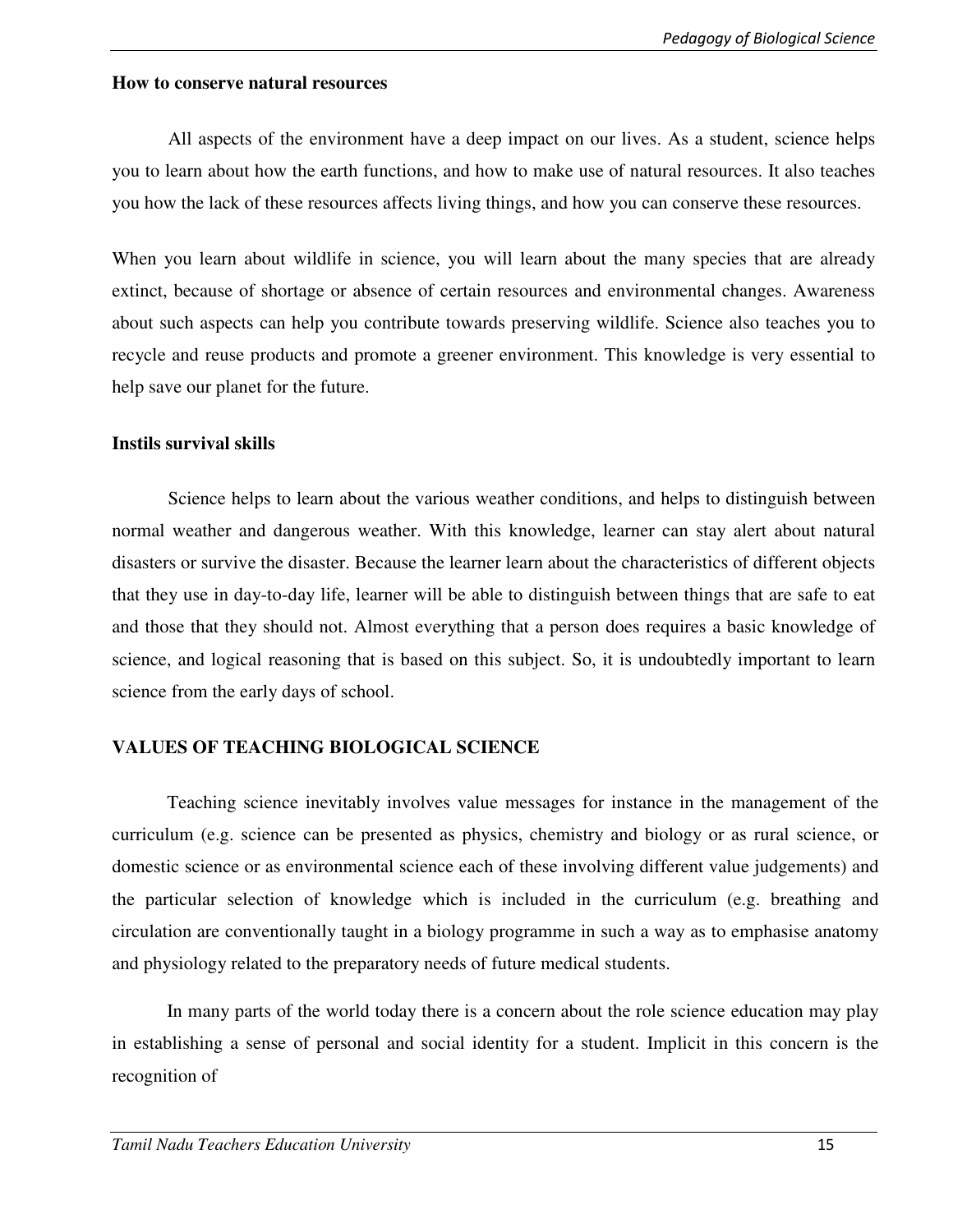- o The powerful social, economic and cultural impact of contemporary science world-wide;
- o The importance of the process, ideas and products of science to individual citizens irrespective of their particular role and status in society; and
- o The urgent need to harness science to human welfare.

Baez (1984) in discussion issues of science, environment, education and basic human needs identifies survival needs such as food, shelter, health and safety, development needs such as education and employment, and perceived needs such as wealth, security and growth. He notes that all these are in some form or other dependent upon the physical environment in which we live.

However he goes further in his identification of basic human needs making the point that....'Man does not live by bread alone. His needs go beyond the purely physical and include such things as leisure time and the human qualities of respect, care and affection. Deprived of these a person may languish as surely as if he were deprived of food and water'.

Jennings (1983) in discussing the place of biology in the curriculum and its role in the education of the individual argues that the respectability of school biology as a scientific study was hard earned and the rigour and precision of modern biology make it important for schools to sustain the scientific process dimension to the biology curriculum. However he adds that the key issue is that while retaining this scientific biology curriculum it is necessary to extend it adequately along a human social dimension. He presents an interesting distillation of objectives associated with biology programmes in which he identifies affective as well as cognitive aspects.

According to Kelly (1980), 'It is one of the greatest challenges to biological education to formulate a biosocial synthesis in a way that gives it credibility and a rightful place in the curriculum'.

The affective dimension of biological education has often been more effectively developed in terms of translating affective aims into effective teaching strategies when biological science has been placed in a broader curriculum context such as that of environmental education, health education or personal and social education. The perception of the relevance of biological processes and concepts to the individual has in such programmes been sharpened by the need to look more at the whole education of the person and so individual and social need rather than deriving teaching programmes solely based on the internal logic of the subject. Environmental education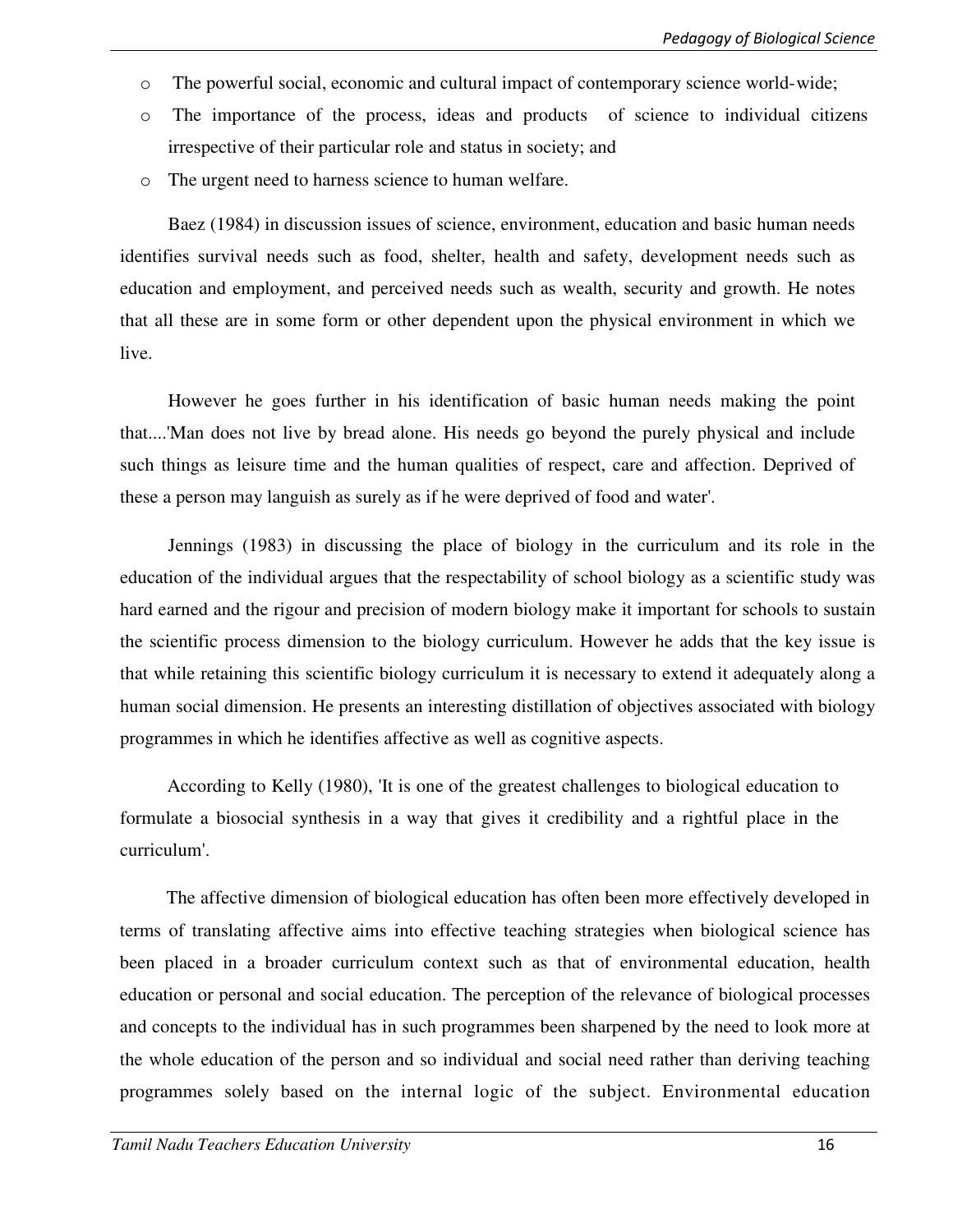programmes for instance often focus upon issues which involve scientific knowledge within a frame work of social values and aesthetic personal life, through their community, culture and environment. In such contexts as these it has been necessary to explore teaching strategies which go beyond the cognitive and give scope for affective development.

Tones (1981) in discussing this aspect of health education suggests that the options open to teachers in Affective Education and Health. It is attempted to be implemented in science programmes that the values context of the cognitive processes starts to be recognised creating problems for the teachers' role in relation to imparting particular sets of values. Teachers may not wish to impose their own values**,** or those of a particular class or culture in the com- munity. A particular approach that has been used by teachers taking this attitude has been that of value clarification. Simon 1972) has defined value clarification as involving a hierarchy of seven sub-processes:

Prizing: 1. Prizing and cherishing.

- 2. Publicly affirming, when appropriate.
- 3. Choosing from alternatives.

Choosing 4. Choosing after consideration of concern

5. Choosing freely.

Acting 6. Acting

7. Acting with a pattern, consistency and repetition.

The U.K. Association for Science Education in a discussion paper on Planning for Science in the Curriculum (1985) has argued that a broad balanced science curriculum should be seen within the context of a road balanced general education and that each teacher should be aware of the total package that is being prepared for and offered to the students. It is further argued that 'Learning experiences should be constructed so as to take account of student's needs and not only the entry requirements of the profession and higher education or the perceived needs of the nation. Students have to be helped to develop their own identities so that they can become autonomous learners and decision makers and feel a sense of confidence and success in their personal relationships'. This does not necessarily mean that the traditional subjects are not an appropriate way in which to organise teaching, but it does mean that there should be co-ordination across the curriculum. Perhaps in such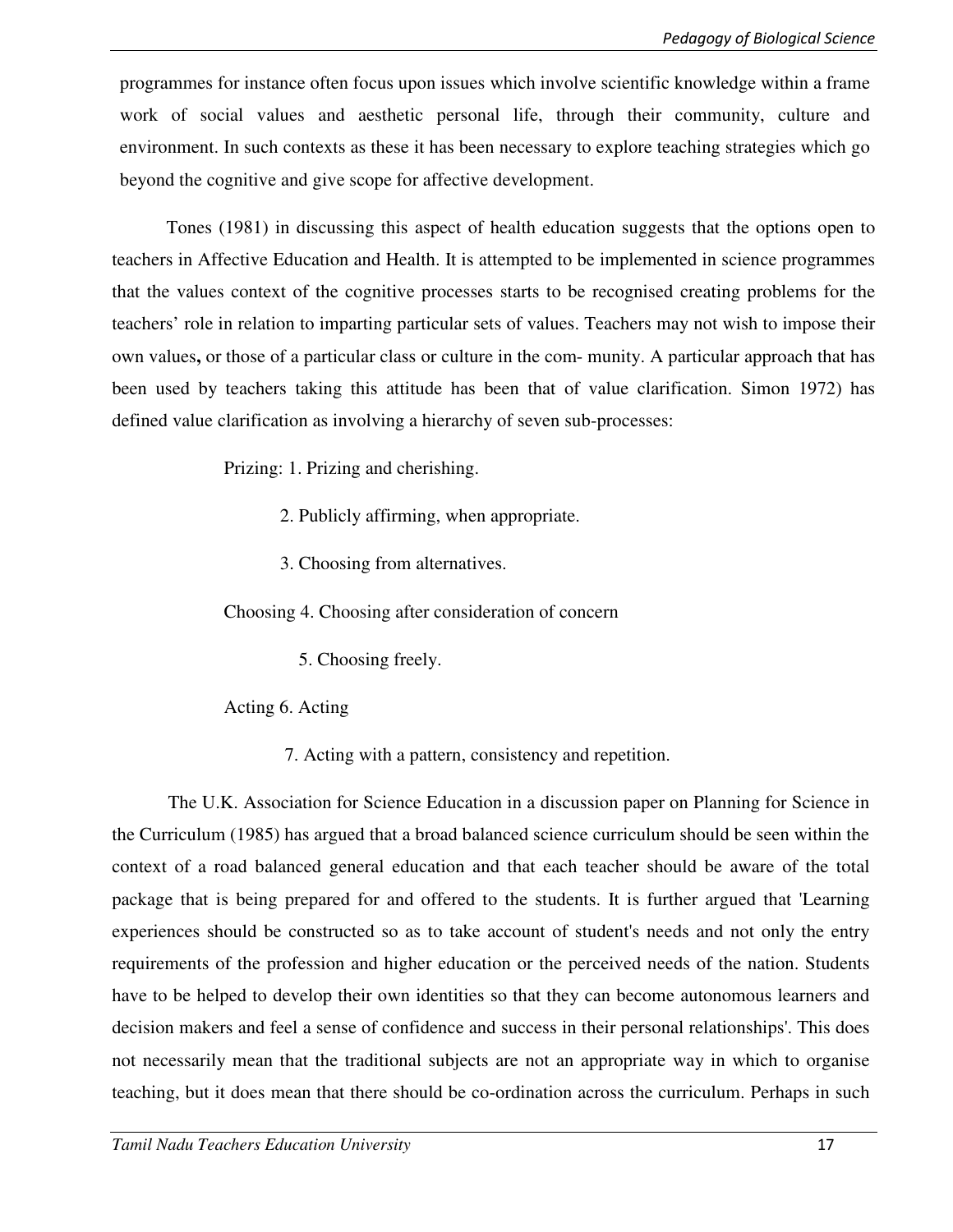away we may be able to see means though which science education can contribute not only to man's physical needs but also to those such as leisure and human qualities of respect, care and affection.

#### **CONCLUSION**

Biology teaching seen in this way can be developed to contribute to linguistic, mathematical, scientific, personal, aesthetic and physical development, rather than at times actually inhibit or even conflict with some of these development aims an effective science education will be one that is placed in a values context and contributes to the education of the whole individual. Science and in particular biology teaching has affective aims which are essential contexts for the cognitive aims. Science teaching in a whole curriculum perspective can be effectively organised and lead to a useful rethinking of the purpose of science programmes for individuals especially at the Upper Secondary level where, increasingly, the number of students who will go on to professional or technical level careers in science, technology or related fields is limited (Unesco,1980).

#### **REFERENCES**

- *Pedagogy of Physical Science Textbook for B.Ed. Part I.* National Council of Education Research and Training, New Delhi: Publication Division, NCERT
- Rajalakshmi. R (2012). உயிரியல் கற்பித்தல். Tiruchirappalli: Raja Publications
- Rajammal, K. (2008). உயிரியல் கற்பிக்கும் முறைகள். Chennai: Santha Publications.
- Rajasekar, S. & Raja Ganesan, D. (2013). *Methods of Teaching of Computer Science*. Hyderabad: Neelkamal Publications PVT Ltd.
- Venugopal, K and Nagarajan, K. (2013). *Teaching of Biological Science*. Chennai: Ram Publications.
- http://www.unesco.org/education/
- www.ncert.in
- http://www.academia.edu/
- https://books.google.co.in/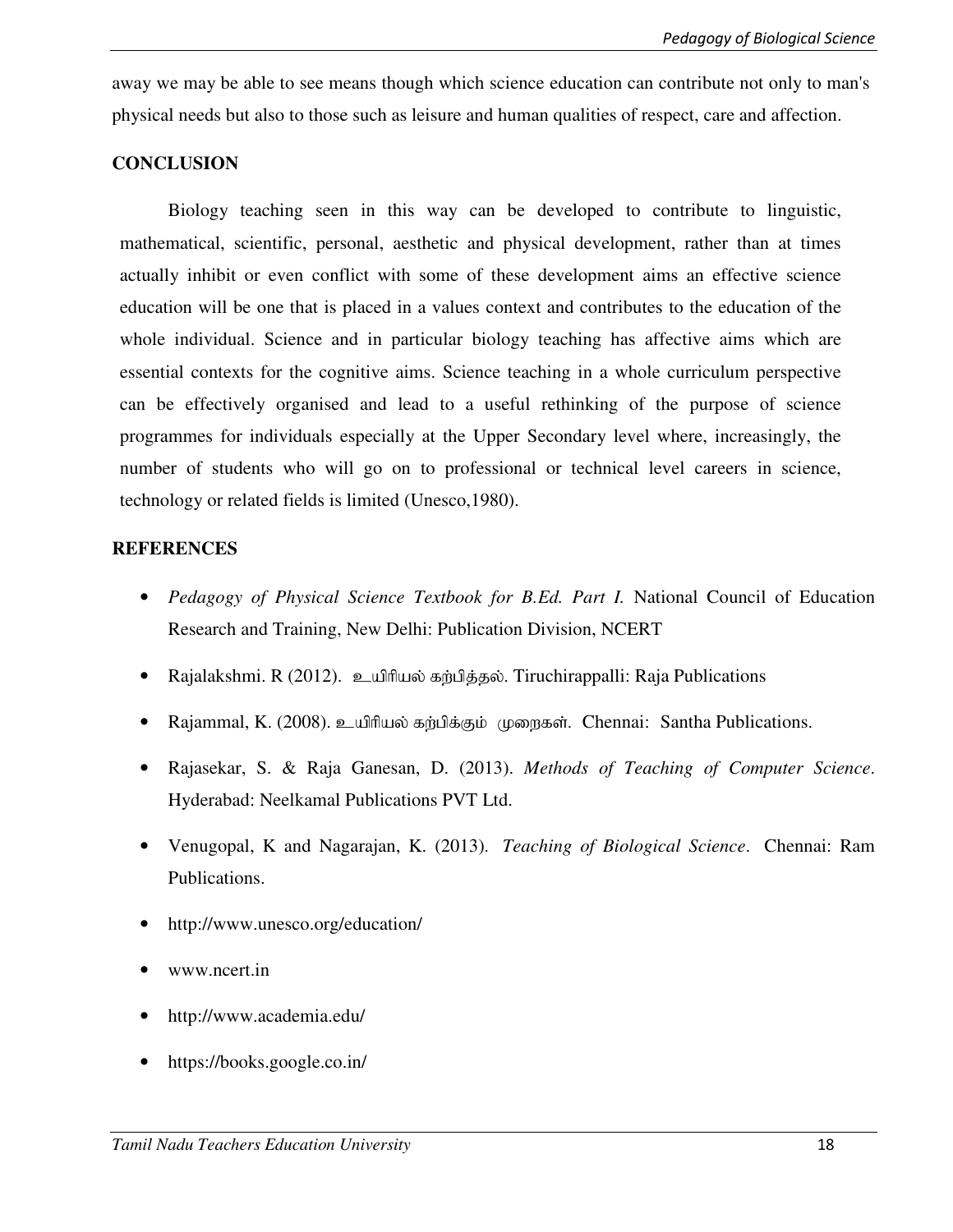# **Questions for Discussion and Reflection**

- **1.** Discuss the nature and scope of biological science.
- **2.** How will you develop the Problem solving skill of a learner?
- 3. Describe the aims and objectives teaching of biological science in schools.
- 4. Critically analyse the need and significance of teaching of biological science.
- 5. Explain the values of teaching biological science.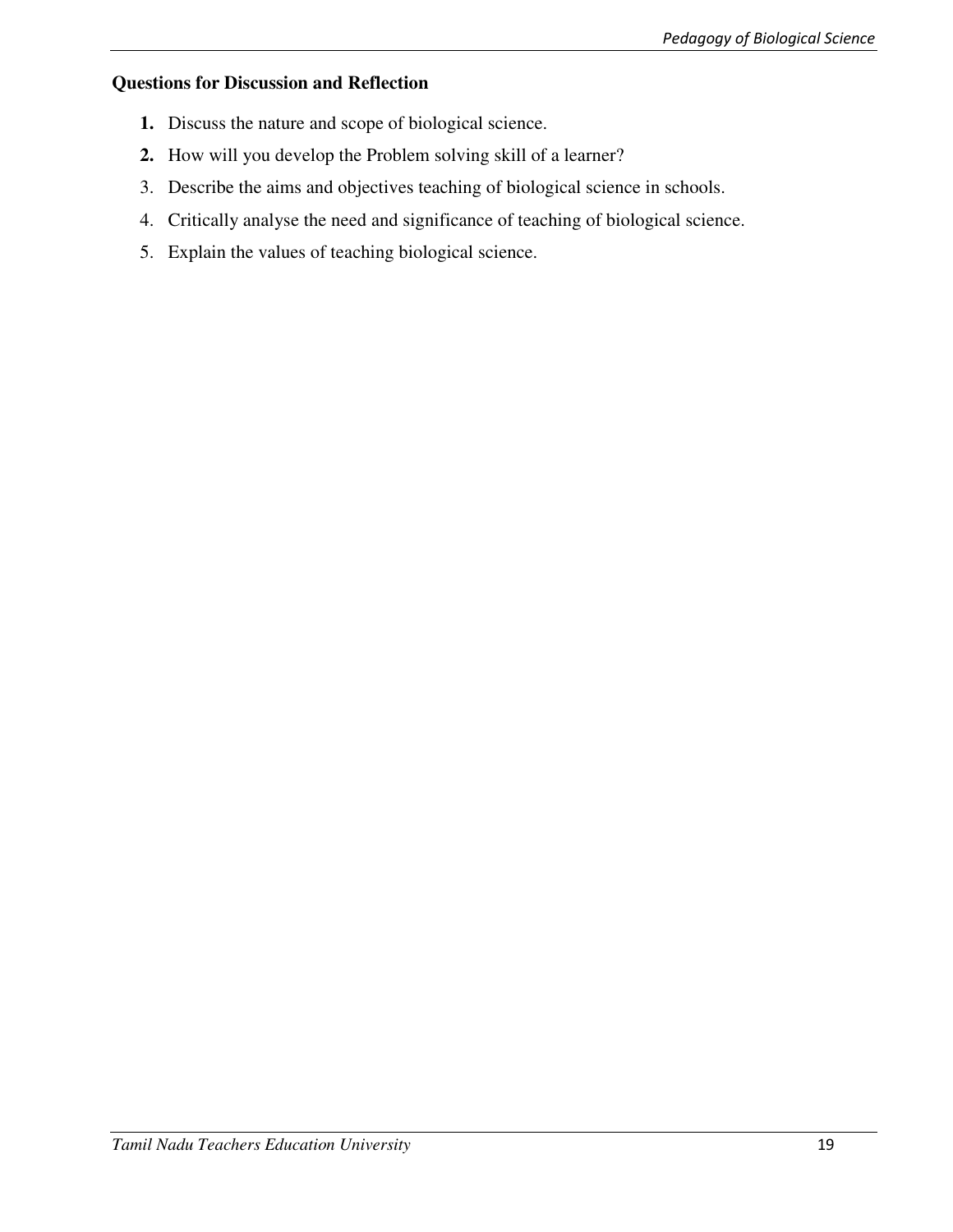# **Unit II Planning For Instruction**

### **Objectives**

After the completion of the unit, the learners will be able to:

- 1. explain the steps involved in the lesson plan.
- 2. design a unit plan for Biological Science
- 3. formulate instructional objectives based on the domains
- 4. construct test items for formative evaluation
- 5. discuss the different types of test items

### **Introduction**

 Planning is essential in any sort of activity and more so when a teacher is going to a classroom for teaching a subject. Especially for a science teacher, it is absolutely essential that he plans the topic well in advance so as to make his teaching interesting and efficient by organizing simple demonstration experiments and other activities. After all science is doing and children should learn science as a fun. Teachers should avoid reading the science text book in class room. Planning helps the teacher in systematic presentation of subject matter. The teacher has to plan every step and should go to the classroom with a written plan.

Effective lesson planning requires the knowledge of the physiological developments and the intellectual maturity of the students. It also requires knowledge about the needs, interests and abilities of the students. The knowledge of psychology of learning, principals of teaching, previous knowledge of the students, and effective mastery of the subject matter are essential for lesson planning. A lesson plan demands sufficient experience of the teacher to plan classroom activities to develop understanding, interest, aptitude and skill of students in addition to the scientific knowledge in all its aspects- scientific terms, facts and principals ideas and concepts. In a lesson plan there should be scope for creative activities by the students and should provide opportunity for critical thinking. How to prepare such a plan is discussed in this unit.

# **LESSON PLANNING**

 Different teaching methods are available for teaching science and all these methods are discussed in an earlier unit. Similarly various teaching aids are available for transacting the curriculum. Before going to the classroom the teacher has to select the appropriate method for teaching the topic and also the proper teaching aid which will help the learner to understand the concepts in the topic. This is sometimes called planning the strategy.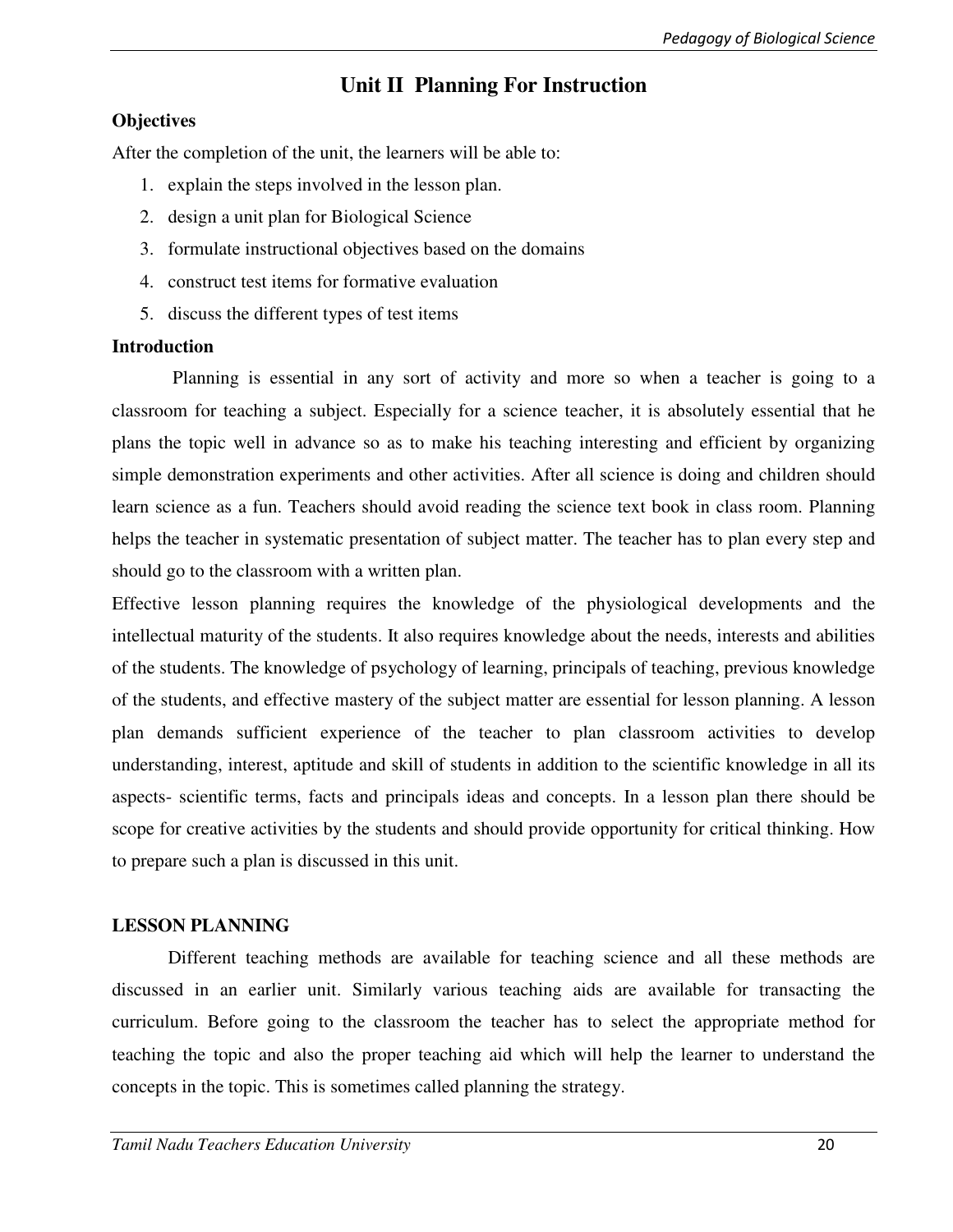- The lesson plan stimulates the teacher to think in an organized manner. It helps the teacher to outline the objectives properly.
- The lesson plan helps in creating the interest of pupils towards the lesson.
- A proper correlation is established between the new and old lesson.
- The lesson plan provides guidance to the teacher as to what and how he should teach.
- This compels the teacher to think about using teaching aids.
- This helps the teacher to choose the best teaching method.
- The lesson plan inspires the teacher to ask proper and important questions.
- This helps the teacher to teach, keeping in the mind the individual differences.
- The subject matter is organized in a time frame and with proper sequence.
- This develops self-confidence in the teacher.
- This helps the teacher in evaluating his teaching.

# **Definition of Lesson Plan**

Bossing defines, "A lesson plan is an organized statement of general and specific goals together with the specific means by which these goals are to be attained by the learner under the guidance of the teacher on a given day."

 In the words of Lester B. Stands. "A lesson plan is actually a plan of action. It includes the working philosophy of the teacher, his knowledge of philosophy, his knowledge about students, objectives, material to be taught and his ability to utilize effective methods."

Like a dexterous craftsman a teacher should plan his tools and techniques, which may help him in moulding his materials that is students in the right way. In other words, it is a window through which teacher can see his originality and teaching talents. Lesson plan is teacher's mental and emotional visualization of classroom activities.

# **Components of a Lesson plan**

Teacher should follow specific steps in writing lesson plans. J.F. Herbart and other educationists after him have emphasized the following steps. These steps are called as Herbartian Formal steps. They are:

- 1. Preparation or Introduction.
- 2. Presentation.
- 3. Comparison or Association.
- 4. Generalization.
- 5. Application.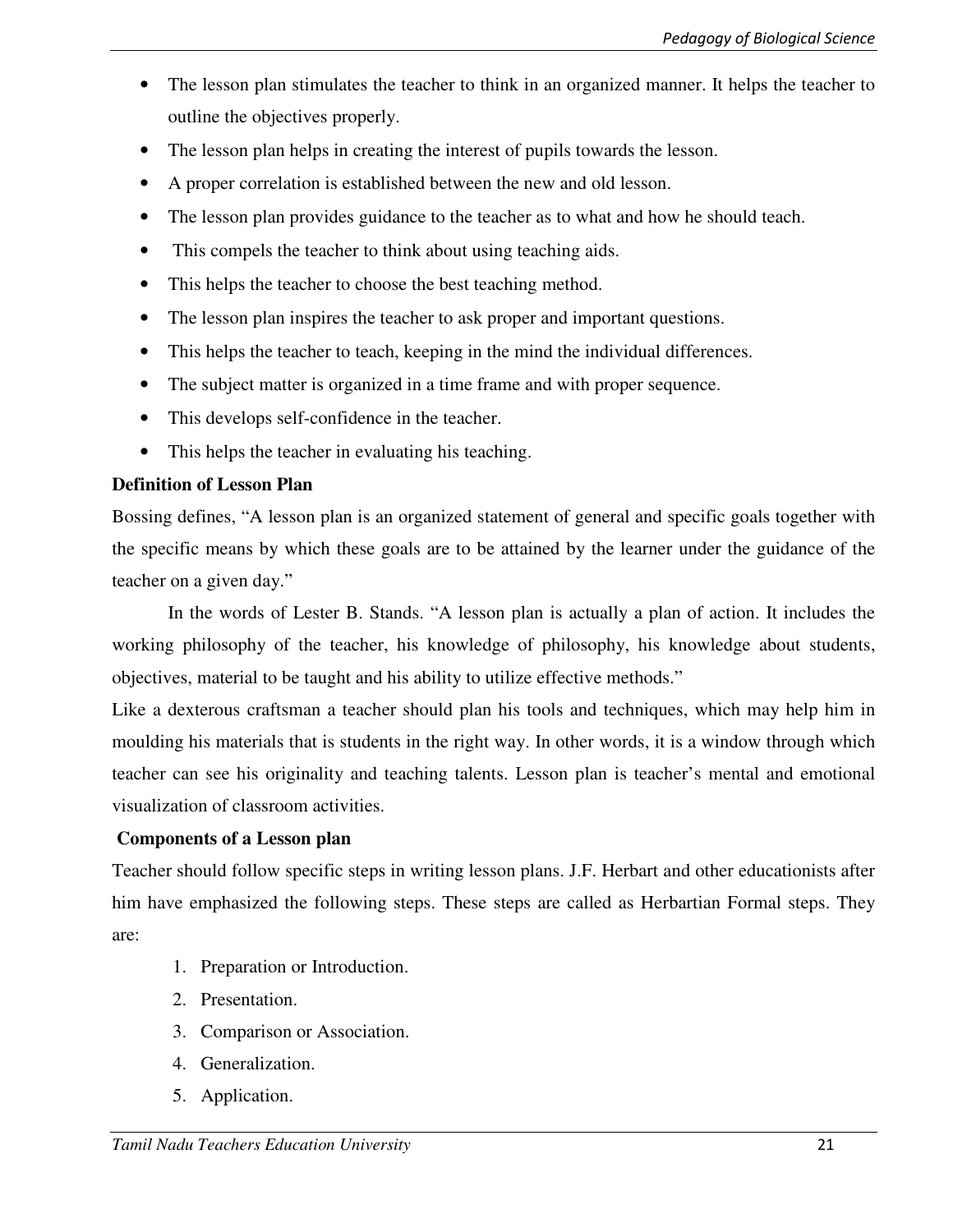6. Recapitulation.

# **1. Preparation or Introduction**

According to J.F. Herbart the mind of the students must be prepared to receive new knowledge. It is first like preparing the land before sowing the seed.

 This step should be brief and nothing new to be told to the students. The teacher should ascertain what the students know already related to the topic and should provide a link between the previous knowledge and the new lesson. This step may involve.

- (a) Testing the previous knowledge of the students
- (b) Arousing curiosity by the novelty of experimentation or activity.
- (c) Use of charts, pictures and models.
- (d) Skillful discussion.

This is most important step because "well-begun" is half done."

### **1. Presentation**

Immediately after the preparation, the aim of the lesson should clearly be stated. This becomes the second step.

In the second step the actual lesson begins. Students get new ideas and knowledge. The teacher presents the subject matter to the students. The students passively listen and learn the ideas told by the teacher. The teacher may demonstrate any experiment, use any aid or do any activities.

# **2. Comparison or Association**

The new ideas or knowledge learnt should be compared and associated with already known ideas and facts. It is felt that knowledge is not like piling up of bricks, but it is like a tree that grows. This step is most important when the teacher is establishing principals or generalizing definitions.

# **3. Generalization**

In most of the science lessons teachers have to arrive at certain generalizations. Formulas, principles or law are to be established. As far as possible the students should draw out the conclusion themselves. Sometimes the student's generalizations may be incomplete or irrelevant. At this time the teacher should guide them to make corrections.

# **4. Application**

A lesson of science will be incomplete if the rules or formulas are not applied to new life situations. It is always the desire of the students to make use of generalizations and to verify whether they really work in new situations. Knowledge becomes clear and meaningful in this stage.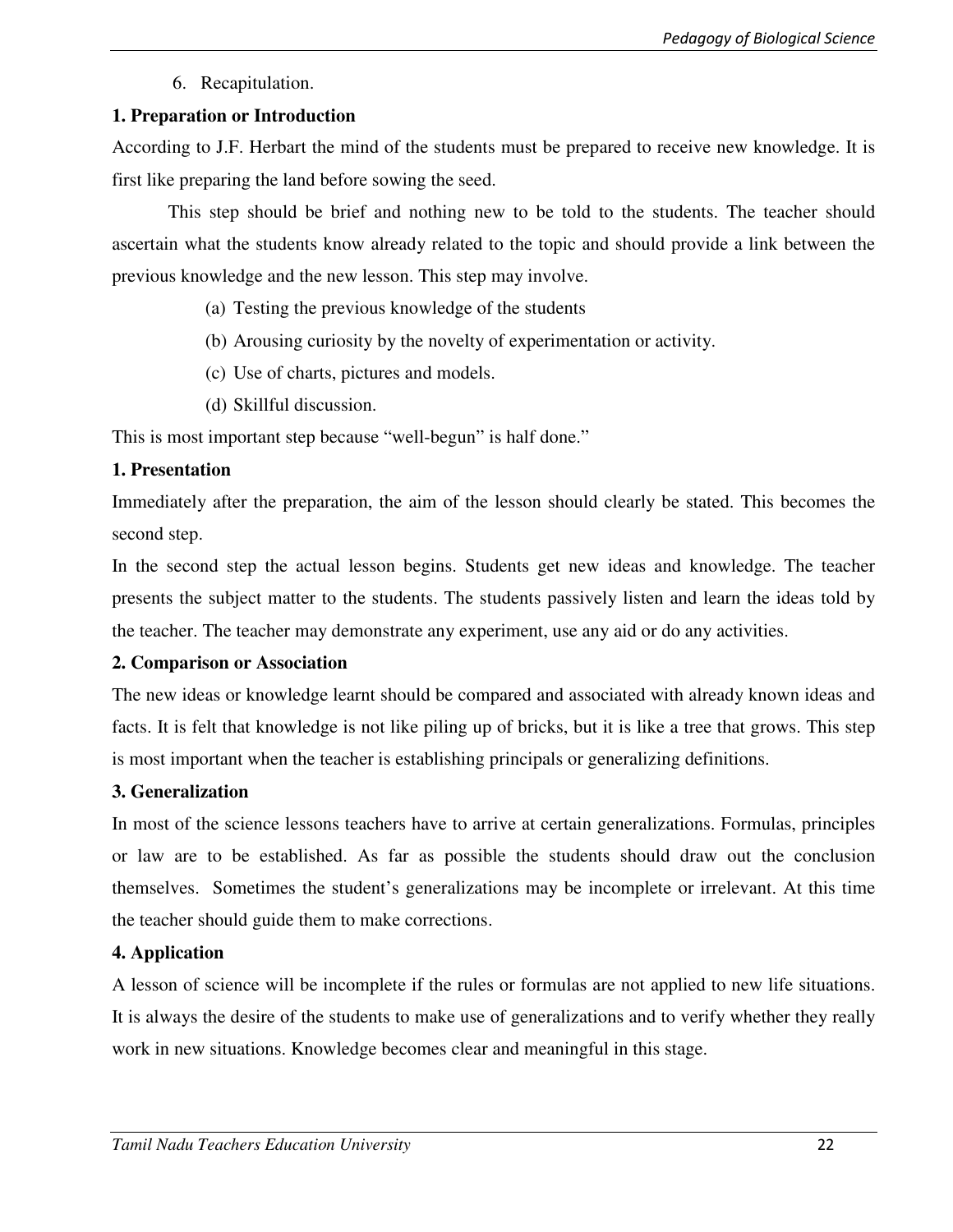# **5. Recapitulation**

This is the last step in the process. Here the teacher ascertains whether the students have understood and grasped the subject matter or not. It is generally done by on of the following ways:

- (a) Asking suitable questions on the topic taught.
- (b) Applying a short objective type test.
- (c) Asking the students to label the unlabeled sketch.

It should be remembered that these forms of Herbartian steps are not final. These are tentative guidelines. We should not always try ton rigidly follow them. Moreover it is not possible to follow all these steps in all types of lessons.

In the modern days these Herbartian steps are included in four steps, which are as follows:

- 1. Preparation
- 2. Development
- 3. Review
- 4. Assignment

In this you know very well about preparation. The second step development involves the activities of both teacher and students. Teacher helps the students to learn the lesson. Both the students and teacher participate in the development. The teacher is expected to develop the lesson with students' participation. The third step review is equivalent to recapitulation. The forth step assignment is the homework to be given to the students. These are the four steps involved in the lesson plan.

### **Advantages of lesson planning**

Lesson plan is actually a plan of action. A teacher without lesson plan ends his efforts to keep proper discipline in the class and discouraged with his failures. A teacher with good plans is also tried, but his tiredness is tempered with the joy of satisfaction. The advantage of lesson plan can be listed as follows:

- 1. It makes the teacher's work regular, well organized and systematic.
- 2. It prompts confidence and self-reliance in the teacher.
- 3. It helps the teacher to proceed with particular aims in view and thus makes him conscious of interests and attitudes to be developed in the students.
- 4. It renders a saving in time, for the students have a better understanding of the subject and develop some desirable attitudes in a specified time, while in the absence of a plan it might have taken more time for the similar understanding.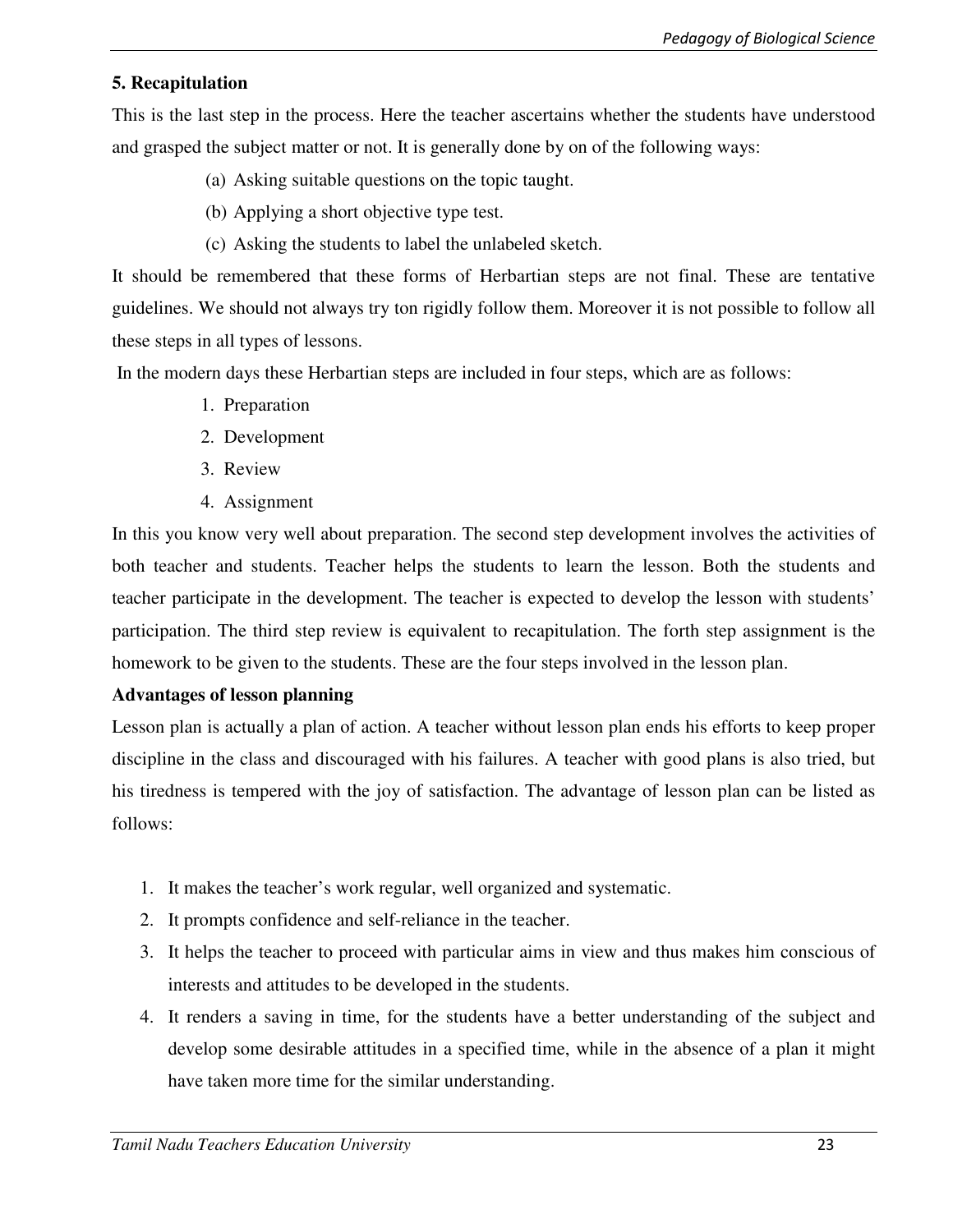- 5. Lesson plans establish proper connections between different lessons of study. Therefore, they provide continuity in the teaching process.
- 6. It stimulates the teacher to introduce striking questions and illustrations.
- 7. It provides greater freedom in teaching, for a teacher who has properly planned his lesson, enters the classroom with confidence; without any anxiety, ready to attack the problem and prepared to carry it out like a skilled workman.
- 8. It helps the teacher to plan the teaching aids to be used din the class, well in advance and also ensure their workability.
- 9. It avoids wastage of time.

# **Criteria of a Good Lesson Plan**

The following are the criteria of a good lesson plan. Any lesson plan should contain these criteria.

- 1. A lesson plan should be written and well prepared assuming that teacher has gone through the matter from all aspects.
- 2. General Objectives also called non-behavioural objectives of the lesson should be clearly stated.
- 3. Specific objectives also called behavioural objectives should be clearly stated.
- 4. Types of aids that are to be used along with the situation in which they are able to be used should be used.
- 5. Content, learning experiences and evaluation tools and procedure should be stated.
- 6. Review and assignment should be written at the end of the lesson.
- 7. A good lesson plan should reveal the type of activities to be performed by the teacher and the students.
- 8. Active participation of the students should be made possible in the lesson plan.
- 9. Questions should be well planned and unambiguous.
- 10. There should be provision for individual attention.

# **Writing objectives in behavioural terms**

In a lesson plan general objectives should be clearly stated in the beginning itself. After that specific objectives should be stated. These are the specific behaviours exhibited by the students in order to achieve the objectives. The specification or performance objective should not be a description of what the lesson is about, but it is a statement of what the learner will be able to do at the end of the learning at the activity. A key to write good performance objective is use of a verb that describes what the student's action or activity will be. Some verbs are open to many interpretations and are vague. Only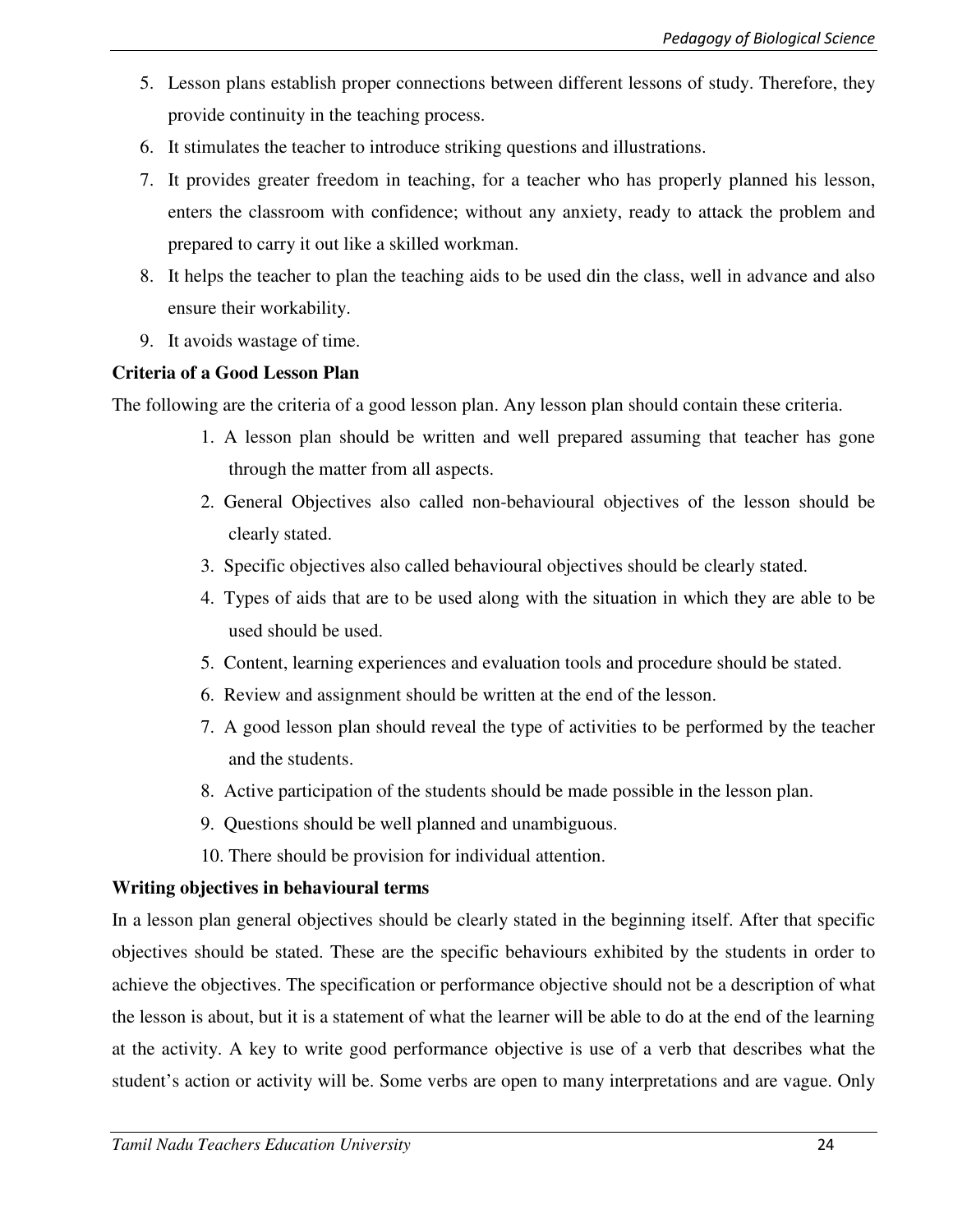those verbs, which are direct and have only one interpretation, should be used in writing the behavioural objectives. The following list of verbs will make the point clear.

| Verbs open to many | Verbs open to few |
|--------------------|-------------------|
| interpretations    | interpretations   |
| to know            | to write          |
| to understand      | to recite         |
| to appreciate      | to identity       |
| to enjoy           | to solve          |
| to believe         | to list           |

# **STRUCTURE OF A FOUR FOLD LESSON PLAN Content**

The teacher elicit the content to be taught to the students in the classroom . The students develop skills in terms of cognitive, affective and psychomotor domain after attending the teaching session of this content.

# **Specification of Behavioural Outcomes**

Specification of behavioural outcomes helps us to state the instructional objectives of various school subjects. These objectives, however, are too vague for the teacher. They should be specific and must be expressed in behaviors terms. Vague, general objectives often do not offer an adequate enough direction to the teacher. As a result, he cannot prepare and organize appropriate learning activities for his pupils. Hence the need for specifications. We have also discussed that the term specifications mean specific objectives or behavioural objectives. The statement of a specification contains an action verb. The statement of specification should be in the form of the student's achievement and not in the form of the teacher's intentions.

# **Learning Experiences**

Learning Experiences results from the active participation of students in the stimulus situation which the teacher provides in the classroom. It is the interaction of the learner and the situation provided by the teacher. It should be purposeful, continuous, interactive based on facts, concepts, principles, generalization for making learning experience more functional and effective in teaching learning process.

# **Evaluation**

The teachers can adopt internal and external methods of evaluation to assess whether their transaction is proper according to the pedagogy of teaching in science classrooms. So the objectives, learning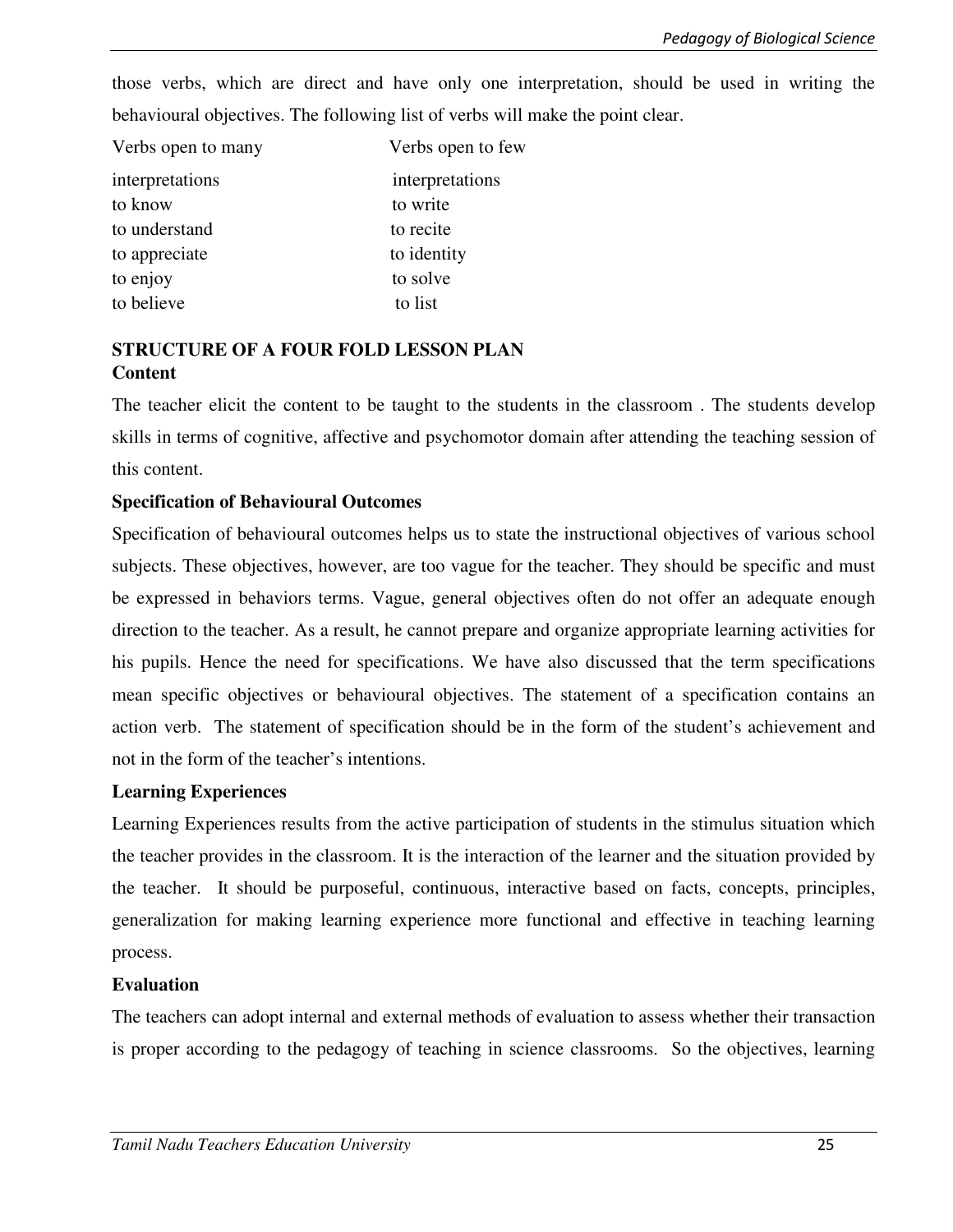experience and evaluation are the three interrelated and interdependent aspects in the teaching learning process.

#### **MODEL LESSON PLAN - BOTANY**

| Name of the School:            | Name of the Student Teacher: |
|--------------------------------|------------------------------|
| Standard: IX                   | Name of the Guide Teacher:   |
| Subject: Biology               | Date:                        |
| Topic: The structure of a cell | Time: 45 Minutes             |

#### **Instructional Objectives: The Students**

- o define the basic unit of all the living organisms**.**
- o identify the outer cell wall of the plant cell.
- o explain the cell wall is made up of cellulose.
- o describe the matter inside the cell wall is protoplasm.
- o identify protoplasm which is divided into cytoplasm and nucleus.
- o explain cytoplasm is a viscous fluid.
- o discuss the reasons for the presence of cell membrane in animal cell.
- o list out the cell organelles.
- o differentiate between plant and animal cell.

#### **Instructional resources required:**

- 1. Slides of cells of different plants and slide projector.
- 2. Charts of plant cell and animal cell.
- 3. Slide of animal cell

#### **Previous Knowledge of learners:**

- The teacher ask questions regarding cell, plants and animals and bring out the previous knowledge of the student about the cell.

Pupils answers the following questions:

- $\triangleright$  What is a living organism?
- $\triangleright$  What is a non-living organism?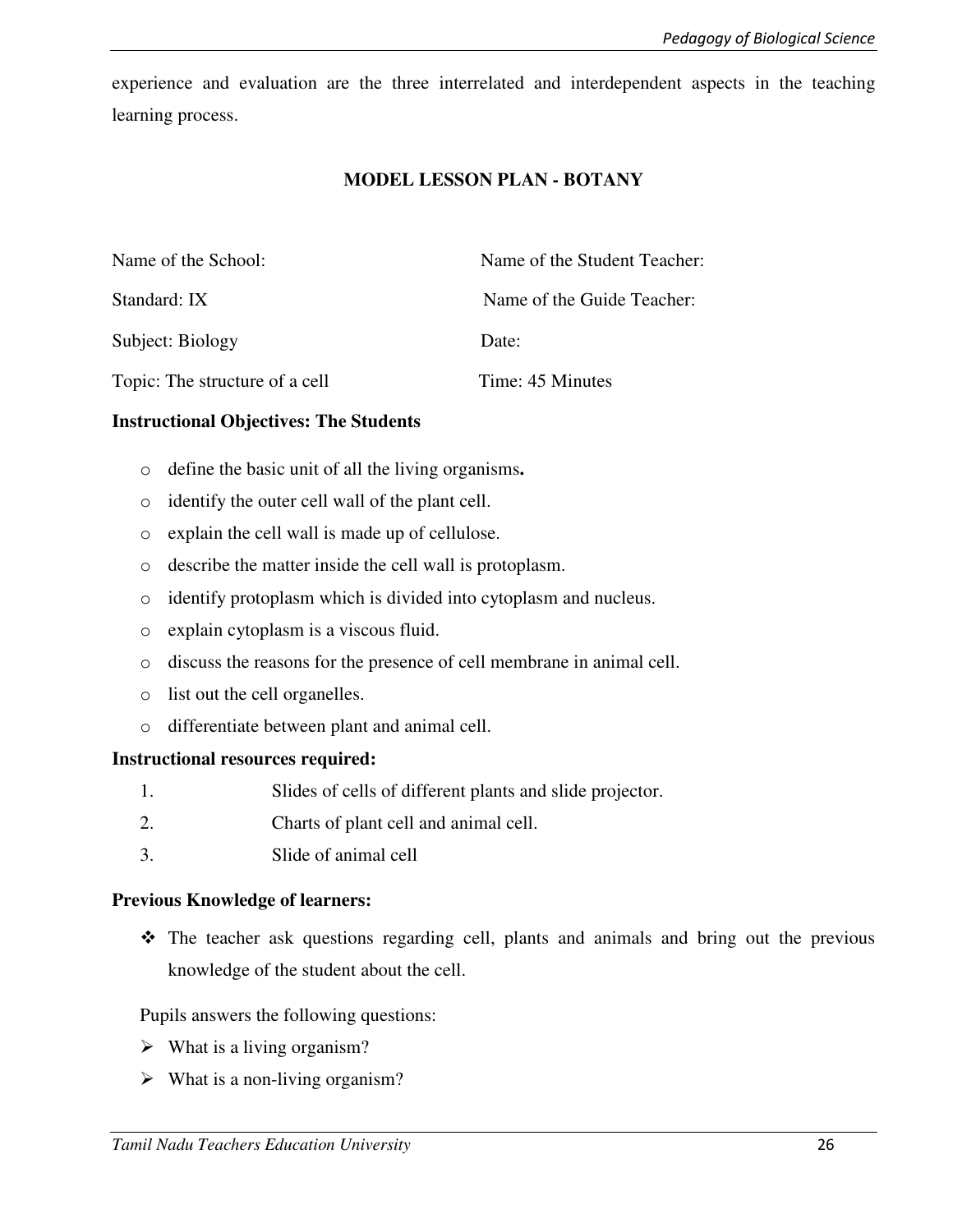- $\triangleright$  What is the difference between living and non-living organism?
- $\triangleright$  What are the organs found in man?
- $\triangleright$  What constitute the organs?
- $\triangleright$  What constitute the tissues?

| <b>Content</b>                  | <b>Specification of</b><br>behavioural<br>outcomes | <b>Learning Experiences</b>                                                                                                                                                                   | <b>Evaluation</b>                                                     |
|---------------------------------|----------------------------------------------------|-----------------------------------------------------------------------------------------------------------------------------------------------------------------------------------------------|-----------------------------------------------------------------------|
| Cell                            | define                                             | The teacher defines the basic unit<br>of all the living organisms as cell.<br>The student understands that the<br>cell is the fundamental unit of<br>living organisms                         | What is the fundamental<br>unit of life?<br>Define a cell?            |
| Cell wall                       | identify                                           | The teacher ask the student to<br>identify that the plant cell is<br>surrounded by the outer cell wall.<br>The student identifies the outer<br>cell wall of the plant cell from the<br>slide. | What is the boundary of<br>the plant cell?                            |
| Cellulose                       | explain                                            | The teacher explains that the cell<br>wall is made up of cellulose in<br>plant.<br>The student identifies the cellulose<br>from the chart.                                                    | What does the cell wall<br>made up of?                                |
| Protoplasm                      | describe                                           | The teacher describes that the<br>matter inside the cell wall is<br>protoplasm.<br>The students understand that the<br>protoplasm is found within the cell cellwall?<br>wall.                 | What is a cell wall?<br>What is the name for the<br>matter inside the |
| Cytoplasm<br>and<br>the nucleus | Identify                                           | The teacher describes that<br>protoplasm is divided into<br>cytoplasm and nucleus.                                                                                                            | What parts do you find<br>with in the cell wall?                      |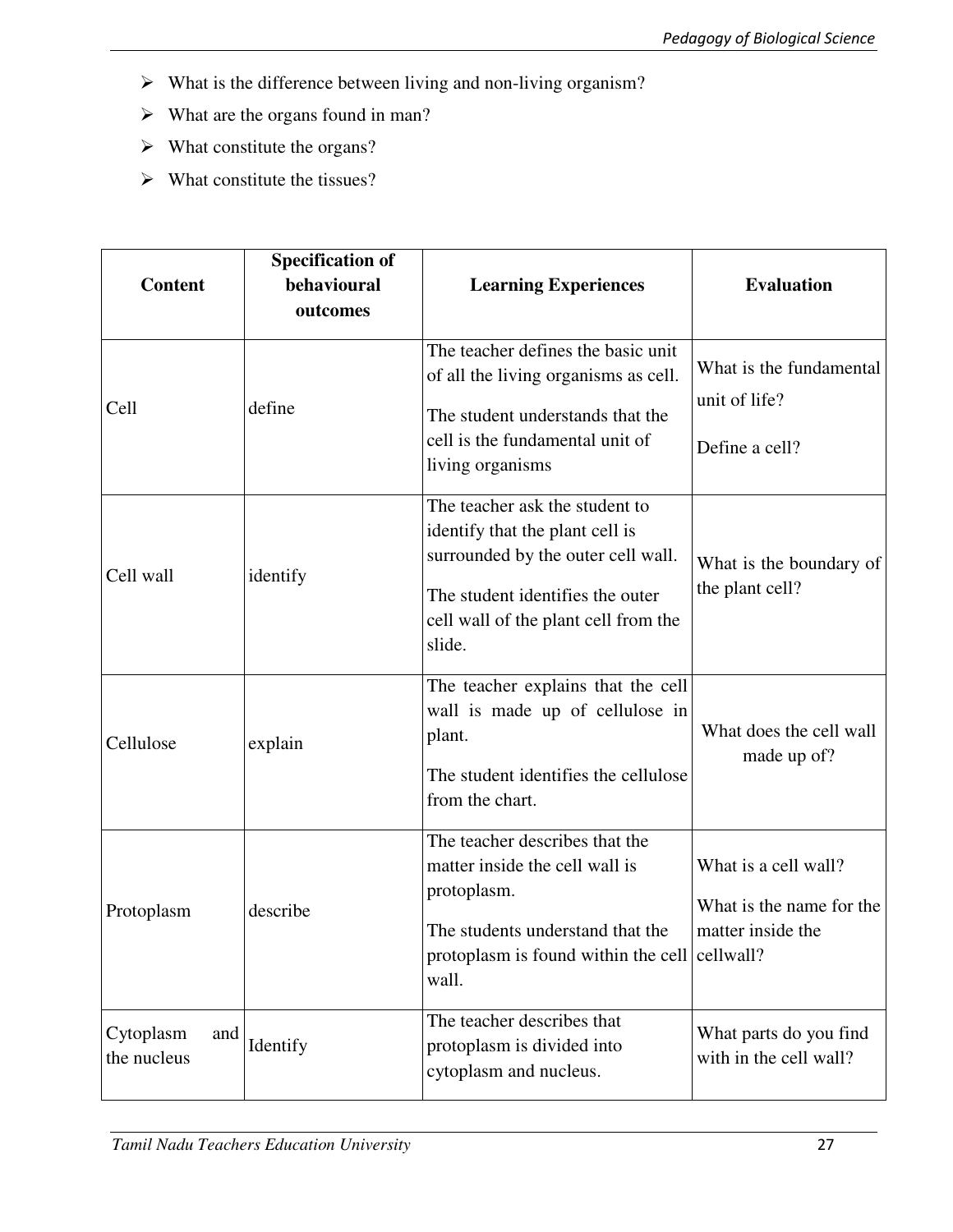|                      |               | The student identifies from the                                                                               |                                                 |
|----------------------|---------------|---------------------------------------------------------------------------------------------------------------|-------------------------------------------------|
|                      |               | chart that protoplasm consists of                                                                             |                                                 |
|                      |               | two parts, the cytoplasm and the<br>nucleus                                                                   |                                                 |
|                      |               |                                                                                                               |                                                 |
|                      |               | The teacher explains that<br>cytoplasm is a viscous fluid that<br>fills the major part of cell. The           | What is the viscous                             |
|                      |               | nucleus is a spherical body found                                                                             | fluid called?                                   |
| Cytoplasm            | explain       | embedded in the cytoplasm. It is<br>deeper than the cytoplasm                                                 | What is the central<br>spherical body called?   |
|                      |               | The student explains cytoplasm<br>among themselves and identifies<br>nucleus and cytoplasm from the<br>chart. | Is the spherical body<br>denser than the fluid? |
|                      |               | The teacher discusses the reasons                                                                             |                                                 |
|                      |               | for the presence of cell membrane                                                                             |                                                 |
|                      | discuss       | in animal cell.                                                                                               | What is a cell                                  |
| Cell membrane.       |               | The student discusses among                                                                                   | membrane?                                       |
|                      |               | themselves that the animal cell<br>does not possess a cell well but                                           |                                                 |
|                      |               | possess only cell membrane.                                                                                   |                                                 |
|                      |               | The teacher lists out the cell                                                                                |                                                 |
|                      | list          | organelles and small vacuoles in<br>the cytoplasm.                                                            |                                                 |
|                      |               |                                                                                                               | Where is centrosome?                            |
| Cell organelles      |               | The student lists out the cell<br>organelles and identifies                                                   |                                                 |
|                      |               | Centrosome, Golgi bodies,                                                                                     | List out the cell<br>organelles.                |
|                      |               | Mitochondria, endoplasmic<br>reticulum in the cytoplasm from                                                  |                                                 |
|                      |               | the chart. Many small vacuoles are                                                                            |                                                 |
|                      |               | also seen.                                                                                                    |                                                 |
|                      | differentiate | The teacher explains the                                                                                      | Which cell possesses                            |
| Plant<br>cell<br>and |               | differences between plant and<br>animal cell.                                                                 | chloroplast?                                    |
| animal cell          |               |                                                                                                               | Where do you find large                         |
|                      |               | The student differentiates that the<br>plant cell possesses cell wall,                                        | vacuoles?                                       |
|                      |               | chloroplast and many large                                                                                    | Where do you find cell                          |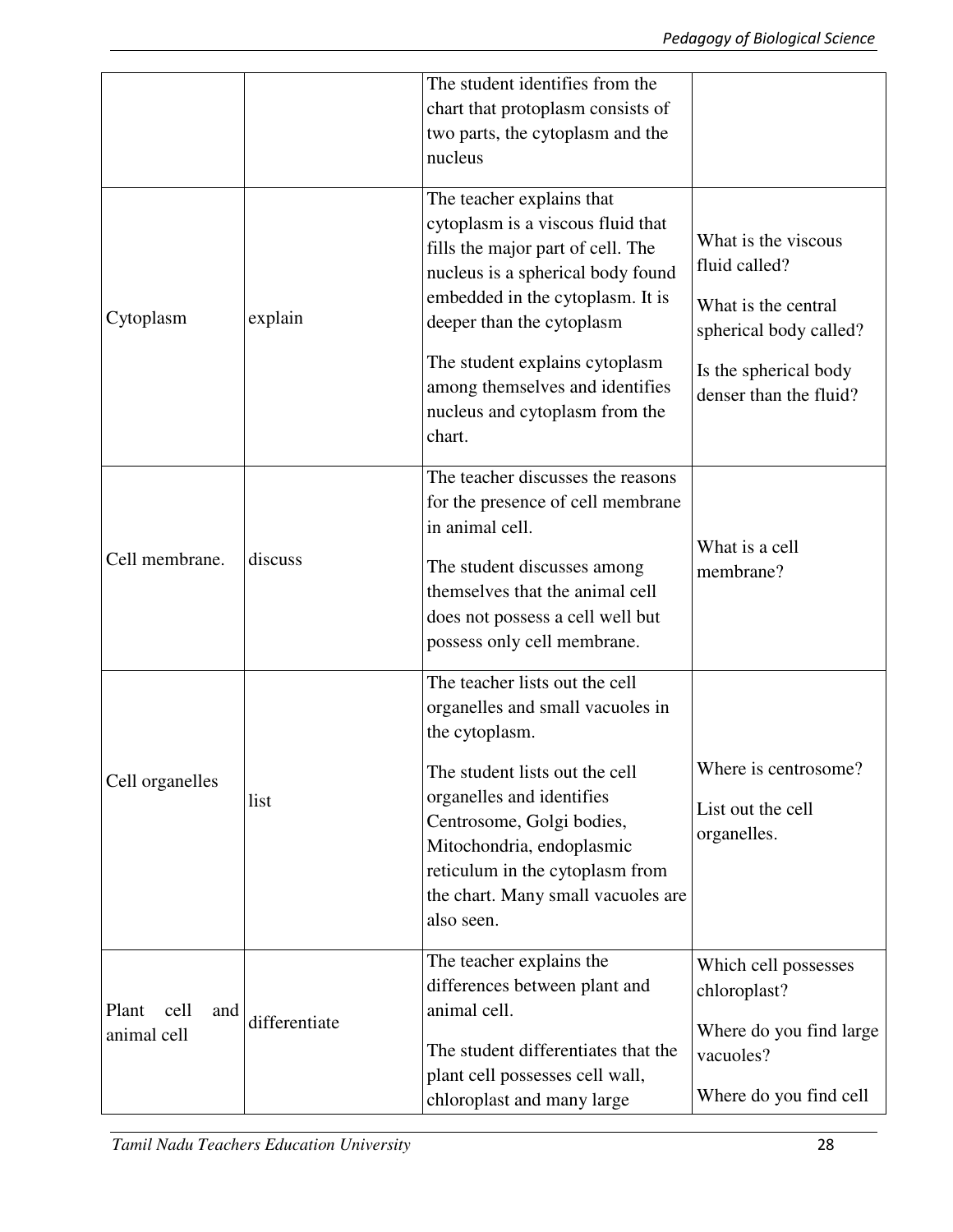|                                  |                   | vacuoles. Animal cell membrane,<br>small and a few vacuoles but no<br>chloroplast.                                                       | membrane?                                                                                    |
|----------------------------------|-------------------|------------------------------------------------------------------------------------------------------------------------------------------|----------------------------------------------------------------------------------------------|
| Important points<br>of the topic | Summarize<br>draw | The teacher summarizes the<br>important points of the topic and<br>the student practices to draw the<br>plant and animal cell structure. | Draw the diagram of<br>animal and plant cell?<br>Label the parts.<br>What is its importance? |

### **Follow up activities:**

- 1. Draw and label diagram of a plant cell?
- 2. Describe the structure of an animal cell with neat labeled diagram.

Name of the Guide Teacher Name of the Student Teacher

# **UNIT PLAN**

# **Unit Plan**

"A unit may be defined as a means of organizing materials for instructional purposes which utilizes significant subject matter content, involve pupils learning activities through active participation intellectually and physically and modifies the pupils behavior to the extent that he is able to cope with new problems and situations more competently". **H.C. Morrison** 

# **What is a unit?**

A unit is a large subdivision of subject matter with a common fabric of knowledge. The unit is not just blocks of subject matter, but is composed of both method and content. Thus, a unit organizes instruction and increases the probability that instruction will be presented in a cohesive, meaningful and logic way. A properly planned unit integrates many type of activities, some of which provide new information and others help pupils evaluate and retain this information. Units of break up a course into meaningful segments that is larger than lesson plans. They are organized around specific topics so they are neither a block of subject matter nor a series of independent lessons, but represent a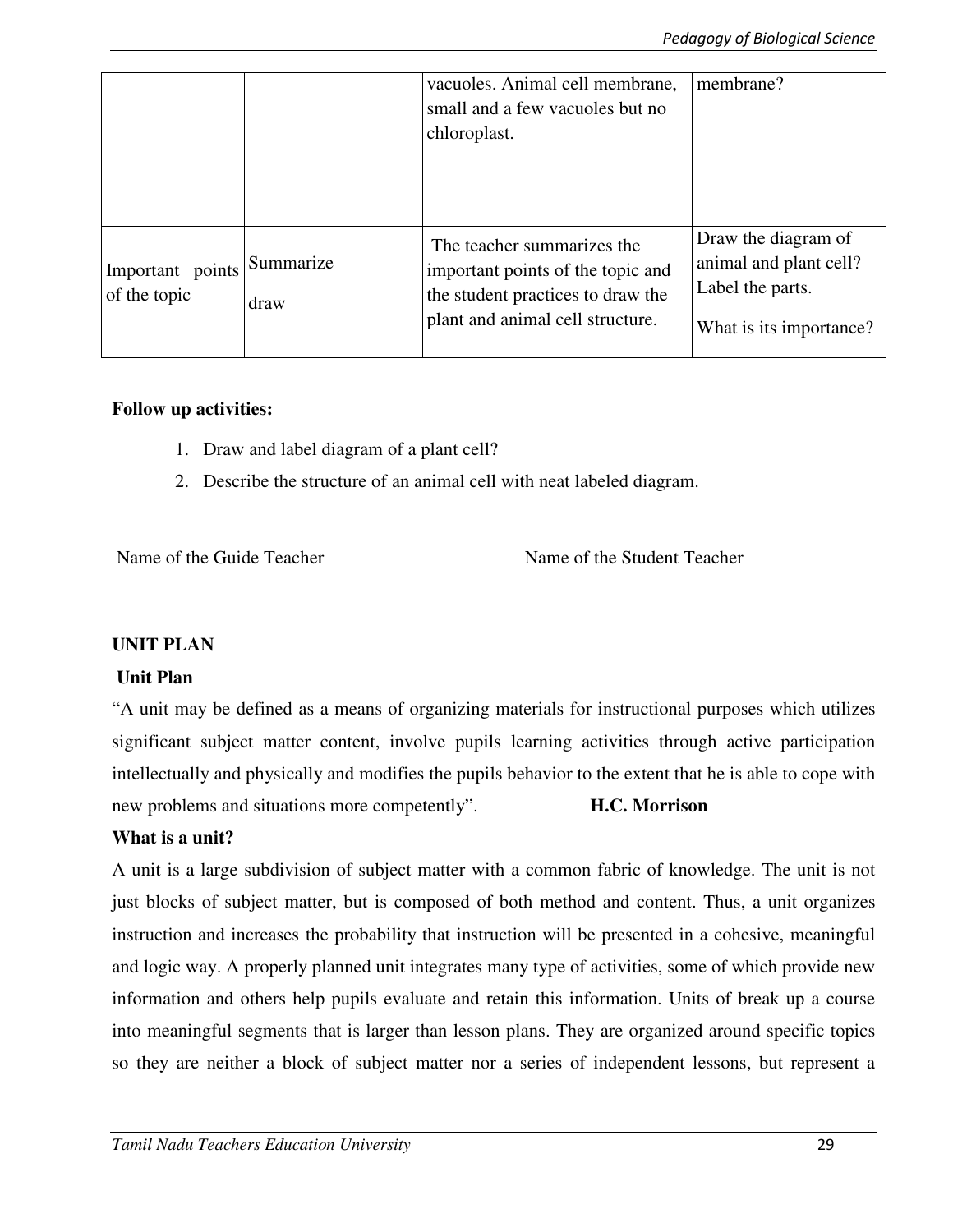careful organization of subject matter and learning experiences. So a unit can be treated as a 'compound' of lessons and not a 'mixture' of lessons.

### **Definitions of a Unit**

**Burton:** 'the important thing to provide a combination of subject matter and processes which will have real meaning for the learner which will aid him in continuously integrating his learning is through h a unit'.

**Preston:** 'A unit is as large a block of related subject matter as can be over viewed by the learner'.

**Stanford:** 'A unit is an outline of carefully selected subject matter which has been isolated because of its relationship to pupil's need's and interests'.

### **Characteristics of a Good Unit**

- It should keep in view, the needs, the capabilities and the interest of the pupil
- It should take into account the previous experience and background of the pupil
- It should provide for new experiences which the students have not done before
- The length of the unit should maintain interest of the pupil till the last
- The material of the unit should consist of familiar and related topics and not as remote and strange one
- It should be related to social and physical environment of the pupil
- It should help to anticipate and satisfy some of the future needs of the pupil
- It should be a part of the sequence that permits growth from year to year
- It should be a results of the co-operative planning of the teacher as far as possible
- It should provide the basis for its evaluation
- It should be flexible enough to provide individual differences
- It should permit a variety of field trips, experiments, demonstrations, and projects etc.
- It should be practicable in the given setting

# **Steps in Unit Planning**

- 1. Content analysis (the What of the unit)
- 2. Objectives with specifications (the Why of the unit)
- 3. Learning activities (the How of the unit)
- 4. Testing procedures (evidence of achievement)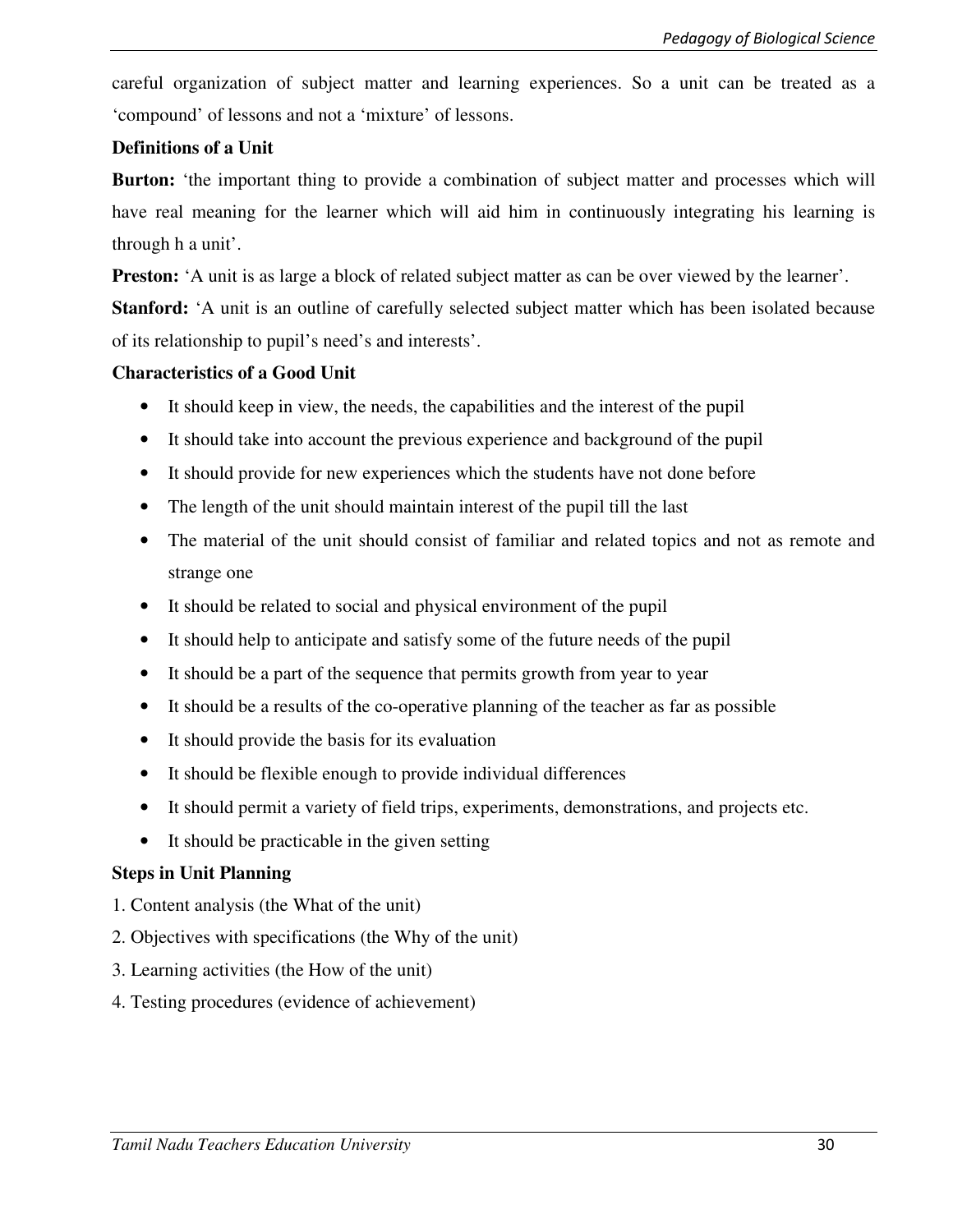# **i. Content analysis**

In unit planning emphasis is placed on analyzing the content into terms, facts, concepts, situations, processes, generalizations, principles, laws etc. the analysis helps the teacher to get a thorough I ndepth of the subject understanding and this also increases the confidence of the teacher.

# **ii. Objectives and specifications**

After analyzing the content, teacher should identify the general and specific objectives of the content.

# **iii. Learning activities**

Learning is not a pouring in process, but a gradual process that comes about as a result of experience. Activities like field trips, experiments, demonstrations and projects can be used in different settings. The experience can be backed up with reference books films and slides. Keeping in mind of the individual differences, the psychology of learning, the content and objectives, suitable learning activities can be planned to which the students will be exposed during the course of the unit.

# **iv. Testing procedures**

The last step is the choice of suitable evaluation tools and techniques through which teacher can evaluate the content coverage and teaching method used.

# **Format of a Unit Plan**

- 1. ----------
- 2. ----------
- 3. ----------

| Sl. No.   Concepts |        | <b>Process   Activities/   Learning</b> |           | <b>Product</b> | <b>Evaluation</b> | No. of         |
|--------------------|--------|-----------------------------------------|-----------|----------------|-------------------|----------------|
|                    | skills | strategies                              | materials |                |                   | <b>Periods</b> |
|                    |        |                                         |           |                |                   |                |
|                    |        |                                         |           |                |                   |                |
|                    |        |                                         |           |                |                   |                |
|                    |        |                                         |           |                |                   |                |

# **Advantages of Unit Planning**

- 1. It is establishes general as well as specific aims of teaching.
- 2. It breaks up the entire work into smaller sections, small enough so that pupils can easily grasp the scope of these during a brief overview. Short tasks are easily completed than long ones.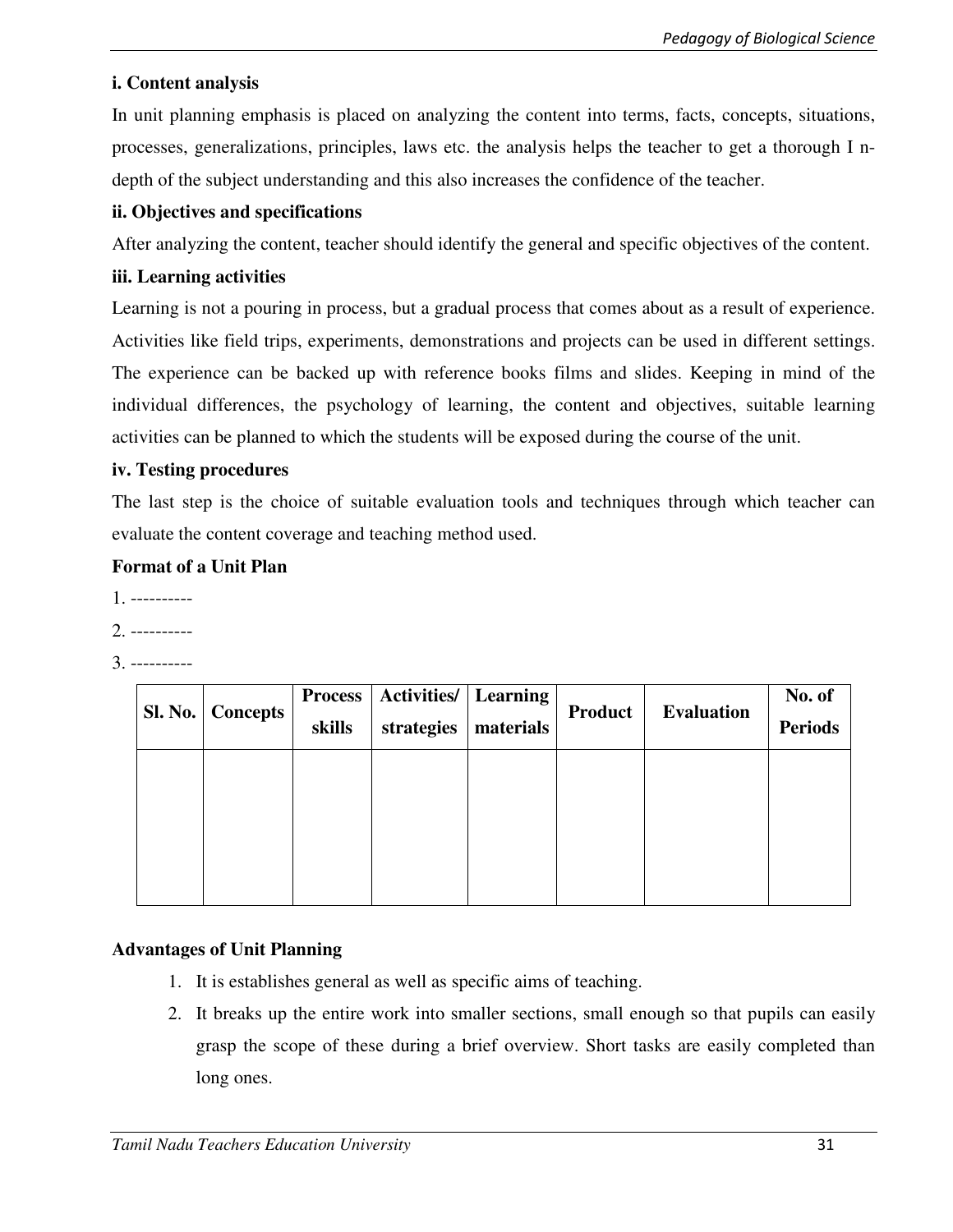- 3. It helps to cater the needs, nature and aptitude of the students.
- 4. It is economical in terms of time.
- 5. Since several activities are involved it helps to develop the skills in the students.
- 6. It develops self confidence among students because it provides opportunities for meaningful experience wherein they can organize and review their learning.
- 7. It gives an overall view to handle each and every lessons as the unit structure.

# **BLOOMS TAXONOMY OF EDUCATIONAL OBJECTIVES**

Taxonomy of educational objectives is intended to provide the classification of goals of our educational systems. The idea of classification of educational objectives was given by Dr.Benjamin S Bloom of Chicago University USA. He classified educational objectives in to three main areas or domains called Cognitive, Affective and Psychomotor. The three domains are interrelated and mutually dependent.

| Cognitive        | <b>Affective</b>            | Psycho - motor    |
|------------------|-----------------------------|-------------------|
| Domain           | Domain                      | <b>Domain</b>     |
| 1. Knowledge     | 1. Receiving (appreciation) | 1.Perception      |
| 2. Comprehension | 2. Responding               | 2. Imitation      |
| 3. Application   | 3. Valuing                  | 3. Manipulation   |
| 4. Analysis      | 4. Organising               | 4. precision      |
| 5. Synthesis     | 5. Characterizing           | 5. Articulation   |
| 6. Evaluation    |                             | 6. Naturalization |

# **TAXONOMY OF EDUCATIONAL OBJECTIVES**

**Cognitive Domain:** The recall or recognition of knowledge and the development of intellectual abilities and skills.

**Affective Domain:** The changes in interests and values and the development of applications

**Psychomotor Domain:** The development of manipulative or motor skills

The three domains of learning do not occur in isolation but rather work together to make up one whole being.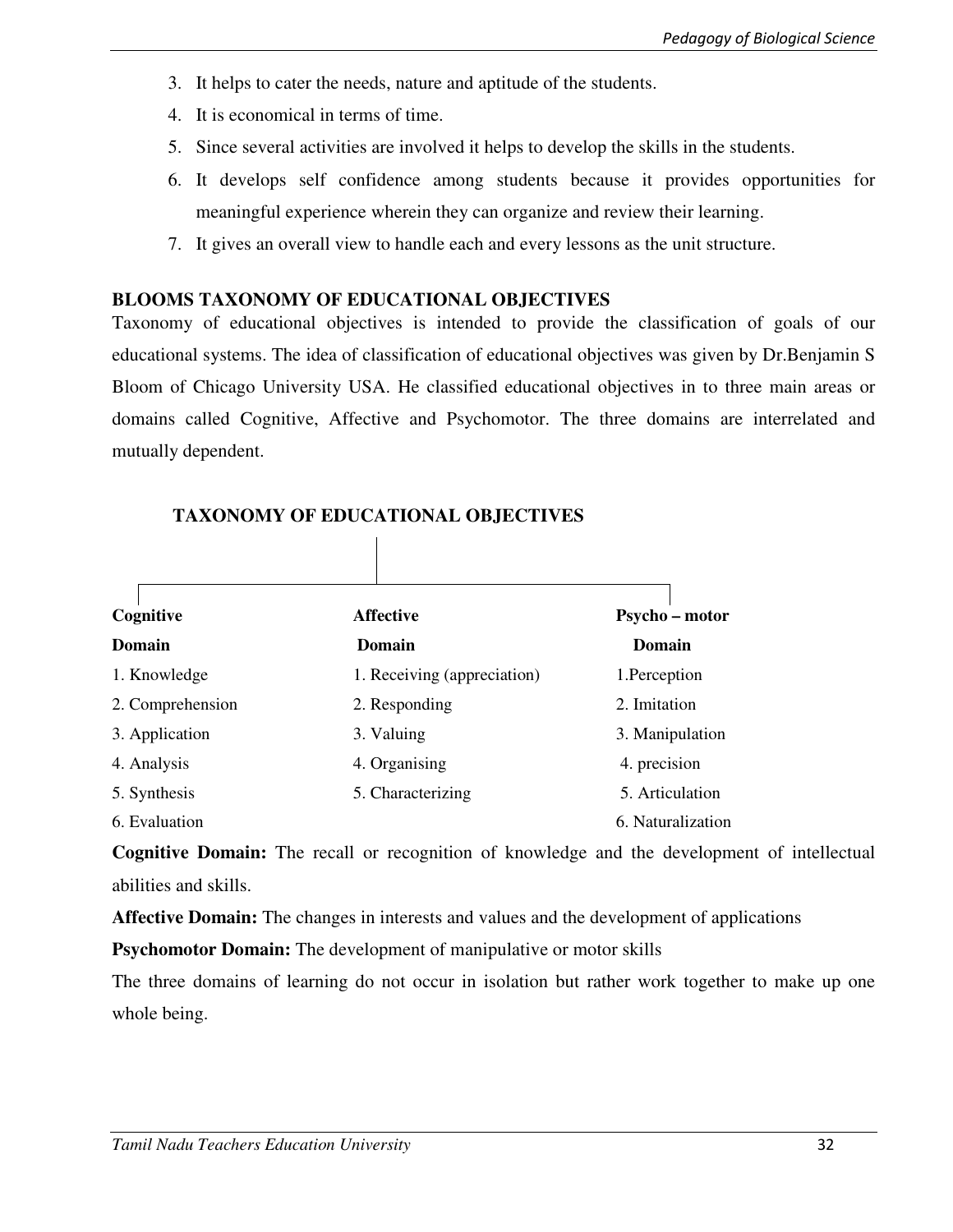# **Cognitive Domain**

Cognitive domain includes those objectives which deal with the recall and recognition of knowledge and development of intellectual abilities and skills. **Blooms et al. -Blooms et al.** 

 Benjamthe domain in S Bloom and his coworkers have done the taxonomical classification of this domain in 1956. The domain contains six major objectives arranged in an order on the basis of increasing complexity of tasks. Each of these six is further divided in to specified behavioural objectives.

# **Categories in the Cognitive Domain**

# **1. Knowledge**

This is the first and the lowest level of cognitive domain. It includes recall of information such as specifies, facts, methods, processes, generalizations, patterns etc., Thus, the knowledge objective emphasizes what can be described as memory.

# **2. Comprehension**

This second category includes translation, interpretation and extrapolation. This is also related to the use of ideas. It refers to a type of understanding of the materials or literal message contained in a communication.

# **3. Application**

This third level includes the ability to apply abstract ideas to a concrete situation. The abstraction may in the form of general ideas, rules or procedures or generalized method.

# **4. Analysis**

It means the "breakdown of the materials into the constituent parts and detection of the relationship of the parts and of the way they are organized". Analysis includes analysis of elements, analysis of relationship and analysis of organizational principles.

# **5. Synthesis**

This category is just the opposite of analysis. Synthesis is the "putting together of elements and parts so as to form a whole. This involves the process of working with pieces, parts, elements and arranging and combining them in such a way as to constitute a pattern or structure, not clearly there before".

# **6. Evaluation**

It is the assignment of symbols to phenomenon, in order to characterize the worth or value of a phenomenon, usually with reference to some social, cultural or scientific standards. Evaluation involves judgments in terms of internal evidence as well as external criteria.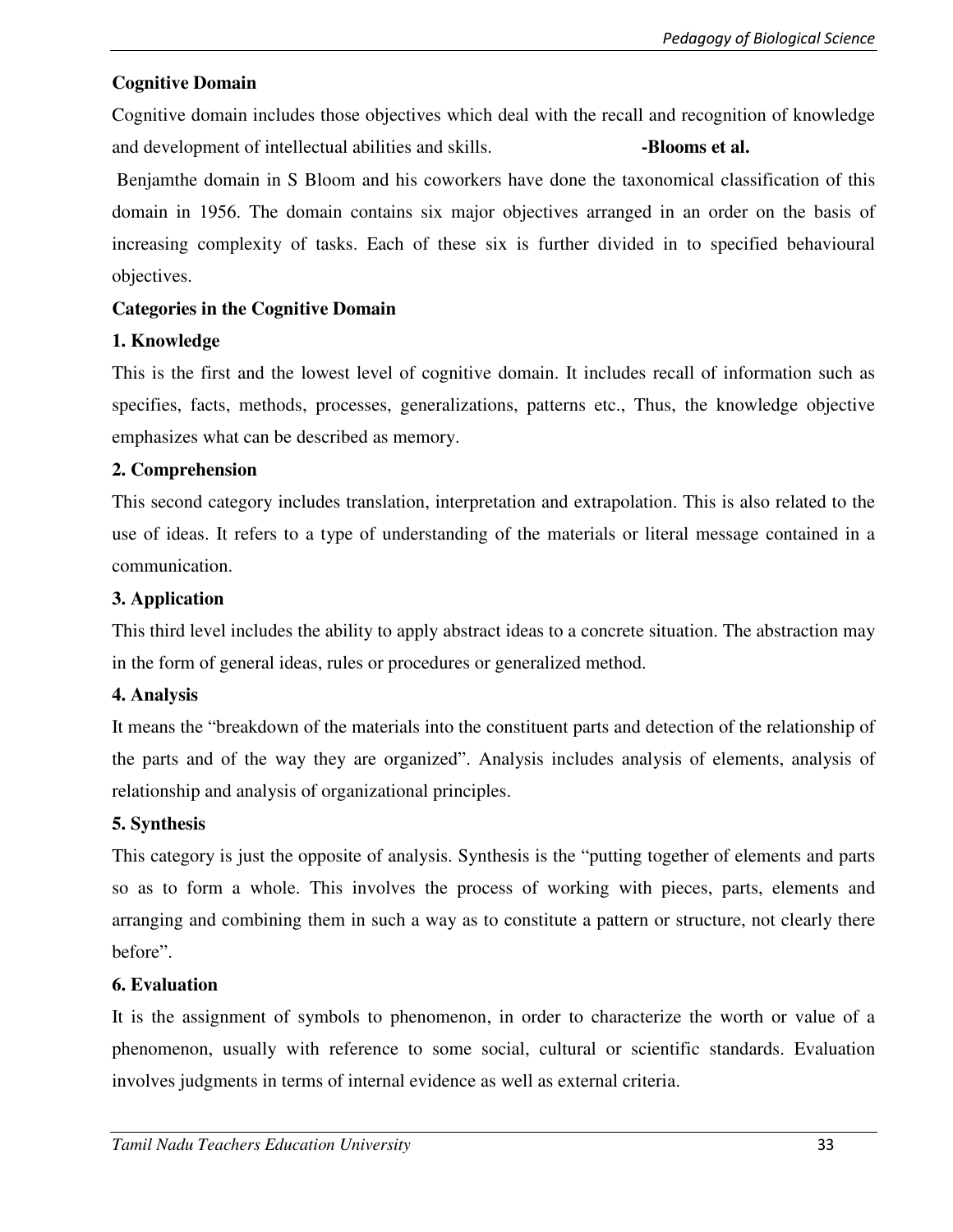To conclude, it may be pointed out that the above six major categories in the cognitive domain do not always appear in isolation from one another.

# **Affective Domain**

This domain involves attitudes, interest, values and appreciation. The affective domain is concerned with 'feeling'. The objectives under affective domain are difficult to define and evaluate. The hierarchy of objectives in affective domain has been developed by Krathwohl, Bloom and Masia in 1964. The order of objectives is in such a way that each category is more abstract and complex than the previous one.

# **Categories in the Affective Domain**

# **1. Receiving:**

This is at the lowest point o the affective domain. Receiving may be defined as "sensitivity to the existence of certain phenomenon and stimuli, that is, the willingness to receive or attend to them".

# **2. Responding:**

Responding refers to a behavior which goes beyond merely attending to the phenomenon; it implies active attending, doing something with or about the phenomenon, and not merely perceiving them.

# **3. Valuing:**

Valuing implies "perceiving them as having worth or value. The three sub-categories of this objective are, acceptance of value, preference for a value and commitment.

# **4. Organizing:**

This involves building up of organized system of values. The individual organizes a set of values such as truth, goodness and helping others, in determining their relationships and deciding their need and priority.

# **5. Characterizing:**

In this category the individual displays the integration of values and it becomes a lifestyle with him. He gets these values organized into some kind of internally consistent system, which has controlled the behavior of the individual for a sufficient time. This category is concerned with one's view of the universe and one's philosophy of life.

# **Categories in the Psycho-motor Domain**

Psychomotor domain concerns with the attainment of neuro-muscular coordination. Here the objectives which deal with manual or motor skills. As the level of coordination goes up, the action becomes more refined, speedy and automatic. Simpson, Kibler were working on this area for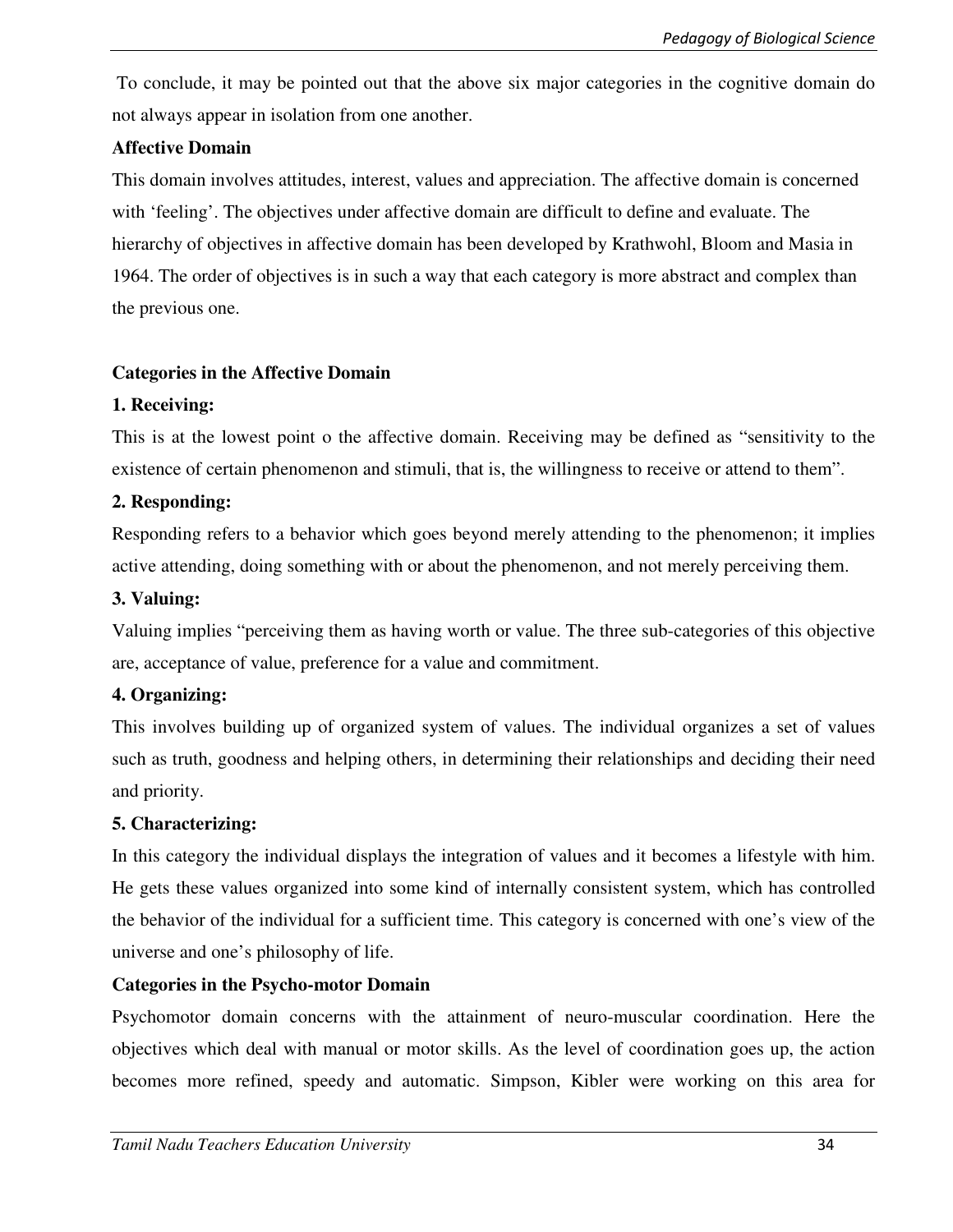systematically classifying educational objectives. R.H. Dave has given the classification of educational objectives under this domain 1969. The order of objectives in such a way that coordination is to be brought about among different parts of a given act or different acts performed with required articulation.

# **1. Perception**

Skill of keen observation, skill of sensing a problem and skill of developing self-motivation are the specific objectives under this category.

# **2. Imitation**

Skill of repeating actions and skill of reflective thinking are the specific objectives under this category.

# **3. Manipulation**

Skill to operate upon with intelligence and manage cleverly are the specific activities that fall in this category.

# **4. Precision**

Skill of experimentation, skill of precise movements and neat execution of skills are the activities which fall under this objective.

# **5. Articulation**

Skill of logical thinking, reflective thinking, skill of mind and body and development of mathematical skill are specific objectives to attain this step.

# **6. Naturalization**

As we practice a skill, in due course it becomes our natural habit. Skill of attaining success and skill of multiple actions are the specific activities under this objective.

# **TYPES OF TEST ITEMS**

Achievement tests are conducted using different types of test items. Hence science teacher should master the skills of constructing test items. A constructor should take the following precautions while framing the test items.

- The items should cover as far as possible, the whole range of topics prescribed in the syllabus.
- No item or part of the item should be set which is outside the syllabus.
- More items should be set to test higher objectives. For this purpose items should be in the context of new situations.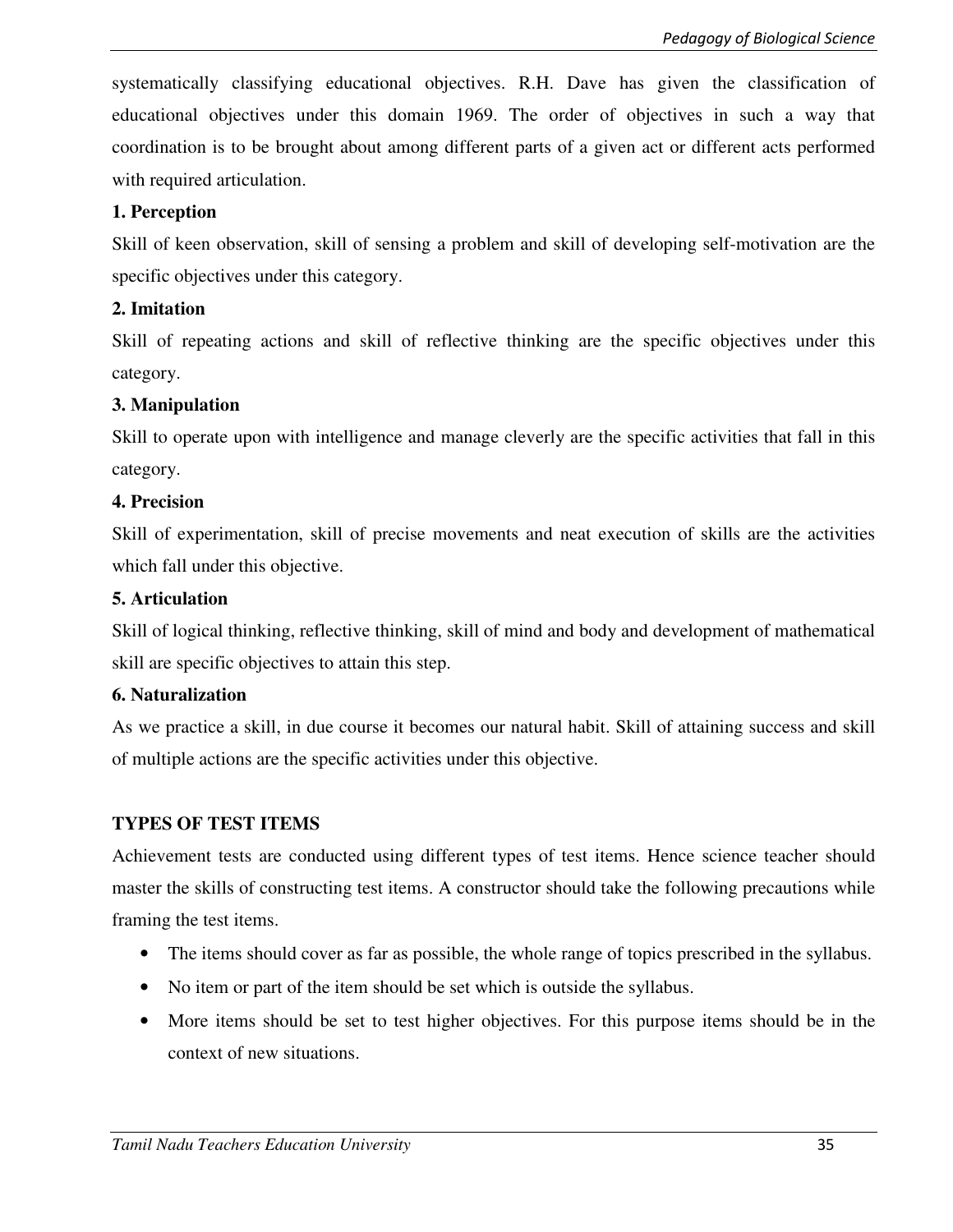- Items should provide clear direction to the students regarding the scope and length of responses
- The language of the items should be simple and within the easy grasp of students

# **A. Objective Type test item**

An objective type test item is one in which the response will be objective. The responses are made fixed and hence the freedom of the respondent to deviate subjectively is restricted. Objective type test item can be broadly classified into two they are

- 1. Supply Type (Recall Type)
- 2. Selection Type (Recognition Type)

For supply type test items the respondents have to supply the response where as for the selection type they have to select the responses from among the given responses. Usually five different forms of objective type items are in vogue. They are true-false type, multiple choice types, matching type, simple recall type and completion type. Of these simple recall and completion type items are supply type and the other three belongs to the selection type.

# **a) True – False Items (Alternate Response Type)**

A true – false. The respondent is asked to read a statement and indicate in some specific manner suggested, whether it is true or false, right or wrong, correct or incorrect, agree or disagree, yes or no. it tests the ability to discriminate between misconceptions and scientific truth. It is suitable for young children who have poor vocabulary. Large sample of subject matter can be covered within a short period.

# **b) Multiple choice Test Items (Changing Alternative type)**

These are items presenting four or more responses in which one is either correct or definitely better than the others. The examinee has to find this out and record this in the manner required in the paper. Here the chances of guess work are minimized. Multiple choice items consist of two parts.

The fast part of the item is called stem presented in the form of a direct `question or incomplete statements. The second part of the item is called options or alternatives or responses, usually four or five in number among the options one is the keyed response and others are called distracters or misleads or foils. The stem gives data for the selection of the keyed response. The respondent has to read the stem and options and select the correct or best alternative. The different forms multiple choice test items in vogue are correct answer form, best answer form, multiple response form, etc.

# **Scoring Formula or Correction Formula for Multiple Choice Test Item**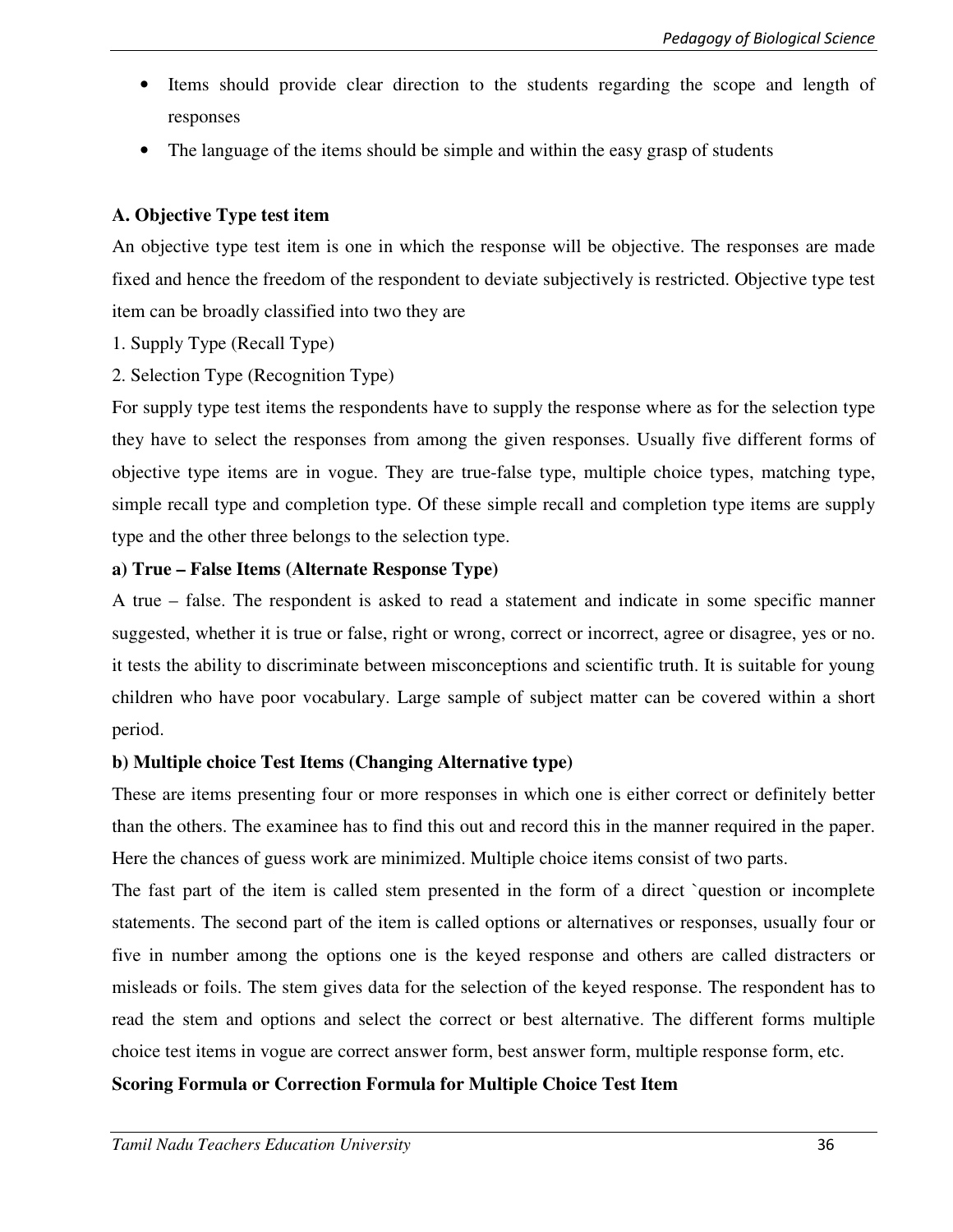Scoring formula is used for reducing the chances of guessing. An item with four options has a chance of 25% guess work, which is rather very high. The formula based on statistical assumptions (Theory of Probability) is

$$
S = R - \underline{W}
$$
  
N-1

Where

 $S =$  resultant score that a respondent deserves

R= Number of right responses

W= Number of wrong responses

N= Number of alternatives in an item

#### **c) Matching Type Test Item**

This is a modified version of the multiple choice test items. In fact matching type is an economized form of combining a number of multiple choice items in the same question- a condensation of several multiple choice items. It consists of two parallel columns, with each phrase, word or number or symbol in one column (Usually the first) being matched to a word, phrase or sentence in the other column. The items in the column for which a match is sought are called premises or stem and items in the column from which selection is made is called responses or options. The respondent is required to make some sort of association between each premise and each response in the two columns.

#### **d) Simple Recall Type Test Items**

 This test requires the respondent to recall a response to a direct question. The typical response should be short preferably a word, a number or a small phrase. It eliminates the chance of guessing.

#### **e) Completion Type Test Item**

A completion type item consists of a series of sentences in which certain words are omitted and replaced by blanks. The respondents are expected to fill in the blanks with a word or a number or at the most a phrase. The probability of guess work is completely eliminated.

#### **Advantages of Objective Type Item**

1. As a large number of question are set, a wide coverage of the syllabus is possible.

2. Questions can be set which are designed to assess one particular educational quality. For example ability to apply.

- 3. Marking of such tests is objective and can be done speedily
- 4. They are more valid and reliable, since the response/ answers are definite
- 5. There is greater administration use and control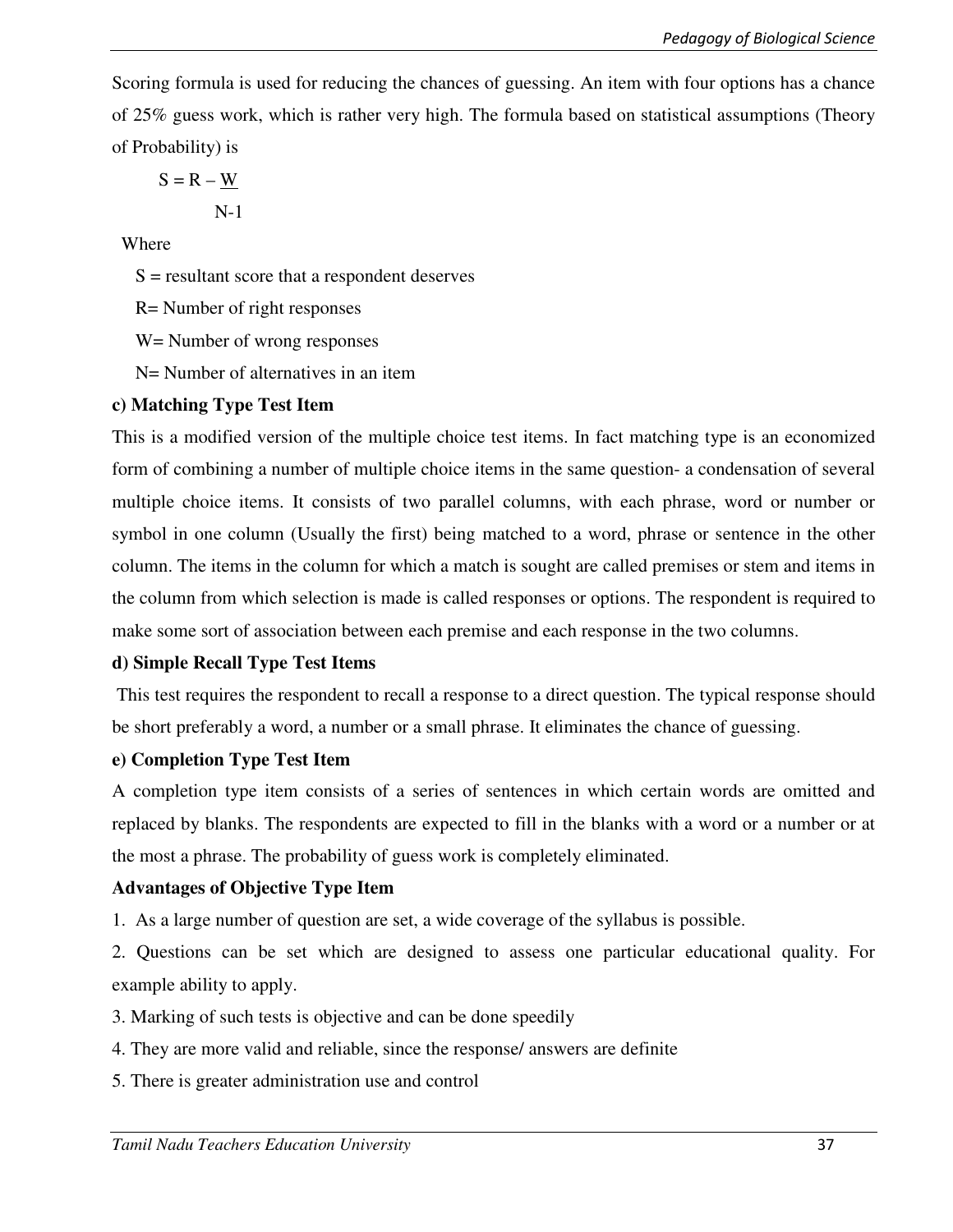6. They have higher diagnostic value

7. They are less time consuming

# **Disadvantages of Objective Type Items**

- 1. Such tests do not encourage verbal fluency or a student's ability to development argument
- 2. Chancing of guessing are high
- 3. An objective test is difficult and expensive to construct
- 4. Emphasis on testing superficial knowledge
- 5. Inefficiency in testing complicated skill.
- 6. Objective type items are often ambiguous, particularly for the better students.

7. Such tests when over used can have a negative effect on teaching, since they encourage the student to learn bits of knowledge rather than the whole.

# **B. Short Answer Type**

A question requiring value points at the most may be defined as a short answer question. The term value points indicates a point to be given credit in the expected answer. Thus the length of the answer expected from a short answer question becomes very short. This diminishes subjectivity. In this way it is an improvement upon essay type question. Such question are of great helping having wide coverage of content and each item can be set to a test a definite objective. Because of this reason, a fair proportion of such questions should be included in a test.

# **Advantages of Short Answer Type**

- 1. Questions of this form can be made stimulating
- 2. Students can be trained to select relevant information and present it in a few short, crisp Sentences
- 3. Short answers are easy to score
- 4. Reliability of scoring is high

5. Questions can cover a wider content area than easy type test items. It is possible to achieve a more expensive sampling in the short answer test than in the essay type test

6. The short answer test is especially useful in diagnosis. In part, this follows from the factor of extensive sampling

# **Disadvantages of Short Answer Type**

- 1. It is more subjective than the objective type of items
- 2. Its excessive use may encourage a student to memorize facts and develop poor study habits
- 3. Mechanical scoring is not possible because of the subjectivity involved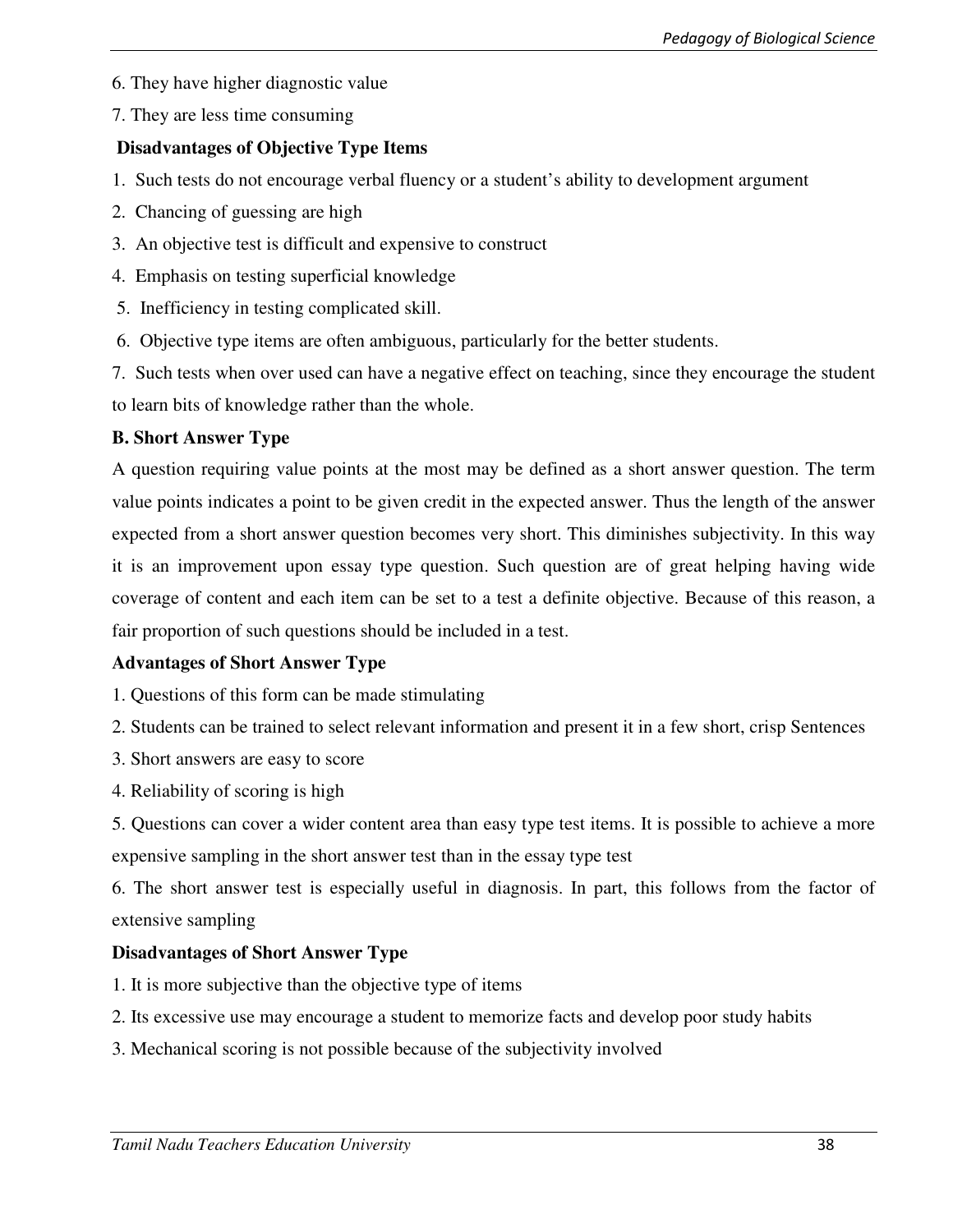# **C. Essay Type**

According to dictionary by Good, essay test is a type test is a type of examination in which the subject or examinee is asked to discuss, enumerate, compare, state, evaluate, analyze, summarize or criticize and involves writing at specific length on a given topic involving the processed listed above.

The essay type questions get its name from the manner in which the examinee responds. The term essay implies a written response which may consists of many sentences to several pages. The student is allowed freedom with respect to what his answer will include its wording length and organization.

### **Advantages of Essay Type**

1. They are easy to construct

2. They can be used to test the student's language mastery, expression and organizational ability of a student

3. Chances of copying are minimal

4. A student's ability to use knowledge effectively can be assessed. It helps to develop a variety of skills. In addition to self-expression, students have to select pertinent material, organize this material into a coherent discussion and arrive at conclusions.

5. Guessing creates few problems

6. It encourages good study habits. A student preparing for an essay test is likely to highlight important units, look for relationships and exercise judgement in deciding points of emphasis.

# **Disadvantages of Essay Type**

1. Subjective bias could creep in as these test are based on the examiner's moods and whims

2. Essay type encourages rote memory. The higher levels of the cognitive domain cannot be completely assessed by this method.

3. Sampling is limited. Adequate sampling is essential in good testing. But time limitations make it impossible to achieve good sampling in an easy test, assuming that a large body of subject matter has been covered.

4. There is danger of bluffing. The "gift of gap" can be encountered in written as well as in oral communication. It requires a discerning teacher to realize that nothing much is been said.

5. Essay type test are difficult to score. Besides no two teachers agree on the score given to a particular paper, the hand writing, presentation and so on. Thus score rating cannot be generalized.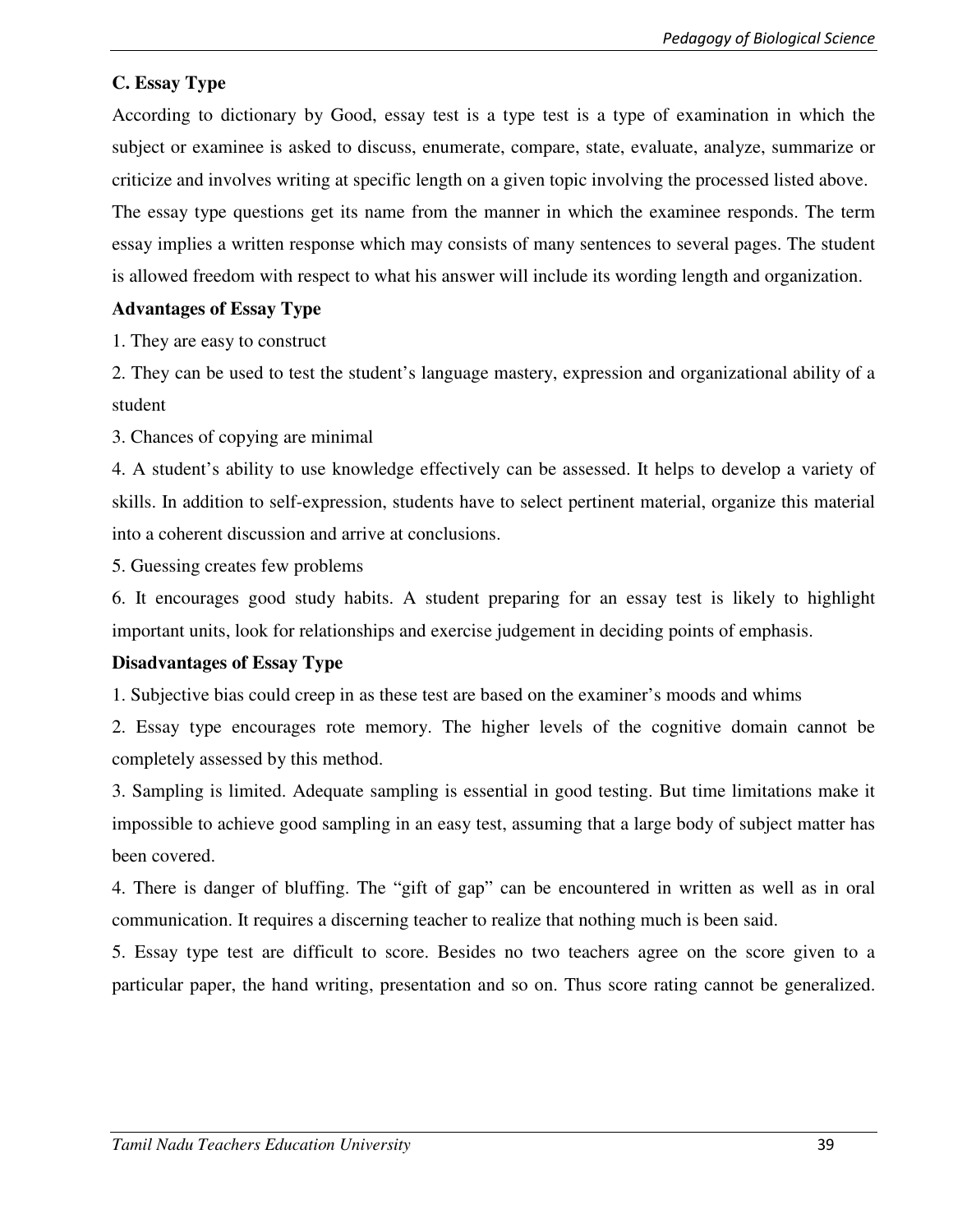# **CONSTRUCTION OF AN ACHIEVEMENT TEST (FORMATIVE EVALUATION)**

## **Formative Evaluation**

Formative evaluation is concerned with making decisions relating to forming or development of students as well as of the courses. It provides feedback at appropriate stages of the teaching learning process which helps in making changes in the curriculum, teaching strategies and the learning environment. Formative evaluation is done during the process of teaching learning with the following main purposes

- To monitor student learning for the purpose of providing individualized instruction
- To evaluate teaching effectiveness
- To evaluate courses and curricula with the purpose of modification, updating or replacement if necessary
- To evaluate curriculum materials
- To evaluate the learning environment with a view to improving it.

Since evaluation is an integral part of teaching and learning, students are observed in various situations continuously with a view to assess their level of achievement in terms of what have been expected of them. Written examination is one of the most commonly employed and widely acceptable techniques for measuring student's achievement. The construction of an achievement test has its importance in student evaluation.

# **Steps involved in the Construction of an Achievement test**

- 1. Planning of the test
- 2. Preparation of a design
- 3. Preparation of the Blue print
- 4. Writing of Items
- 5. Preparation of the Scoring key and Marking scheme
- 6. Preparation of Question wise Analysis

# **Planning of an Achievement Test**

A test is meant to serve many essential and important purposes. Therefore, it should be well planned and systematically developed. The first consideration which is of utmost importance is what the paper setter intends to find out through the achievement test. There are certain outcomes of learning which any teacher would like to realize by teaching every unit. The paper setter should aim at testing the achievement of these objectives. The next step is to determine the maximum time, maximum marks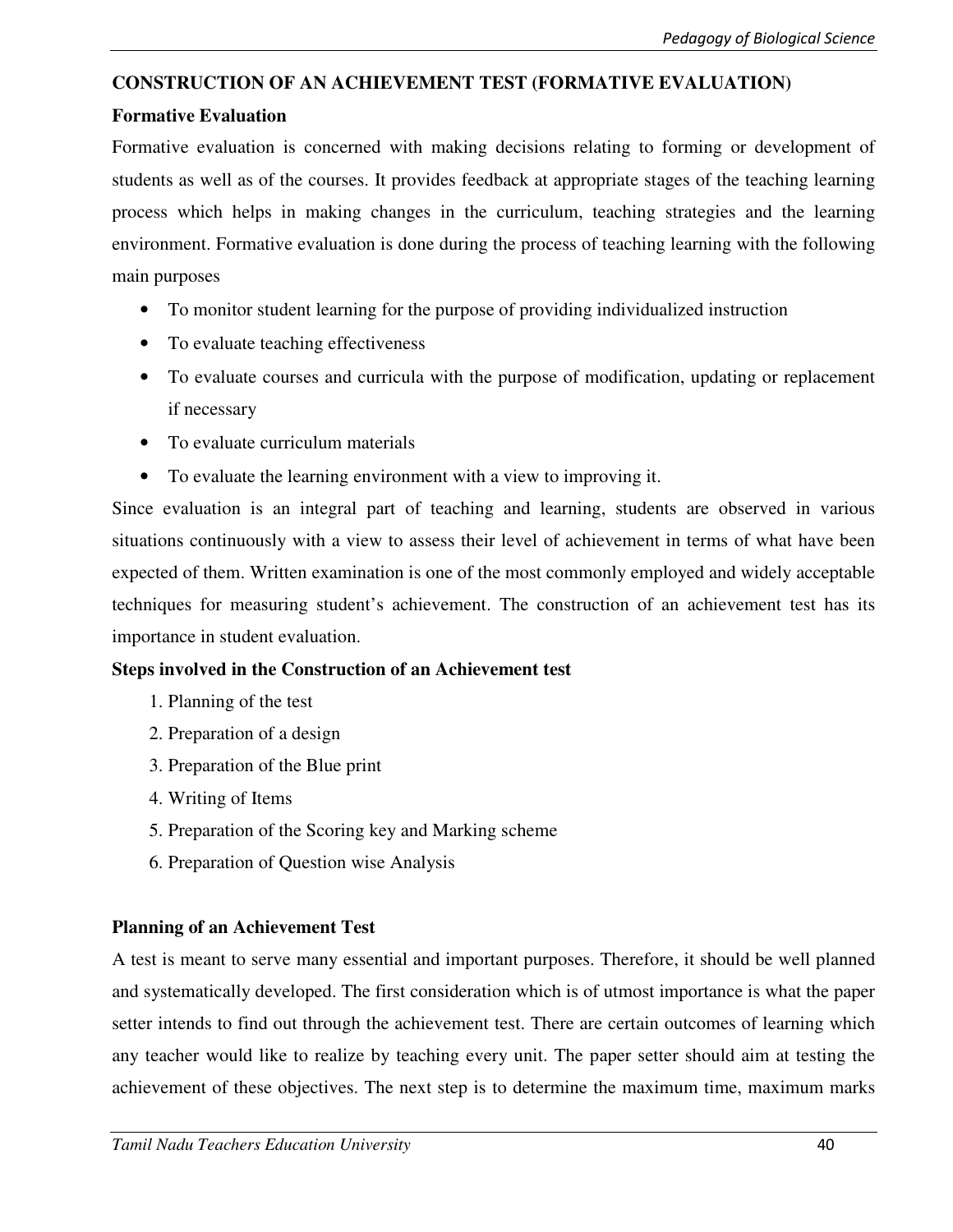and the nature of the test. These should be decided in terms of the nature and scope of the sub units or units involved in the testing.

### **Preparation of a design for the Test**

 After determining the board scope of the test, a design has to be developed in tune with it. The objectives, content, forms of questions, difficulty levels of items, scheme of options and the scheme of sections are the most important factors to be considered in such of a design.

### **i. Weightage to objectives**

This indicate what objectives are to be tested and what weightage has to be given to each objective. Suppose the teacher wants to make his pupil acquire knowledge of certain facts, develop understandings of certain concepts and principals, the ability to apply these in new situations and the skill to perform certain task, while teaching the specific subject matter for which the test is being designed. He should decide the relative importance of each of these objectives after carefully studying the prescribed curriculum and in tune with the nature of the content covered. This step will ensure objective based ness to the test, which is required for scientific evaluation.

### **ii. Weightage to Content**

The content refers to the topics where the achievement test is to be conducted. The content is taken for properly distributing marks in each unit by which proper coverage is made possible. This indicates the various aspects of the content to be tested and the weightage to be given to each of these aspects.

# **iii. Weightage to Form of Questions**

This indicates the forms of questions, objective type, short answer type and essay type to be included in the test and the weightage to each form of questions. The setter should select those forms of questions that are suitable to the objectives and content to be tested.

# **iv. Weightage to difficulty level**

It is desirable to construct the test with some questions with some questions as easy, some difficult and the others of average difficulty. A good test will contain some question which even the dull pupils can answer. Some items which only the bight one's can answer and many items that most can answer. This would help us to discriminate between the bright, average and the dull students.

#### **v. Scheme of Options**

 Scheme of option means the option or choices given to the students to select certain questions. There may be external option as well as internal options. External option (overall option) means the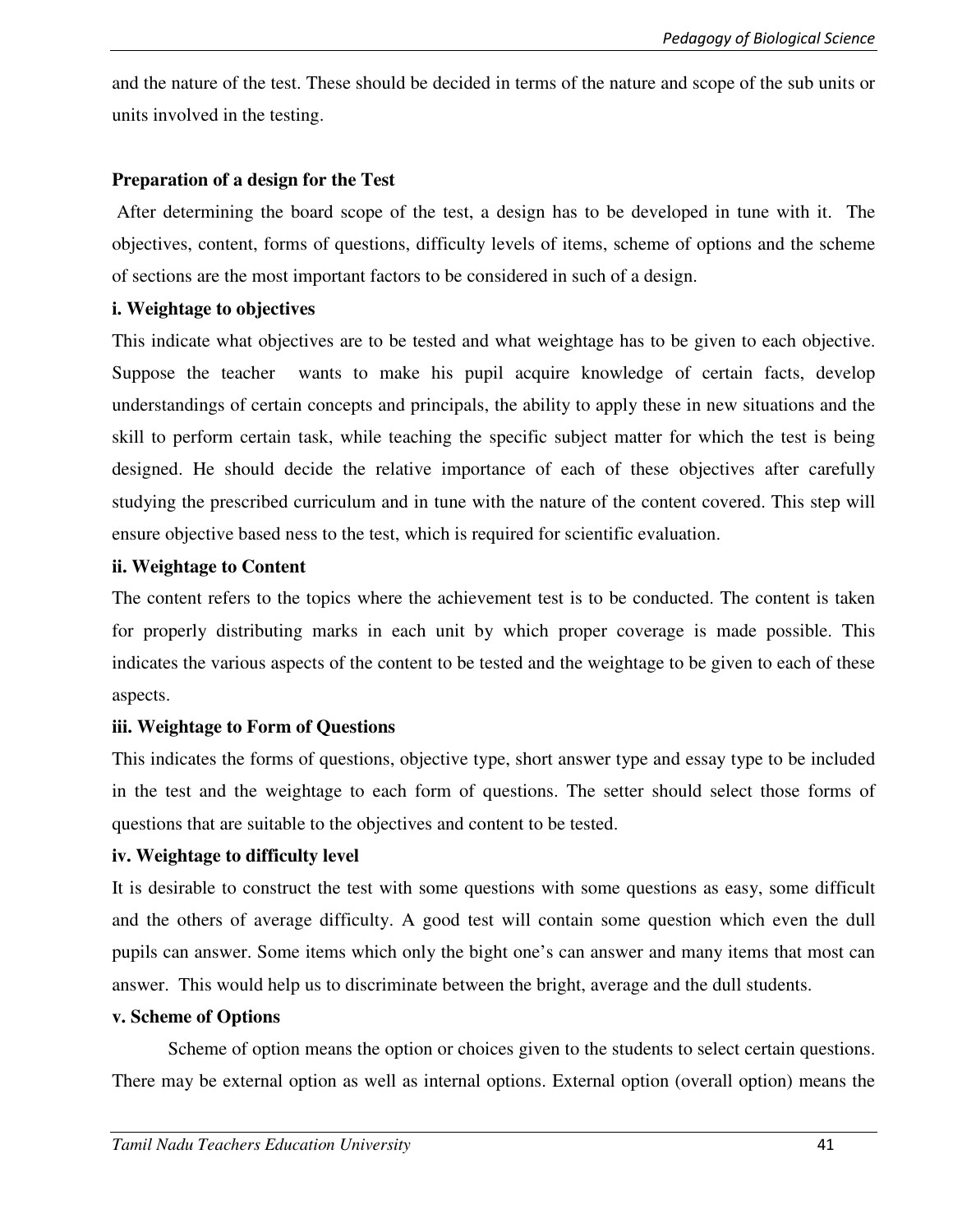choice is given to the students for selecting a given number of questions only from among the total number of questions provided. For example the students are asked to attend any eight questions out of the given ten. But in case of internal options the choice is given within a question for example write an essay on one of the following.

#### **vi. Scheme of sections**

 The test will be in three sections. Section A will contain only objective type items and Section B short answer and section C essay type items.

#### **Design of Achievement Test in Biology**

#### **Standard: VIII** Time: 1 hour

### **1. Weightage to Curricular Objectives**

| No. | <b>Objectives</b> | <b>Marks</b> |     |
|-----|-------------------|--------------|-----|
|     | Knowledge         | 4            | 16  |
| 2   | Understanding     | 6            | 24  |
| 3   | Application       | 8            | 32  |
| 4   | <b>Skill</b>      | 7            | 28  |
|     | Total             | 25           | 100 |

#### **2. Weightage to Content**

| No. | <b>Objectives</b> | <b>Marks</b> | $\%$ |
|-----|-------------------|--------------|------|
| 1   | Plant Cell        | 9            | 36   |
| 2   | Animal Cell       | 7            | 28   |
| 3   | <b>Nucleus</b>    | 9            | 36   |
|     | Total             | 25           | 100  |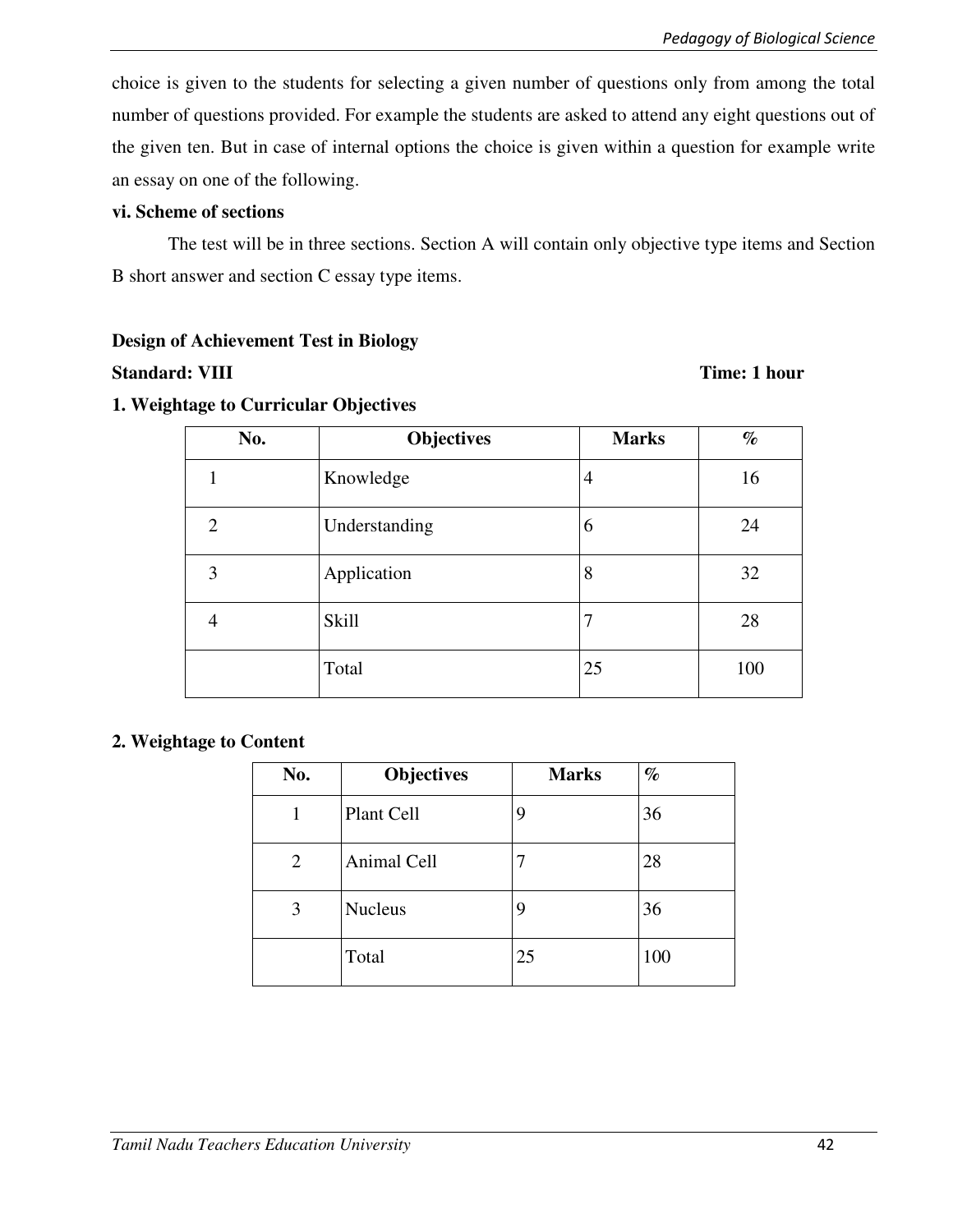| No.            | <b>Objectives</b>   | <b>No. of Question</b> | <b>Marks</b> | $\%$ |
|----------------|---------------------|------------------------|--------------|------|
| 1              | Objective           | 10                     | 5            | 16   |
| 2              | Very Short Answer   | 8                      | 8            | 24   |
| 3              | <b>Short Answer</b> | 5                      | 7.5          | 32   |
| $\overline{4}$ | Essay               |                        | 4.5          | 28   |
|                | Total               | 24                     | 25           | 100  |

# **3. Weightage to Form of Questions**

# **4. Weightage to Difficulty Level**

| No. | Objectives | <b>Marks</b> | $\%$ |
|-----|------------|--------------|------|
|     | Easy       | 4            | 16   |
| 2   | Average    | 17           | 68   |
| 3   | Difficult  | 4            | 16   |
|     | Total      | 25           | 100  |

# **References**

- Aderson, L.W., & Krathwohl, D.R.,et al. (eds.) (2001), Taxonomy for Learning, Teaching, and Assessing: A Revision of Bloom's Taxonomy of Educational Objectives, Boston: Allyn & Bacon.
- Aggarwal, J.C. (1996). Principles, methods and techniques of teaching, Vikas Publishing House Pvt. Ltd., New Delhi.
- Bloom, B.S. & Krathwohl, D. R. (1956). Taxonomy of Educational Objectives: The Classificationof Educational Goals, Handbook I: Cognitive Domain. NY: Longmans, Green.
- Dr.G.Venugopal., Teaching of Biology, Ram Publishers,(2005)
- Herr, Norman (2008). The sourcebook for teaching Science. CA: Jossey-Bass.
- NCERT (2007). Laboratory Manual, Science Class X. New Delhi: National Council of Educational Research and Training.
- Sharma R.C., (1990) Modern Science Teaching, Dhanpath Rai & Sons, New Delhi.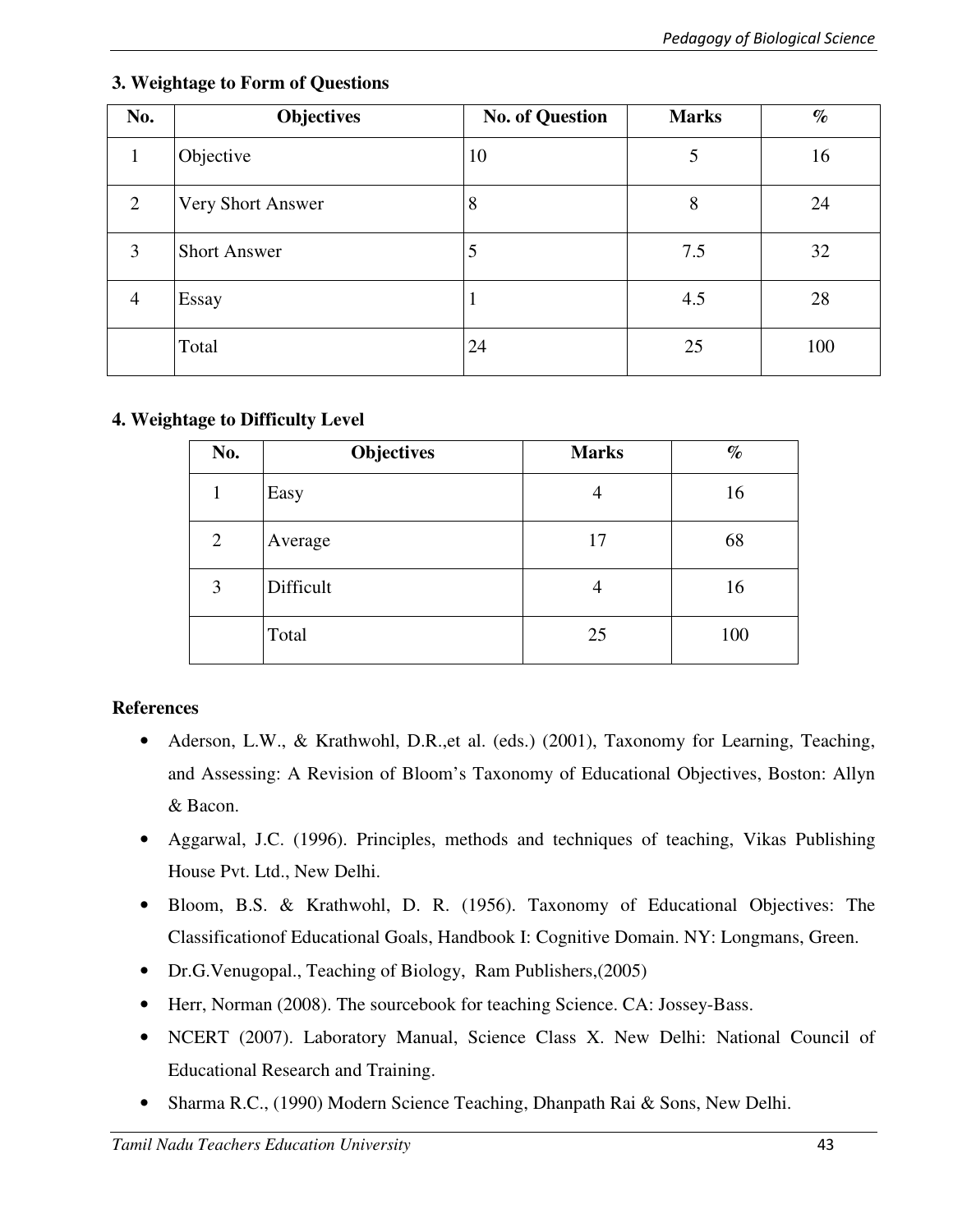- Panneerselvam. A. Teaching of Physical Science, Shantha Publishers, (2005)
- Radhamohan, (2000). Innovative Science Teaching for Physical Science Teacher. Prentice Hall of India, New Delhi.
- Savery, J. R., & Duffy, T. M. (1995). Problem based learning: An instructional model and its contructivist framework. Educational technology, 35(5),31-38.
- Sivarajan, K & Faziluddin,A. (2003). Science education Methodology of Teaching and Pedagogic Analysis, Calicut University, Calicut.

### **Questions for Discussion and Reflection**

- 1. Explain the steps included in a lesson plan nowadays.
- 2. State the criteria of a good lesson plan.
- 3. Present a format of a lesson plan.
- 4. Choosing a topic from IX Std. Biology content develop a lesson plan, indicating the different steps involved.
- 5. What do you mean by 'unit plan'? Explain the steps involved in developing a unit plan.
- 6. Discuss in detail the classification of cognitive domain objectives.
- 7. Discuss in brief the classification of affective and psycho-motor domain objectives.
- 8. Discuss Bloom's Taxonomy of Educational objectives and its importance.
- 9. Mention the various types of tests employed in assessing achievement in biology.
- 10. Discuss briefly the steps involved in the construction and standardization an achievement test in biology.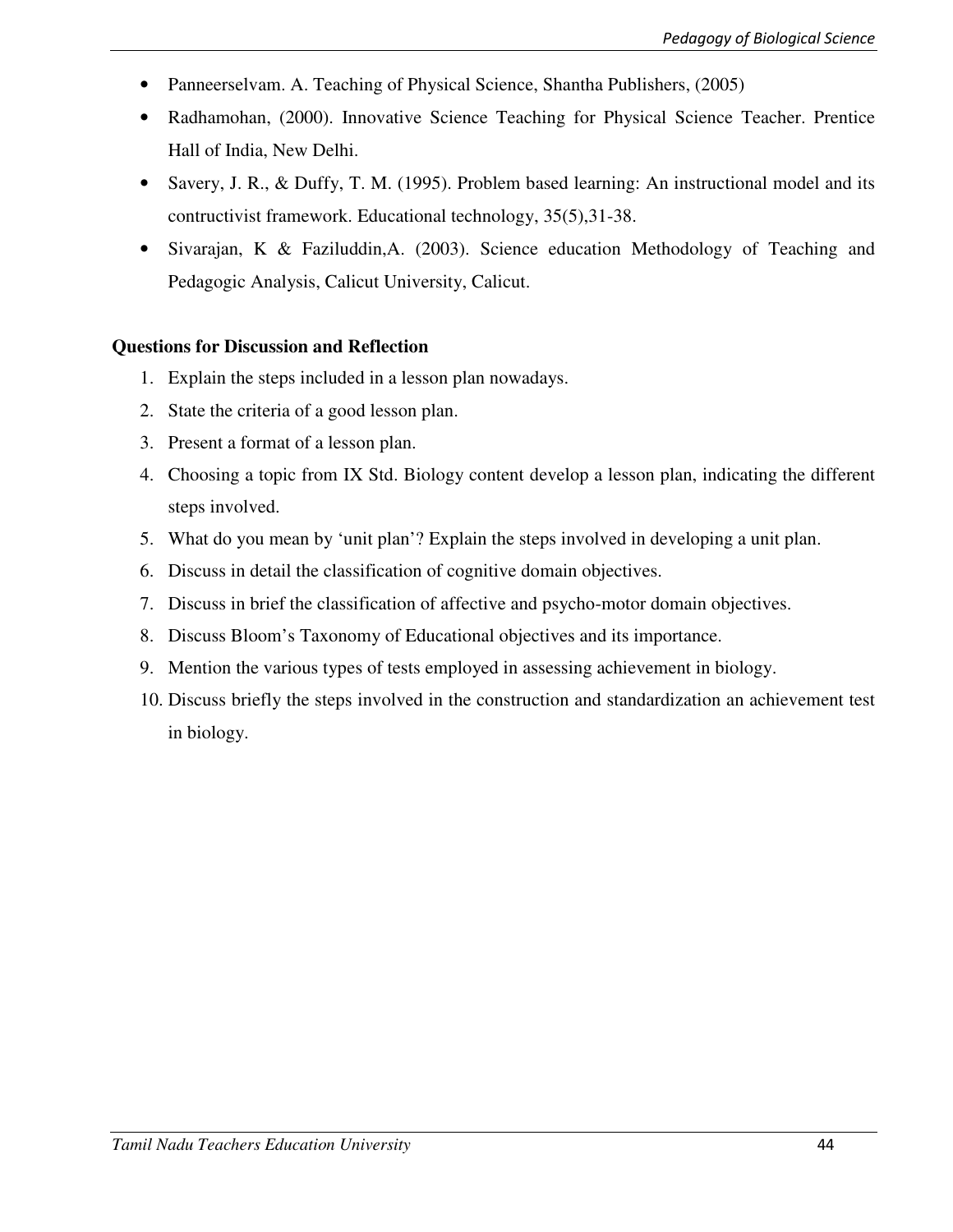# **Unit- III Practising the teaching skills in Biological Science**

## **Objectives:**

- To obtain knowledge on the meaning of Teaching.
- To understand the teaching skills.
- To analyse the major steps in teaching a mini-lesson.
- To explore, observe and feedback on integration of teaching steps in mini-teaching

### **INTRODUCTION**

An educational institution performs a significant function of providing learning experiences to lead their students from the darkness of ignorance to the light of knowledge. The key personnel in the institutions who play an important role to bring about this transformation are teachers. As stated by NCTE (1998) in Quality Concerns in Secondary Teacher Education, ―The teacher is the most important element in any educational program. It is the teacher who is mainly responsible for implementation of the educational process at any stage. This shows that it is imperative to invest in the preparation of teachers, so that the future of a nation is secure. The importance of competent teachers to the nation's school system can in no way be overemphasized. There is widespread consensus, however, that our education systems are failing to adequately prepare all students with the essential 21st century knowledge and skills necessary to succeed in life, career and citizenship.

# **MEANING OF TEACHING**

Teaching includes all the activities of providing education to other. The person who provides education is called teacher. The teacher uses different method for giving best knowledge to his students. He tries his best to make understand students. His duty is to encourage students to learn the subjects. Teaching means interaction of teacher and students. They participate for their mutual benefits. Both have their own objective and target is to achieve them.

Teaching skill is a group of teaching acts/ behaviours intended to facilitate student's learning directly/ indirectly.

#### **Nature and characteristics of teaching**

- 1. The main character of teaching is to provide guidance and training.
- 2. Teaching is interaction between teacher and students.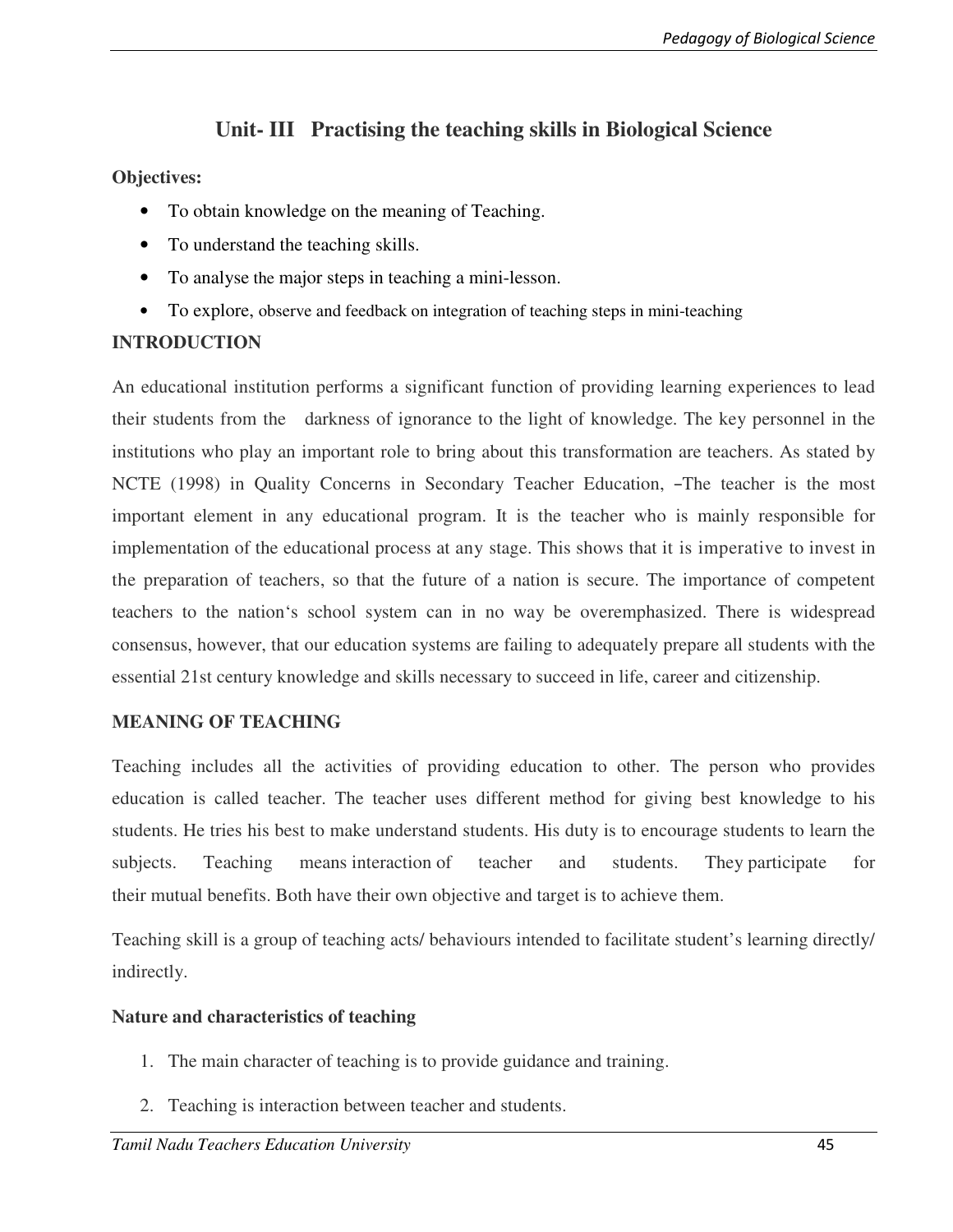- 3. Teaching is an art to give knowledge to students with effective way.
- 4. Teaching is a science to educate fact and causes of different topics of different subjects.
- 5. Teaching is continues process.
- 6. Teacher can teach effectively, if he has full confidence on the subject.
- 7. Teaching encourages students to learn more and more.
- 8. Teaching is formal as well as informal
- 9. Teaching is communication of information to students. In teaching, teacher imparts information in interesting way so that students can easily understand the information.
- 10. Teaching is tool to help student to adjust himself in society and its environment.

# **Characteristics of Teaching Skill**

- 1. Teaching skill is a set of strictly overt or observable behaviours.
- 2. Purely cognitive skills such as problem solving is not considered as teaching skill.
- 3. Teaching skills have three basic components viz., perception, cognition and action.
- 4. Teaching skills have three dimensions viz., Non-verbal behaviour, openness, nature of moves in teaching to which skill belongs.

# **UNDERSTANDING MAJOR TEACHING SKILLS**

Teaching skills would include providing training and practice in the different techniques, approaches and strategies that would help the teachers to plan and impart instruction, provide appropriate reinforcement and conduct effective assessment. It includes effective classroom management skills, preparation and use of instructional materials and communication skills.

# **1. Introducing**

This is an important skill required for a teacher. Well begun is half done is a saying which indicates the importance of introducing a lesson. It is the duty of a teacher to bring the students into the classroom mentally. The skill is intended for making effectiveness in introducing of the content. This is always done at the start of a class. Here teacher gives a brief introduction about the lesson in order to pre-dispose the pupil's mind to it.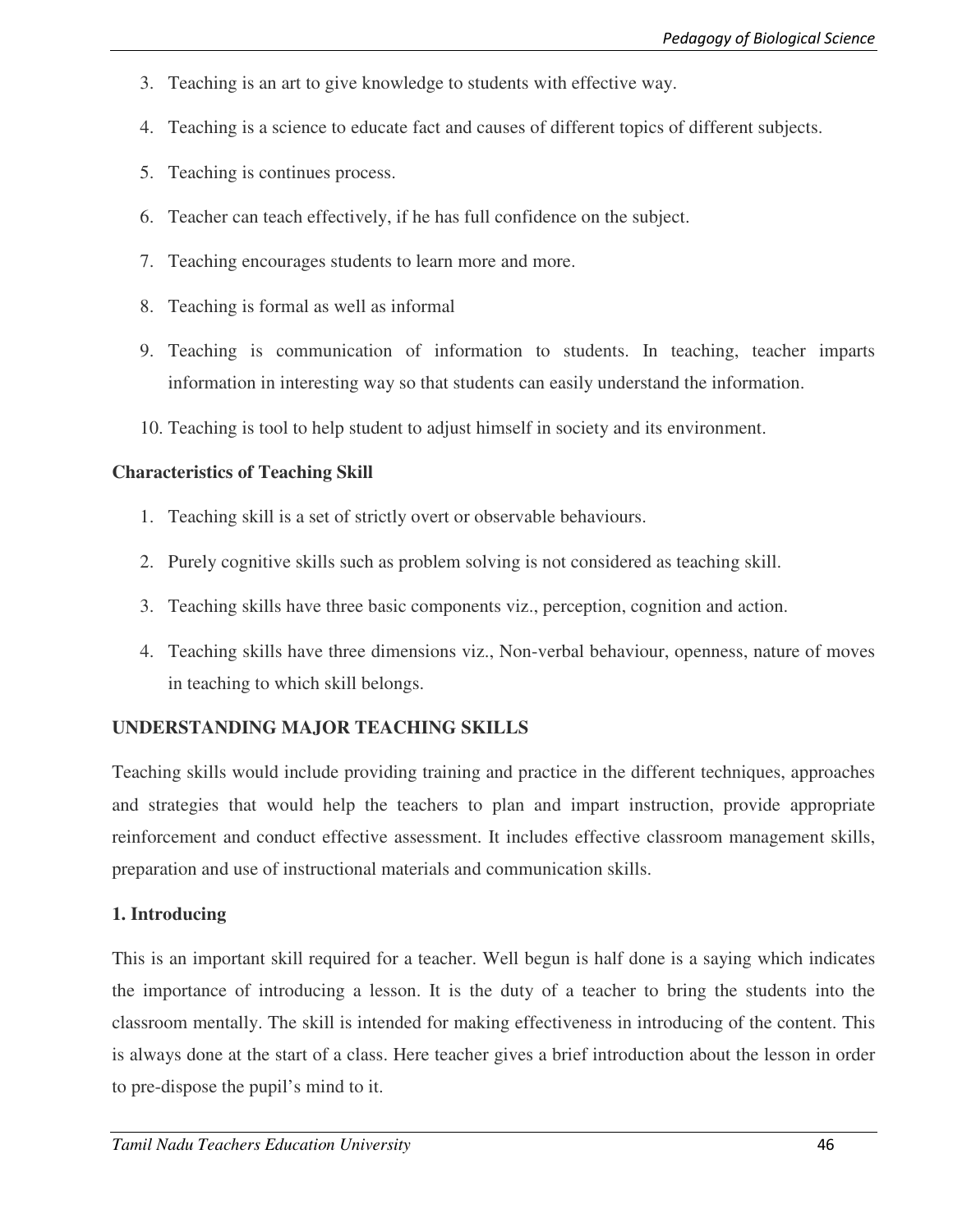There are many ways to present an introduction. Here are a few:

- o Asking questions to get the students thinking about the topic of the lesson.
- o Showing pictures that relate to the lesson topic.
- o Telling a story to show the importance of the topic.
- o Bringing in real objects related to the lesson.

#### **2. Explaining**

Teaching is not primarily telling. It's helping other people learn. That means the focus is on the learners, not the teacher. People learn best through experiencing something themselves, so when you are striving to teach something, you are constantly trying to Get into the shoes of the learners so that you can better understand where they are and what they need from you to learn the subject understudy.

Explaining can be defined as an activity to bring about an understanding of a concept, principle etc. it is an activity to fill the gap in someone's understanding.

In classroom the teacher explains ideas and concepts. It is the most commonly used skill and is the essence of instruction. Explanation is a key skill. Generally, the skill of explanation is complex Explanation is to explain or to give understanding to another person. It leads from the known to the unknown, it bridges the gap between a person's knowledge or experience and new phenomena, and it may also aim to show the interdependence of phenomena in a general sable manner. It assists the learner to assimilate and accommodate new data or experience.

In a classroom, an explanation is a set of interrelated statements made by the teacher related to a phenomenon, an idea, etc. in order to bring about or increase understanding in the pupils about it. The teacher should practice more and more of desirable behaviours like using explaining links using beginning and concluding statements and testing pupil understands behaviours like making irrelevant statements, lacking in continuity, using inappropriate vocabulary, lacking in fluency, and using vague words and phrases as far as possible.

A class in not homogeneous group. Some pupils are intelligent some have normal intelligence, some are mature and others are immature. But the teacher has to impart knowledge to all. To present the subject matter in the simplified form before the pupils and making it acquirable is called the skill of explanation. It is necessary in all the subjects. In its absence the presentation of the subject matter is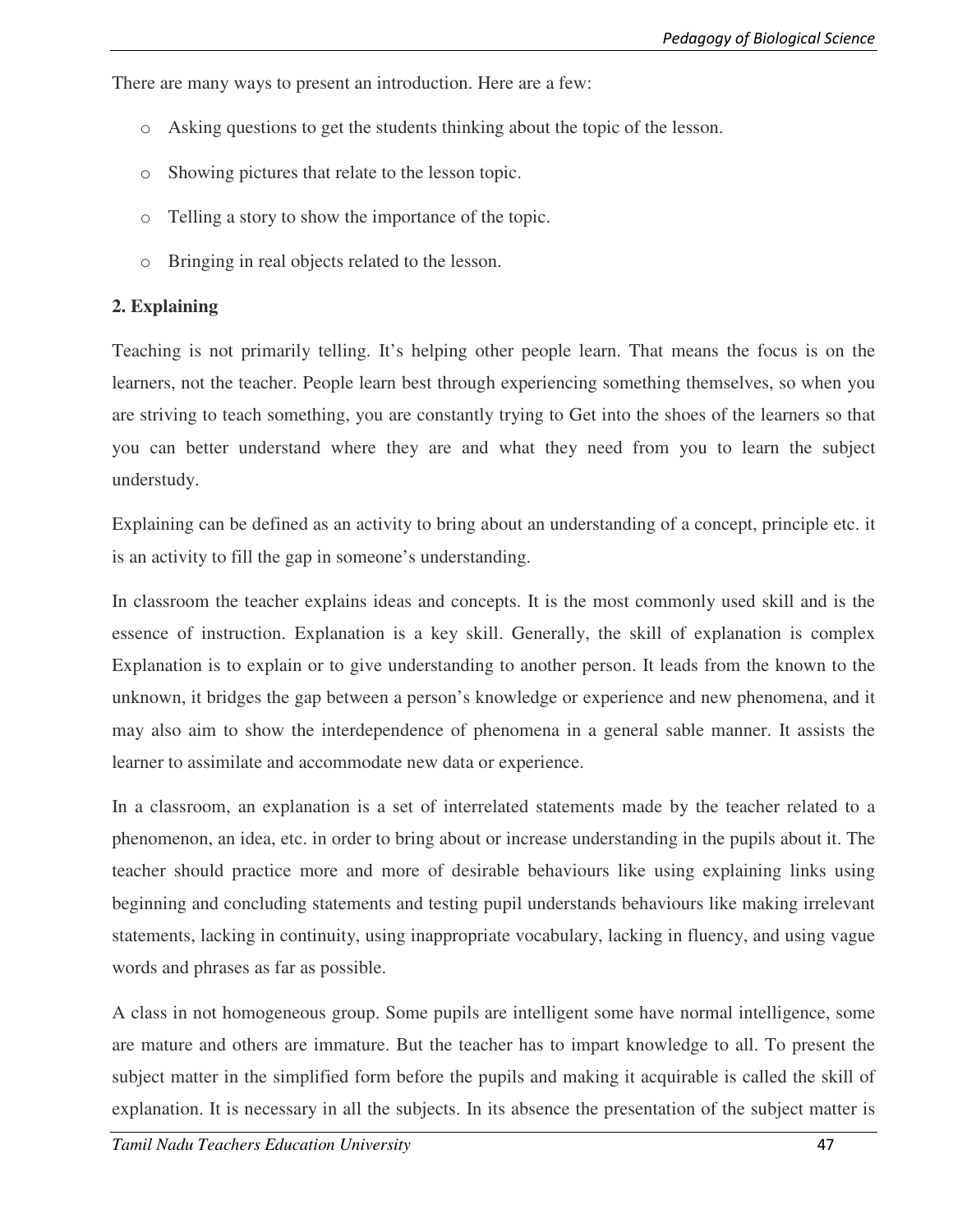not possible. In the skill of explanation, such words are used in the statements by which the statements exhibit the clarity of their meanings.

The explanation serves two purposes: (1) to introduce the subject by giving some background about its usefulness and application; and (2) to describe the subject in a simple, complete, and tantalizing way. The explanation should create a desire to become proficient in the subject under study

The components of skill of explaining involved

- Clarity
- **Continuity**
- Relevance to content using beginning and concluding statements
- Covering essential points
- Simple
- Relevant and interesting examples appropriate media
- Use of inducts, deductive approach, it can be functional, causal or sequential

# **Characteristics of effective explanation**

- Coordination in Statements. Coordination in the statements used during the explanation is very essential; otherwise there will be all hotch- potch.
- Relevant Statements. While presenting the subject matter, the concerned statements should be relevant.
- Fluency in Language. The teacher should use fluent language so that the pupils may listen and understand his thoughts.
- Connecting Links. The use of words, idioms or connecting links such as 'therefore' as a result of etc. is essential to link the different thought or statements.
- Clear Beginning Statement. Before starting any explanation, the teacher should make the pupils aware of what he is to teach on that day through a clear beginning statement.
- Use of proper Words. The teacher should use proper words for explaining an object or an event otherwise he would be in a state of confusion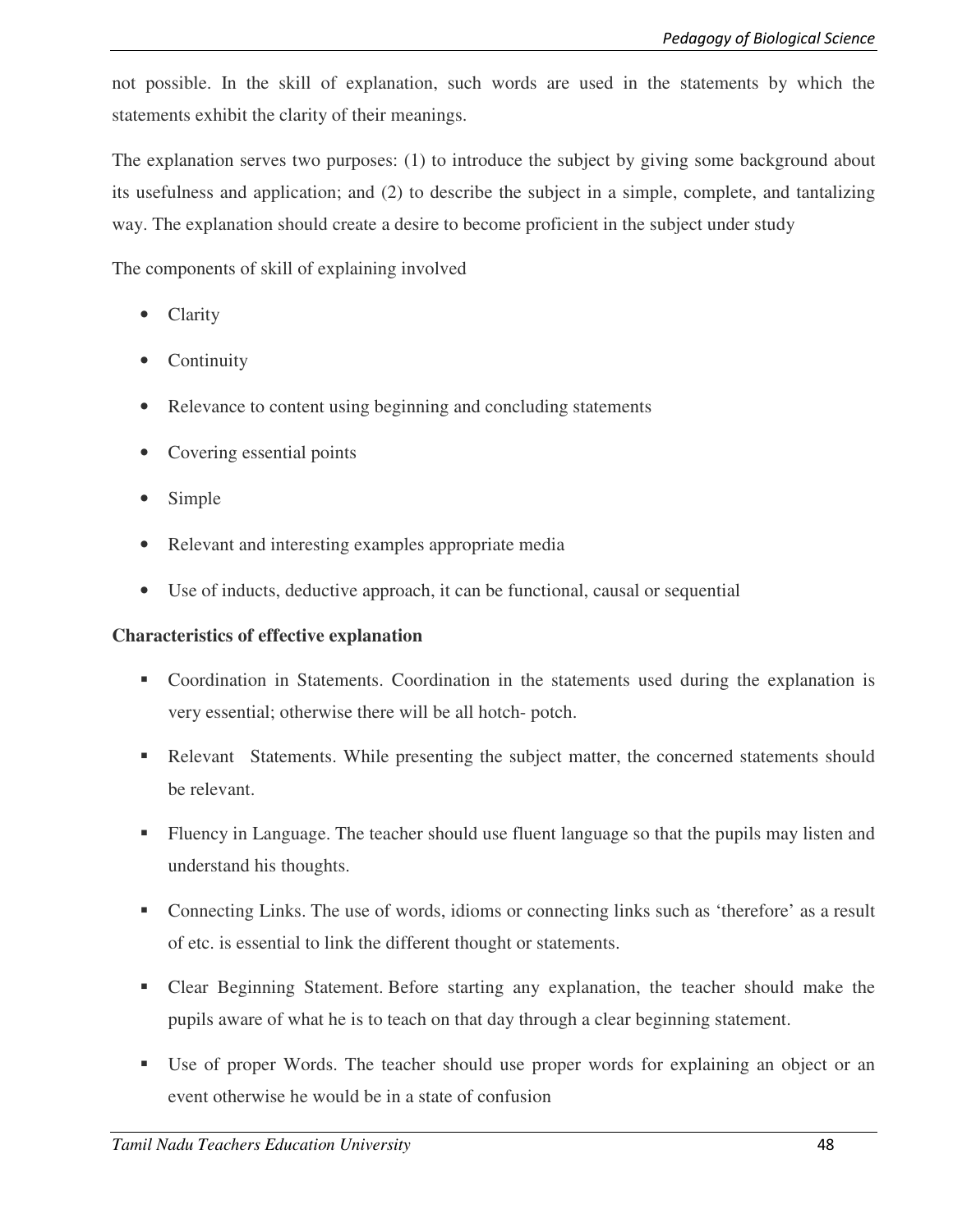# **3. Questioning**

Successful teaching highly dependent on questioning technique employed in the teaching sessions. Questioning is an important teaching skill that a teacher must learn. The teacher should learn to ask suitable, appropriate and meaningful questions. Questioning is definitely a skill. We can very easily answer a question but it is too difficult to ask a question.

A question is any sentence which has an interrogative form or function. In classroom settings, teacher questions are defined as instructional cues or stimuli that convey to students the content elements to be learned and directions for what they are to do and how they are to do it. Questioning promotes involvement, initiates thinking, creates motivation and enhances learning.

Effective questioning is a real compliment to the instructional skills. It shows the ability to understand the student's real needs. It shows that for meaning that's deeper than the spoken message. Effective questioning is a powerful, learned skill.

For students, questioning strategies help to categorize and anticipate exam questions, allowing for more effective preparation. The strategies are also useful for study groups, focusing efforts and allowing members to test each other. They improve the student's ability to clarify, reorganize, and accurately explain new information. Questioning also aids in self-assessment and self-monitoring.

#### **Basis of Questioning skill**

Questioning skills refer to one's ability to formulate and respond to questions about situations, objects, concepts, and ideas. Questions may derive from oneself or from other people.

#### **There are two levels of questions:**

- 1. Low-level questions refer to questions that require one to recall information that has been registered in memory. Low-level questions operate on the level of knowledge, drawing from one's knowledge base of a subject.
- 2. The High-level questions encompass questions that require one to process information rather than simply recall it. High-level questions operate on one's ability to comprehend, apply, analyze, synthesize, and evaluate information.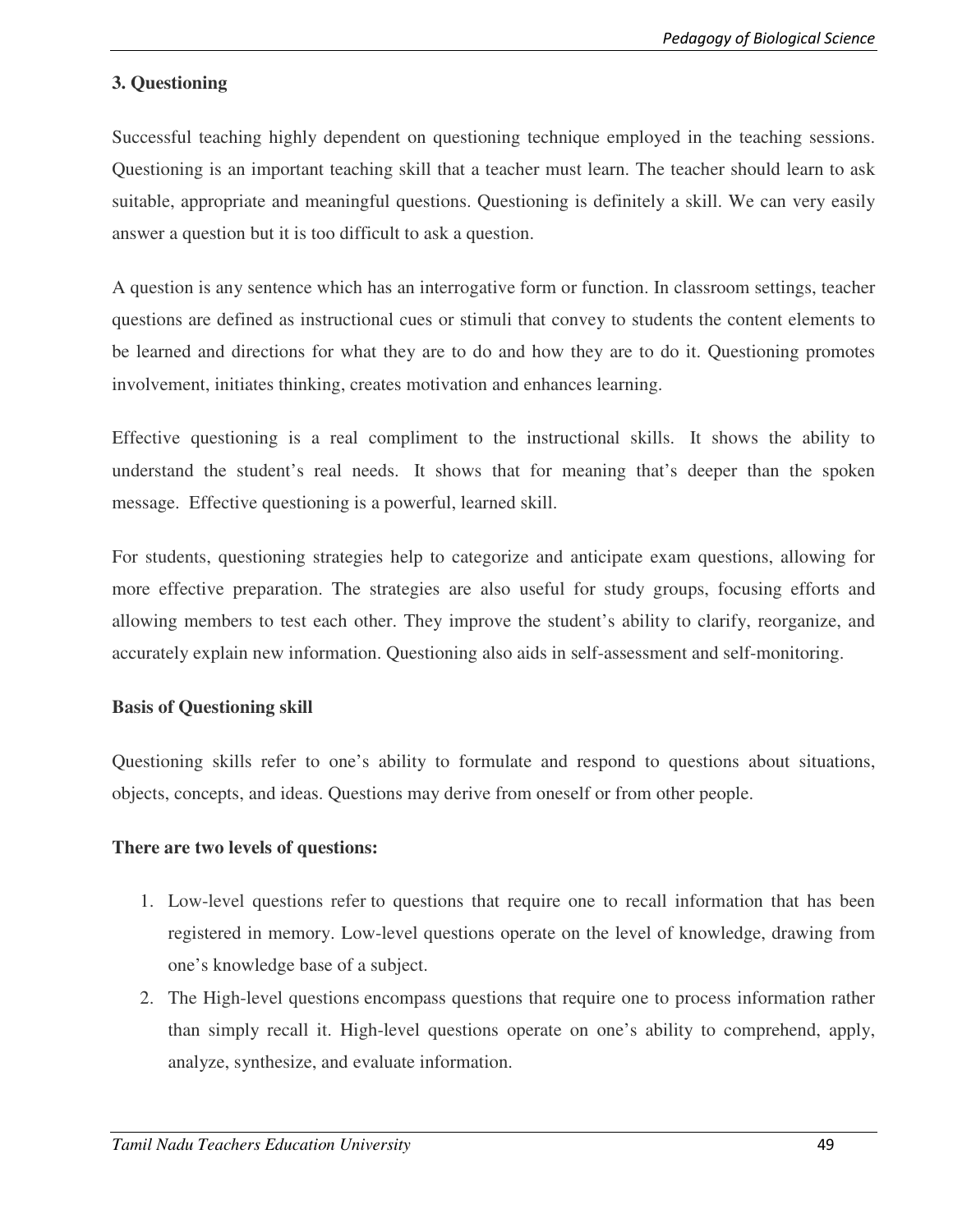### **Questioning techniques**

Good questions are essential to effective communication between: the teacher and the student: the teacher who lack the skill to effectively question their student create disinterest and boredom on the part of the student. They also ignore a fine opportunity to open communication lines for determining the effectiveness of the lesson. Good questions expand on central thoughts, develops the subject, and not on minor, nice-to-know points. Let us look at some rules for asking questions.

• Distribute questions at random. Do not always ask the same student or those sitting in a particular area. Ask questions of the entire class to promote thinking in all students and get them involved.

•Acknowledge all answers to ensure incorrect or vague answers are clarified.

•Don't use catch or trick questions. Students will not participate and you could possibly lose them if they feel humiliated.

•Allow enough time for the student to think about and give an answer. Do not waste time waiting if the student clearly does not know the answer, but do not cut the student off before ample time is given for the complete though process or answer period.

•Begin questions with the words that require thoughtful answers, such as, "Why, When, How, What," etc. Stay away from questions that can be answered with a simple yes or no. This will help stimulate and even guide students thinking.

•Avoid frequent group or choral responses. This method provides answers that are often unintelligible and errors that are hard to pick up.

•Do not waste time "pumping" a student. If the trainee does not know the answer, either offer an explanation or ask the question of another student.

#### **4. Skill of closure**

This skill is useful for a teacher to close his teaching properly. The teacher is to summarise all the teaching during the period and provide opportunities for the students to correlate the learnt matter with the past and future knowledge. This is to be done by statements or by asking questions.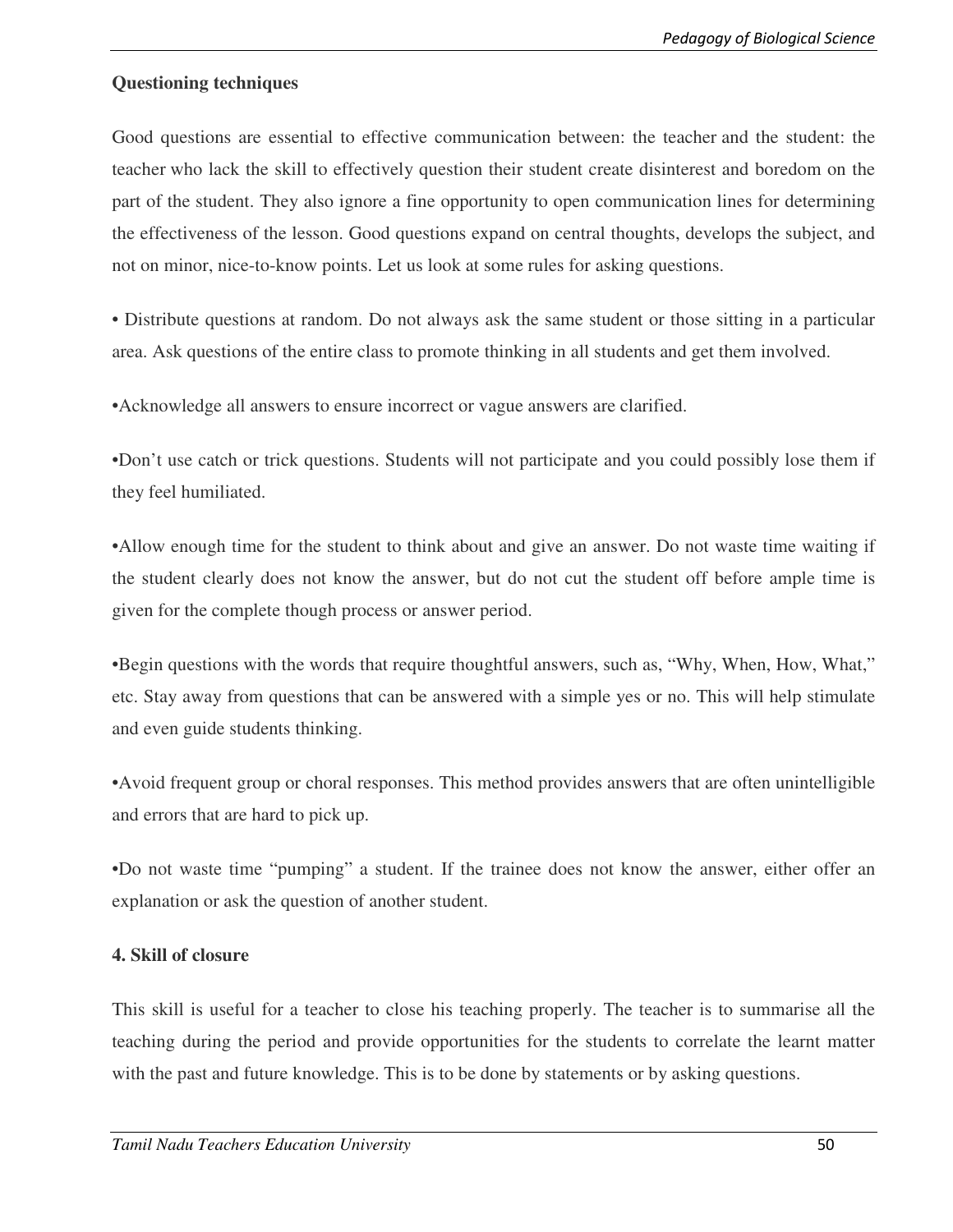### **5. Skill of Reinforcement**

This skill is the most important one than other teaching skills. Reinforcement, the term implies the use of the technique for influencing behaviour of individuals in desired direction. The concept of reinforcement is based on the hedonistic principles, which envisages that all individuals tend to repeat the pleasant experiences and avoid unpleasant ones. The skill is being used to utilize good behaviours of the learners and to avoid the undesirable behaviours of the learners. The teacher would like the student's desirable behaviours and criterion responses to be retained and undesirable behaviours to be eliminated. For reinforcing student's desirable behaviours and criterion responses he uses positive verbal and non-verbal reinforcers. These reinforcers not only strengthen the student's desirable behaviours but also develop confidence in them. Besides, they enhance their positive selfconcept. Absence of positive reinforcers for student's desirable behaviours may erode their confidence and lead to poor self-image. Positive reinforcements encourage students to participate actively in classroom interactions. It stimulates them to achieve more, thereby, creating a sense of achievement.

Skilled use of reinforcers helps a teacher to promote student's learning. The skill of reinforcement refers to the effective use of reinforcers. It, can therefore be defined as 'the effective use of reinforcers to modify student's behaviour in the desired direction".

# **6. Skill of varying the stimulus**

Varying the stimulus is described as a deliberate change in the behaviours of the teacher in order to sustain the attention of the learners throughout the lesson. The variation in the stimulus helps in avoiding monotony and in generating interest among the students which in turn makes learning effective.

 Learning in the classroom depends, to a large extent, on the attention of the students on the learning task. It is therefore, essential for the teacher to secure and sustain student's attention for making his teaching effective. Continuous use of the same stimulus or activity for longer period induces inattention. The inattention is caused in two ways: one is continued focus of the students on the same stimulus for a long time restricts his postural mobility which leads to fatigue. Next is the continued use of the same stimulus for longer duration introduces the element of monotony, which brings in dullness. This will be further aggravated because of the short span of student's attention. Their attention tends to shift from one stimulus to another frequently. They find it difficult to attend to one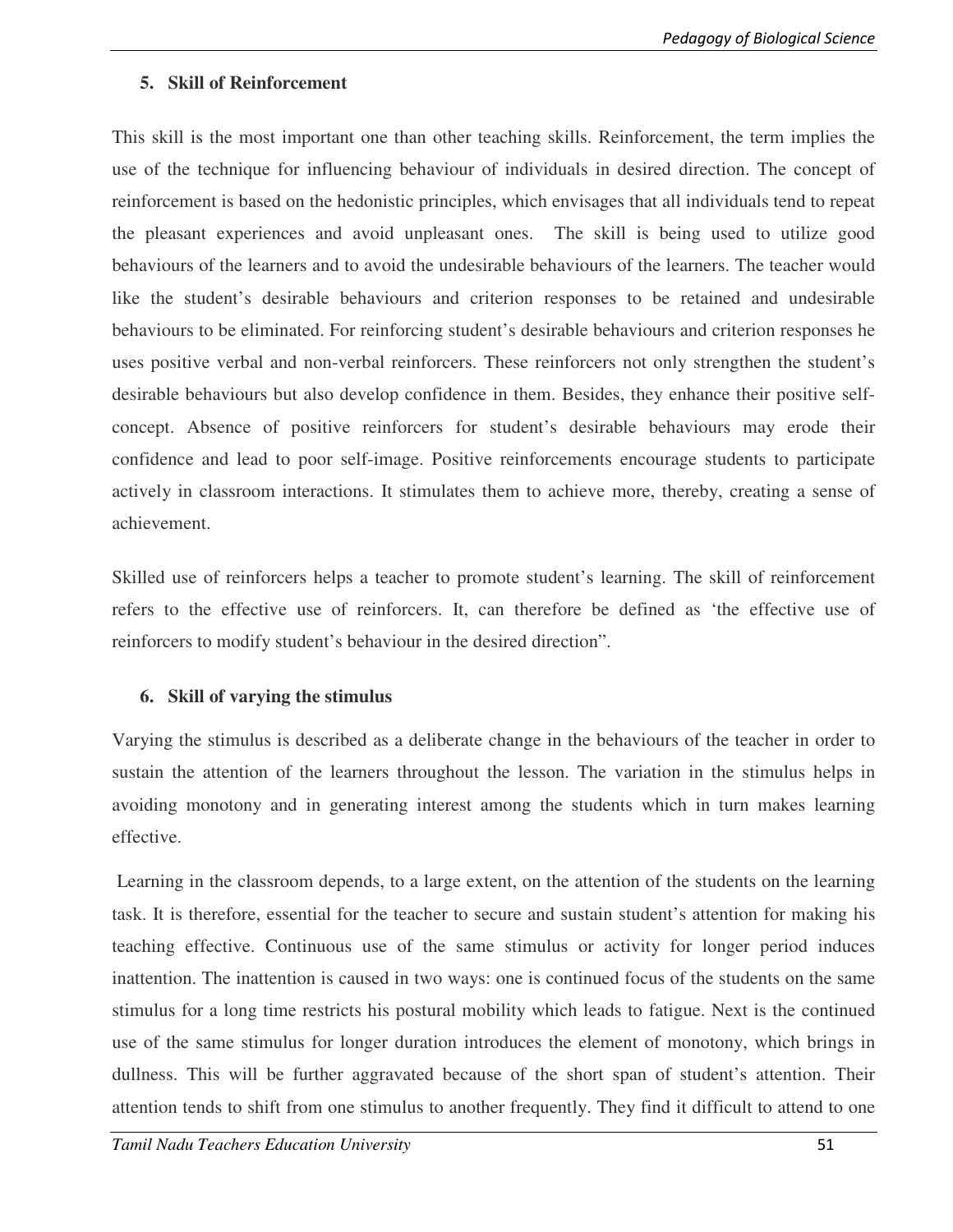stimulus for more than a few minutes. The problem of inattention is a challenge to t he teacher, unless he is in a position to secure and sustain student's attention. It is therefore, essential for the teacher to secure and sustain student's attention towards the topic of the lesson.

One of the significant ways to secure and sustain students' attention is to introduce the elements of variation in teaching. The variation can be introduced in several ways depending upon the teaching activity. Appropriate variation in different dimensions can help a teacher to secure and sustain students' attention. The set of teacher behaviours that tend to secure and sustain student's attention in teaching learning situation in the classroom constitutes the skill of varying the stimulus.

Some of the components of varying the stimulus are as follows:

- Movement
- Gestures
- Change in voice
- Focusing
- Change in interaction pattern
- Pausing
- Student's physical participation
- Aural visual switching
- **7. Non- verbal cues**

Non-verbal communication has been defined as communication without words. They are usually made with the help of the movements of the eye, hand, head, body, and facial expressions. Facial expression will lead to encourage pupil to participate actively in learning situations. Positive nonverbal cues include smiling, nodding the head, a delighted laugh, patting on the shoulder, asking the students to clap. The students can be asked to clap their hands for correct answers given by a student.

Disapproval without suing words has the effect on negative reinforcement. Negative non-verbal cues include staring, looking angry, shaking the head, beating, caning, bruising, raising the eyebrows, tapping foot impatiently and walking around etc.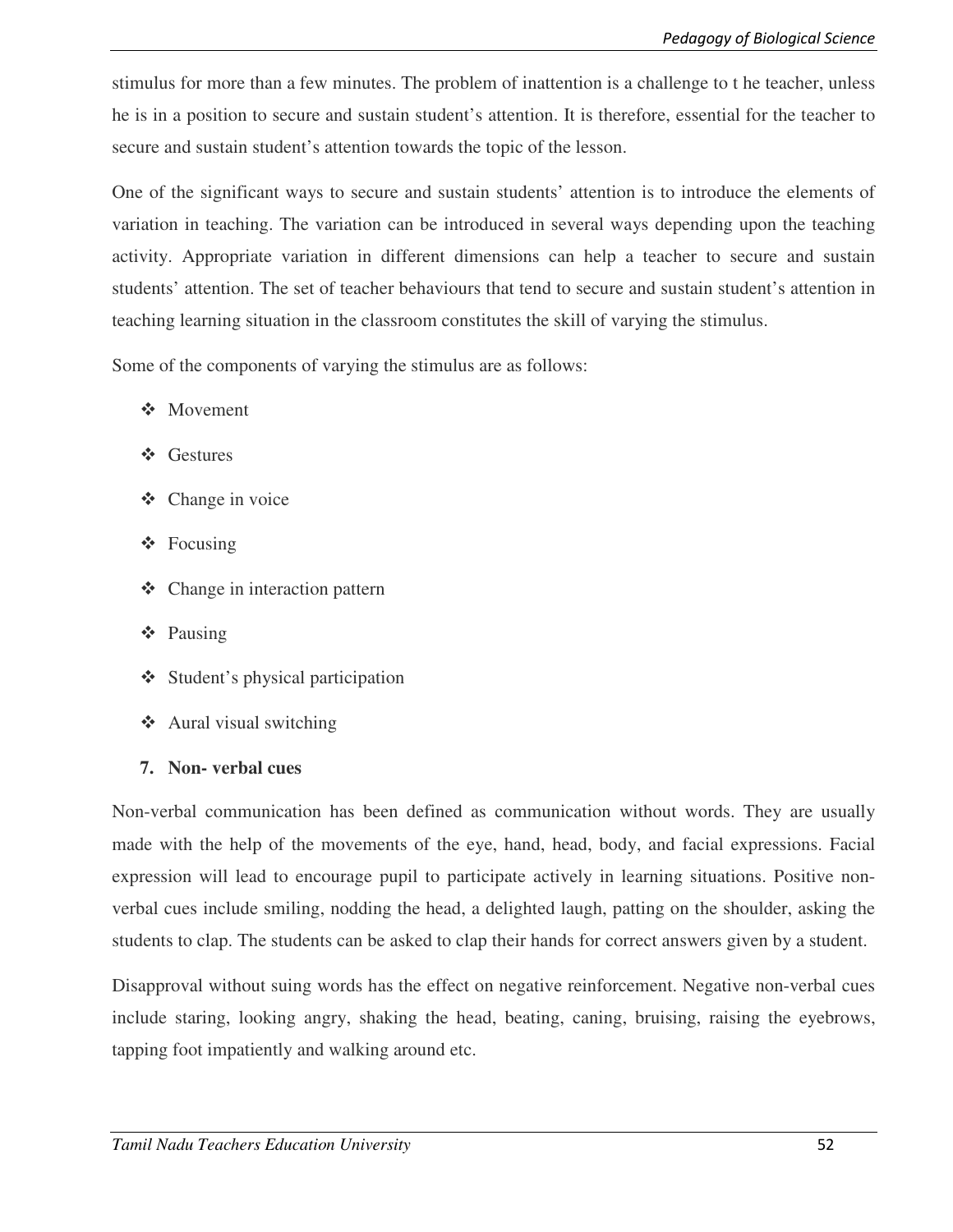#### **8. Fluency in communication**

Communication in general is a process of sending and receiving messages that enables humans to share knowledge, attitude, and skills. Communication is a series of experiences of hearing, seeing, smelling, tasting, and touching / feeling. Although we usually identify communication with speech, communication is composed of two dimension: verbal and non-verbal. Both verbal and non-verbal plays a significant role in teaching learning process**.** Verbal communication is divided into Intra verbal: intonation of word and sound and extra verbal: implication of words and phrases, semantics.

The teacher uses knowledge of effective verbal and nonverbal communication techniques as well as instructional media and technology to foster active inquiry, collaboration, and supportive interaction in the classroom.

#### **MINI-LESSON**

- It is a teaching training technique for learning teaching skills.
- It employs real teaching situation for developing skills and helps to get deeper knowledge regarding the art of teaching.
- A mini lesson is a basic precursor to a bigger or broader topic. It is a short lesson that can be taught in just a few minutes, but it can benefit the students in lessons to come.
- For instance, you may teach a basic topic like fact versus opinion by sharing a variety of statements and having students tell you if the statement is fact or opinion.
- This practice may take only 20 minutes, but teaches a valuable lesson to the students and sets the foundation for further discussion of writing styles or reading concepts.

#### **PRACTISING A MINI-LESSON WITH MULTIPLE TEACHING SKILLS**

| Name:       | <b>XXXXX</b>                |
|-------------|-----------------------------|
| Subject:    | <b>Biology</b>              |
| Topic :     | External features of a Bird |
| <b>Date</b> |                             |
| Time:       |                             |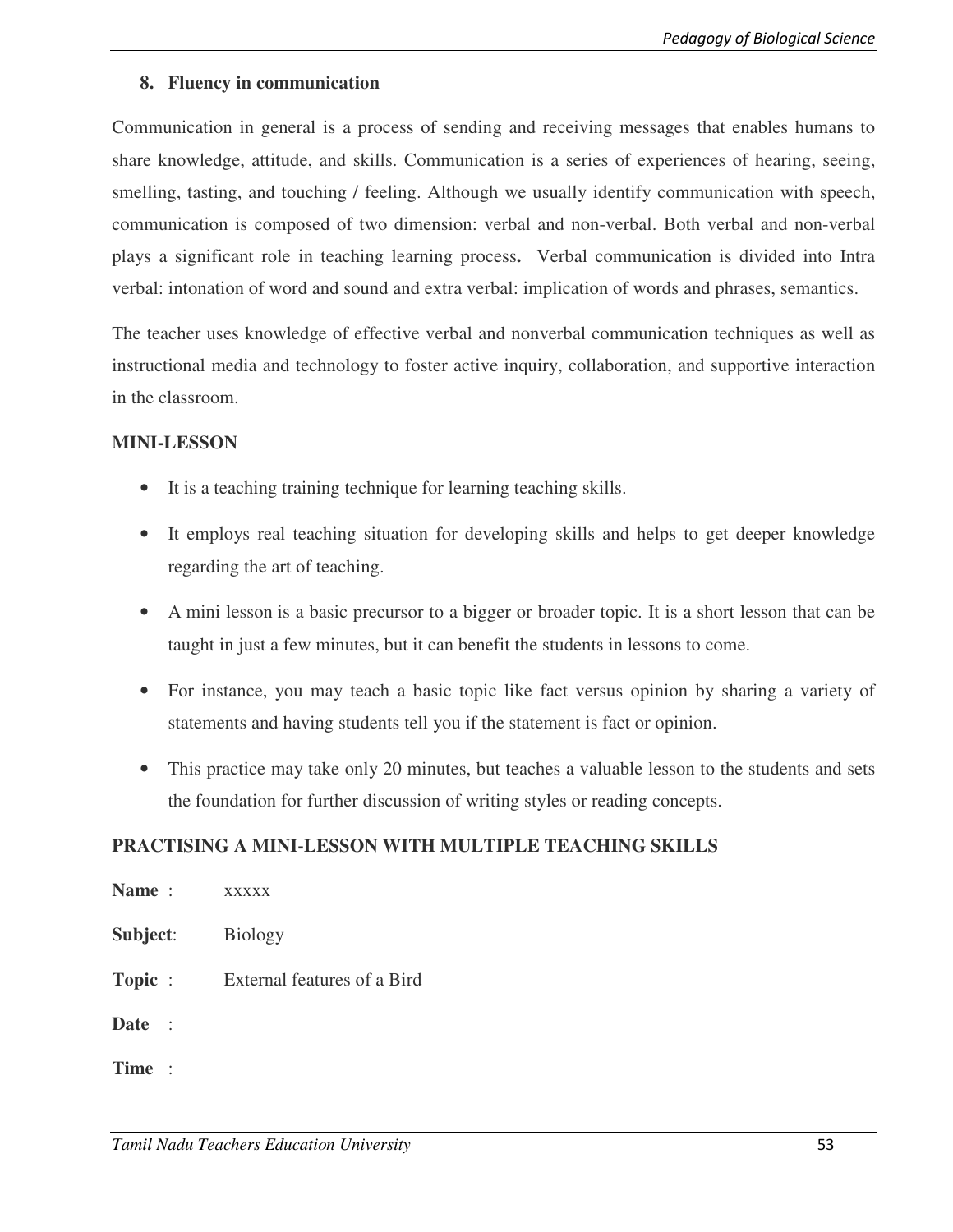# **Objectives**:

- Acquires knowledge of the technical terminology used to describe the external characters of a bird.
- Understands the significance of the various external features of a bird.
- Applies the knowledge in identifying birds.
- Develops skills in drawing and labelling the external characters of a bird.
- Appreciates the flying minstrels of nature.

### **Materials**

- o A pigeon (specimen)
- o Stuffed birds
- o Bird photographs
- o Chart external characters of pigeon

# **Content Outline**

- A bird is with a bundle of feathers with different colouration, boat shaped contour with flight adaptation.
- Birds have fore limbs modified into winds. Birds are bipeds.
- The body of the bird is divided into four regions: head, neck, trunk (body) and tail. The head consist of bead which is modified according to feeding habits.
- Lateral eyes with well developed vision.
- External ear opening completely covered by feathers.
- Neck is highly mobile.
- **Entire body is clothed with feathers. The two wings and two legs are attached to the middle of** the body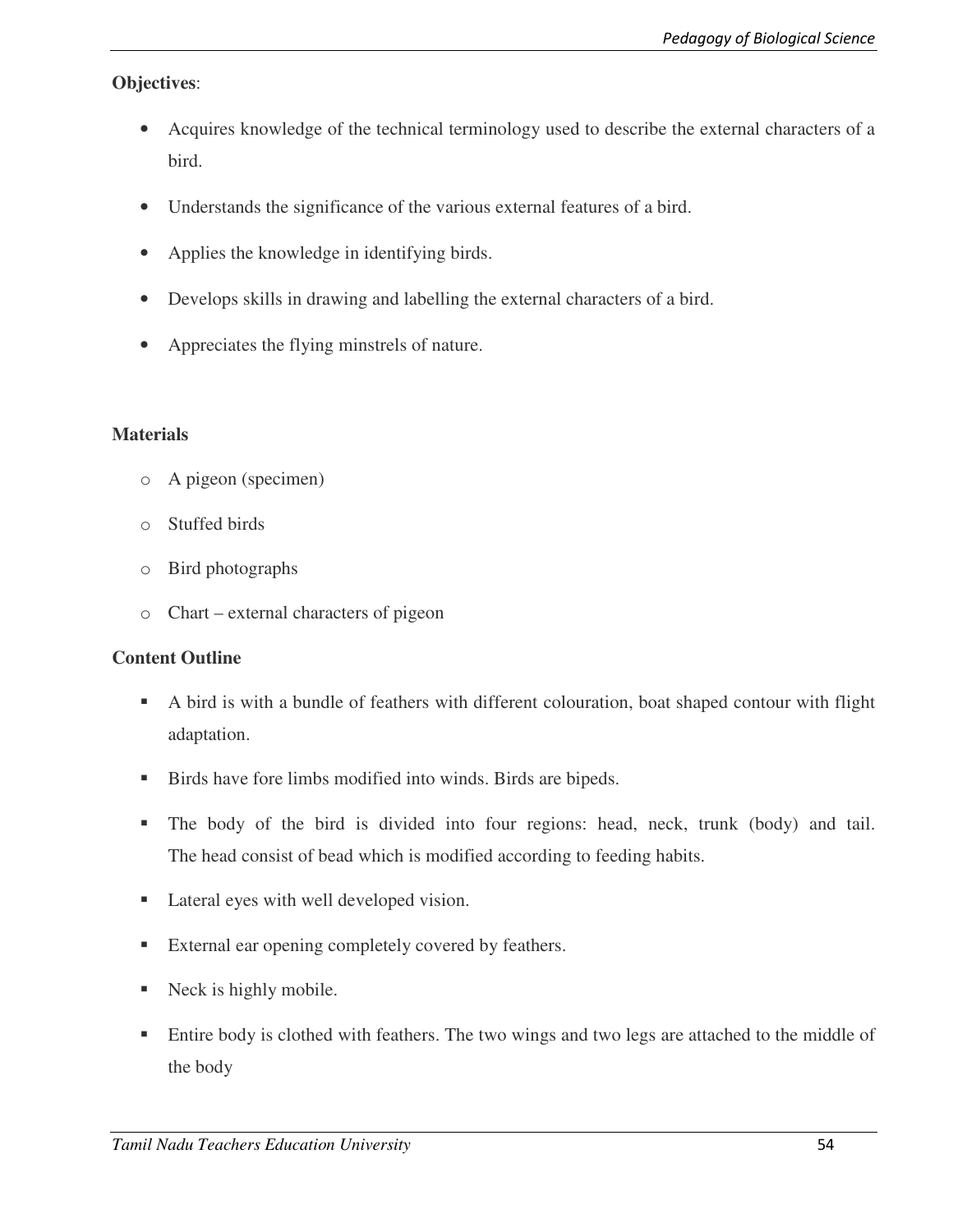Tail varies in length and colour with the function of balance and direction.

# **Teaching skills**

Important skills are as follows:

# **1. Introducing**

A bird is an animal with a bundle of feathers with different colouration, boat shaped contour with flight adaptation

# **2. Explaining**

Birds have fore limbs modified into winds. Birds are bipeds. Birds are divided into two types: a) Flying birds. E.g. Pigeon. b) Running birds. E.g. Ostrich. The body of the bird is divided into four regions: head, neck, trunk (body) and tail. he head consist of bead which is modified according to feeding habits with absence of teeth. Lateral eyes with well-developed vision. Nostrils in the dorsal aspect of the upper beak present proximally. External ear opening is present completely covered by feathers. Tongue is modified according to the feeding habits. Neck is highly mobile (rotation 30◦). Entire body is clothed with feathers. The two wings and two legs are attached to the middle of the body. Legs are with 4 claws and modified according to locomotion and feeding. Tail varies in length and colour with the function of balance and direction. Cloaca is present at the base of the tail.

# **3. Questioning**

How are the forelimbs modified?

The legs of the Ostrich are strongly built because \_\_\_\_\_.

Mention the different types of tails found in birds.

The external ear openings in birds cannot be seen because \_\_\_\_\_.

# **4. Varying the stimulus**

There can be variation of teachers' position in the classroom while he is teaching. Variation in voice represents another dimension. Use of media like Bird photographs, specimen and Chart showing external characters of pigeon provides yet another area of vibration. There can also be variation in the classroom interaction pattern.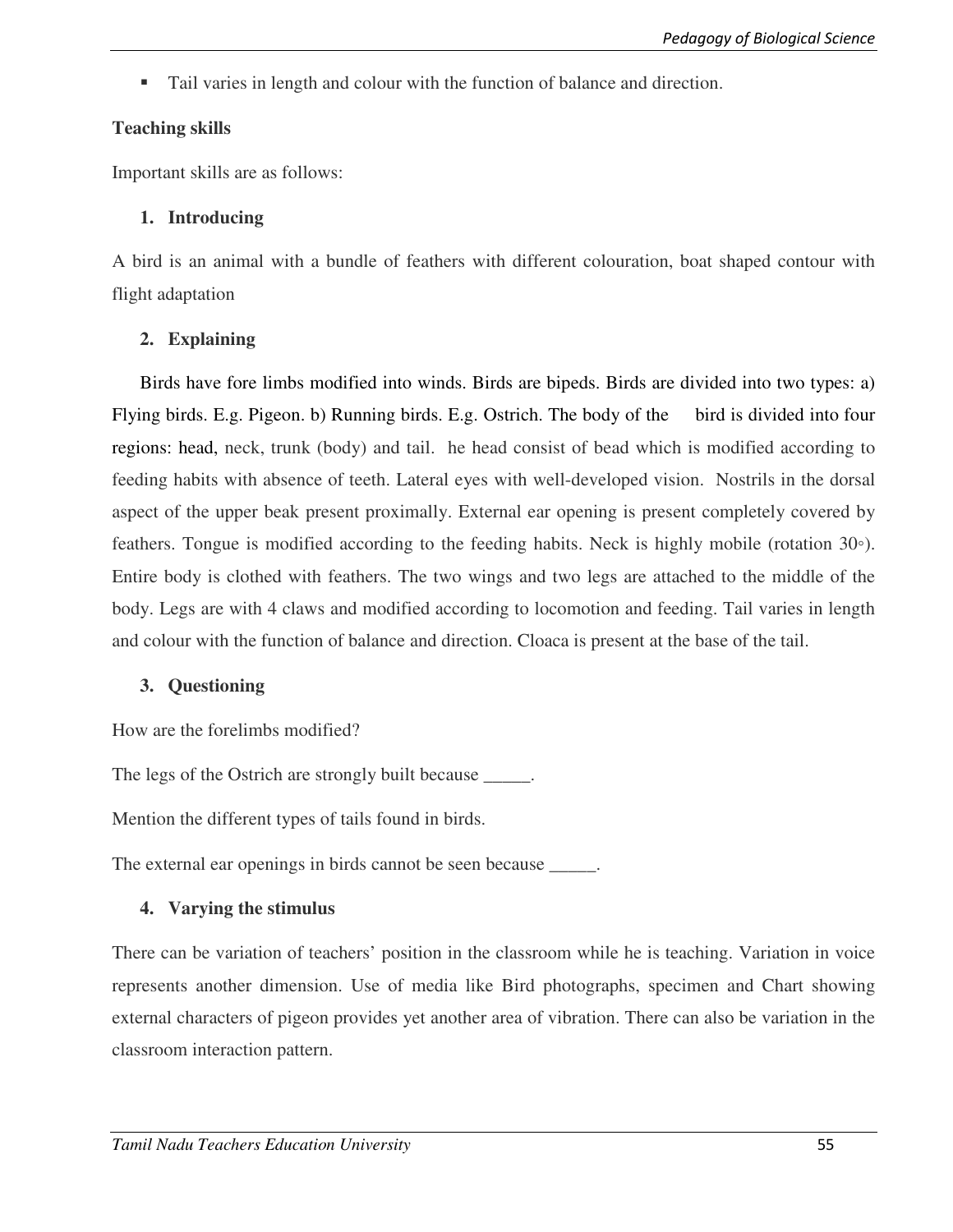#### **5. Non verbal cues**

Positive non-verbal cues include smiling, nodding the head, a delighted laugh, patting on the shoulder, asking the students to clap etc can be used while the class is going on.

The students can be asked to clap their hands for correct answers given by a student.

### **6. Reinforcement**

Positive verbal reinforcers like saying good, very good, excellent, fantastic, splendid, right, yes, correct, fine etc can be used in the class for the desirable behavior of the students like being calm, clarifying their doubts, answering the questions, drawing the pictures on the board etc.

### **7. Closure/Summing up**

The topic will be summed up as a bird is with a bundle of feathers with different colouration, boat shaped contour with flight adaptation. The body of the bird is divided into four regions: head, neck, trunk (body) and tail. The beaks and limbs are modified according to the feeding habit of the bird. Mention the names of birds that you know? Observe and examine the pigeon and locate its parts. Draw the diagram of a pigeon step by step and label the parts.

## **8. Fluency in communication**

The topic will be discussed by explaining and interacting with the students by asking questions and making the students to observe the specimen, photos and charts. The teacher uses knowledge of effective verbal and nonverbal communication techniques as well as instructional media and technology to foster active inquiry, collaboration, and supportive interaction in the classroom.

# **OBSERVATION AND FEEDBACK ON THE PRACTICE OF INTEGRATION OF TEACHING SKILLS**

The complex teaching act can be split into component skills, each simple, well defined and limited. These skills can be identified, practiced, evaluated, controlled and acquired through training.

McIntyre et.al (1977) defined teaching skill as a set 'set of related teaching behaviours which is specified the achievement of specified types of educational objectives'.

Passi (1976) defines teaching skill as 'a group of teaching acts or behaviours intended to facilitate pupils learning directly or indirectly'.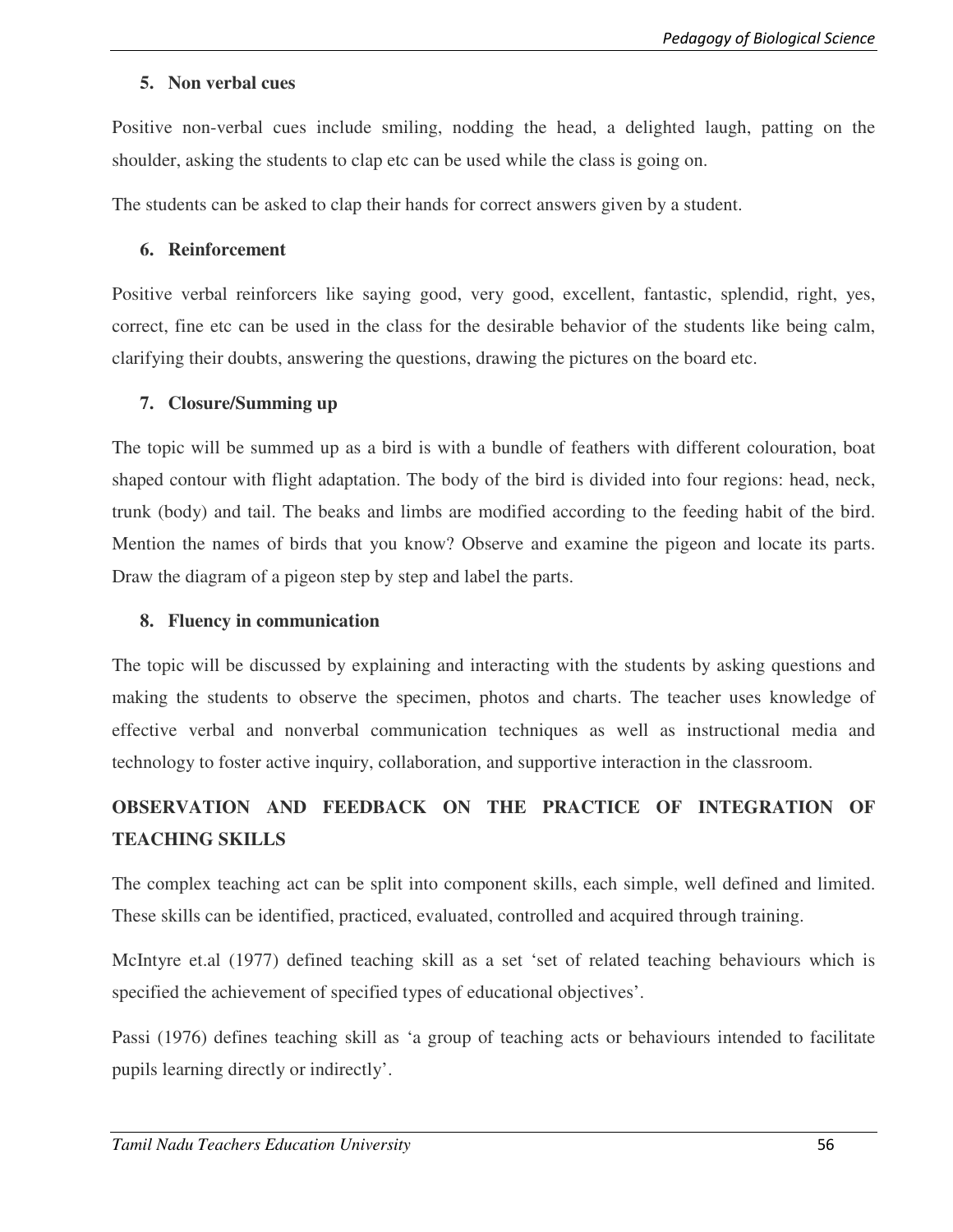The teaching skills developed through training are to be observed by the peers/ teacher educators. Immediate feedback may be given to the student-teachers individually using the feedback forms.

### **Integration of teaching skills feedback form:**

Name of the student teacher:<br>
Duration: 20 minutes

| <b>INTEGRATING SKILLS IN MINI TEACHING (Assessment by Peers/Teacher Educators)</b> |                             |                          |                               |              |  |
|------------------------------------------------------------------------------------|-----------------------------|--------------------------|-------------------------------|--------------|--|
| <b>Teaching skills</b>                                                             | <b>AVERAGE</b><br>(SCORE 1) | <b>GOOD</b><br>(SCORE 2) | <b>VERY GOOD</b><br>(SCORE 3) | <b>TOTAL</b> |  |
| <b>Introducing</b>                                                                 |                             |                          |                               |              |  |
| <b>Explaining</b>                                                                  |                             |                          |                               |              |  |
| Questioning                                                                        |                             |                          |                               |              |  |
| Varying the stimulus                                                               |                             |                          |                               |              |  |
| Non verbal cues                                                                    |                             |                          |                               |              |  |
| Reinforcement                                                                      |                             |                          |                               |              |  |
| <b>Closure</b>                                                                     |                             |                          |                               |              |  |
| <b>Fluency</b> in<br>Communication                                                 |                             |                          |                               |              |  |
| <b>Total</b>                                                                       |                             |                          |                               |              |  |

**Range of scores:8-24** 

#### **OVERALL ASSESSMENT OF MINI-TEA CHING**

**AVERAGE \_\_\_\_ GOOD \_\_\_\_ VERY GOOD\_\_\_\_\_** 

**Interpretation of scores**

**Average : 8** 

**Good : 9-16** 

**Very Good :17-24** 

## **Signature of the Observer**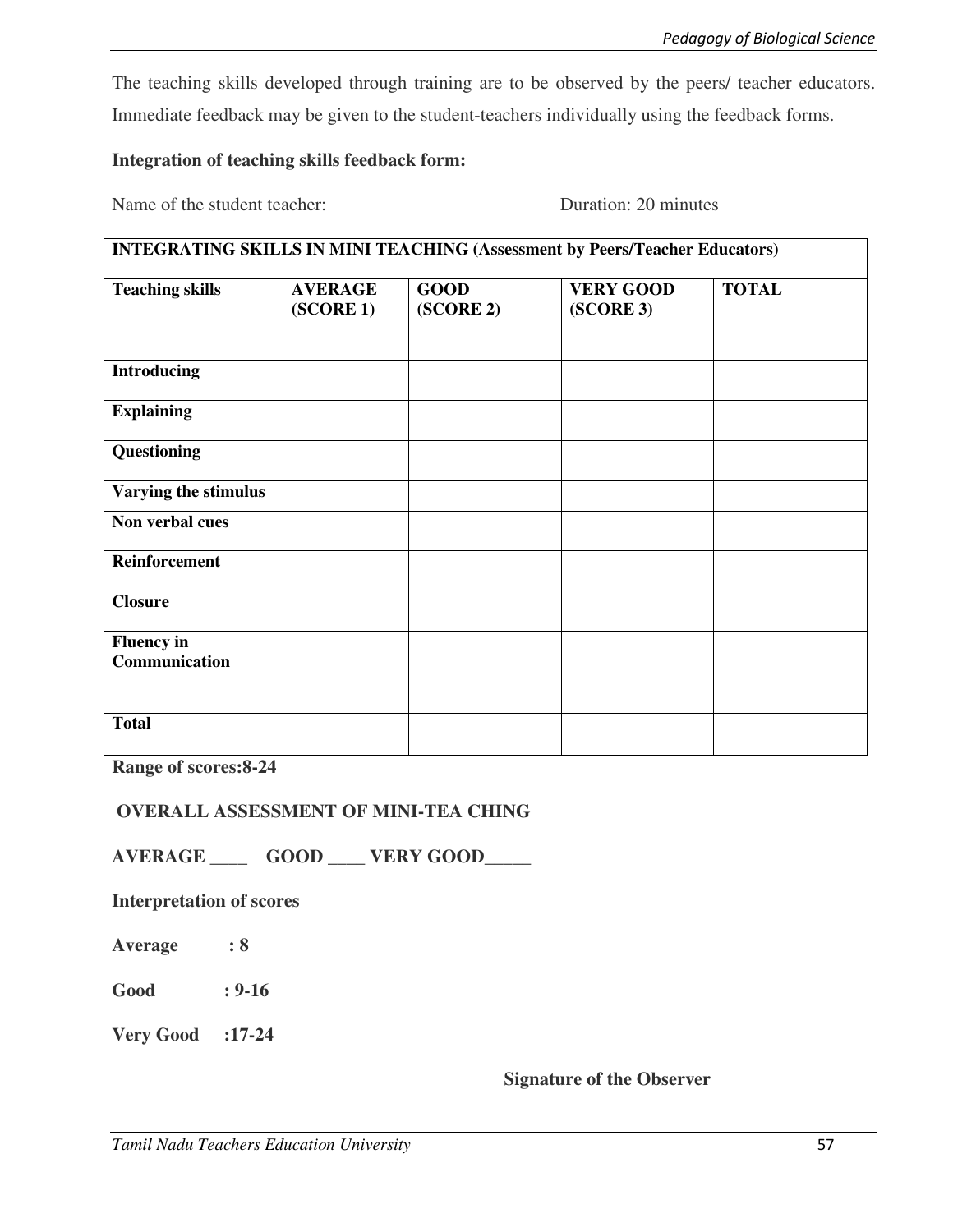# **UNDERSTANDING MAJOR STEPS IN TEACHING A MINI-LESSON**

**Instructional Procedures and Activities:** Provide a detailed discussion of the mini lesson (15-20 min) using the following headings:

#### **Motivation**

This step is considered to be the preparatory step, wherein the teacher is trying to prepare the minds of the students ready to receive the subject matter. Hence, this step identifies the mental readiness of the students. The teacher will be able to check the students' entering behavior before he starts teaching the lesson. Thus testing students' previous knowledge develops interest in the minds of students and helps to maintain curiosity of the students.

### **Presentation**

It is the key step and only through which the actual process of teaching is going to take place. Here the aims of the lesson should be stated clearly and the heading shold be written on the blackboard. We have to provide situation for both the teacher and the students to participate in the process of teaching and learning. Our ultimate aim of the presentation is to make the concepts understandable to the students. Therefore, use of simple language is recommended. Appropriate and specific examples and illustrations of the concepts will make the understanding better. The interest of the students on the subject matter should be maintained continuously by the way of asking questions from time to time in this stage. Use of instructional aids like charts, audiovisuals, specimen etc in an appropriate manner is strongly recommended during presentation.

#### **Interaction**

Interaction in the classroom will be done by speaking, sharing opinion, listening to others and establishing a mutual consent. Students in the learning process support when they are done by interacting directly with the object of learning and communicating in groups and also provide the ability of gaining mastery over the subject.

#### **Reflection**

Students will be given opportunity to express their ideas, experiences and opinions. Students will be cooperative, respect the opinions of others, responsible, honest on information receiving and able to give decisions.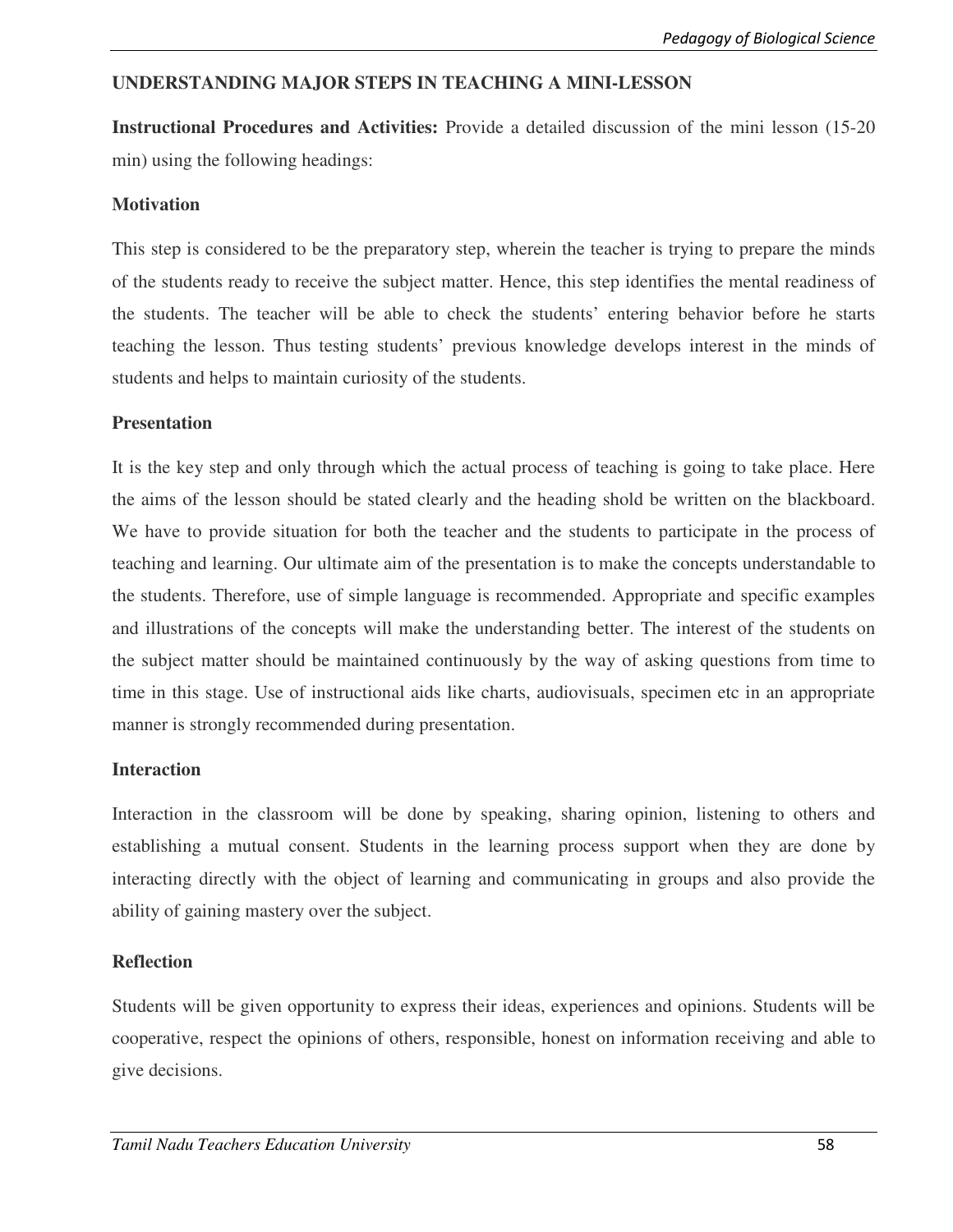# **Summing-up**

This stage is meant for the teachers to know whether the students have grasped and understood the concepts taught or not. This can be achieved by reviewing the lesson and by giving assignments to the students. Only through this step achieving closure is possible.

# **PRACTICING A MINI-LESSON WITH FIVE TEACHING STEPS**

**INSTRUCTIONAL PROCEDURES AND ACTIVITIES:** Provide a detailed discussion of the mini lesson (15-20 min) using the following headings:

# **INTRODUCTORY ACTIVITIES**

### **1.** *Motivation* **(Skill of Introduction – use of previous knowledge)**

The teacher asks the students questions related to their knowledge of birds, as follows:

- o What do you know about birds?
- o Do you how birds are flying?
- o Give the names of birds that you know?
- o Name the bird which do not fly?

### **DEVELOPMENT ACTIVITIES (***Presentation, Interaction, Reflection***)**

#### **2. Presentation**

- o The teacher announces the topic as, "External features of a bird" and writes it on the black board. (**Skill of Explaining – Cognitive link**).
- o The teacher ask the student to catalogue the birds known by them**. (Recalls)**
- o The teacher ask the students to Observe and name the stuffed birds shown to them.(**Recognizes**)
- o Birds have fore limbs modified into winds. Birds are bipeds.
- o Birds are divided into two types: a) Flying birds. E.g. Pigeon. b) Running birds. E.g. Ostrich. The body of the bird is divided into four regions: head, neck, trunk (body) and tail.
- o The teacher uses aids like chart and specimen to show the body of the bird and to observe the streamlined body contour and identify the four regions. (**Skill of Explaining – uses of Illustrations**)
- o The head consist of bead which is modified according to feeding habits with absence of teeth.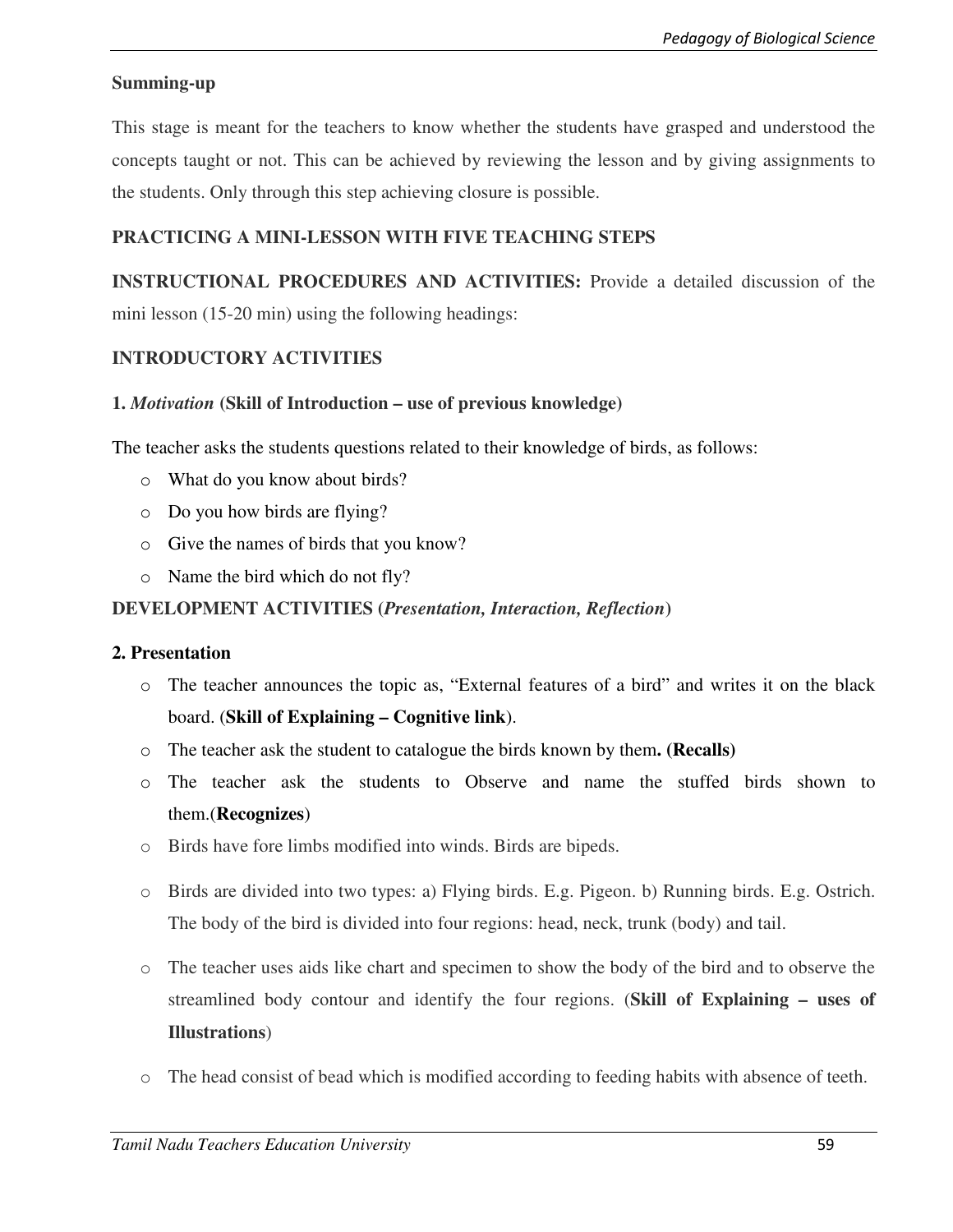- o Lateral eyes with well developed vision.
- o Nostrils in the dorsal aspect of the upper beak present proximally.
- o External ear opening is present completely covered by feathers.
- o Tongue is modified according to the feeding habits.
- o Neck is highly mobile (rotation 30◦).
- o Entire body is clothed with feathers.
- o The two wings and two legs are attached to the middle of the body.
- o Legs are with 4 claws and modified according to locomotion and feeding.
- o Tail varies in length and colour with the function of balance and direction.
- o Cloaca is present at the base of the tail.

#### 3. **Interaction:** (**Skill of Questioning –specificity)**

- o Give some examples for flying and running birds.
- o How are the forelimbs modified?
- o The legs of the Ostrich are strongly built because \_\_\_\_\_.
- o Mention the different types of tails found in birds.
- o We cannot see the external ear of the bird? Why? The teacher points out by lifting the features that the external ear openings in birds cannot be seen because it is completely covered by feathers.

#### 4. **Reflection**: **(Skill of Stimulus Variation – Audio visuals)**

- o The teacher ask to student to Observe and identify the birds from photographs and drawing. (**Identifies**)
- o The teacher now shows the chart illustrating different regions and asks pupils to identify the various parts of the bird.(**identifies**)
- o The teacher ask the students to observe the specimen and locate the upper eyelid, the lower eyelid and nictitating membrane. (**locates**)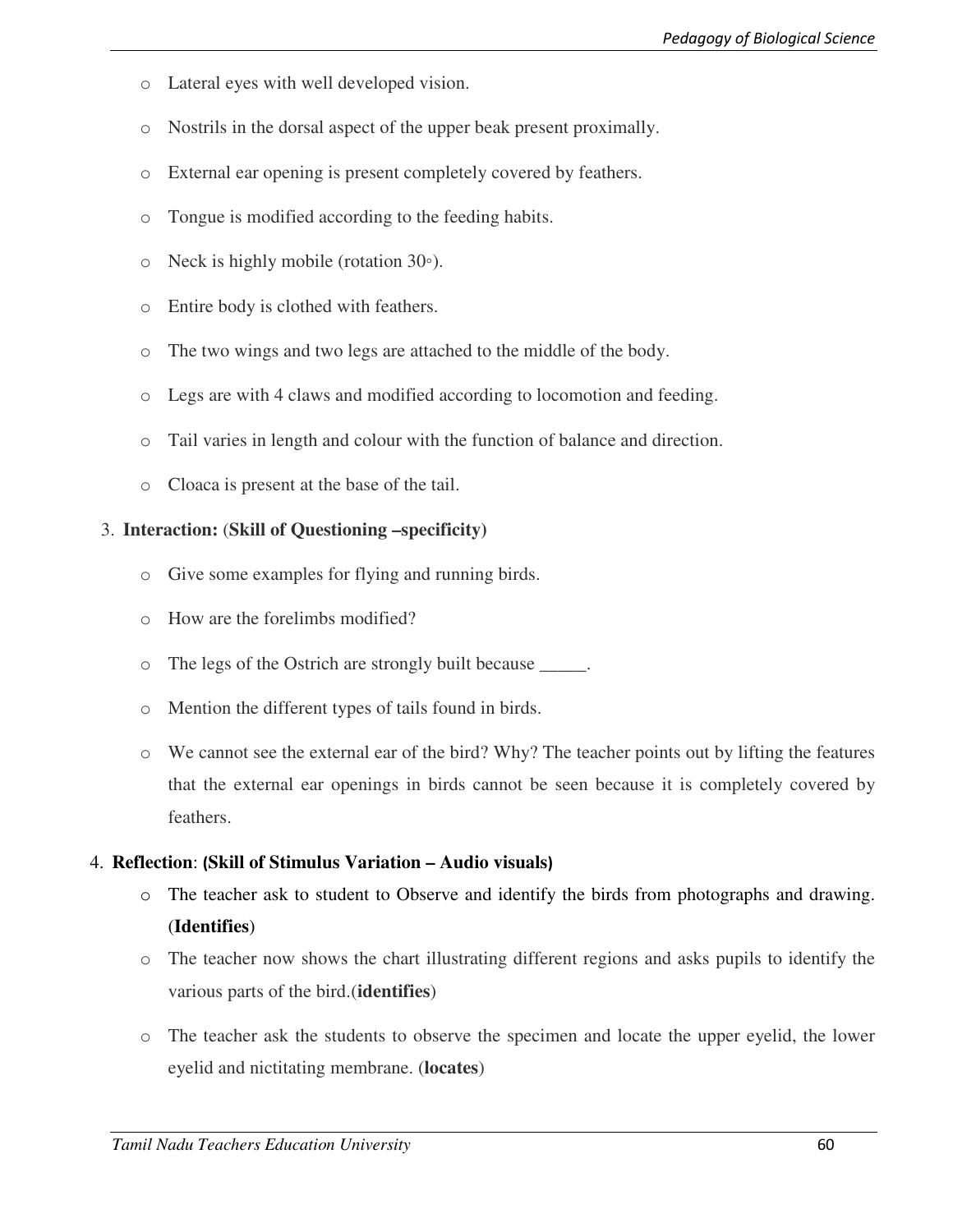- o The teacher points out the neck which is highly mobile (rotation 30◦). Then teacher ask the students to examine the neck of the bird. **(Recognises)**
- o Observe the diagram of the pigeon and compare it with the actual specimen**. (Comparing)**

# **5. Concluding Activities (***summing Up/Closure***)**

The bird is an animal with a bundle of feathers with different colouration, boat shaped contour with flight adaptation. The body of the bird is divided into four regions: head, neck, trunk (body) and tail. The beaks and limbs are modified according to the feeding habit of the bird. Observe and examine the pigeon and locate its parts. Draw the diagram of a pigeon step by step and label the parts.

# **EVALUATION AND ASSESSMENT**

List how the pre-service teachers (peers) will demonstrate their learning. That is, how will you know the mini-lesson has been successful?

Distribute a copy of both Assessment formats (skills & steps) to the pre-service teachers (peers)

# **OBSERVATION AND FEEDBACK ON INTEGRATION OF TEACHING STEPS IN MINI-TEACHING**

Name of the Student teacher: Duration: 20 minutes

| <b>INTEGRATING THE STEPS IN MINI TEACHING</b><br>(Assessment by Peers/Teacher Education) |                             |                          |                               |              |  |
|------------------------------------------------------------------------------------------|-----------------------------|--------------------------|-------------------------------|--------------|--|
| <b>TEACHING</b><br><b>STEPS</b>                                                          | <b>AVERAGE</b><br>(SCORE 1) | <b>GOOD</b><br>(SCORE 2) | <b>VERY GOOD</b><br>(SCORE 3) | <b>TOTAL</b> |  |
| <b>Motivation</b>                                                                        |                             |                          |                               |              |  |
| <b>Presentation</b>                                                                      |                             |                          |                               |              |  |
| <b>Interaction</b>                                                                       |                             |                          |                               |              |  |
| <b>Reflection</b>                                                                        |                             |                          |                               |              |  |
| <b>Summing Up</b><br>$\mathbf{r}$<br>$\mathbf{r}$                                        | -41                         |                          |                               |              |  |

**Range of scores: 5-15** 

# **OVERALL ASSESSMENT OF TEA CHING STEPS**

**AVERAGE \_\_\_\_ GOOD \_\_\_\_ VERY GOOD\_\_\_\_\_**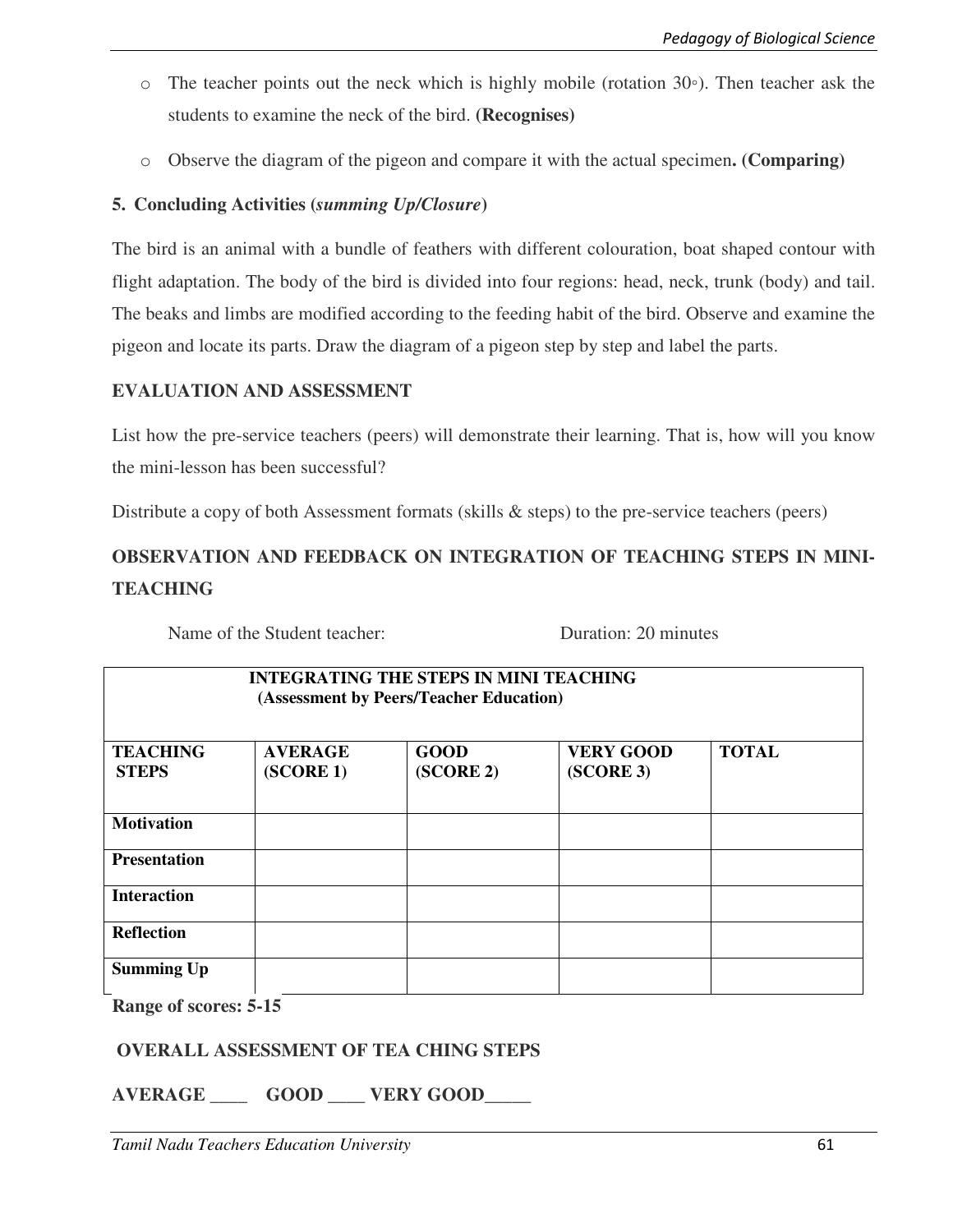### **Interpretation of scores**

**Average : 5** 

**Good : 6-10** 

**Very Good :11-15** 

#### **Signature of the Observer**

## **CONCLUSION**

Teaching means interaction of teacher and students. They participate for their mutual benefits. Both have their own objective and target is to achieve them. Teaching skills would include providing training and practice in the different techniques, approaches and strategies that would help the teachers to plan and impart instruction, provide appropriate reinforcement and conduct effective assessment. Thus teaching skills can be identified, practiced, evaluated, controlled and acquired through training.A mini lesson is a basic precursor to a bigger or broader topic. It is a short lesson that can be taught in just a few minutes, but it can benefit the students in lessons to come. This practice may take only 20 minutes, but teaches a valuable lesson to the students and sets the foundation for further discussion of writing styles or reading concepts.

# **REFERENCES**

- *Pedagogy of Physical Science Textbook for B.Ed. Part I*, National Council of Education Research and Training, New Delhi: Publication Division, NCERT
- Rajalakshmi. R (2012). உயிரியல் கற்பித்தல். Tiruchirappalli: Raja Publications
- Rajammal, K. (2008) உயிரியல் கற்பிக்கும் முறைகள். Chennai: Santha Publications.
- Rajasekar, S.& Raja Ganesan, D. (2013). *Methods of Teaching of Computer Science*. Hyderabad: Neelkamal Publications PVT Ltd.
- Venugopal, K and Nagarajan, K. (2013). *Teaching of Biological Science*. Chennai: Ram Publications.
- http://www.unesco.org/education/
- www.ncert.in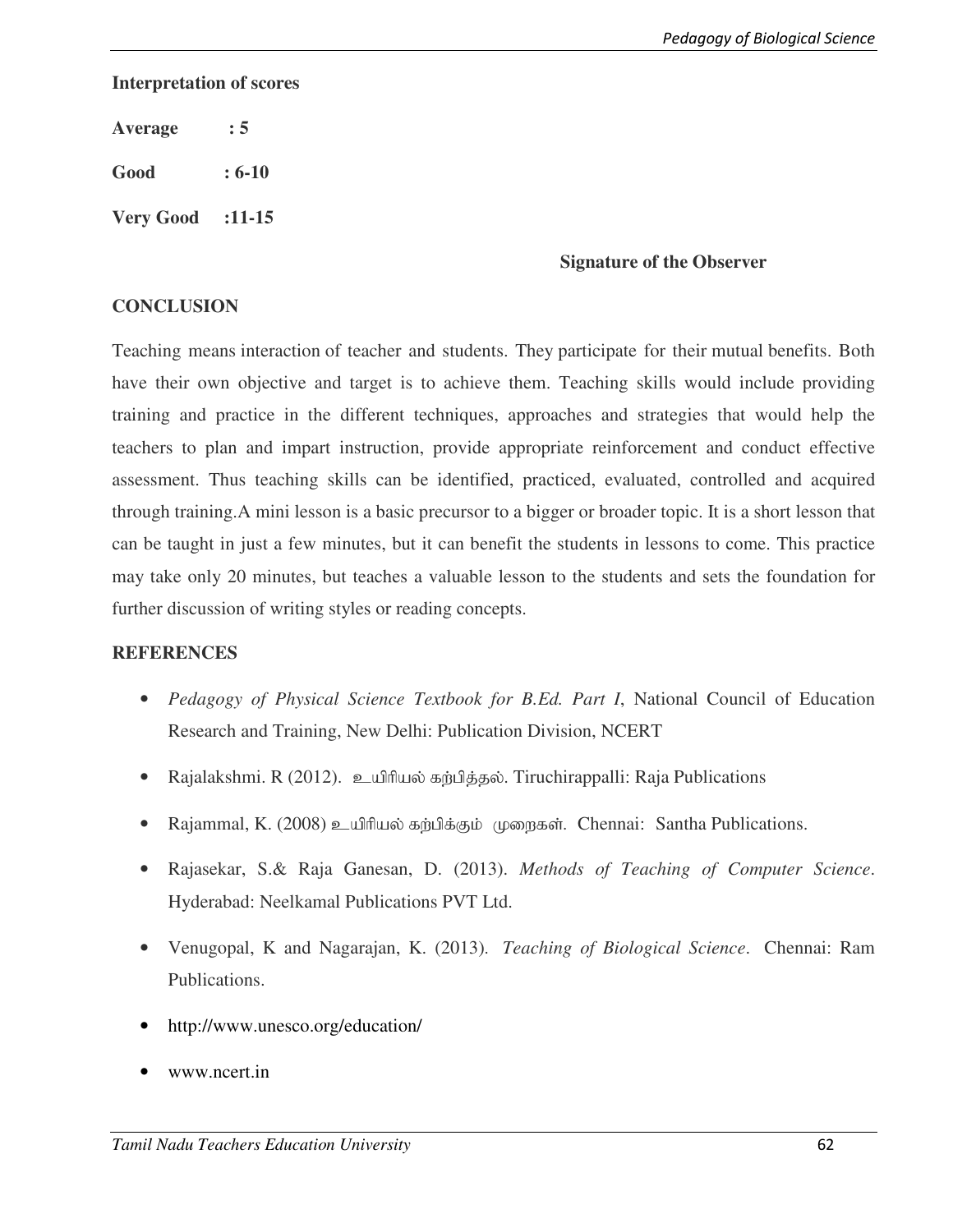- http://www.academia.edu/
- https://books.google.co.in/

# **Questions for Discussion and Reflection**

- 6. Write the meaning of 'teaching'.
- 7. Give the Characteristics of Teaching Skill.
- 8. Explain any three teaching skill in detail.
- 9. Write a mini-lesson with five teaching skill for Class IX in the Science subject.
- 10. Critically analyse the Skill of varying the stimulus.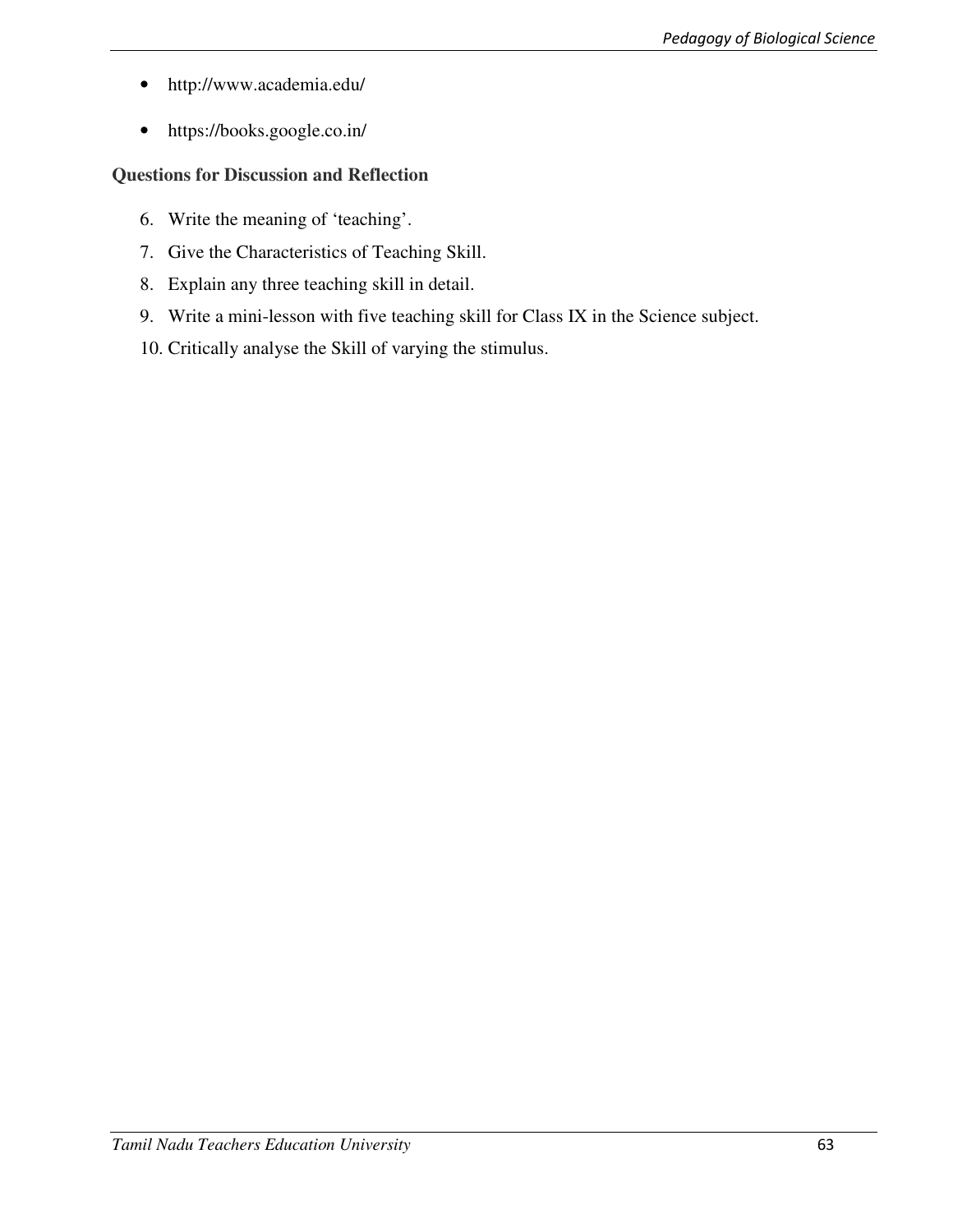# **Unit –IV Methods of Teaching Biological Science**

### **Objectives**

After the completion of the unit, the learners will be able to:

- 1. explain the various methods of teaching Biological Science
- 2. identify the different teacher centered methods of teaching
- 3. analyse the recent trends in teaching and learning methods
- 4. adopt the small group interactive learning methods
- 5. discuss the various learner centered methods

### **Introduction**

Teaching is an art and there are some born teachers, but majority of the teachers that we have today are not successful in delivering their acquired knowledge to their learners, and those teachers who have no inherent flair for teaching are unable to arouse in their learners. The flair for teaching and the ability to get acquainted with the trends and developments in teaching learning pedagogy can be improved by knowledge of different methods of teaching. A teacher has got freedom to choose any of the method of teaching according to his knowledge, interest and experience. A single method is not preferred for all topics as the best one, but the combination of methods can be used as more effective.

### **Methods of Teaching in Science**

'Science is not only knowledge about universe; it is also a way of obtaining knowledge'. Each teacher may find ways in which he could get the best results. Etymologically method is derived from Greek word 'Methodos' which means pursuit of knowledge. Method refers to the way of delivering knowledge and transmitting scientific skills by a teacher to his pupils. Methods of teaching science can be classified into two types

- 1. Teacher –centred
- 2. Pupil Centered

# **Teacher Centred Teaching**

The teacher –centered teaching is mainly expository in type in which the focus is on telling, memorization and recalling information. The students are passive recipients of knowledge. The teaching environment is very much formalized and the teacher occupies a central position in the classroom.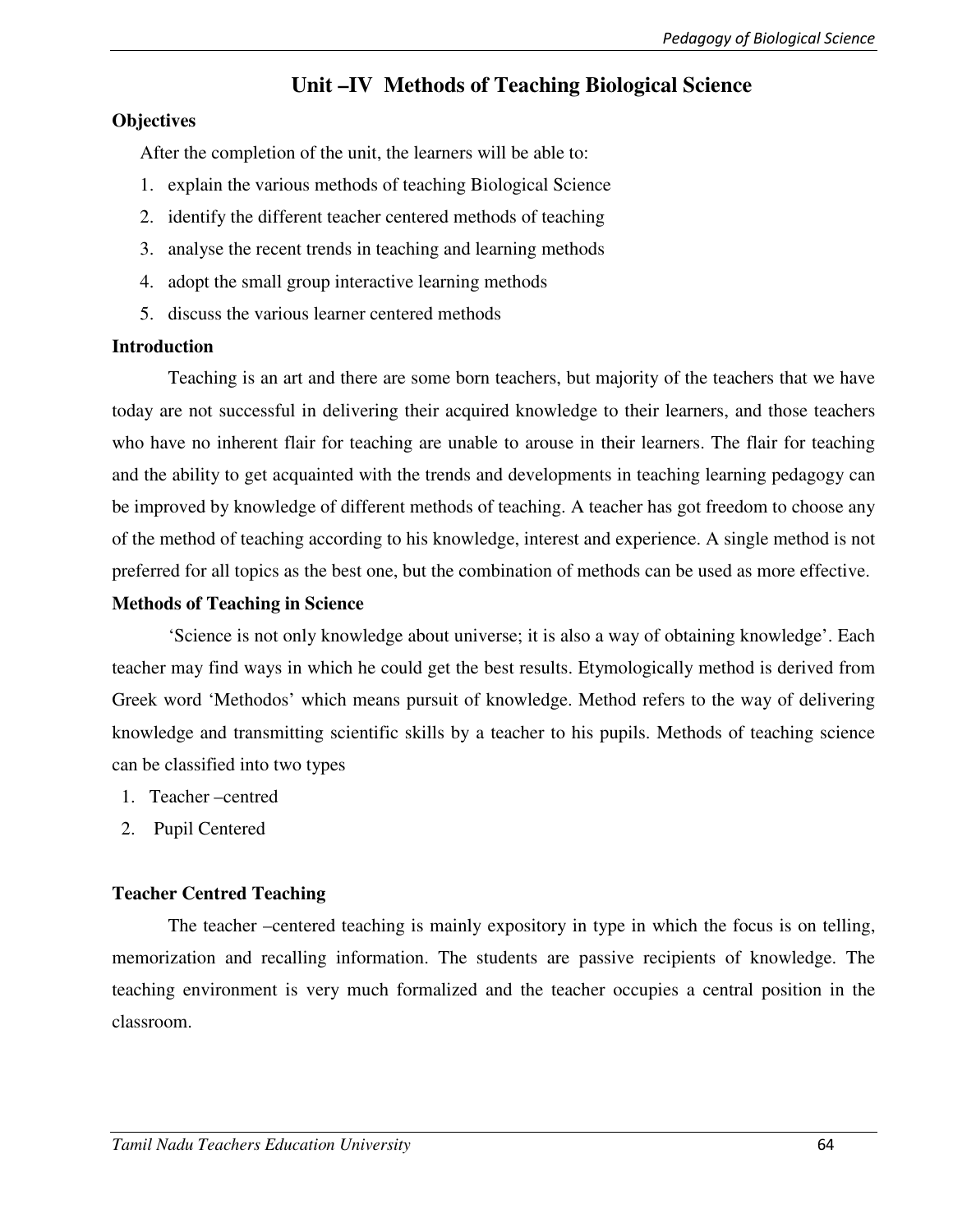# **Pupil-centered Teaching**

In the pupil centred teaching the whole teaching learning process is geared to the needs, requirements, capabilities and interest of the pupils. The purpose is to develop the learner's skills and abilities in independent learning and problem solving.

# **Categories of "Teaching Methods"**

We shall deal with some of the commonly used methods of teaching Biological science. Generally teaching methods can be categorized as follows:



# **Criteria of Choosing the Method of Teaching**

There is no such thing as the best method of teaching. A method 'best' for one teacher and applicable for a class under some conditions may totally be a failure for another teacher to teach the same class or other class under the same or different conditions. Teaching methods are like the tools in the kit of a carpenter. An efficient carpenter chooses his tool from the kit, depending upon the purpose, availability of time and helpers, and the nature of wood he had to deal with. Similarly the teacher has to select the method of teaching, based on the following factors.

11. Mixed-ability grouping

# **1. Level of the class**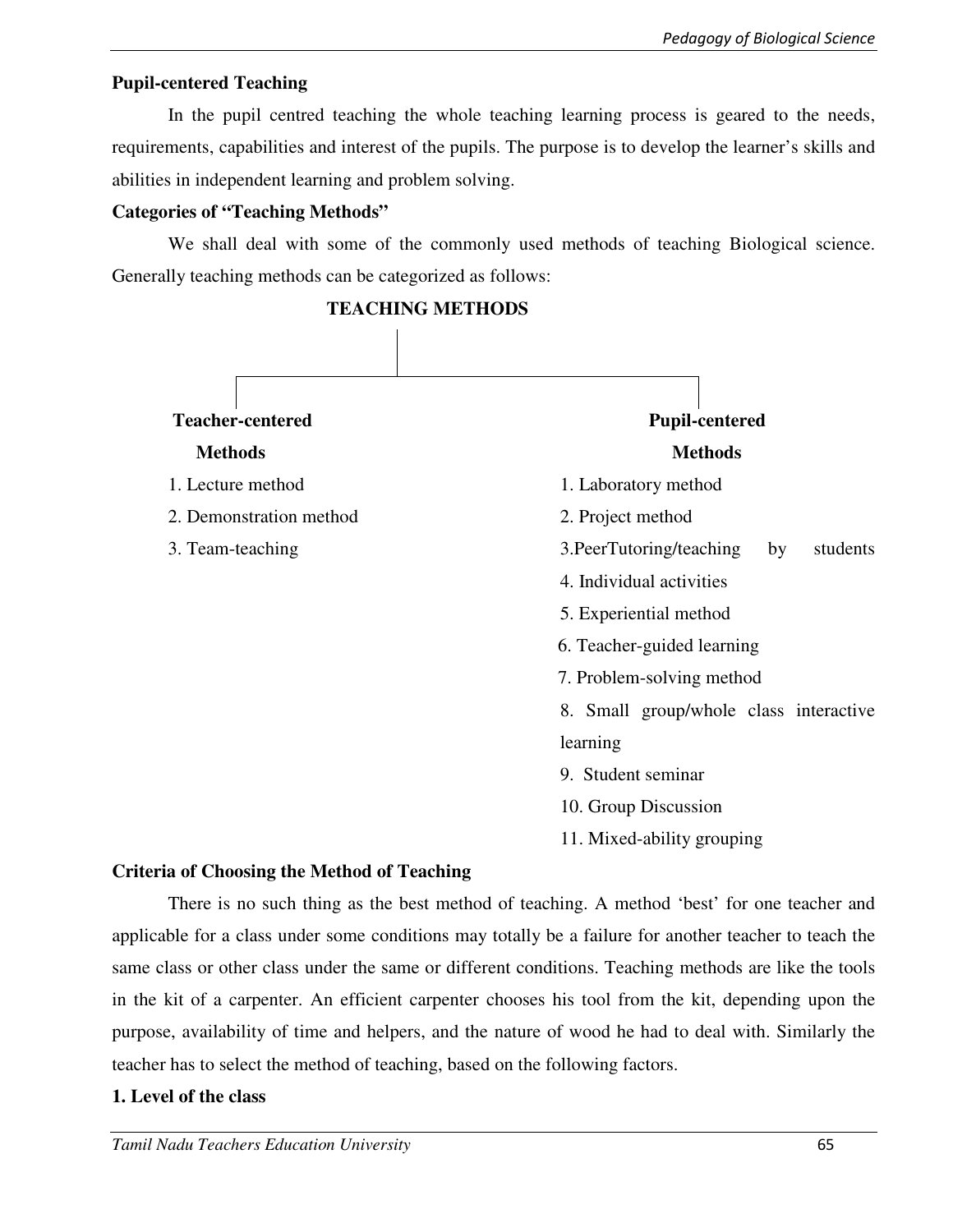e.g. For lower classes, lecture method is highly inappropriate, pupil-centered methods in the class-room setting will be appropriate.

#### **2. Size of the class**

For large classes teacher-centered methods are preferable. In higher classes, when the strength of students is more, pupil-centered methods in socialized classroom setting are more preferable.

## **3. Availability of time**

When the time available is short, lecture method or demonstration be employed in preference to methods demanding socialized classroom-setting.

### **4. Availability of materials and facilities**

Depending on the resources available, methods involving instructional technology could be used.

# **5. Nature of the topics to be taught**

Choice of selection of teaching method is also influenced by the nature of the topic to be dealt. On the whole it could be said that teacher should try to select the method which facilitates for greater pupil-participation and individualized learning with the optimum use of available resources in the school.

# **B. TEACHER-CENTERED METHOD**

# **I. LECTURE METHOD**

This is a method generally followed in colleges and schools with big classes. In this method only the teacher talks: the students are passive listeners and they do not take any active part in the development of the lesson. Student listen, get bored, yawn and sometimes go to sleep as well. The teacher acts like a chatterbox, talking and talking all the time without ascertaining whether the students are following him or not. The students are spoon fed and their powers of observation and reasoning the exercise of which are not essential in learning process are not stimulated. Perhaps this method originated in very ancient times, when printing press was not invented and hand-written manuscripts were very few, hardly for the use of teacher. The lecture is one of the most basic pedagogic tool which is generally followed in schools and colleges, here the teacher talks and the pupil listens. Despite the fact that this method does not cater for realizing the aims of teaching science and is not in accordance with the principles of teaching, it is the most dominating method today and is liked by majority of teachers. The lecture is an exposition of knowledge, facts, principles or other information which a teacher wishes to present to her students. In short a lecture means one person addressing many students.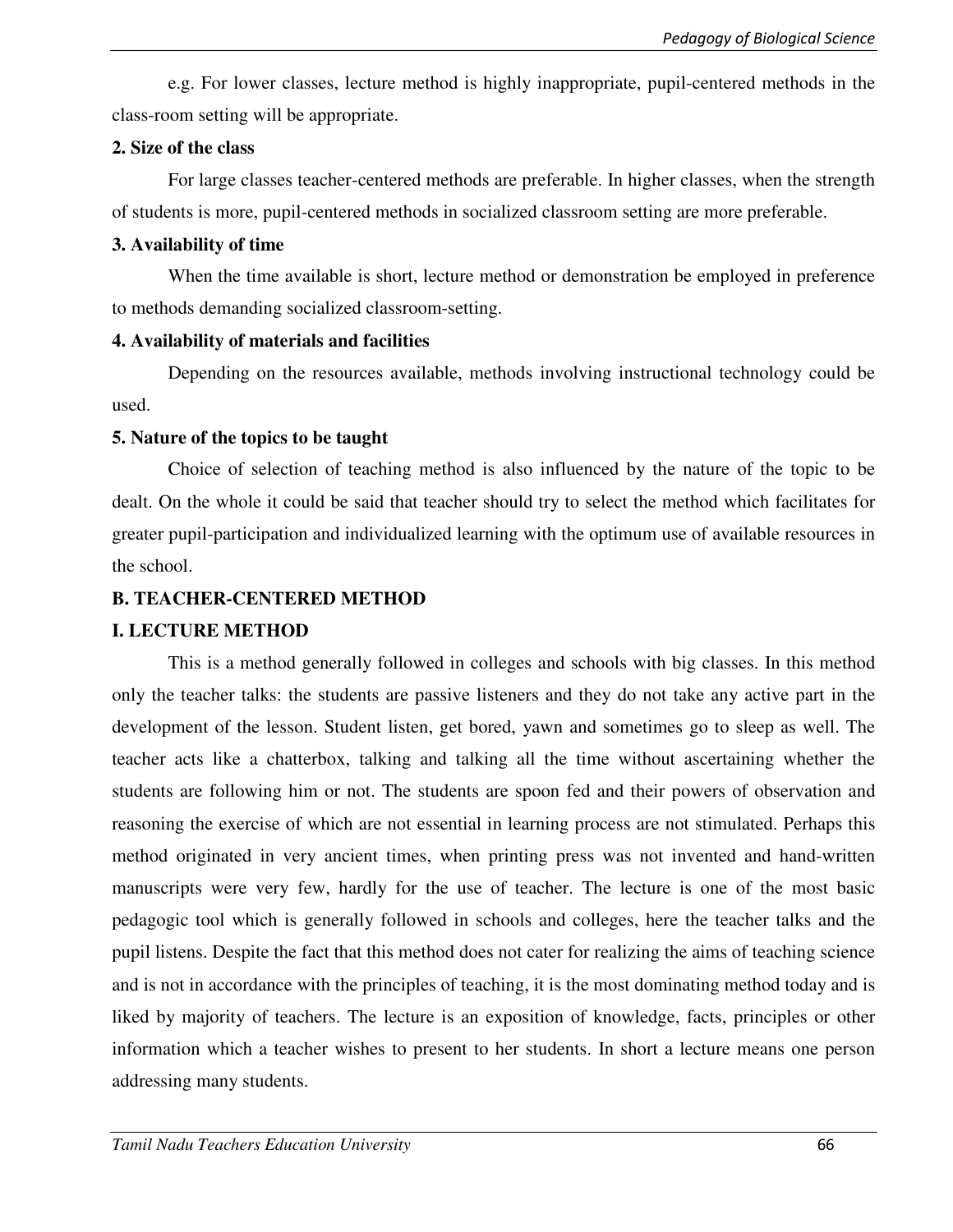#### **When to use lecture method?**

Although lecture method has more disadvantages than advantages yet we cannot reject it outright. This method may not be very helpful for teaching lower classes. However, it can prove very successful for higher classes when we want to:

- i. Cover the syllabus quickly.
- ii. Introduce some new and difficult topics.
- iii. Arrive at generalization from the facts students already possess.
- iv. Impart factual knowledge.
- v. Explain certain difficult points.
- vi. Revise and summarise the lessons already learn.
- vii. Give some background material for a topic.

So lecture method can be more useful in the above circumstances.

### **Planning the lecture**

Who is your audience? – WHO

What is the purpose of your lecture? – WHY

How much time is available? – HOW LONG

What is your subject matter? – WHAT

#### **Phases of a lecture**

There are three phases of a lecture. They are preparatory phase, development phase and consolidation phase.

# **I. Preparatory Phase (Warm up Phase)**

In this phase students are to be prepared to receive the contents of a lecture. Variety of formal and informal techniques can be used to prepare the students or to arouse their level of motivation or curiosity. In the classrooms normally teacher relates the contents of the lecture to the previous knowledge of the students.

#### **II. Development Phase**

This is the most important phase of the lecture. The entire body of the lecture is delivered in this phase only. Some activities of this phase are using analogies, giving suitable examples, proper illustration, comparison and differentiation, use of proper aids and in recent time's proper use of audio visual technology in classrooms.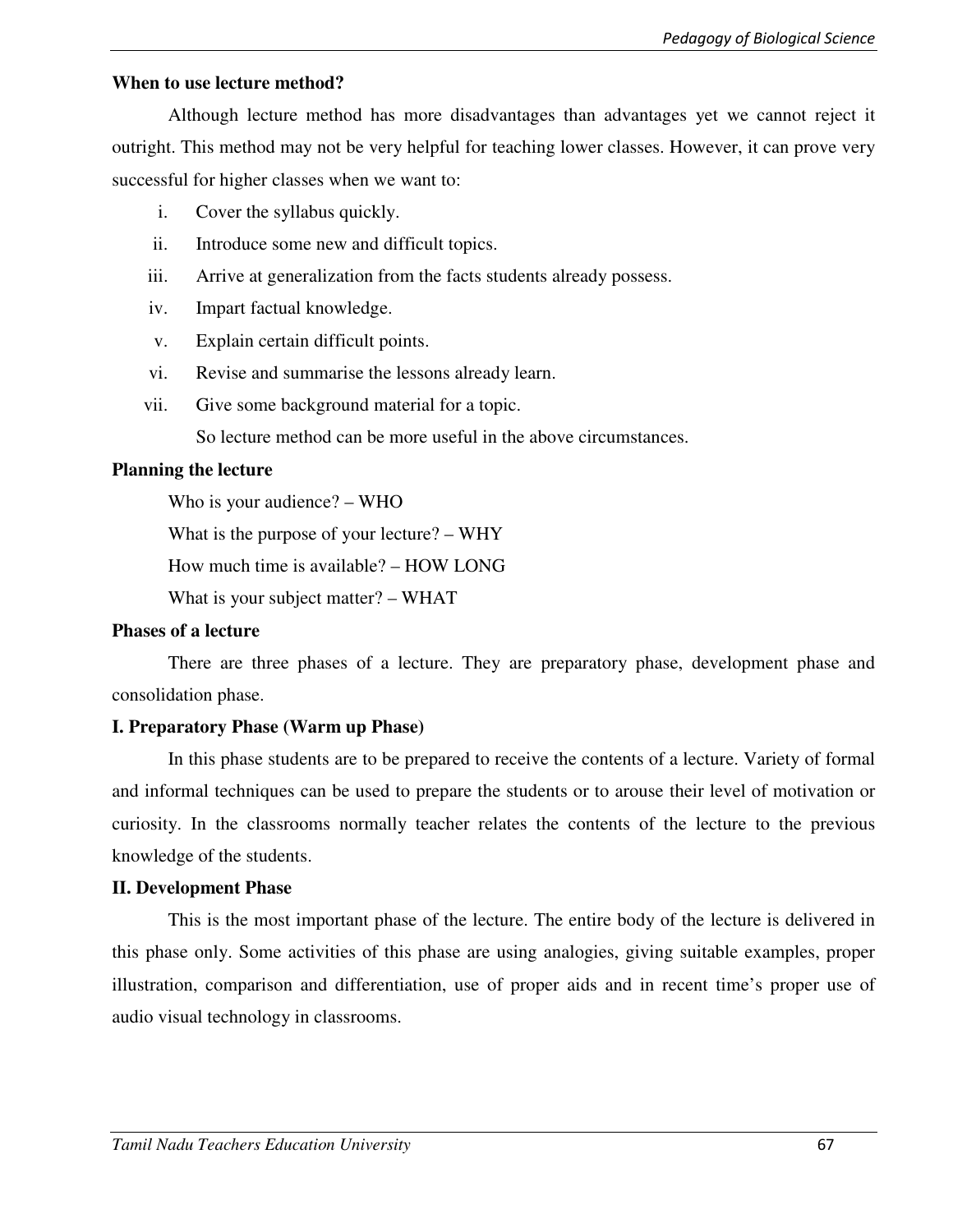# **III. Consolidation Phase**

This is the end part of the lecture. Here the lectures pin point the important aspects of the lecture once again by summarizing. Now proper reviewing can be done to check the level of understanding by asking questions. Provide assignments, feedback and can relate the topic to the future learning content.

# **Skills associated with good lecture**

- 1. Use of body language
- 2. Use of communication boosters
- 3. Varying the stimulus
- 4. Voice modulation
- 5. Use of proper language

# **Area of application of Lecture method**

- To introduce new and difficult topic
- To revise the topics already covered
- To give some background of a certain topic
- To present the life histories of great scientist and their struggles and achievement in life
- To explain about certain procedures
- To impart factual knowledge
- To explain too deep theoretical factors

# **Merits:**

- 1. **Attractive and concise**: It is very attractive, concise and very easy to follow without much botheration on the part of the teacher and the taught. The teacher feels secure and satisfied.
- 2. **Economical**: It is economical because no laboratory is needed and one teacher can teach a large number of students at a time.
- 3. **Speedy:** Lengthy syllabi can be covered in a short time by this method.
- 4. **Useful for Factual Information:** Factual information and historical anecdotes can be easily imparted by this method.
- 5. **Useful for Logical Sequence:** The logical sequence of the subject can be easily maintained. Since the teacher has to plan the lectures in advance, there cannot be gaps or over-lapping in the development of the lesson.
- 6. **Time Saving:** In this method there is no student activity, no project no demonstration, therefore there is hardly any wastage of time and lesson can go at top speed.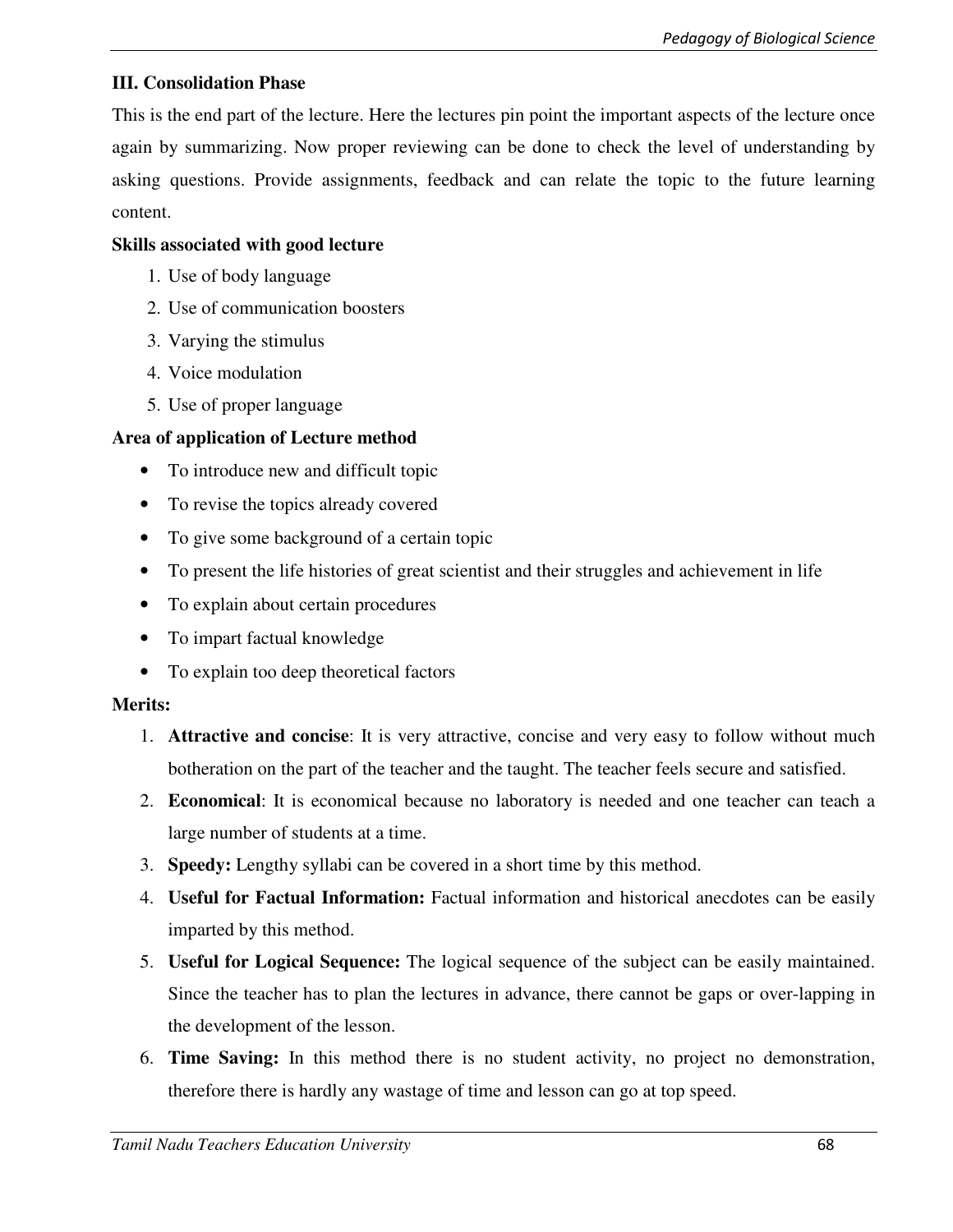7. **Inspirational Value:** Good lectures have high inspirational value. Sometimes students pick up motivation, inspiration, instigation, zeal, ambitious ideas and do something creative in life.

## **Demerits**

- 1. **Memory based:** It lays too much stress on memory work, experimental work is neglected and the power of observation of a child is seldom exercised.
- 2. **Spoon feeding:** It does not encourage independent thinking, discovering, exploring and taking initiative. It is a type of spoon feeding and all the faculties of the child are not allowed to develop.
- 3. **Teacher centered:** When the teacher lectures, there is no guarantee whether the pupils are concentrating and understanding all what the teacher is teaching.
- 4. **Too rapid:** the rate of imparting knowledge and information may be too rapid and the students may not get necessary connections of thought.
- 5. **Un psychological:** In this method the teacher is active participant while the students are passive listeners, which is opposed to the principles of psychology. The interests, aptitudes and capabilities of the pupils are ignored.
- 6. **No inculcation of scientific attitude:** It does not help to inculcate scientific attitudes and training in scientific method among the pupils.
- 7. **No learning by Doing:** There is no place for learning by doing in this method. The very root of science is cut when practically nothing is done, for science is something which must work.
- 8. **Authoriatarian:** This method is undemocratic the pupils are encouraged to depend upon one authority i.e., the teacher. They cannot challenge or question his verdict.
- **9. No critical Thinking:** It fails to develop critical thinking and reasoning power, so essential for democratic living.

 An informal talk, punctuated by suitable by suitable questions and made spicy by the use of audio visual aids providing a more vivid picture, will be able to secure sustained attention of the pupils and will result in considerable amount of learning.

# 10. **Useful for higher classes:**

This method may not be very helpful for teaching lower classes. However, it can prove very successful for higher classes i.e. tenth, eleventh, and twelfth classes when we want to;-

Cover the syllabus quickly.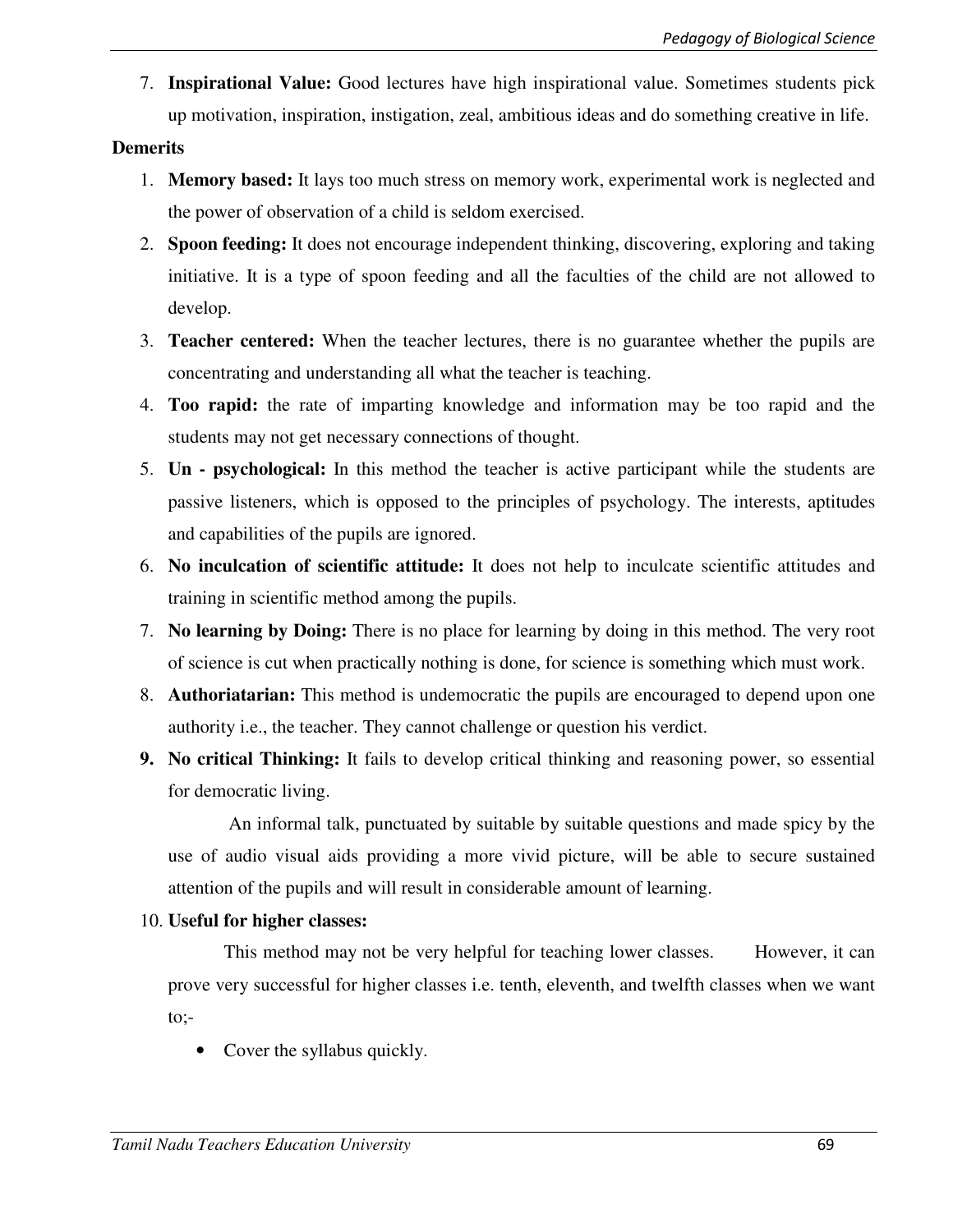- Introduce some new and difficult topics, such as evolution of man, discovery of natural magnet etc.
- Arrive at generalizations form the facts, gathered by students.
- Impart factual knowledge.
- Explain a practical demonstration which is to be done or which has been done.
- Revise and summarize the lessons already learnt.
- Give some background material for a topic.
- Give biographical sketch of a scientist or relate some of his anecdotes.
- 11. Any lecture has to be planned well in advance. Selecting the content, objectives of teaching the content, structuring the lecture, summarizing at every step and also at the end must all be planned.
- 12. **Notes-taking:** while making use of this method, it will be beneficial if the teachers give some training in the art of notes taking while the lecture is on.
- 13. **Student's Question:** At the end of the lecture, time should be given for the students to ask questions ad such questions be answered by the teacher without any hesitation. In this way the teacher can make sure whether the students have understood the lesson or not.

#### **Conclusion**

Lecture technique is useful for communicating information to students. As there is little opportunity for getting feedback from students, it is a less effective method of teaching. In science, the laboratory work and problem solving exercises help the teacher to find out the effectiveness of lecture.

#### **II. DEMONSTRATION METHOD**

This method includes the advantages of both lecture and demonstration method and avoids the disadvantages of both the methods. The main demerit of the lecture is that it is a one-side process. The teacher talks too much and the students are neglected. The best method is that which involves a kind of interaction between the teacher and the taught because they are really part of an educative process. The teacher performs experiments before the class and meanwhile goes on asking relevant questions. The students are compelled to observe carefully because they have to describe each and every step of the experiment accurately and draw inferences. The students are questioned and crossquestioned concerning the problem in hand and their inferences are discussed in the class. Thus unlike in a lecture, the students are active participants in a demonstration and their faculties of observation and reasoning are properly exercised. The students see the actual apparatus and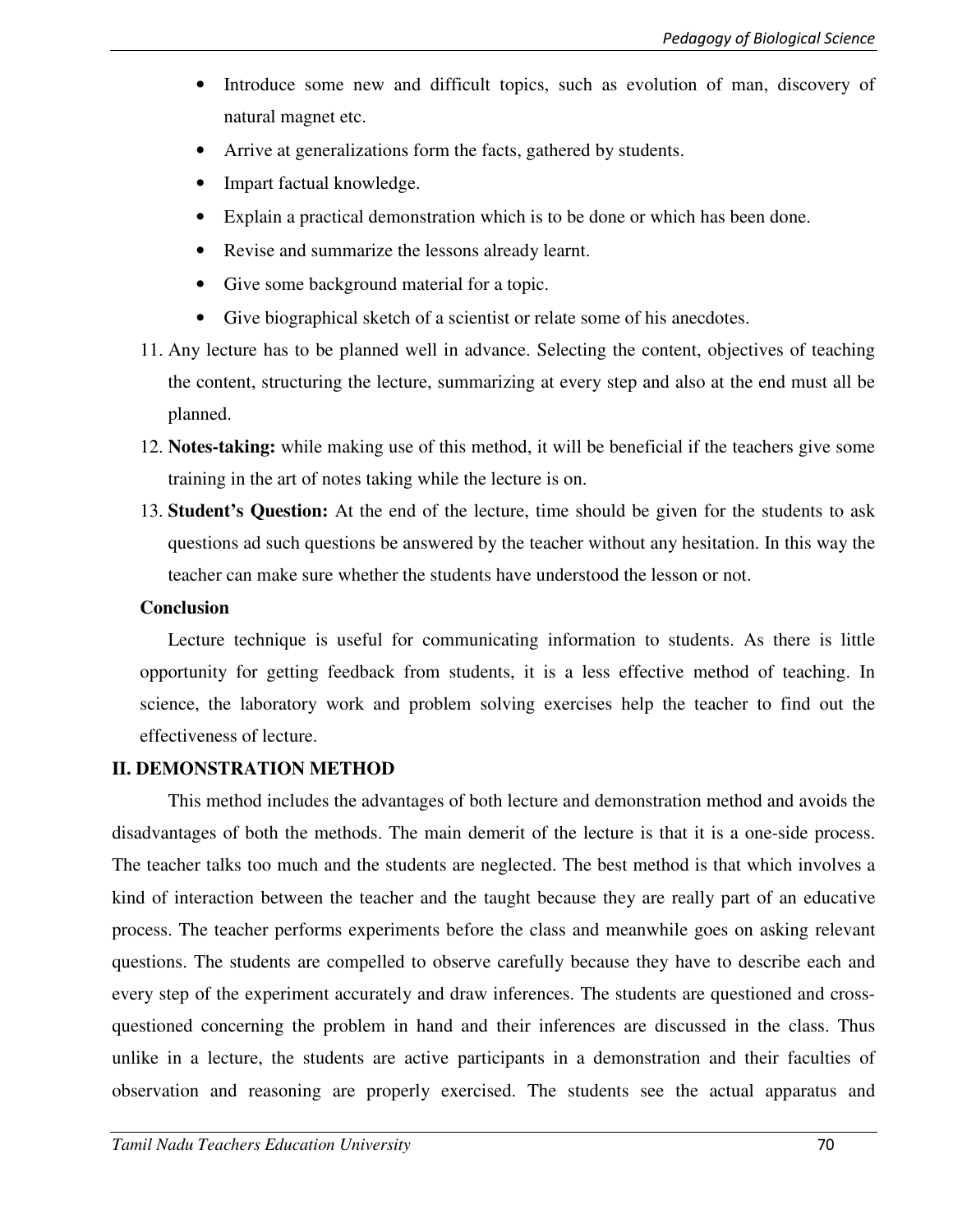operations and help the teacher in demonstrating the experiment and thereby they feel interesting in learning. It is difficult to talk about the thing, which the students have to imagine. It is always easy for the students to understand and remember the concrete things. This method is said to be in accordance with the maxim of teaching "from concrete to abstract".

 The lecture-demonstration method can prove to be one of the best methods if the demonstrations are, well planned and rehearsed by the teacher. If the demonstration fails, it creates a very undesirable effect upon the moral and attitude of the students. If failure is too frequent, confidence of students in the teacher is lost. And if the demonstration is successful it will form a desirable effect on the students and will help in achieving the objectives of teaching of biology.

#### **Criteria of a Good Demonstration**

 There are several criteria, which are more important for this method. If they are kept in a view by the teacher the demonstration will be a successful one. The following are the criteria of good demonstration.

- The demonstration should be planned and rehearsed well in advance. Planning and rehearsing of the experiment is very essential for it gives confidence to the teacher. He finds the difficulties involved in the experiments and the precautions to be observed. The students will be discouraged because of the badly planned lessons. If the experiment fails the students may lose interest and confidence in the teacher and in the lesson. In some instances a well – rehearsed experiment may also fail in the class. At such occasions the teacher should turn it into a problem for the students. In this way, the interest and confidence of students will not be lost but on the other hand they will feel more interested in finding out the cause and then presenting it before the class. This will encourage the students to exercise the powers of observation and reasoning and at the same time their instinct of self-expression will also be satisfied.
- The teacher should be clear of the purpose of demonstration. He should be very clear about the objectives of the demonstration, the comparisons to be made the generalization to be arrived at, applications to be made and the attitudes to be developed.
- The teacher should get the help of students in arranging, filling up and performing the experiment. It should be the participation of both the students and teacher.
- The teacher should ask questions in order to know that the students have understood and are attentive in observing the demonstration.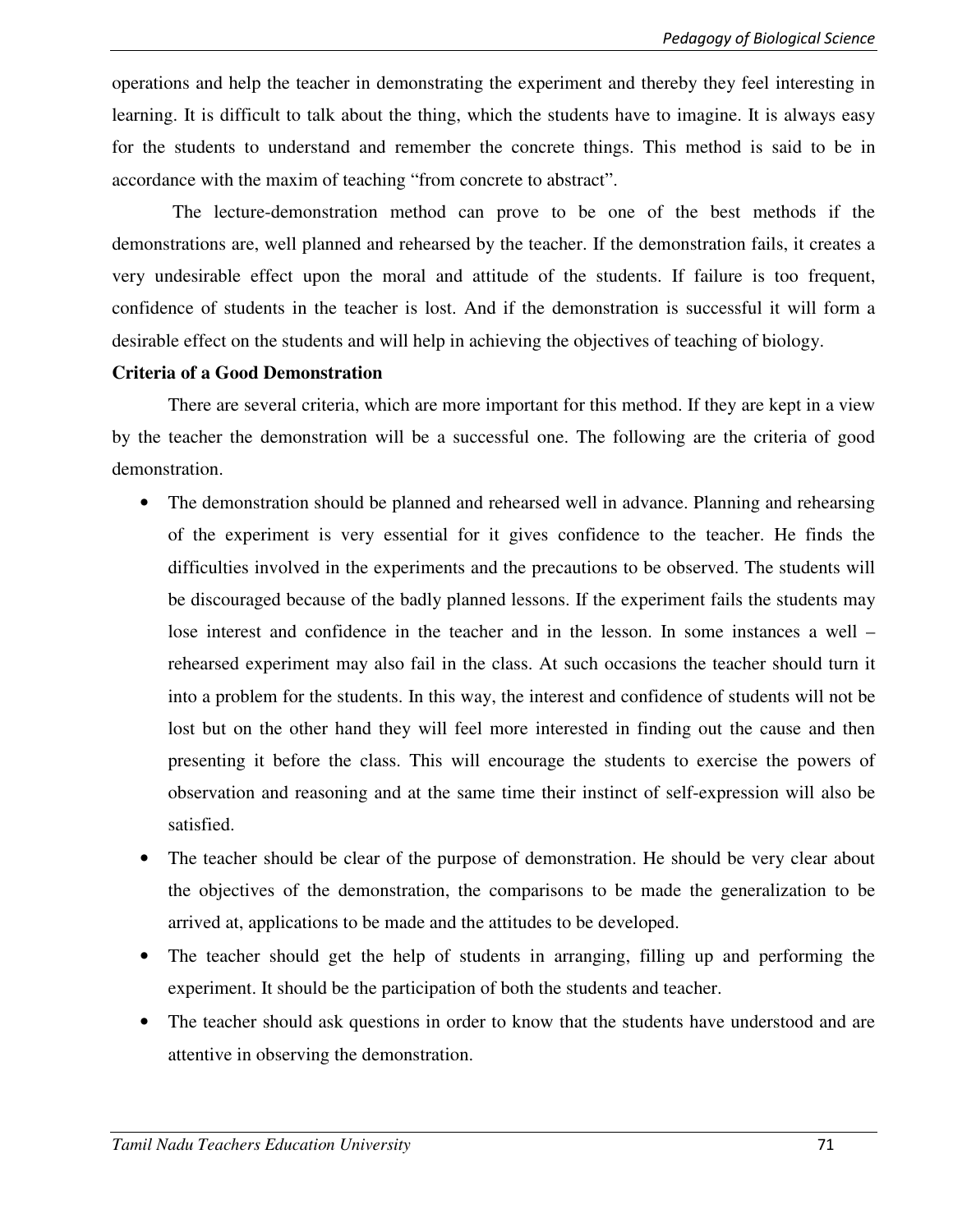- The teacher should explain the important and difficult points involved in the demonstration in simple and comprehensive language and should write them on the blackboard.
- The apparatus for demonstration should be arranged in order. It is always better to keep the apparatus to be used on the right hand and the used one on the left hand side.
- The demonstration should be visible to all the students in the class.
- The demonstration should be at a little higher level than the student's table.
- Proper care should be taken for adequate lightning and to size the clarity of the apparatus.
- Demonstration experiments should be simple and speedy. Lengthy demonstrations in which the students have to wait for long time destroy the interest of the students. At the same time the complicated apparatus, which is above the understanding of average students, also discourages them. So the experiment should be simple and move on quickly to the conclusion.
- Demonstration should fix in the sequence of experiment, which the students carry out themselves and should be consciously connected with the things seen and handled by the students.
- Demonstration should be in accordance with the time and season otherwise it will prove to be a failure.
- Demonstration should be supplemented with other teaching aids to make it more real and interesting.
- Demonstration should create problems for the students and also make provision for solving them through their own efforts. In this way the students will find a chance to exercise their own abilities to observe, explain, analyze, verify and review. They will get training in scientific method of solving problems.
- The teacher should maintain the interest of the students throughout the experiment.

# **Principle**

This method is based on the principle: Truth is that which works. The teacher has to work out something and then only the students will believe.

# **Requisites for a Good Demonstration**

The method, though very popular and most widely used, may not prove successful with some teachers. The following are some of the requirements which will assure that the demonstration will be a success.

• **Appropriate Arrangements:** while performing an experiment the teacher must be sure that everything done on the demonstration table is clearly visible to the pupils. There will be no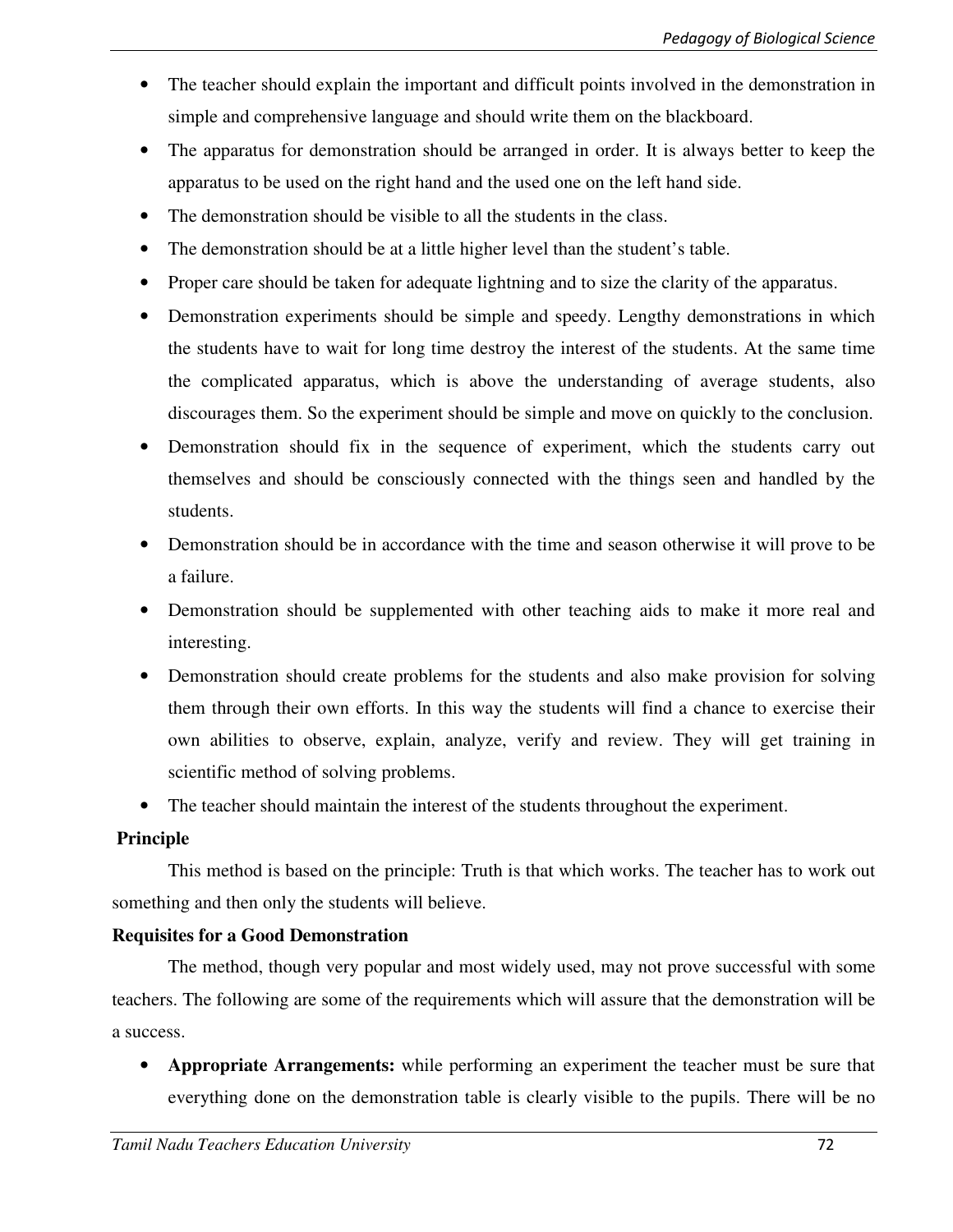difficulty if a lecture gallery is available but in its absence there are several ways of enabling the pupils to get a better view.

- **When there is no demonstration table:** The teacher may carry on the experiments on one of the student's table located in the front row and the class can view the demonstration by standing at some distance round the table. This method may prove very useful with small classes.
- **Sufficient Light:** Attention must be paid to adequate lighting of the demonstration table and the back-ground. Additional illumination may be used if necessary. Proper back-ground is very important. Black things should never be shown in front of the black-board.
- **Demonstration Apparatus:** Demonstration apparatus should be large as possible such as a big model of electric bell, vernier calipers etc. and the graduations on any instrument should be clearly visible.
- Arrangement of Apparatus: everything must be placed in order before the demonstration starts. The apparatus to be used should be placed on the left hand side of the table and arranged in order in which it will be shown. After a particular thing or apparatus has been used, it should be transferred to the right hand side. When several things are to be shown, they should not be placed all at once. A wealth of apparatus may impress a student but it can confuse him as well. The general order and tidiness of the demonstration table is very essential. Nothing looks worse than a demonstration table littered with books and other useless things. Only the things relevant to the lesson should be placed on the demonstration table.
- **Preparation by teacher:** the teacher must be sure that the experiments will succeed and are strikingly clear. This demands adequate preparation on the part of the teacher and rehearsal of the experiments under the conditions prevailing in the class-room.
- **Securing attention:** Attention of the class is very important. The teacher should know various methods of arresting and creating interest. He may, at occasions, be a bit of a 'showman'. To inspire the class with a sense of dramatization and to arouse an atmosphere of suspense just before the critical point of an experiment, is an art. It is useful to a teacher as to an actor.
- **Effect of Season:** Proper account should be taken of time and season. Climate conditions sometimes affect the apparatus. For instance, frictional electricity experiments should not be done during rainy season. Hot season is best for experiments with ice. White phosphorus can be safely used on a cool day.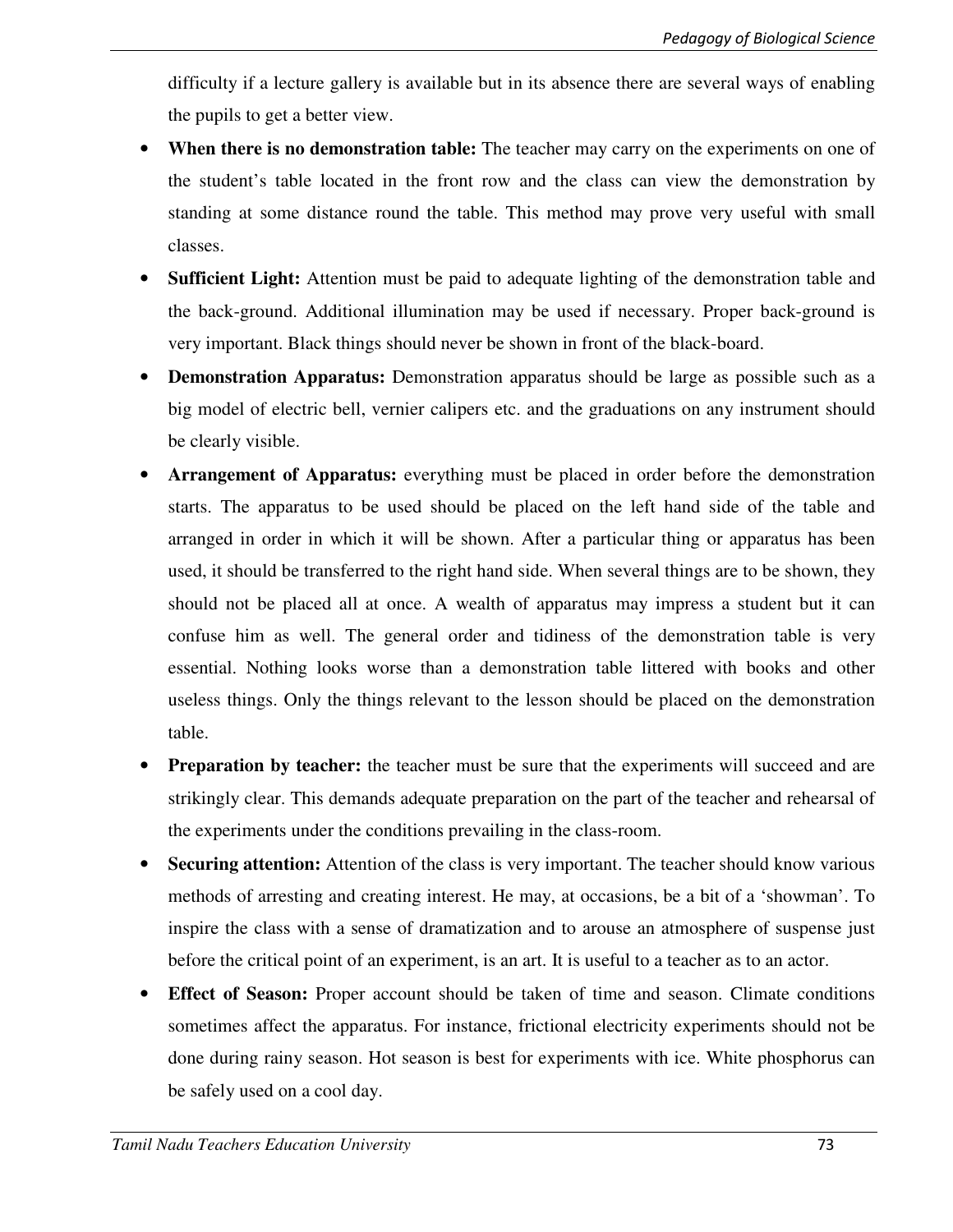- **Teaching Aids:** Demonstration experiments should be supplemented with teaching aids like charts, pictures, diagrams, models, film strips etc.
- **Use of Black board:** A large black-board behind the teacher's demonstration table is most essential. During the lesson the teacher can use it to great advantage. Tabular statements for entering data, principals arrived at, as a result of demonstration, can be written on the blackboard. Necessary simple diagrams can be drawn on it.

#### **Conduct of a Demonstration Lesson**

Lecture demonstration method is the most suitable method to teach biology. It, therefore, seems appropriate tom discuss some of the essential steps to be followed in a demonstration lesson.

#### **1. Planning and Preparation**

The adoption of demonstration method requires a thorough preparation on the part of the teacher. While preparing, he must bear in mind the following points:

- a. Subject matter
- b. Lesson plan including the questions to be asked.
- c. Collection and arrangement of apparatus required.
- d. Rehearsal of experiments.

The teacher should study the lesson before he enters the classroom. This will enable him to be exact and to the point. Drawing up a lesson plan is equally necessary and this should include a list of the principles to be explained, a list of the experiments to be demonstrated and the type of questions to be put to the students. This will make his work very systematic. Each and every experiment should be rehearsed under the same conditions hat prevail at the time of demonstration. Rehearsal of experiments will enable the teacher to collect all the requisites for the demonstration work. It is all the more important that each and everything is arranged on the demonstration table in a wise and proper order so that no difficulty is felt at the time of demonstration.

#### **2. Introducing the Lesson**

It is useless to start a lesson without properly motivating and preparing the minds of the students for it. The lesson should be introduced in a problematic manner so that the student can appreciate and realize the importance of topic in hand. When a teacher is able to awaken the keenness and enthusiasm of his students half the game is over. Much depends upon starting a lesson in the wright way. The teacher should begin the lesson with some personal experience or mind incident, a simple and interesting experiment, a familiar anecdote or by telling a story. He should keep in mind the value of an interesting experiment the experiment, which will set his students talking in school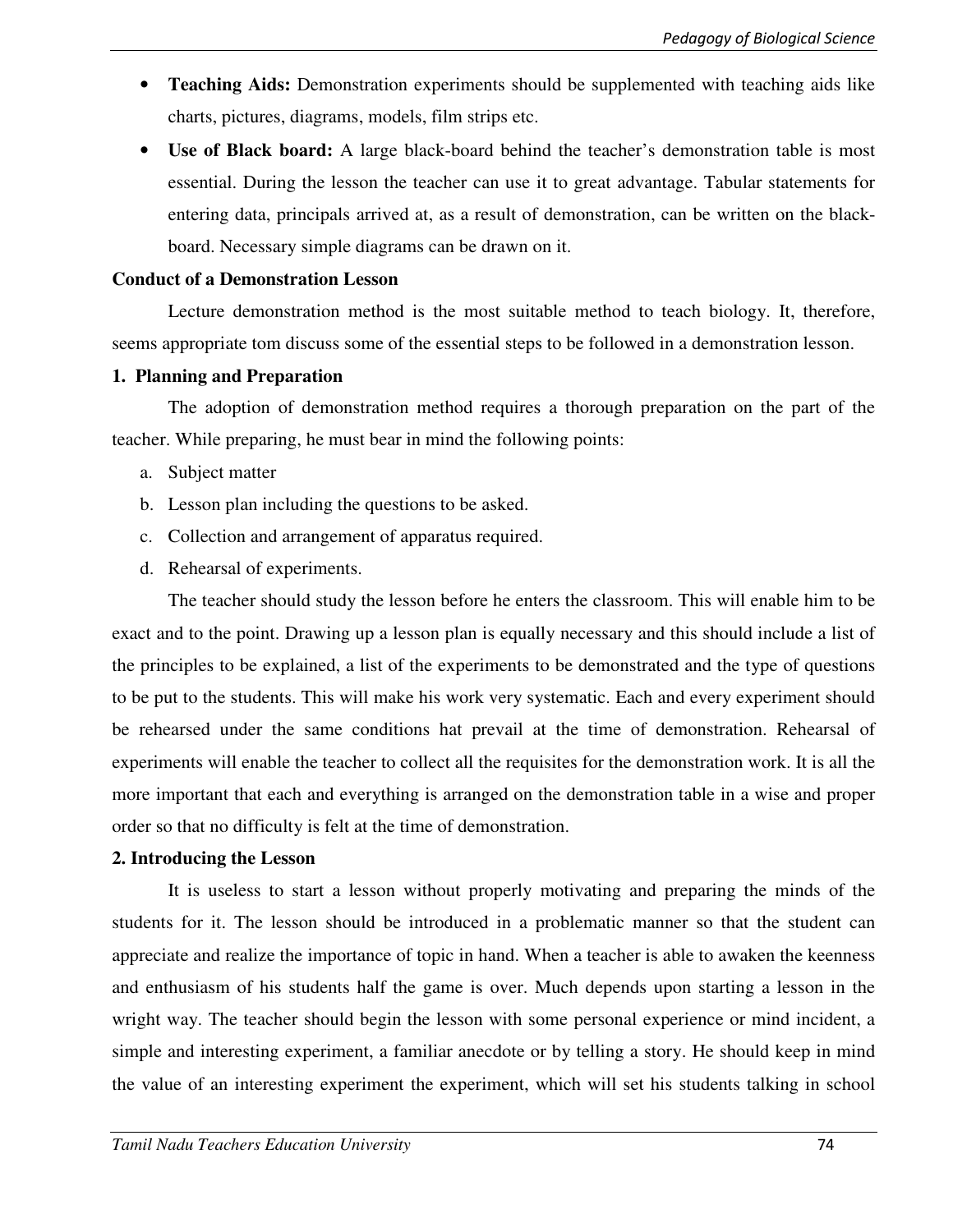and out of it, about the wonderful things they have seen or done in the biology lesson. The teacher should maintain the interest and enthusiasm of the students alive throughout the lesson.

#### **3.** Pr**esentation of the Subject matter**

The actual lesson may be concerning some prescribed topic, but the teacher is at liberty to treat it in narrow sense or to introduce into his teaching material and illustrations from a wide field of knowledge and experience. Even if the lesson deals with a particular topic of biology, a widely read and well informed teacher will draw illustration from all branches of science. In addition to this wherever practicable, reference should be made to the names of great scientists and their works. The lives and achievements of great men are always sources of inspiration and an acquaintance with their early difficulties encourages the students.

Teaching, as far as possible, should be through well thought out and judicious questions. The questions should be so arranged that their answers form a complete teaching unit. In the teaching of a lesson the voice of the teacher plays an important role. The teacher should speak slowly, deliberately and with correct pronunciation. The teacher should use voice effectively. It should be pleasant and not jarring. The tone his voice should be modulated according the nature of the statement.

#### **4. Performance of experiments**

The work at the demonstration table should be a model for the students to copy. The demonstration table should be clean and dry. The experiments must work and their results should be clear and striking. The experiments should be simple and speed. They should be well spaced throughout the lesson. They should be convincing and striking. Reserve apparatus should always be kept near the demonstration table so that much time is not wasted in collecting the apparatus in case of breakage. It is wise to keep the demonstration apparatus intact until it is to be used again.

#### **5. Blackboard work**

In the lecture demonstration method backboard is very useful. It mainly used for:

- a. Writing important results and principles in summarized form.
- b. Draw necessary sketches and diagrams.

As the face is an index to one's mind, blackboard work is an index to a teacher's ability. The writing on the blackboard should be neat, clean and legible. ''Single lined' diagrams should be preferred to 'double line' diagrams. Every part of the diagram must be properly labeled. The labeling should be written in script and not in running hand.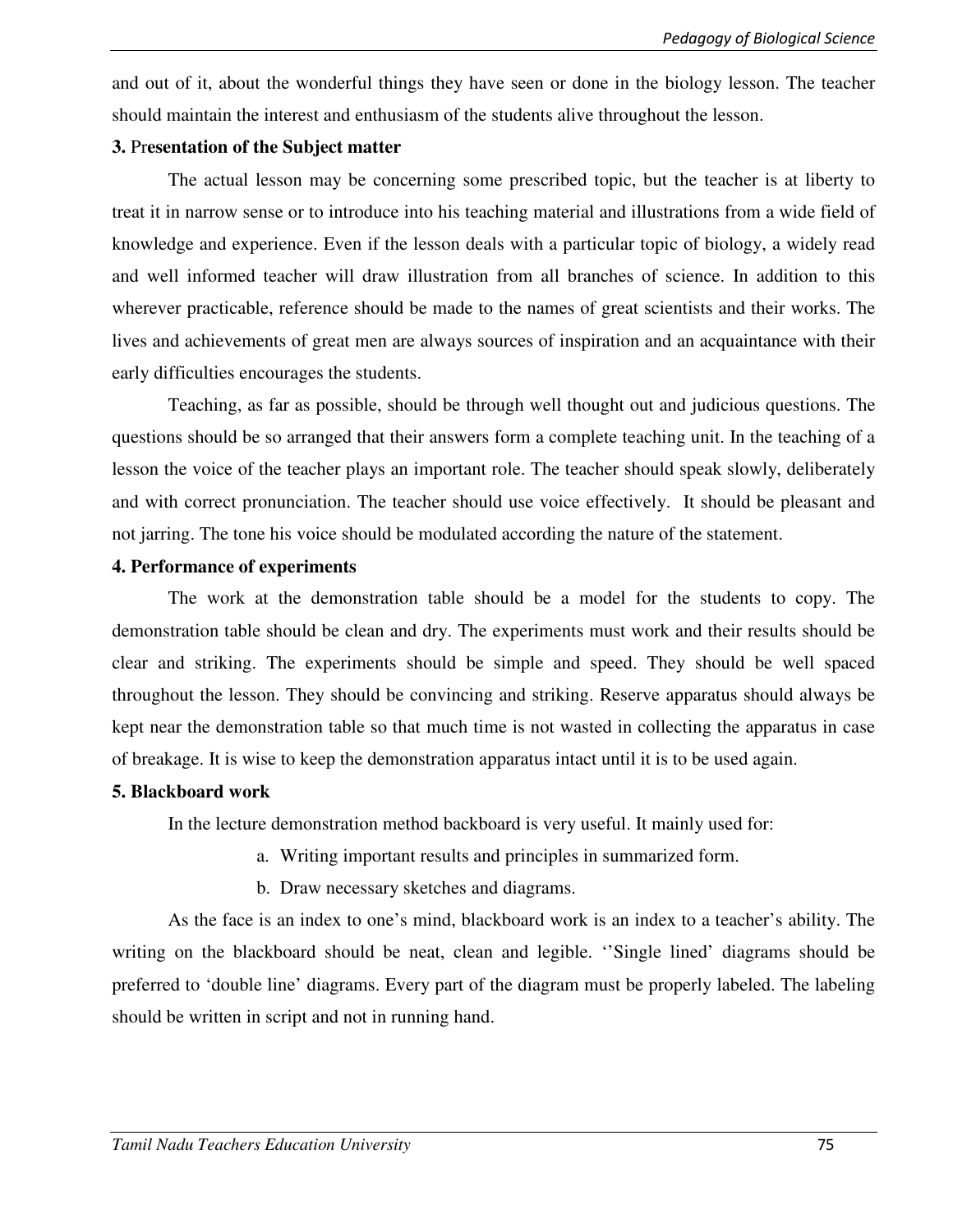# **Copying and Supervision**

At the end of the demonstration the students should be given time to copy the black board summary and the sketches. A record of the blackboard summary will prove very useful for further reference.

### **Common Errors in a Demonstration Lesson**

 Some of the most common errors committed by the beginners in giving demonstration lesson are summarized below:

- 1. The apparatus may not be ready for use.
- 2. The teacher may fail to show how the demonstration fits into the problem in hand.
- 3. The teacher may not be able to focus the attention of the students to the important facts of the experiment.
- 4. Black-board may not be used properly.
- 5. The minor facts may be given as much importance as the major facts.
- 6. The teacher may arrive at the generalization himself rather than getting it done by the pupils.
- 7. The teacher may fail to emphasize the generalization.
- 8. The language used by the teacher may be difficult for the students to understand.
- 9. Right type of questions may not have been asked.
- 10. The persistent and continuous talking by the teacher may have marred the enthusiasm of the children.
- 11. Sufficient time for recording data may not have been given to the pupils.
- 12. The student's interest for further study may have been over-looked.

#### **Merits:**

- **Psychological Method:** This method is psychological because the students need not imagine anything, instead they are shown concrete things and living specimens. Consequently they take active interest in teaching –learning process. It, therefore, motivates their interest and enthusiasm of science.
- **Sensitive Apparatus:** Demonstration is very suitable technique when the apparatus is very costly or very sensitive and is likely to be damaged if handled by the students e.g., Fortin's barometer, electric dynamo etc.
- **Useful in dangerous Experiments:** It is helpful in case of dangerous experiments like preparation of chlorine, burning of hydrogen etc.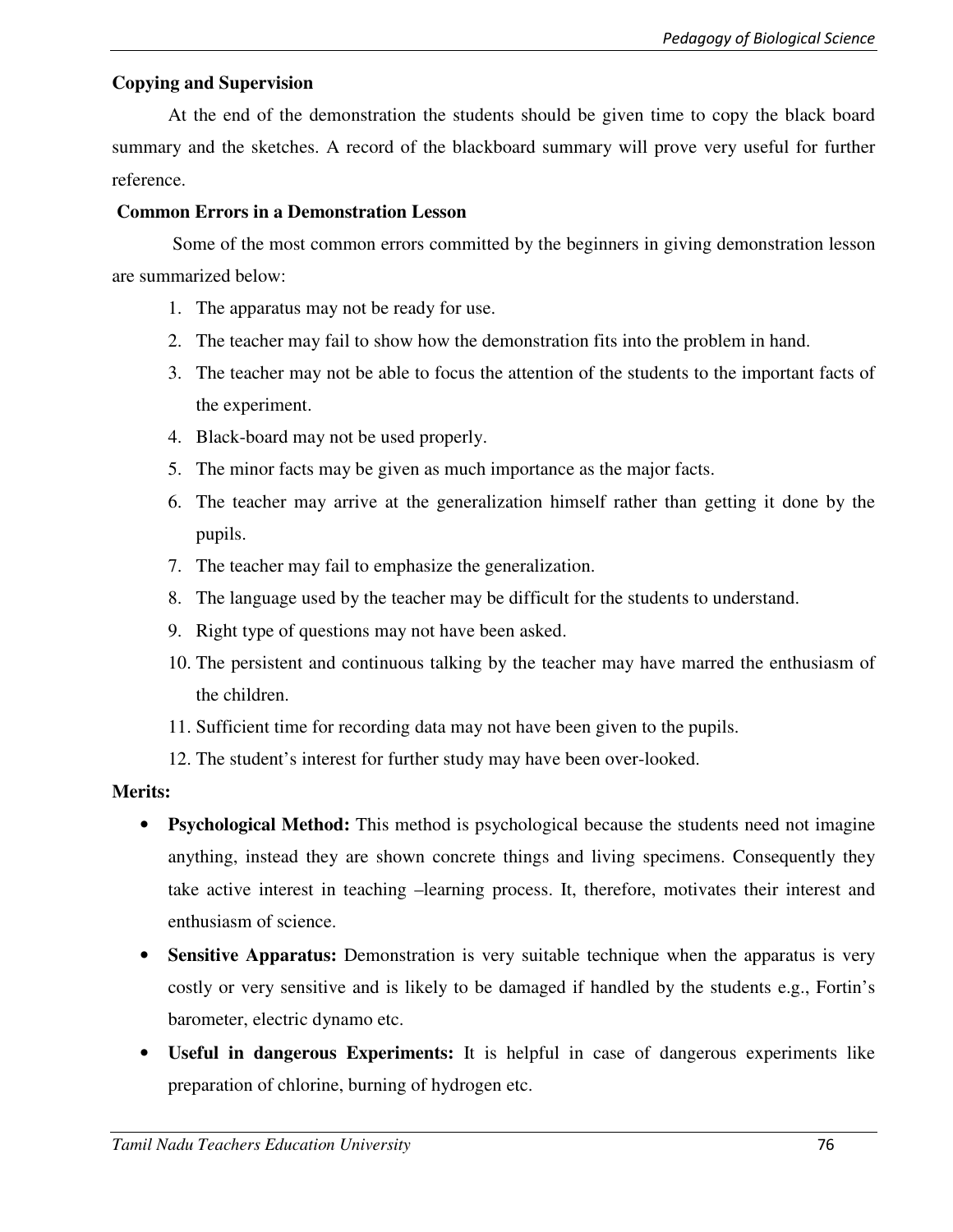- **Economical:** The method is considered most economical. When apparatus is not sufficient for the students to do practical individually, the teacher may perform the experiment before the whole class. Also it saves time when a number of experiments can be performed in a short time.
- **Time Saving:** It is a time-saving method. If compared to Heuristic, project or Experimental methods, it saves much time. On this score it cannot be compared to lecture method, which is too fast.
- **Based on Activities:** Although it is not a child-centered method, yet the students are kept engaged in various activities like observing, taking notes, answering questions, drawing diagrams and sometimes involving in the actual performance of experiments.
- **Useful for everyone:** It is suitable method for all types of students i.e. average, belowaverage and above-average.

### **Demerits**

- **Not Based on learning by Doing:** There is no scope for 'learning by doing' which is an important principle of learning and the students do not realize the joys of direct personal experience.
- **Not Child Centered:** It is not child centered. The teacher has the final responsibility to manipulate and perform the experiments in any manner he likes. Therefore, to some extent it is an authoritarian approach, and is teacher dominated.
- **No scope for Individual differences:** This method does not provide food for individual differences. Slow learners and genius are made to crawl at the same pace.
- **Obstacle in Progress:** The desirable laboratory skills are not developed among the students.
- **Not based on Scientific Attitude:** It does not inculcate the most-needed scientific attitude and training in scientific method.

## **Conclusion**

This method is one of the best methods for teaching science to secondary classes. However, if the teacher feels that it will tax upon his time and he will have to put in more work by rehearsing, arranging and then demonstrating, it is suggested that the teacher can, to much extent, call upon his pupils for help. There can also be pupil-demonstrations. Let the pupils do everything regarding arranging, rehearsing etc. No doubt the teacher will always be guiding. In this way, the objection against this method that it is devoid of 'learning by doing' will also be removed.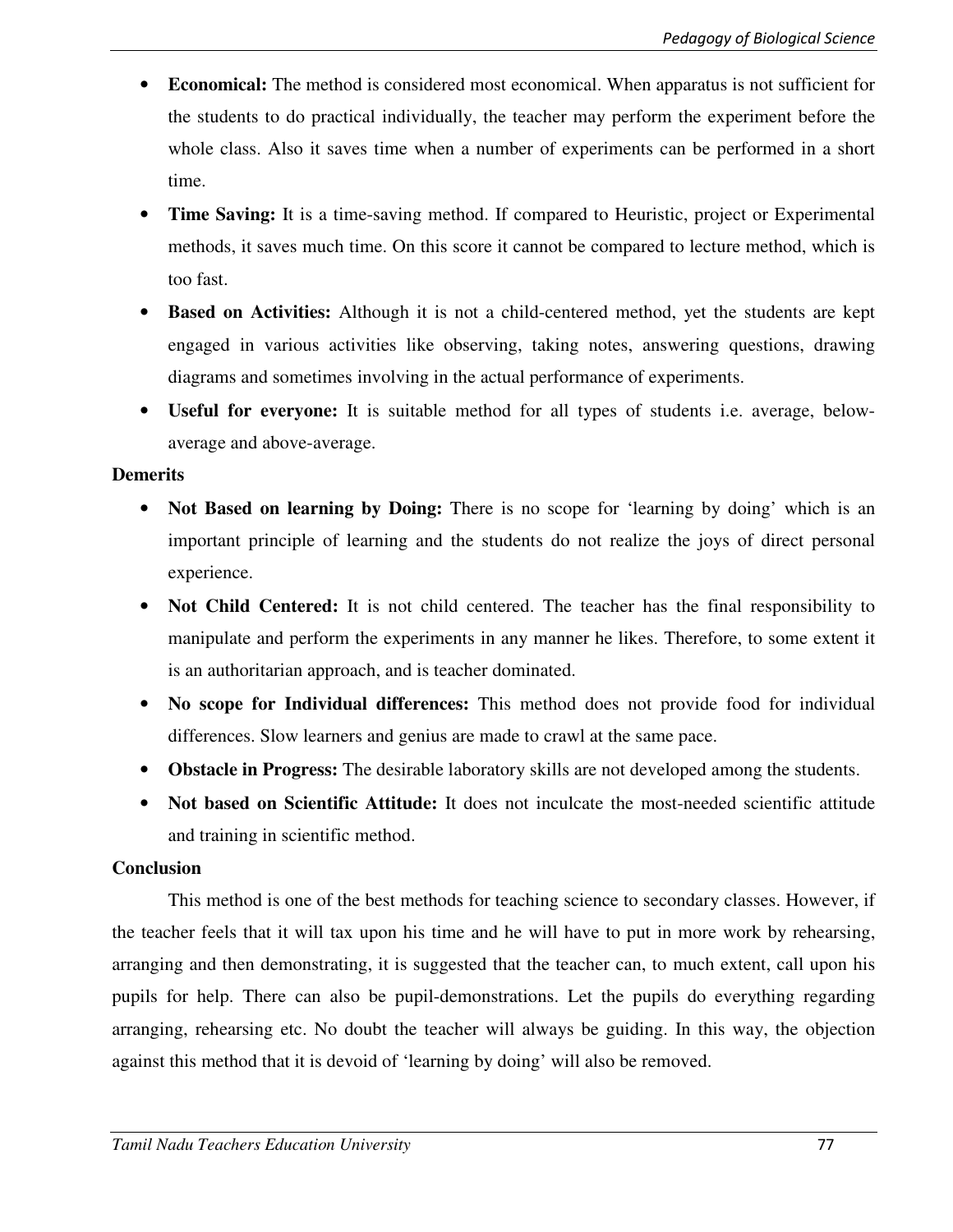### **III. TEAM TEACHING**

### **Introduction**

The present system of education demands too much from a teacher curtailing his freedom. He has to teach same subject-matter every year and he is forced to teach the same content to two or three section of the same class. It is very boring for him and stifles his interest in the subject. Sometimes he is assigned to teach the subject in which he has no interest to teach but he is forced to do so. Moreover the present day classrooms are appropriate only for the average students. Team teaching is one of the most modern techniques in the field of educational technology. The concept of team teaching arose in 1957. Although begun in some secondary schools, the team teaching idea was given momentum by activities of the Commission on staff utilization of the national Association of Secondary School Principals (U.S.A).This is the result of numerous and successive January issues of the bulletin of the national association of secondary school principals beginning in 1958.Noall has defined team teaching as "a combination of two or more teachers who work with variable size group of students during an adjustable period which covers two or more regular section". The best-know and commonly used plan is the trump plan of teaching, so named after Professor J. Lloyd trump, associate secretary of the national association of secondary school principals.

### **Origin of Team Teaching**

The concept of 'Team – Teaching' has it is origin from America during the mid-1950. It reached England in the 1960. J.Freedom's team teaching in Britain gives an account of its growth in the country. It has occupied a place for itself itself in schools and colleges.

Harvard University is the first institution which has initiated an internship plan in 1955. The second mile stone in team teaching is the project in Lexington (1957-64) which has been influenced by the Hardvard programme.

Francis Chase of the University of Chicago has developed the need of team teaching to use the best teachers more effectively.

J. Leyod Trump made valuable contribution for the success of team-teaching. Team-Teaching was not only confined to educational institutions but its use was extended to armed forces for teaching purpose during second world war.

It is difficult to trace the origin of team teaching because so many individuals and organizations have been conducting studies in their own areas for last two decades all over the world.

In India many educationists are aware of this system; but they are not confident to implement it even though it will best suit to our teaching learning situations.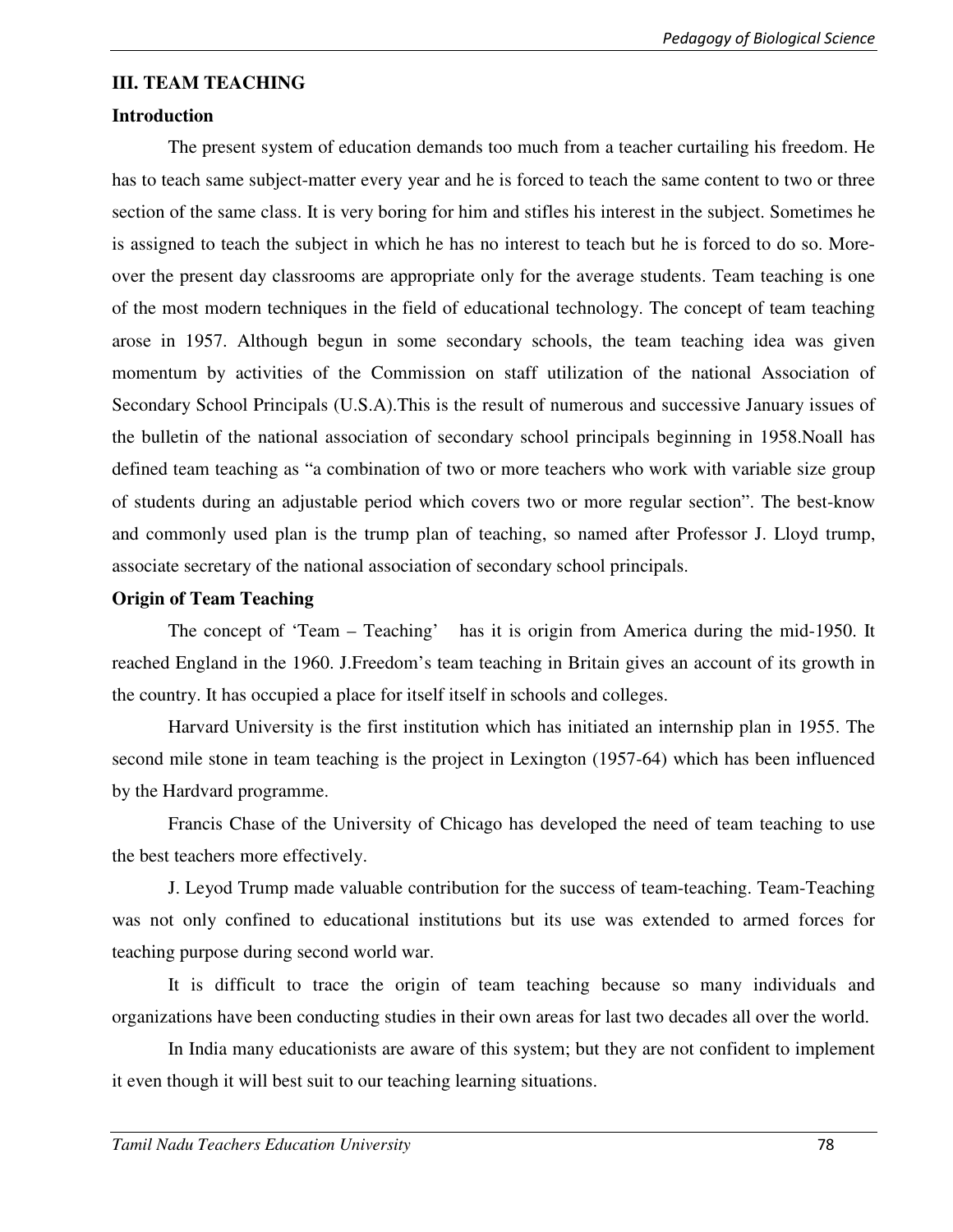### **Meaning of Team Teaching**

The term 'team teaching' has been defined by several persons because they have designed and conducted experiments to understand the nature of team teaching. Warwick has tried to define the term more comprehensively. According to him "Team-teaching is a form of organization in which individual teachers decides to pool resources, interests and expertise in order to devise and implement a scheme of work suitable for the needs of their pupils and the facilities of their schools."

According to J. Lloyd Trump, teaching is "an arrangement whereby two or more teachers with assistants plan, instruct and evaluate co- operatively two or more classes in order to take advantage of their respective special competencies as teachers".

 According to **Harold S. Davis**, "Team Teaching may be considered to be any form of teaching in which two or more teachers regularly and purposefully share responsibilities for the planning and correlating of lessons to one or more classes of students".

#### **Definition of Team-Teaching**

Carlo-Olson has defined team-teaching as:

"An instructional situation where two or more teachers possessing complementary teaching skills cooperatively plan and implement the instruction for a single group of students using flexible scheduling and grouping techniques to meet the particular instruction."

Another definition of term-teaching is:

"An arrangement whereby two or more teachers, with or without teaching-aids cooperatively plan, instruct and evaluate one or more class groups in an appropriate instructional space and given length of time so as to take advantage of the special competencies of the team members."

It may be inferred from the definitions of team-teaching that it has the following of the team members."

- It involves two or more teachers to teach a class.
- In this type of teaching, a group of teachers is responsible rather than an individual teacher.
- A team or group of teachers of the same subject work together to deal a significant content to same group of students jointly.
- It can be termed as co-operative teaching, in which individual teachers plan to pool resources, interests and their experts for teaching a content for the same group or class of students.
- Every individual teacher gets appropriate instruction space and length of time so as to use special competencies of teaching a content to a group of students.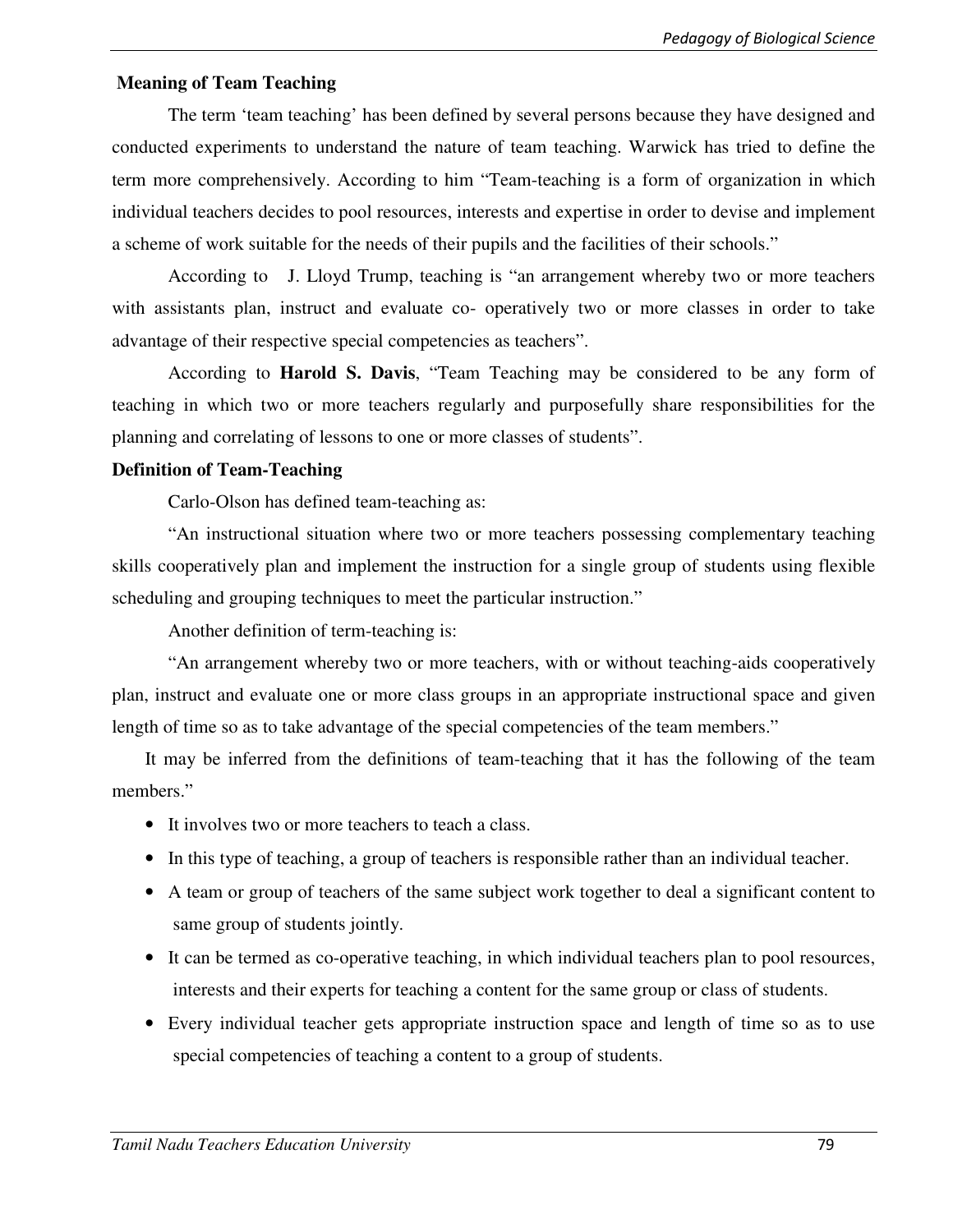- A group of teachers shares responsibilities of planning, organizing, teaching, controlling and evaluating the same class of students.
- In team-teaching the group of teachers has to consider the needs of their pupils and they should teach jointly to satisfy ir needs and remove the difficulties of their students.

Chaplin has defined team teaching in the following lines:

 "Team teaching is a type of instructional organization involving teaching teams and the students assigned to them, in which two or more teachers are given responsibility, working together, for all or a significant part of instruction of the same group of students".

We can generalize that "team teaching is any form of teaching in which two or more teachers purposefully share responsibility for the planning, organizing and evaluating the learning of a large group of students. It has shared responsibility with a purpose that teachers can accomplish more by working together with their different expertise".

### **Purpose of Team Teaching**

 Team Teaching offers an opportunity for better education to a large group of students through a team of teachers. Some of the purpose are as follows:

- 1) The goal of team teaching is the improvement of teaching through a better utilization of a group of teachers.
- 2) It utilizes teacher's specialized expertise, interests, instruction skill, time and energy.
- 3) It ensures preparation of lessons, materials and other .ids to create motivation among the students and better learning situations.
- 4) The team concept itself increases the possibility of variety of instruction based on pooled talent to the teachers.

## **Characteristics of Team Teaching**

The theoretical design for team teaching is based on the co-operative planning but there are many other aspects of team teaching such as.

- 1. Role differentiation of team members.
- 2. Regrouping of students.
- 3. Rescheduling of time.
- 4. Redesign of teaching space.
- 5. Common time for planning.
- 6. Integration of learning in a meaningful way, and
- 7. Development of resource centres.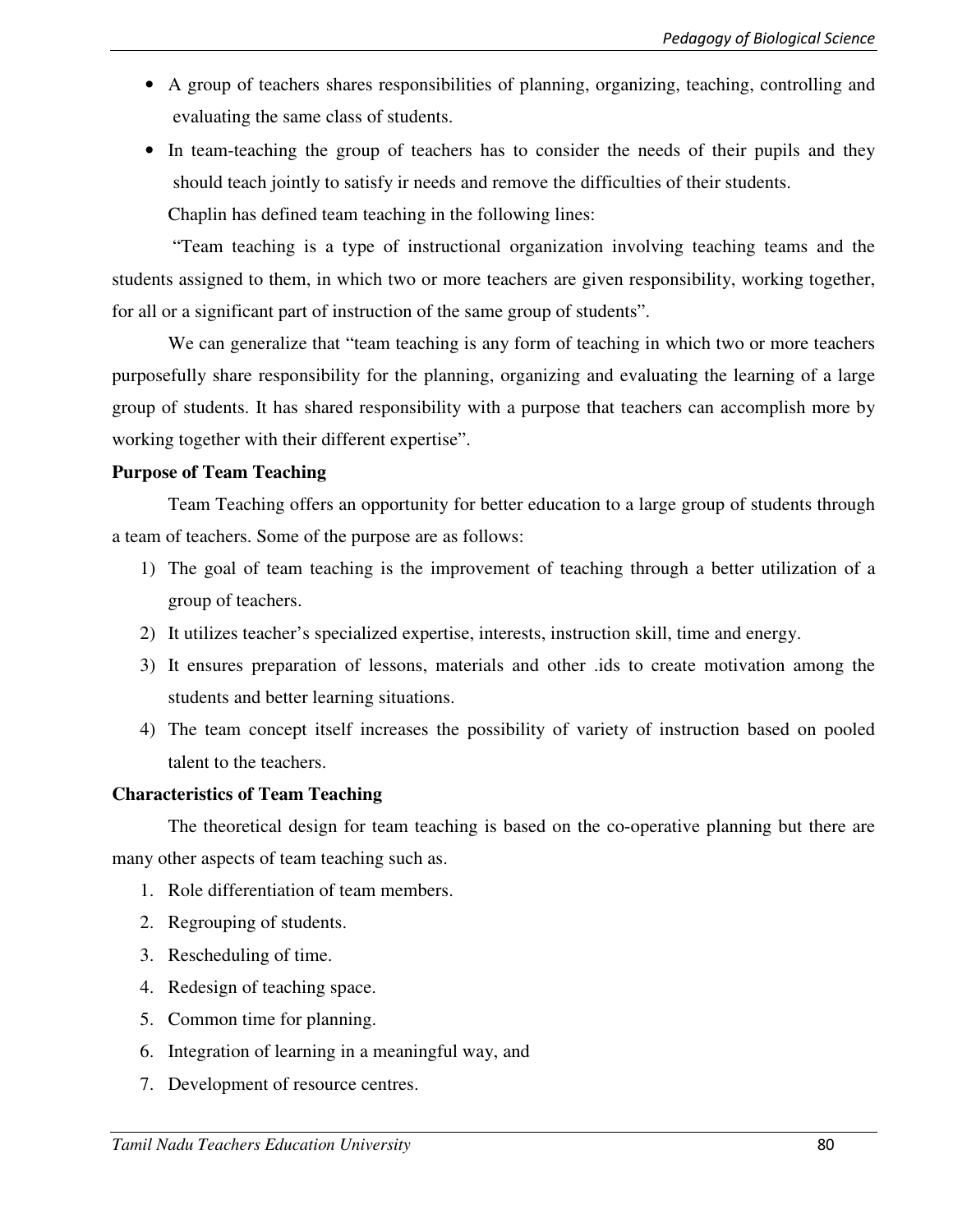The teaching involves much different combination of teachers and other staff personnel, for example one team may consist of a subject matter specialist and a guidance and counselor. Another team would have groups of teachers comprising such related specialization as Zoology, Botany, Physiology and Bacteriology. In the large combined class they would teach in an interdisciplinary fashion. This large class would then be broken down periodically so that each specialist might meet small class discussion groups with those students whose interests or course requirements call for problems more deeply in the various areas of specialization. Still other types of teams use a masterteacher, regular teacher combination with master teacher conducting the large group lesson and the regular teachers being the instructional leaders in the subdivided small group classes.

#### **Types of Team-Teaching**

There are different styles of organizing team teaching in schools. One of the common methods adopted is that the teachers teaching the students of same standard and subject join together, collaborate and perform the task. The whole team can plan the lecture and discuss which teacher is best suited to lecture, for small group discussion, for guiding library work, for setting up demonstration and visual aids that can be used in presentation in large groups and for preparing evaluation materials. Each of the members in the team has a specific assignment.

All the students of four sections meet at the large hall for large group instruction. One teacher gives a lecture and another teacher demonstrates. This lecture is arranged after thorough preparation in consultation with the other teachers in the team. The purpose of the lecture is to motivate the students and initiate them in the learning activity.

Team teaching can be effective only when this lecture in a large group is immediately followed by small group discussions under the guidance of all the teachers in the team. The large group is split up into small groups of homogeneous abilities and the teacher's pay individual attention and work as counsellor or consultant to these small groups. This homogeneous grouping can be accomplished on the basis of student's abilities, interests, needs and achievements.

Another style of team teaching can be that the team members join together, discuss the topics, plan the work, prepare the teaching aids and then go to their respective classes and teach the subject matter.

In yet another approach, when a topic of common concern to different disciplines is to be discussed, teachers of these subjects after proper planning together, can go to the same class and teach the subject matter in coordinated manner. One teacher is followed by another teacher and the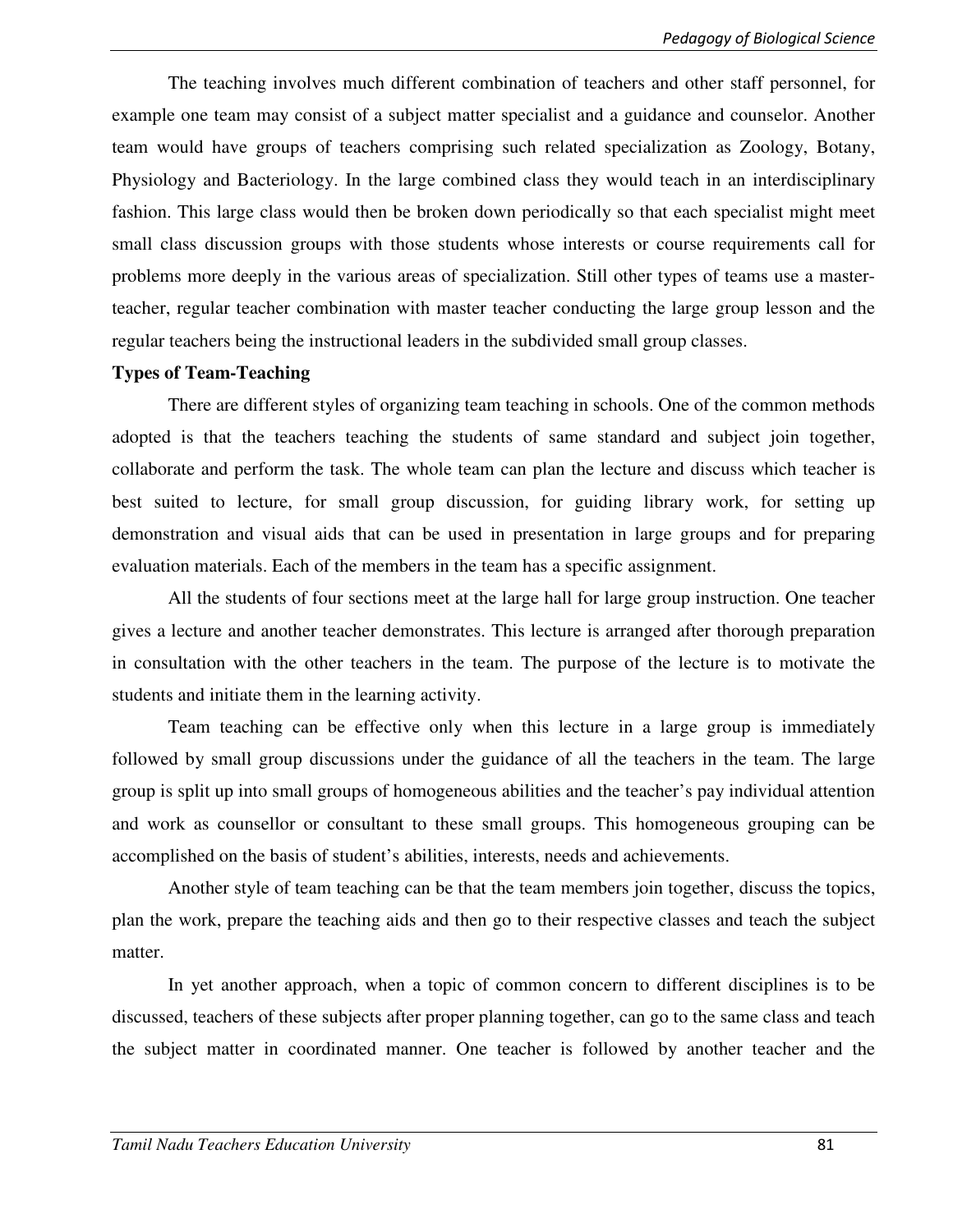discussion is completed from each one's point of view. This may bring about the interrelatedness of knowledge through discussion by different subject teachers.

### **Objectives of Team-Teaching**

The teaching strategies have been designed to achieve certain objectives. The team-teaching has been evolved to realize the following objectives:

- 1. To make the best use of expertise of teachers under team-teaching.
- 2. To improve the quality of teaching. The services of the expert teachers are shared by a large number of students.
- 3. To develop the feelings of co-operation or group work in teaching-learning situation.
- 4. To help the students, to satisfy the needs and difficulties relating to the special content.

## **Principals of Team-Teaching**

The team-teaching is based upon certain general principals which are helpful in organizing team-teaching. The principals provide a guideline for planning and organizing team-teaching. The following are the important principals of this team-teaching.

- 1. Principal of Size and Composition: The size of the group or class should vary according to the objective or purpose of team-teaching. For example, if the purpose of team-teaching is to remove the difficulties of the students in certain topic of a subject, obviously, the size of the group should be small involving the students who have similar type of difficulties.
- 2. Principal of Duties Assigning to Teachers of the Team: the team-teaching involves two types of tasks: lead lecture and group work cum follow-up work. Therefore, this task must be assigned to a competent person.
- 3. Principal of Learning Environment: Every subject requires its own learning situation or environment. Therefore, learning environment must be generated by employing appropriate teaching aids and equipments, e.g., laboratory, workshop, field work, good library and lecture room, etc.
- 4. Principal of Time Factor: The team-teaching is a well-organized teaching task, and therefore time schedule should be prepared by allotting appropriate time for lead lecture task and group-work or follow up task. In this type of teaching, time arrangement should be fairly fluid.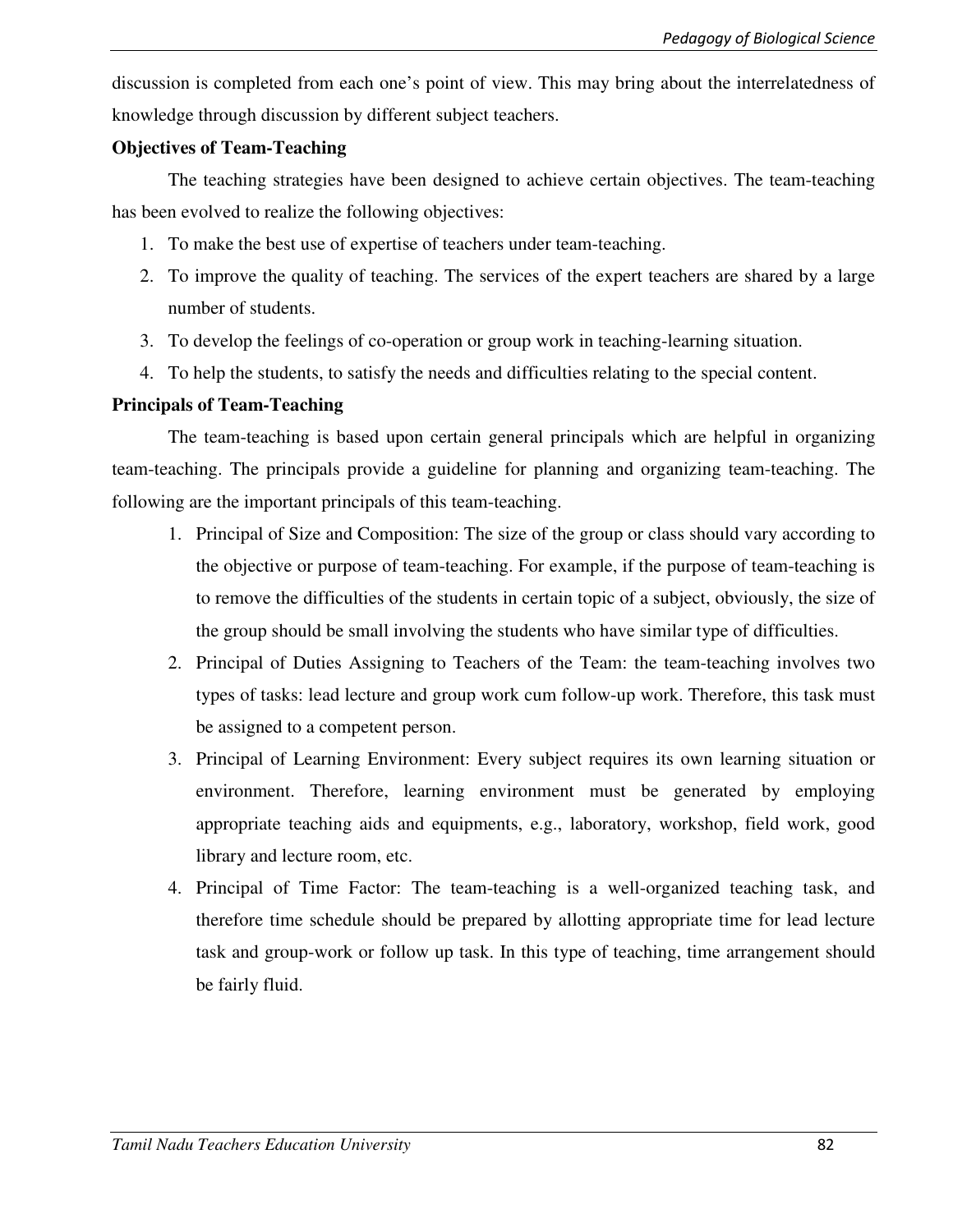5. Principal of Supervision: The focus of team teaching is to develop the mastery over subject-matter by employing the expertise of teachers. The supervised-study is essential for assimilating the knowledge of a topic or concepts. The nature and duration of the supervision of the student's activities depend upon the purpose of team teaching.

# **Procedure of Organizing Team-Teaching**

The team-teaching serves several purposes of teaching and it has different forms or types. Therefore, it is difficult to provide a general procedure for organizing team-teaching, but it involves the following steps:

Step 1 – Planning, Step 2 – organizing and Step 3 – Evaluating. The details of activities of these steps have been given in the following paragraphs:-

## **Step 1-Planning of Team-Teaching:**

This step involves the following activities which are decided by the team members.

- Deciding the topic to be taught.
- Writing the terminal objectives in behavior terms.
- Identify the entering or initial behavior of the learners of the group.
- Preparing a tentative schedule of teaching.
- Assigning duties to teachers, considering their interest and competencies during Lead lecture (2) follow-up work and (3) supervision.
- Fixing up the level of instruction.
- Selecting appropriate teaching aids and demonstration equipment's for generating learning environment; deciding ways and means for evaluating the student's performance: oral or written questions for practical work, etc.

These activities are finalized by the team of teachers who are taking part in the team-teaching expertise of every teacher must be fully utilized. There should not be imposition of activities on them.

# **Step 2-Organizing Team Teaching:**

The organization of team-teaching is decided by considering the purpose or needs of the learners of the groups. The following are the general activities which are usually performed by team of teachers:

• Determining the level of instruction: Some questions are asked to explore the background of the learners.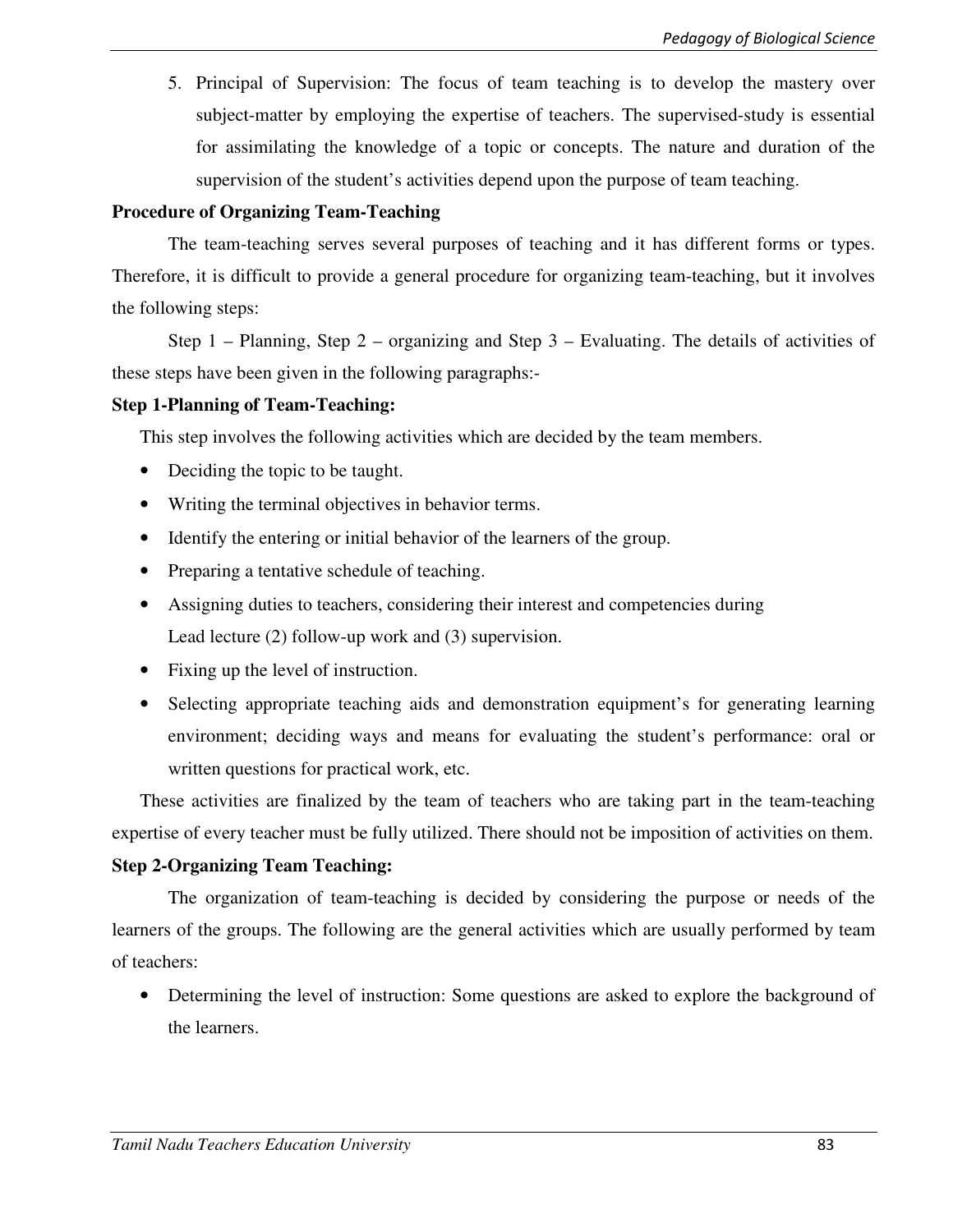- Presentation of lead lecture by a competent teacher of the team: other teachers listen to the lecture and note down the elements of topic which are not easily understand able to the learners group or not appropriately presented.
- Follow up work, the other teachers have to supplement the lead lecture by explaining the elements of the topic in a more simple way so that learners can understand easily.
- Providing motivation or reinforcement by teachers to the learners in both the situations: lead lecture and follow up work.
- Supervision of students-activities which are assigned in lead lecture or group work or followup work. This stage is considered to be important for assimilation.

 Every member of the team should be conscious about time schedule and about the duty assigned to him.

### **Step 3- Evaluating Team- Teaching:**

The evaluation is an important aspect of any type of teaching. It is a helpful to measure the performance of learners which determines the level of achievement of the objectives. It also provides the reinforcement to team members. Thus, it involves the following activities:

- Asking oral questions, writing questions and practical work. Each question should measure a particular objective of team-teaching.
- Taking decision about the level of performance and realization of the objectives.
- Diagnosing the difficulties of the learners and provide the remediation.
- Revising the planning and organizing phases of team-teaching on the basis of evaluation of students.

## **Team Organization**

This is based on hierarchy whose basic unit is a teacher. The teacher's experience, skill and specialty are the criteria of joining the team. There is joint responsibility for instruction but the teacher enjoys his status and prestige. Typically, from three to eight teachers take responsibility for the instruction of 75 to 240 students of similar age and class. The clerical and secretarial needs of the team are cared by the clerical staff.

## **Types of teams:**

## **1) Single Subject Team**

 In single-subject teams, two or more teachers agree to teach the same subject at a particular class level to the same group in a common period. The strength of the students varies according to the number of teachers.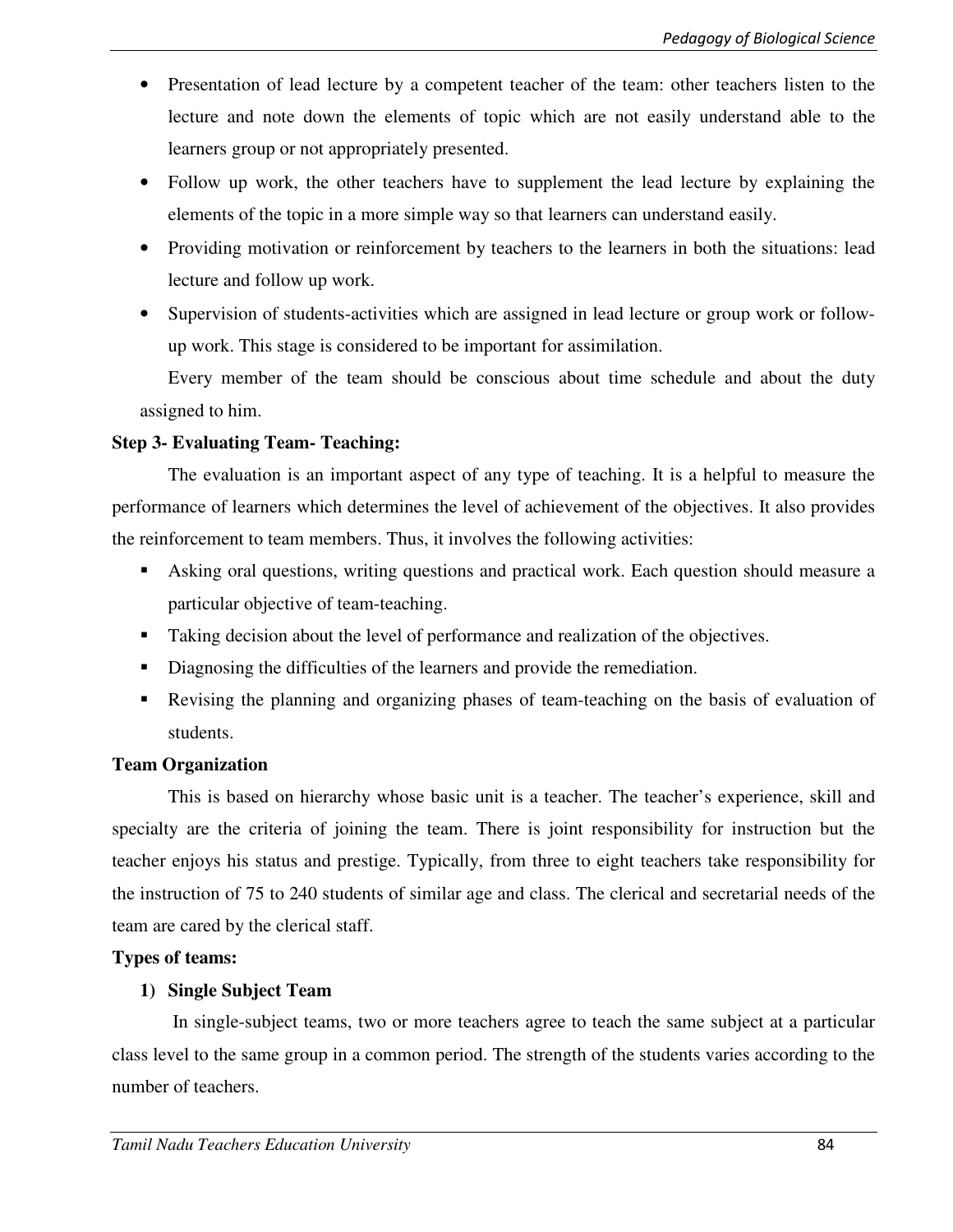### **2) Interdisciplinary Teams**

In these teams teachers of different subjects assume responsibility for the same large group and are given a block of time in which to work with them.

### **3) Hierarchical Teams**

Some teams are hierarchical in nature consisting of teachers, clerks and assistants. Job descriptions give the difference of roles played by each member.

In these teams one professional teacher is taken as team leader and functions as administrator in-charge. The remaining teachers performs professional duties. Similarly, clerks perform secretarial work and prepare cyclostyled materials.

### **4) Synergetic Teams**

These are some teams, which work together as a team, and there is a minimum of hierarchical approach.

### **Facilities Required**

Team Teaching necessitates flexibility. Time schedules must be organized in such a way that there are large blocks of time allotted by the combined large group-small group lesson. The school building itself must be flexible so that large rooms can be easily transformed by movable partitions into separate rooms for small class discussion. School organization must be flexible so that students get to know one another better. Such fine support is necessary for effective group discussion.

#### **Advantages**

The team-teaching is a perspective and economical device of teaching to cater to the needs of the students. It is highly flexible. It has the following major advantages:

- The team-teaching utilizes the competencies of the teachers.
- It creates the learning environment for better comprehension and mastery over the subject among the learners.
- It provides an opportunity for free discussion in the small group work.
- It provides an opportunity to the teachers to develop the professional status and competency in teaching by mutual sharing of ideas.
- It develops the team spirit and the team members utilize the best use of multimedia. Time and energy are saved by the team teaching. It maintains the discipline in the class and creates a conductive environment of learning.
- It is highly flexible method of teaching while traditional methods of teaching are rigid.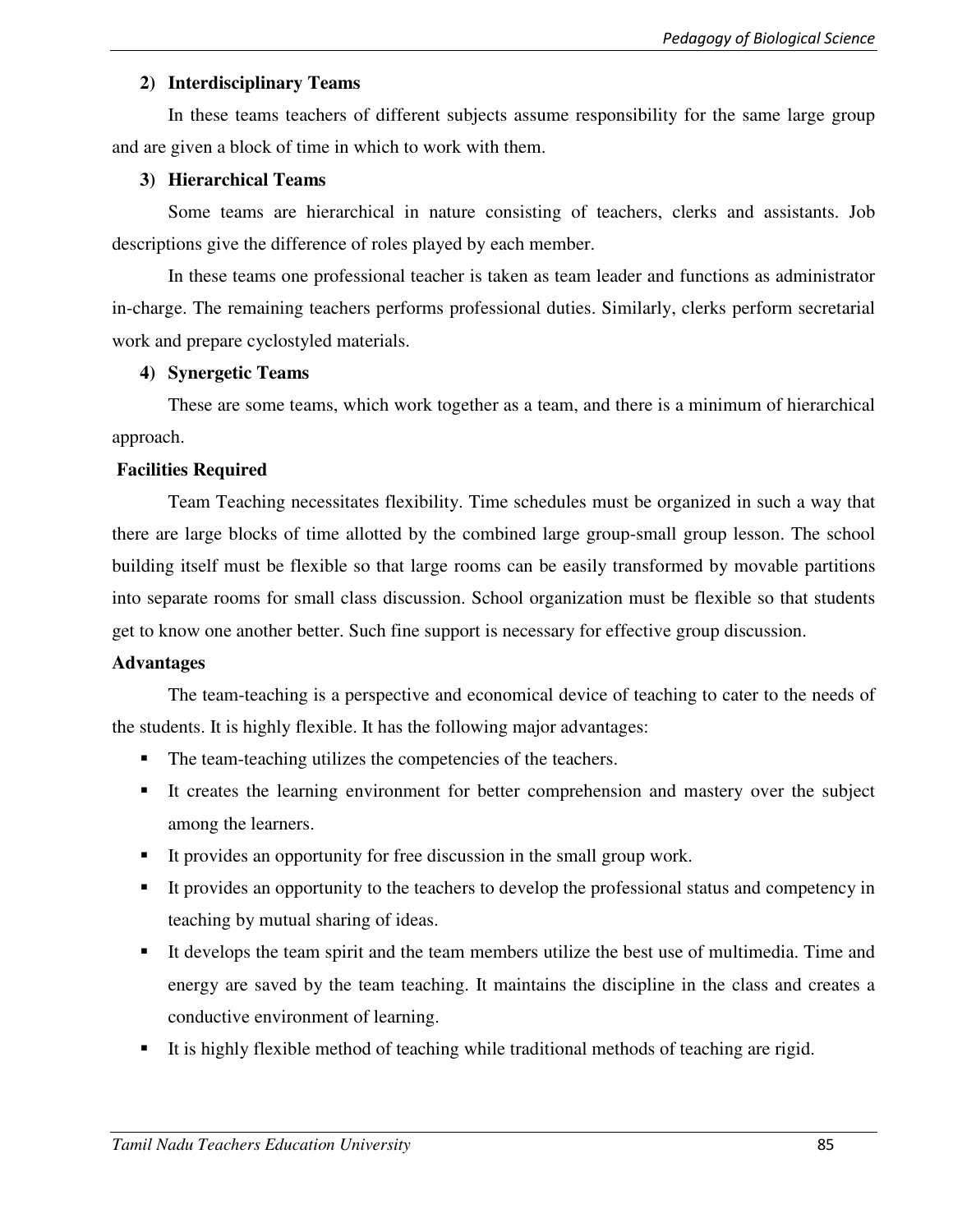It enables the students to become more aware of their own approach, knowledge of content and simultaneously to the other experts of the same area. It brings excellence of teaching in them.

### **Limitations**

With all the advantages, the method has got some demerits.

- It is very difficult to seek co-operation among teachers to work jointly in teaching-learning situation. There is no mutual regard and respect among the teachers. Every teacher considers himself expert of the subject. Every teacher has his own style of teaching.
- The teachers do not like to deviate from the routine method of teaching and they do not prefer any change in system of education. Generally they are of the opinion that is can be used in Western countries not in Indian schools.

This type of attitude of teachers hampers in the progress and improvement of educational system.

### **Suggestions regarding the Use of Team-Teaching:**

The team-teaching can be used effectively by incorporating the following suggestions:

- The research studies has established for its workability and effectiveness but its success will depend upon the way it works in practice. The meaning and understanding of team-teaching should be given to the school teachers and favorable attitude would be developed among them towards team-teaching
- The success of team-teaching rests upon the co-operation and devotion of the teachers. Only those teachers who are willing to work in a team must be invited for this method.
- The teachers should not be assigned the duties but they themselves should prefer the activities of teaching. They should be given full freedom to work at various stages of team-teaching. It is always better to have a leader for the team.
- In teacher education departments and institutions, pupils-teachers should be trained for this type of teaching.
- Anderson, Warwick and other experts and other experts in the fields of team-teaching consider hierarchical structure and composition as a very logical and attractive arrangement. The success of team-teaching plan largely depends upon a balanced team in which all the teachers feel their responsibility and co-operate willingly in organizing teaching.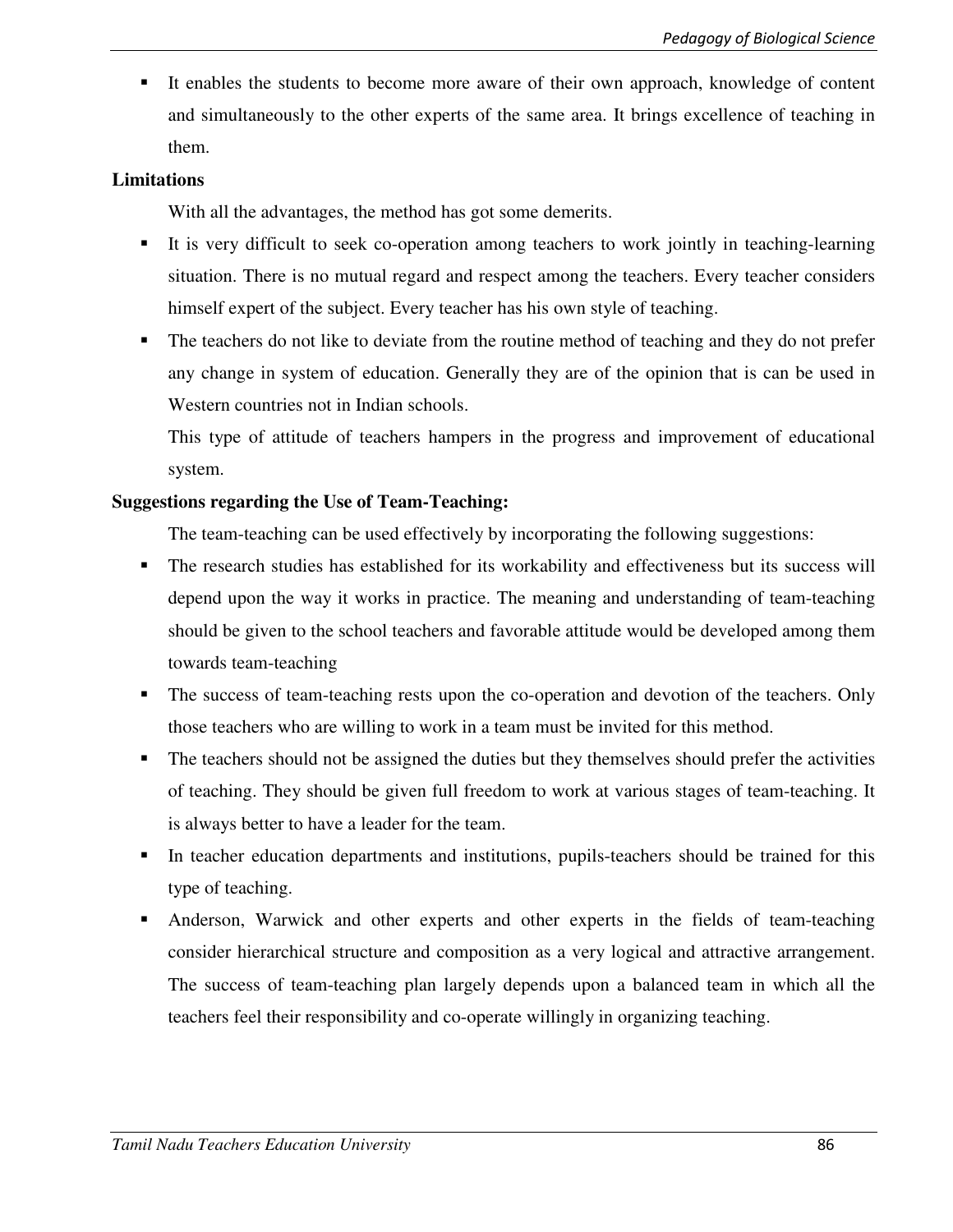### **B. LEARNER-CENTERED METHOD**

Learner-centered methods are those methods where the focus of attraction is learners than teachers. It is through the involvement of learners the method develops. The recent psychological approaches in the classrooms give more importance to learner centered methods than teacher centered methods.

### **I. LABORATORY METHOD**

This method is considered to be one of the best methods of teaching science, as it provides learning by doing. In this method, the students perform experiments on their own. The main difference between the demonstration method and this method is that in demonstration method the teacher performs experiments and the students observe the activity. But in this method, the students perform the experiments under the supervision of the teacher. Unless the students perform experiments on their own they will not come to know what science really is. In this method they may do experiments individually or in small groups.

 The famous quote of the Indian education commission report (1964-1966), "to learn science is to do science. There is no other way of learning science." Since biology is a branch of science is applies to biology is also. In a modern science teaching, practical and experiences occupy an important place. So the branch of science, which does not give importance to practical, will not be considered as a complete subject. Since psychologists emphasise the principal of "learning by doing" the practical should be commenced from the school stage itself. Then only the scientific concepts and principals should be meaningful. Students understand more from the real specimens than from the printed pictures or diagrams drawn on the black board. All students like to involve in activities. These activities satisfy the emotions of the students; activities. These activities satisfy the emotions of the students; develop their thinking ability.

 Laboratory is used to do experiments. These experiments are used to prove the theories in the lessons. The history of biology shows a number of examples to prove how they are treated. So a theory, however strong it may be, unless it is proved by experiment, will not be accepted. So, in order to prove a theory, experiment is necessary.

#### **Objectives of Laboratory method**

- To develop the skill of drawing
- To develop the skill of computation
- To develop manipulative skills
- To develop scientific attitude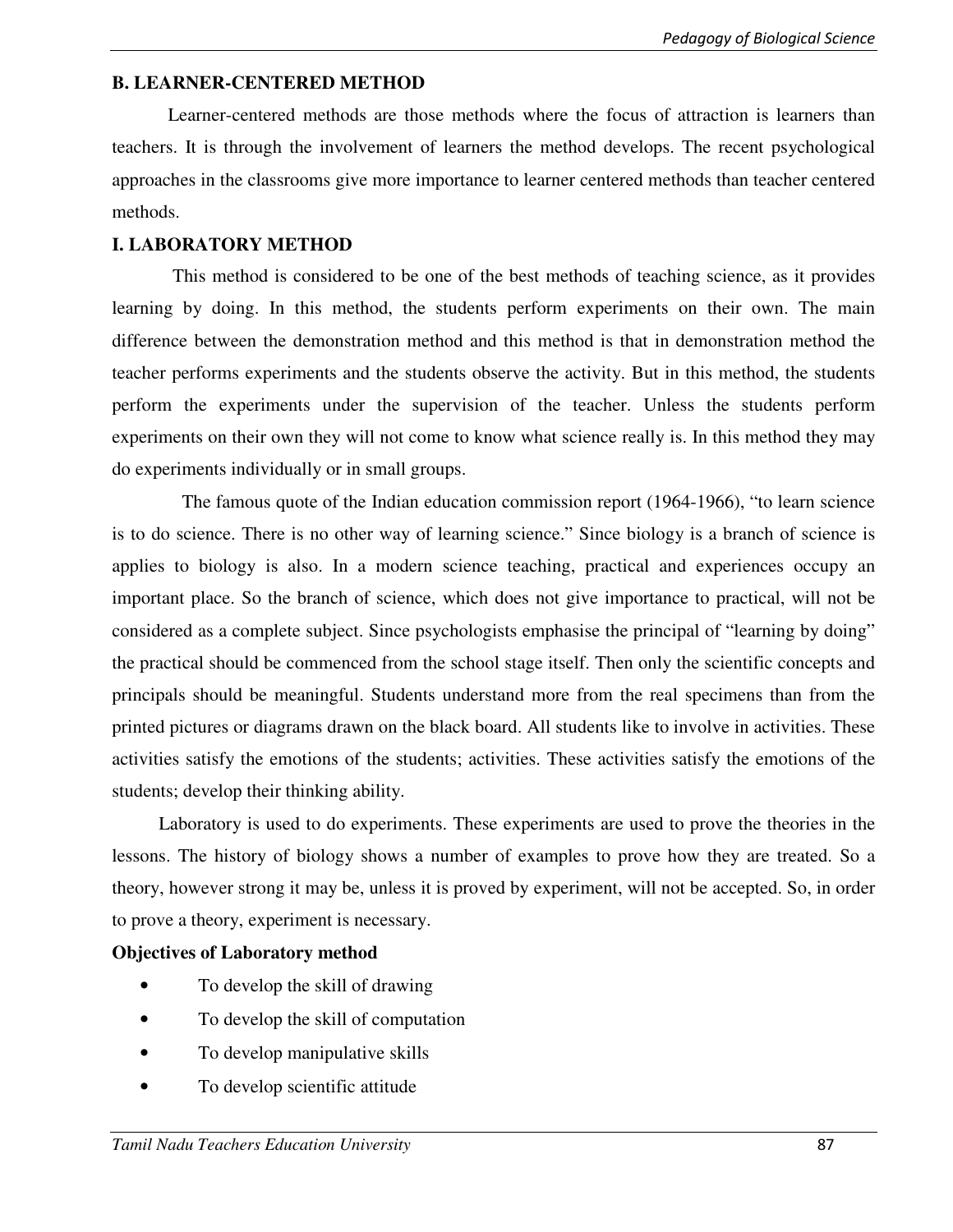- To develop and maintain interest in science
- To promote accurate observations and proper recording
- To verify facts and principles

### **Development of Laboratories**

 Laboratories were not given much importance in school education till 1000 A.D. Laboratories came into existence only during the period of Francis Bacon. He was considered as the father of scientific researches. After him during the period of Gilbert laboratories were used in the development of scientific method. In the beginning only chemistry laboratories developed. When electives were introduced in school curriculum laboratories in all branches of science flourished well.

### **Advantages of Laboratory**

- 1. The laboratory works broadens the interest of the students because they can see and confirm things stated in the textbook.
- 2. The students get accustomed to use scientific tools and equipments.
- 3. They get an environment to carry out scientific activity and get an opportunity to exercise their ingenuity.
- 4. They learn to work in co-operation with others, which is a necessary tradition in any scientific pursuit.
- 5. They learn to rely on facts, which they actually see happening rather than opinions stated by others.
- 6. They prove the scientific theories by experiments.
- 7. They acquire the skills in handling apparatus reading scales, drawing diagrams and graphs and other scientific disciplines such as careful observation, collection and arrangement of data, drawing conclusions and taking necessary precautions.
- 8. The laboratory experience is pleasant to the students as they can satisfy their sense of curiosity.
- 9. They like the excitement and challenge of the unknown, the opportunity to manipulate things, materials comparatively, freely.
- 10. They gain the satisfaction of achieving something tangible.

## **Aims and Procedures of Experiments**

- 1. Experiments done in laboratory should stimulates critical and scientific thinking in the students.
- 2. They should also cater to the needs and requirements of individual students.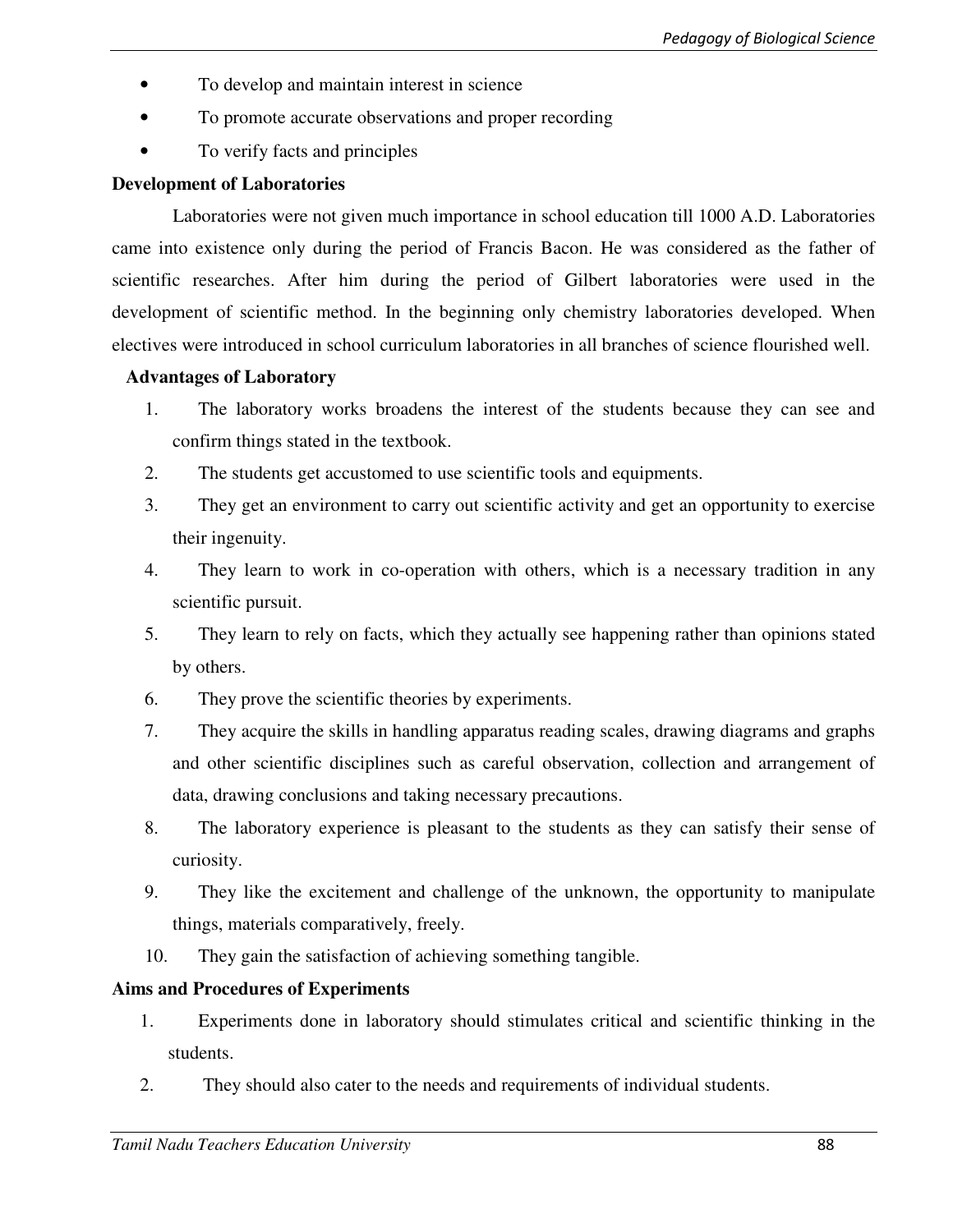- 3. The teacher should be considered as a friend and philosopher.
- 4. All the apparatus required for the experiment should be verified and kept ready in advance on the table.
- 5. Difficult experiments should be repeated by the students

### **Instruction for the Students**

 In order to enable the students to do experiments some guidelines should be given to the students. The guidelines can be given in different forms. They are:

- a. Laboratory manuals
- b. Laboratory instructions
- c. Instruction card.

### **Laboratory Manuals**

 These manuals are more useful to the new teachers who are not much experienced in doing the experiments. These are also useful to the students who want to do their experiments by themselves and to the students who were absent to the class by some reason or the other. Teachers need not give procedures for each experiment. These manuals contain the correct result of the experiments so that time is not wasted on the experiments.

## **These manuals should contain the following points:**

- i. Procedure for doing the experiment and precaution to be taken for the experiment.
- ii. The method of entering the observation in the record.
- iii. An example should be given in the beginning
- iv. The places where reference should be made to the textbook.
- v. The points left out in the textbook should be included in them.

#### **Laboratory Instruction**

 These are useful to the students when they do experiments in laboratories. The instructions for experiments should be in simple and clear language. This will contain the procedure for doing the experiment in brief and order. This will also contain the precautions to be taken, method of observation recording, number of times to be repeated and calculations to be done. These instructions will help the students to do experiments very easily.

#### **Instruction Cards**

 These cards are given to the students in the laboratory in order to enable them to do the experiments using the procedure given in the cards. 15 cm x10 cm. One card will be used for one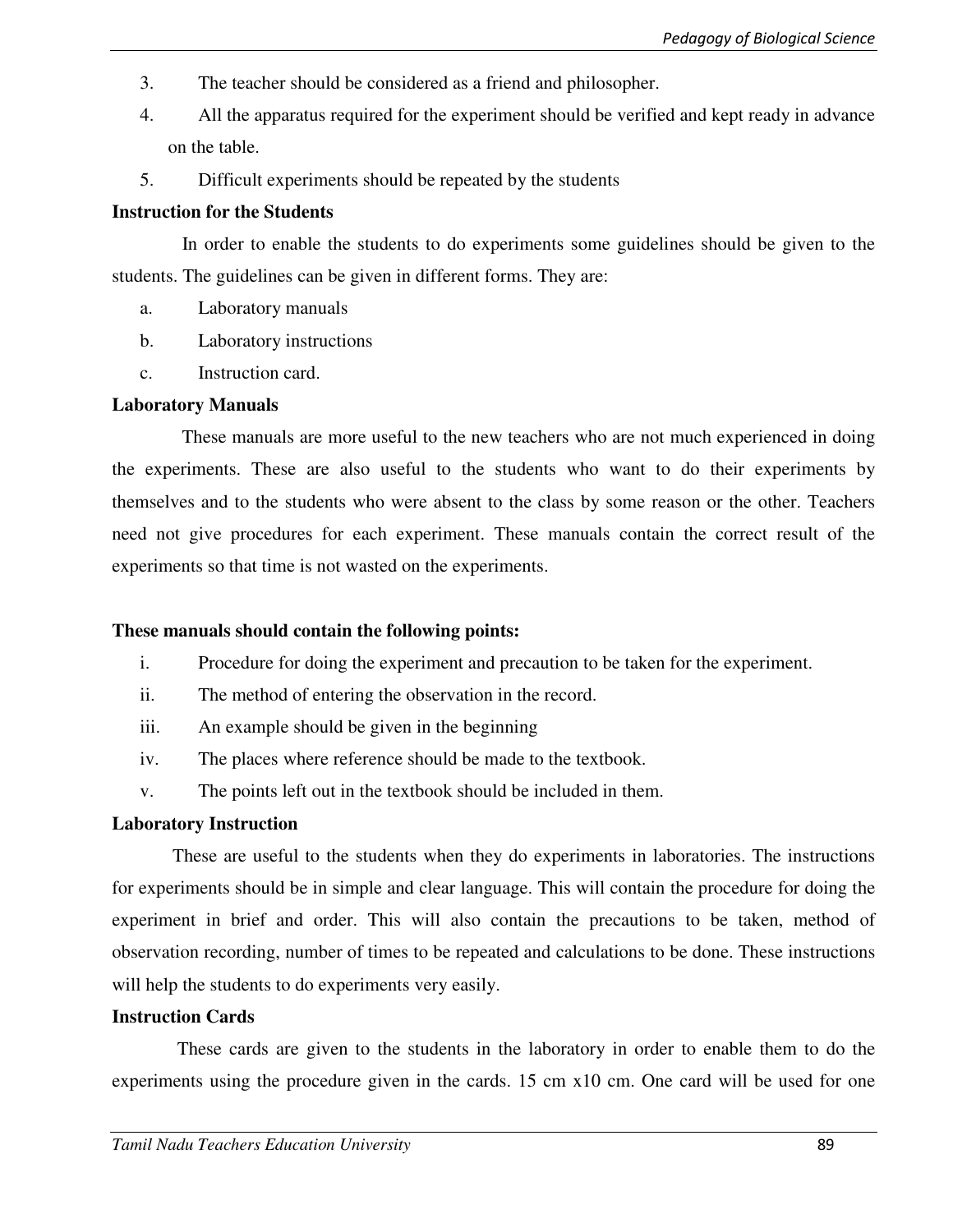experiment. The instructions regarding the experiment will not be too long or too short. They will be brief and clear. Each instruction card will bear the following information.

- 1. Experiment number
- 2. Aim of the experiment
- 3. Apparatus required
- 4. Procedure
- 5. Precautions to be taken
- 6. Tabular column to be adopted
- 7. Conclusion

### **Categorization of Laboratory Method**

Laboratory method can be divided into two types. They are;

- 1. Multiple or group systems and
- 2. Individual system

## **Multiple or Group System**

 In this system students do the experiments in groups. Arrangements will be made in the laboratory in such a way that the students, in groups, do the experiment.

#### **Individual Laboratory System**

 Individual laboratory system is a system in which the students are doing the experiments individually. This method is further divided into Even Front System and Rotation Method.

#### **(i) Even Front System**

 This is system in which all the students will be doing the same experiment simultaneously and individually. In this method supervision will be easy for the teacher. Students can compare the results. They can rectify the mistake if at all any, happens in the course of the experiments. It is easy for the teacher to give the procedure for the experiment. The apparatus can be kept ready since they are the same. The time required for the experiment can be fixed very easily.

 This is the most expensive method since it requires more number of apparatus. The space required for storing so many sets of apparatus will be enormous. The experiments are not based on the interest and aptitude of the students. Lazy students may copy the results from other students without actually doing the experiment.

## **(ii) Rotation Method**

 Different experiments as per the syllabus are arranged and the students are asked to do the experiments one after the other in rotation.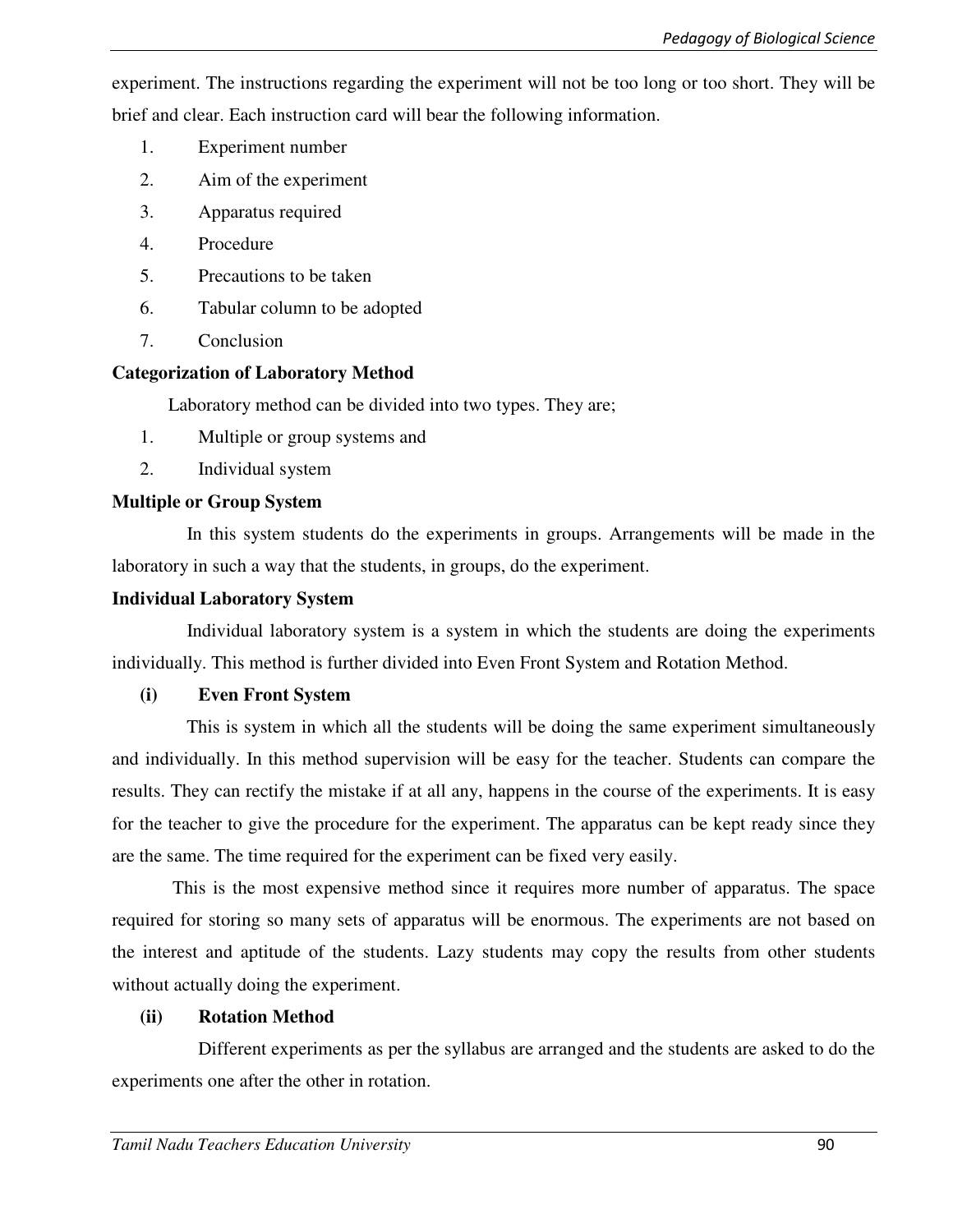#### **Merits**

- 1. The apparatus required for the experiment can be left in the place ready for doing the experiment.
- 2. The apparatus are cleaned immediately after the experiment.
- 3. This method avoids repetition of experiments by the students.
- 4. It is easy to pay individual attention to the student.
- 5. It requires only 4 or 5 sets of apparatus for each of the experiment and hence storagespace required is comparatively small.

#### **Demerits**

- 1. It is very difficult for the teacher to supervise the laboratory work.
- 2. It is not possible to dictate procedure for all the experiments at the same time.
- 3. Duration for the experiment cannot be fixed because it differs from experiment to experiment.

### **Conclusion**

 Both even front system and rotation method have some merits and demerits. The demerits can be eliminated when even front system is followed for chemistry and biology and rotation method for physics. Normally in biology even front system is followed as it has all the advantages.

#### **II. PROJECT METHOD**

This method was devised by **Kilpatrick** and was given a project shape by **Stevenson.** This is based on the philosophy of pragmatism. **John Dewey** wanted that education should be for life and through life. School should be a miniature society. In this method connected facts are developed round a central theme which may be any matter of scientific interest, a scientific principal or a topic of immediate interest to the students.

#### **Definitions**

 The term project has been defined by a number of educationists in their own way. According to **Kilpatrick**, "A project is a wholehearted purposeful activity proceeding in a social environment." According to **Stevenson** "A project is a problematic act carried to completion in its natural setting.'' According to **Ballard** "A project is a bit of real life that has been imparted into the school."

This method is based on the following principals:

- 1. Students learn better through association, co-operation and activity.
- 2. Learning by doing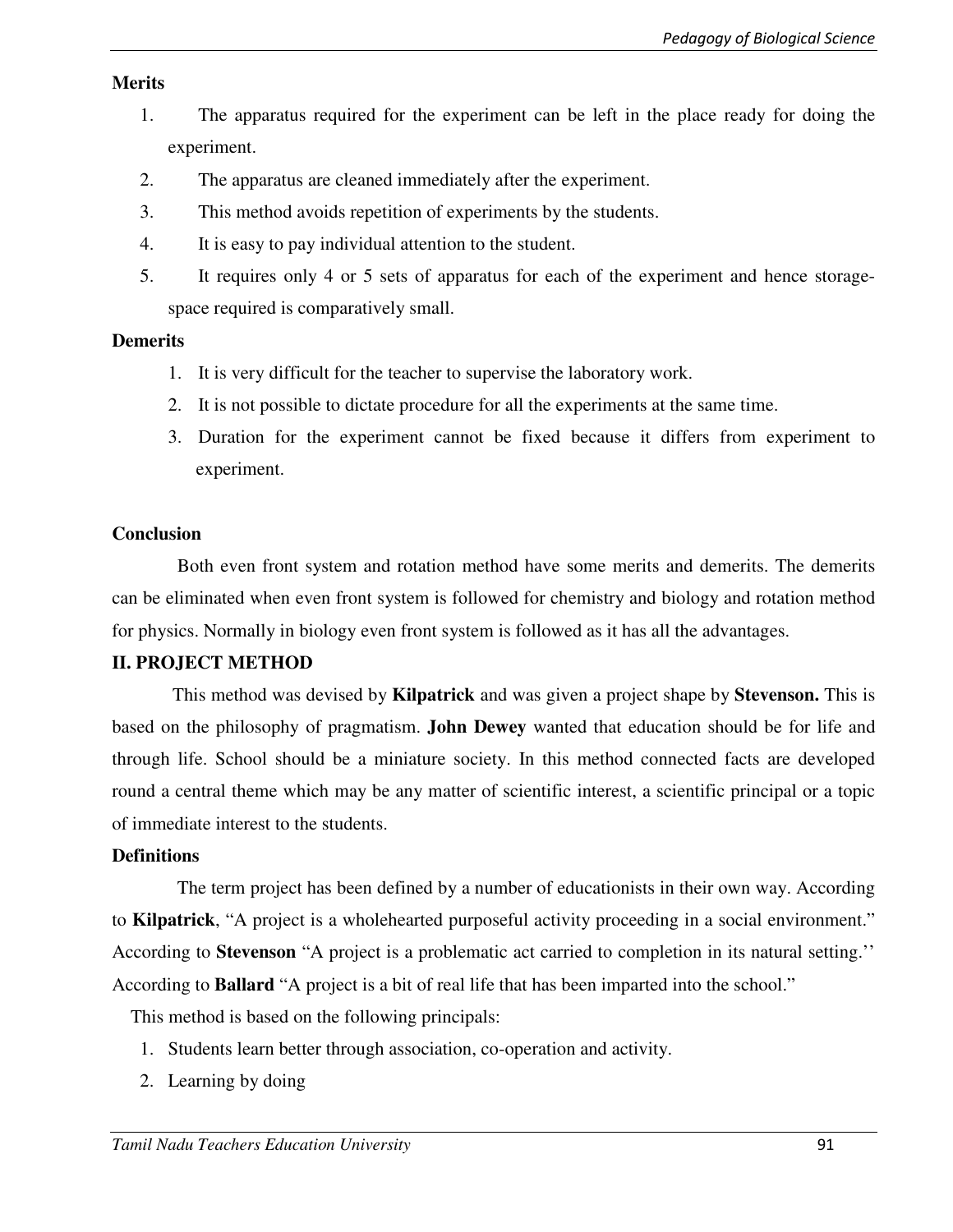### 3. Learning by living.

 A project is a kind of life experience which is the outcome of a desire of the students and teaching by this method is therefore, based upon the use of this desire. "Learning by living" is the better meaning of project method, because life is actually full of projects and we try to carry out these projects every da.

 Projects work out best with small groups or classes. Biology can be best taught through projects. Students can gain interesting information if they are made to investigate the same locality at different seasons of the year for flora and fauna. They may note down the ways in which living things may adopt themselves to dry and wet seasons, the differ times of flowering and fruiting of plants, and of breeding of birds and the presence or absence of various species of animal life.

 Suitable planning and organization is essential for any investigation. Students should be classified into groups with a leader for each group. Every student should be assigned a definite task the leader being responsible for collecting all the information together at the end. Students should take down notes as and when observations are made

#### **Steps in a project**

#### **1. Providing a situation**

 The teacher should always be on the look out to find out situations that arise and discuss them with their students to discover their interest s. situations may be provided by different methods. The teacher can talk to the students on the topics of common interests, for example about their hobby, how do they spend the leisure time and holidays. By talk and discussion with the students the teacher should provide situations for the students to tell about a project, which can be completed by project method.

#### **2. Choosing and Proposing**

 The project should be chosen and proposed by the students. The teacher should not choose the project himself and compel the students directly or indirectly to accept the proposal. The teacher should tempt the students and the proposal should finally come from the students. The teacher should continue his discussion till the students propose the project. When a project has been proposed the teacher should see that the propose of the teacher is clearly defined and understood. Incase the students make an unwise choice the teacher should carefully guide them for a better project by providing some other situation.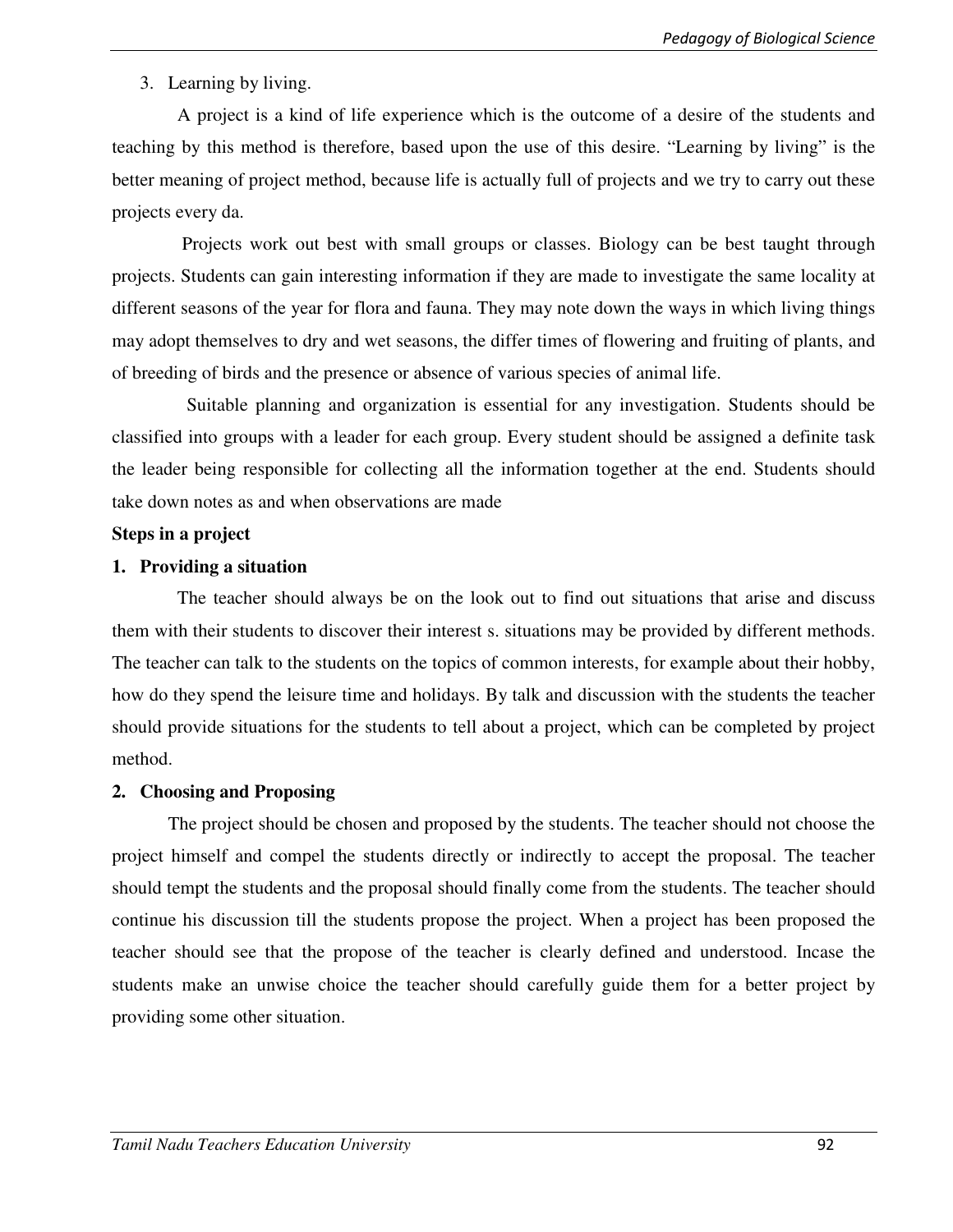### **3. Planning**

 The success of a project depends on the planning. This planning is to be done by the students. All the details of the project are to be planned well in advance. The teacher should guide the students in planning by giving some suggestions. The teacher should not impose his plan on the students. Everything should be told by the students.

#### **4. Executing**

 It is the most important and longest step in the project method and therefore needs a great deal of patience on the part of the teacher and the students. The project must be executed by the students because they have chosen and planned parts among the students. The work of the project is to be assigned to the students according to their tasks, interests, aptitudes and capabilities. All the work of the project cannot be done by every member of the group. Every students should get a chance to do something. Those who are backward in one subject, may be excellent in others, and therefore can contribute their might towards the execution of the project. The teacher is simply to keep a close watch, and encourage and guide the students wherever necessary.

### **5. Evaluating**

 It is very valuable to review the whole project, after the project has been completed and find out the mistakes, if any. Students should evaluate their own work and they should be able to look their own failures and findings.

#### **6. Recording**

 The students should keep a complete record of the project. They should record the discussion, the proposal, and the plan, allotment of duties, books referred, places visited, maps drawn, places surveyed, specimens collected and lessons learnt.

## **Criteria of a Good Project**

- 1. The project selected should be purposeful it should be useful and practicable to the students in their daily life.
- 2. The experience gained should be fruitful. The students should learnt to co-operate and share their interests and should develop into a democratic individual.
- 3. The project should cater for the activities of the students.
- 4. Students should be given full freedom to work on their own accord.
- 5. The project should be selected by the active participation of both students and teacher.
- 6. The project should be economical and the purpose of the project should be achieved without any waste of time or money.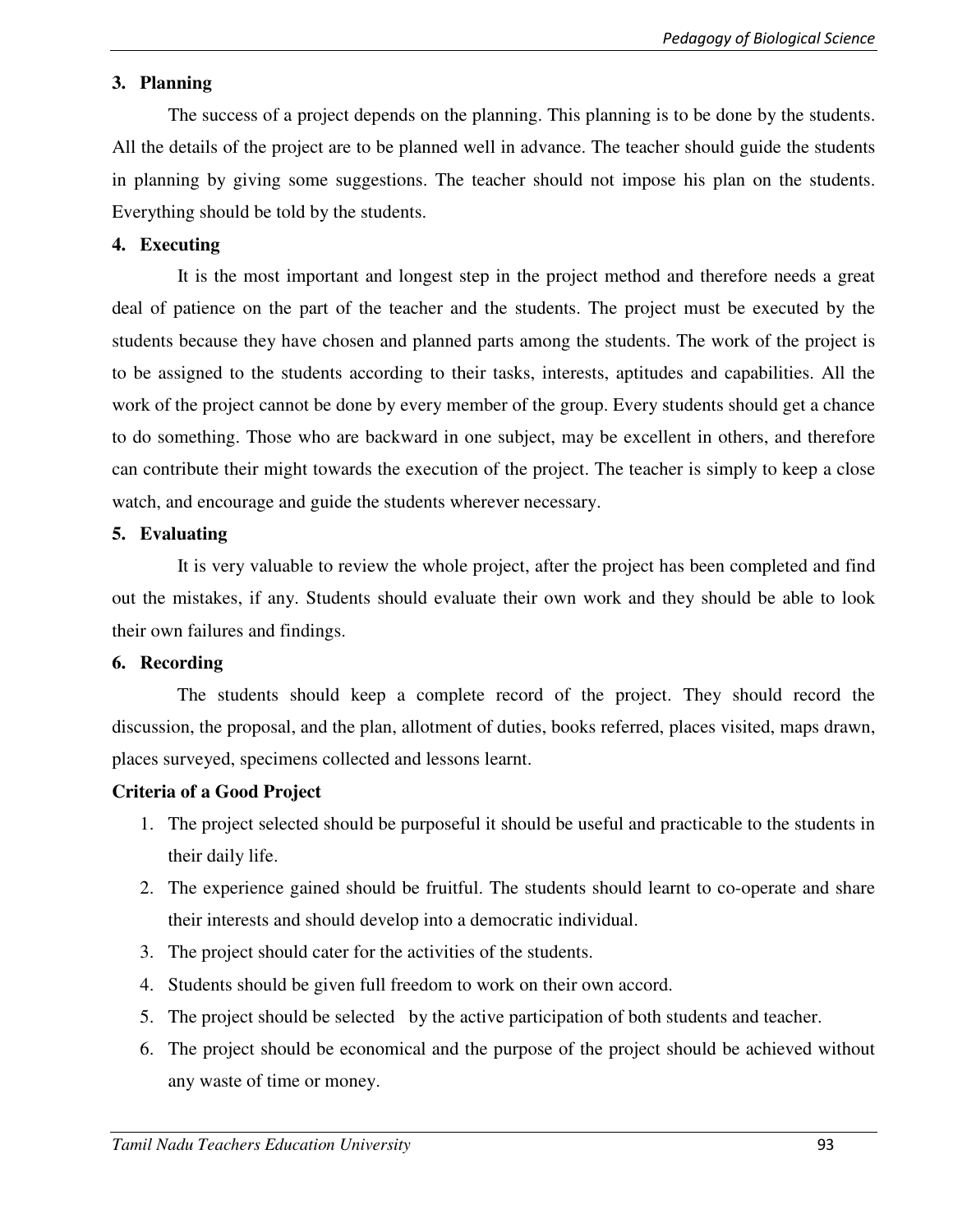- 7. It should be timely and drawn in relationship with seasons of the year and the interest and needs of the community.
- 8. It should be challenging.
- 9. It should be feasible.
- 10. It should help individuals to see and understand life in its unity.

# **Role of the Teacher in Project Method**

- 1. The teacher is a friend, guide, and a working partner.
- 2. He should provide opportunities for shy students to contribute something for the success of the project.
- 3. He should try to learn more along with the students.
- 4. He should help the students in developing character and personality by allowing them to accept the responsibilities and discharge them efficiently.
- 5. He should move freely with the students so that democratic atmosphere prevails in the class.
- 6. He should be alert and active all the time to see that the project runs in the right line.
- 7. He should have a thorough knowledge of the students so as to allot them work according to their interest and ability.
- 8. He should be well experienced and should have initiative, tactics and taste for learning.

## **Merits**

1. This method is based upon the laws of learning. They are as follows:

## **a. Law of readiness**

The students are made ready to learn by creating interest, purpose and life situations.

#### **b. Law of exercise**

The student's carry out activities in the real life situations, the experiences gained thus are very useful in the later life of the students.

## **c. Law of effect**

The sense of success and satisfaction should follow the learning process. This law makes it essential for the teacher to make the student satisfy and feel happy in what he is learning.

- d. It promotes co-operation and group interaction.
- e. It is a democratic way of learning. The students choose, plan and execute the project themselves.
- f. It teaches dignity of labour.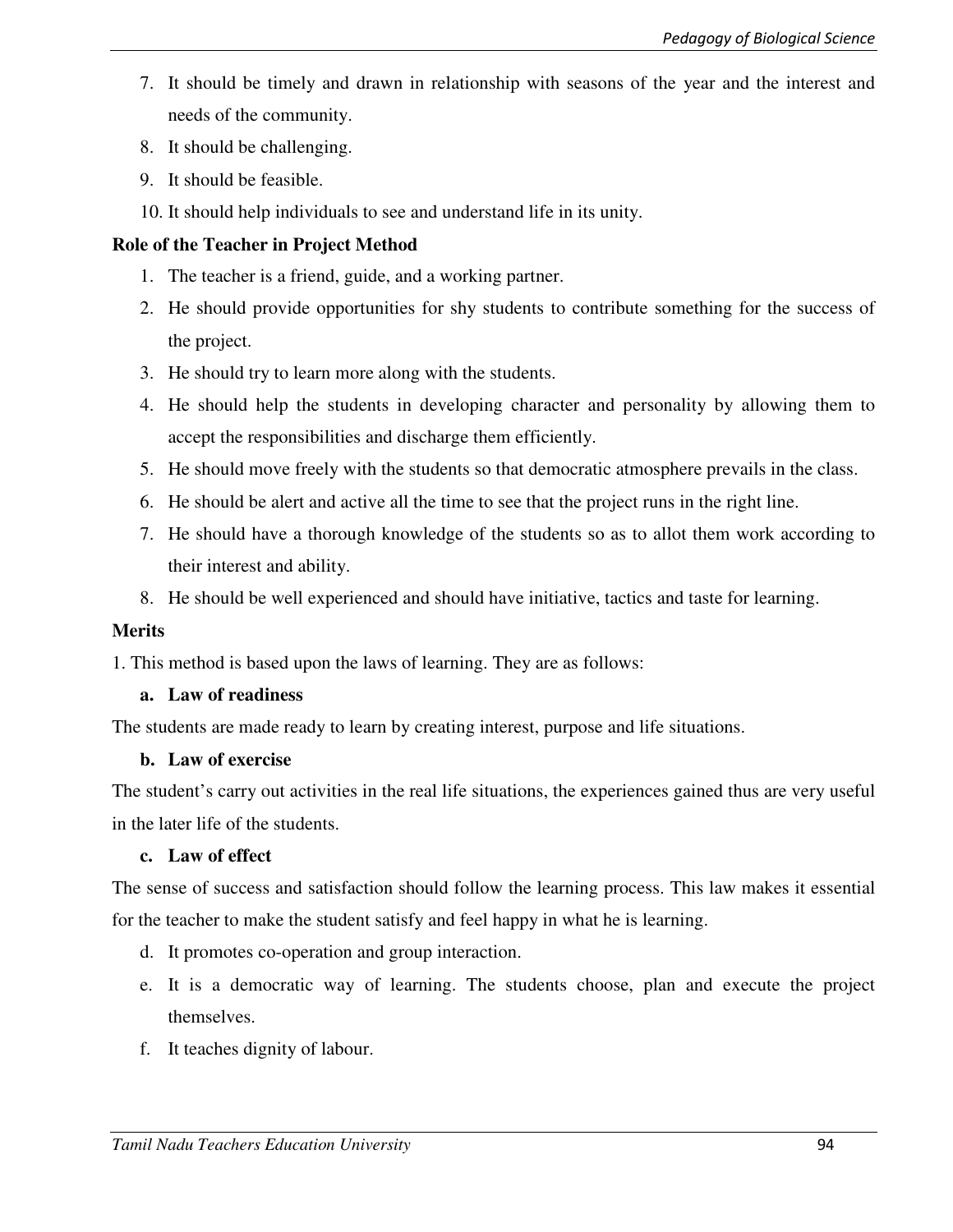- g. The correlation of subject is best sought. There is no division of subjects into watertight compartments.
- h. It gives opportunity to develop keenness and accuracy of observation and to experience the joy of discovery.
- i. It calls for wholehearted purposeful activity.
- j. It sets up a challenge to solve a problem and this stimulates constructive and creative thinking.
- k. It helps to widen the mental horizons of students.
- l. Students learn the matter very easily because the subject is associated with activities.

### **Demerits**

- 1. The project method absorbs a lot of time.
- 2. It gives the students superficial knowledge of so many things but leaves an insufficient basis of sound fundamental principles.
- 3. It requires much work on the part of teacher for planning and carrying out projects.
- 4. It presumes that the teacher is the master of all subjects and has an all-round knowledge of everything to impart correction.
- 5. The books written on these lines are not available.
- 6. It is more expensive because the students have to bear the expenses of excursions, outdoor activities, purchase of material and do experiments.
- 7. In this method, the teaching is not well organized, regularized and continuous. The timetable is almost upset.

## **Suggestions**

- 1. This method is suitable for teaching to primary and middle school students. This can also be used for secondary school students with some modifications.
- 2. There is no need for text books and materials. The red project can be carried out in its natural setting and so local material can be made use of.
- 3. The problem of expenditure can be easily solved by taking some such projects in which we can earn something. Vegetable gardening and staging a play will fetch some money.

The time table may be so arranged that in the forenoons subjects may be taught and in afternoons project will be carried out.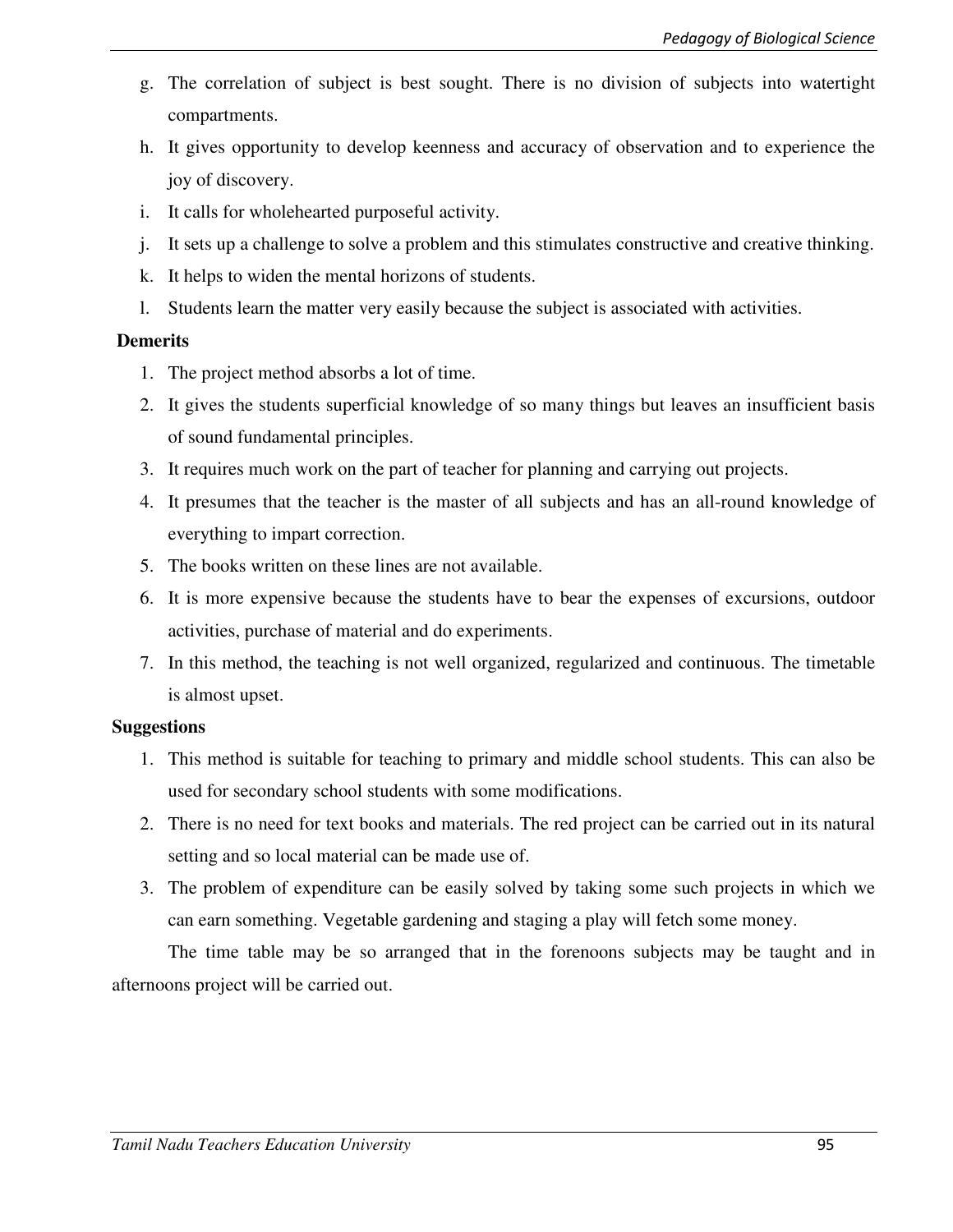#### **III. PEER TUTORING/TEACHING BY STUDENTS**

#### **Introduction**

Peer tutoring is an instructional strategy that consists of student partnerships, linking high achieving students with lower achieving students or those with comparable achievement, for structured reading and math study sessions. According to Rohrbeck, Ginsburg-Block, Fantuzzo, & Miller (2003), peer tutoring is "systematic, peer-mediated teaching strategies". Peer teaching is not a new concept. It can be traced back to Aristotle's use of *archons*, or student leaders, and to the letters of Seneca the Younger. It was first organized as a theory by Scotsman Andrew Bell in 1795, and later implemented into French and English schools in the  $19<sup>th</sup>$  century. Over the past 30-40 years, peer teaching has become increasingly popular in conjunction with mixed ability grouping in K-12 public schools and an interest in more financially efficient methods of teaching.

Not to be confused with peer instruction—a relatively new concept designed by Harvard professor Eric Mazur in the early 1990s— peer teaching is a method by which one student instructs another student in material on which the first is an expert and the second is a novice.

### **What is peer tutoring?**

 Peer tutoring is a flexible, peer-mediated strategy that involves students serving as academic tutors and tutees. Typically, a higher performing student is paired with a lower performing student to review critical academic or behavioral concepts.

#### **Why choose peer tutoring?**

- 1. It is a widely-researched practice across ages, grade levels, and subject areas
- 2. The intervention allows students to receive one-to-one assistance
- 3. Students have increased opportunities to respond in smaller groups
- 4. It promotes academic and social development for both the tutor and tutee
- 5. Student engagement and time on task increases
- 6. Peer tutoring increases self-confidence and self-efficacy (Spencer, 2006)

7. The strategy is supported by a strong research base (e.g., Calhoon, Al Otaiba, Cihak, King, & Avalos, 2007; Kunsch, Jitendra, & Sood, 2007; Vasquez & Slocum, 2012)

## **What are the most frequently used peer tutoring models?**

**Classwide Peer Tutoring (CWPT):** Classwide peer tutoring involves dividing the entire class into groups of two to five students with differing ability levels. Students then act as tutors, tutees, or both tutors and tutees. Typically, CWPT involves highly structured procedures, direct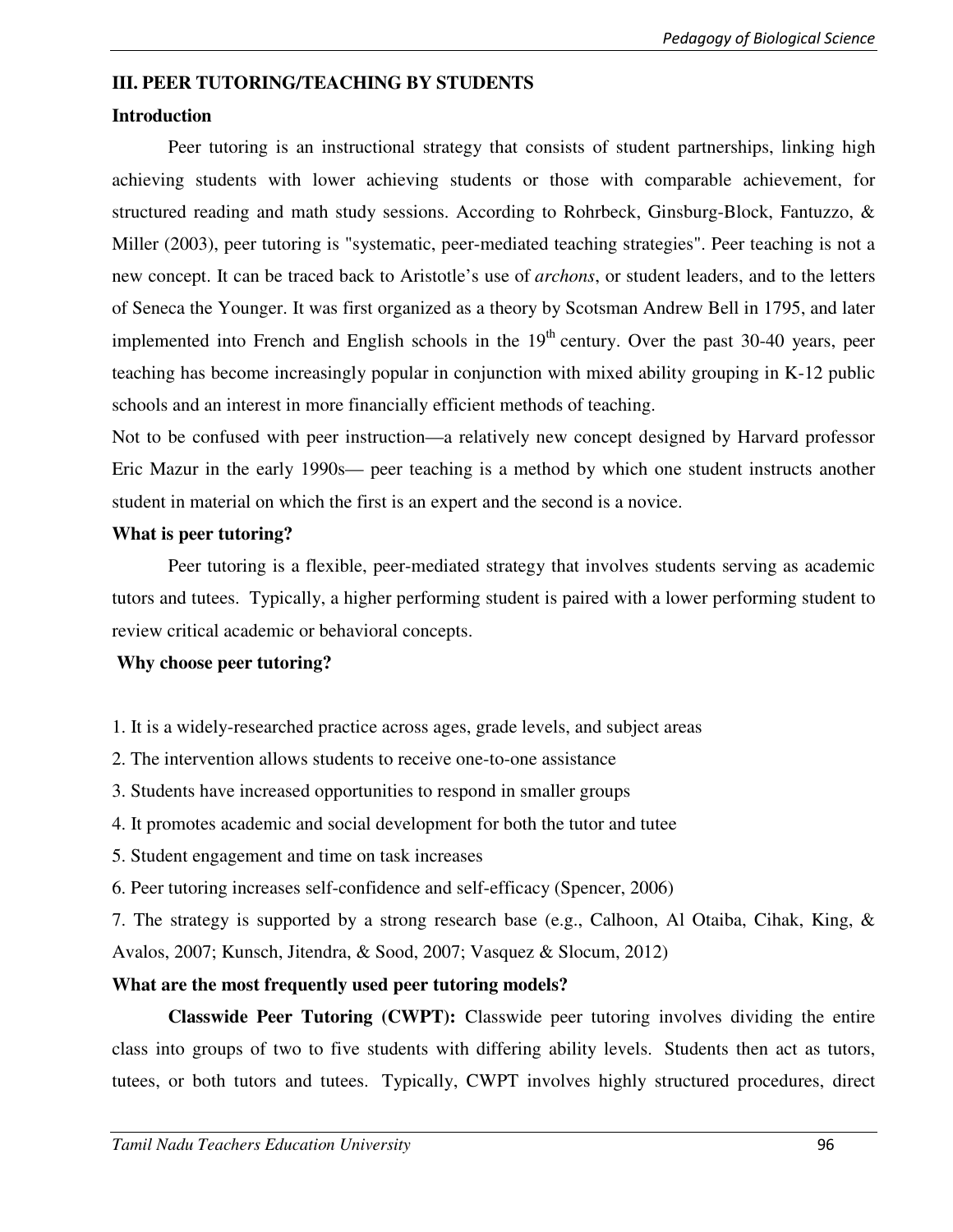rehearsal, competitive teams, and posting of scores (Maheady, Harper, & Mallette, 2001). The entire class participates in structured peer tutoring activities two or more times per week for approximately 30 minutes (Harper & Maheady, 2007). While the procedures and routines in CWPT remain the same, student pairings or groups may change weekly or biweekly. In CWPT, student pairings are fluid and may be based on achievement levels or student compatibility. Students may

**Cross-age Peer Tutoring:** Older students are paired with younger students to teach or review a skill. The positions of tutor and tutee do not change. The older student serves as the tutor and the younger student is the tutee. The older student and younger student can have similar or differing skill levels, with the relationship being one of a cooperative or expert interaction. Tutors serve to model appropriate behavior, ask questions, and encourage better study habits. This arrangement is also beneficial for students with disabilities as they may serve as tutors for younger students.

 **Peer Assisted Learning Strategies (PALS):** PALS, a version of the CWPT model, involves a teacher pairing students who need additional instruction or help with a peer who can assist (Fuchs, Fuchs, & Burish, 2000). Groups are flexible and change often across a variety of subject areas or skills. Cue cards, small pieces of cardstock upon which are printed a list of tutoring steps, may be provided to help students remember PALS steps (Spencer, Scruggs, & Mastropieri, 2003). All students have the opportunity to function as a tutor or tutee at differing times. Students are typically paired with other students who are at the same skill level, without a large discrepancy between abilities.

 **Reciprocal Peer Tutoring (RPT):** Two or more students alternate between acting as the tutor and tutee during each session, with equitable time in each role. Often, higher performing students are paired with lower performing students. RPT utilizes a structured format that encourages teaching material, monitoring answers, and evaluating and encouraging peers. Both group and individual rewards may be earned to motivate and maximize learning. Students in RPT may prepare the instructional materials and are responsible for monitoring and evaluating their peers once they have selected a goal and reward as outlined by their teacher.

**Same-age Peer Tutoring:** Peers who are within one or two years of age are paired to review key concepts. Students may have similar ability levels or a more advanced student can be paired with a less advanced student. Students who have similar abilities should have an equal understanding of the content material and concepts. When pairing students with differing levels, the roles of tutor and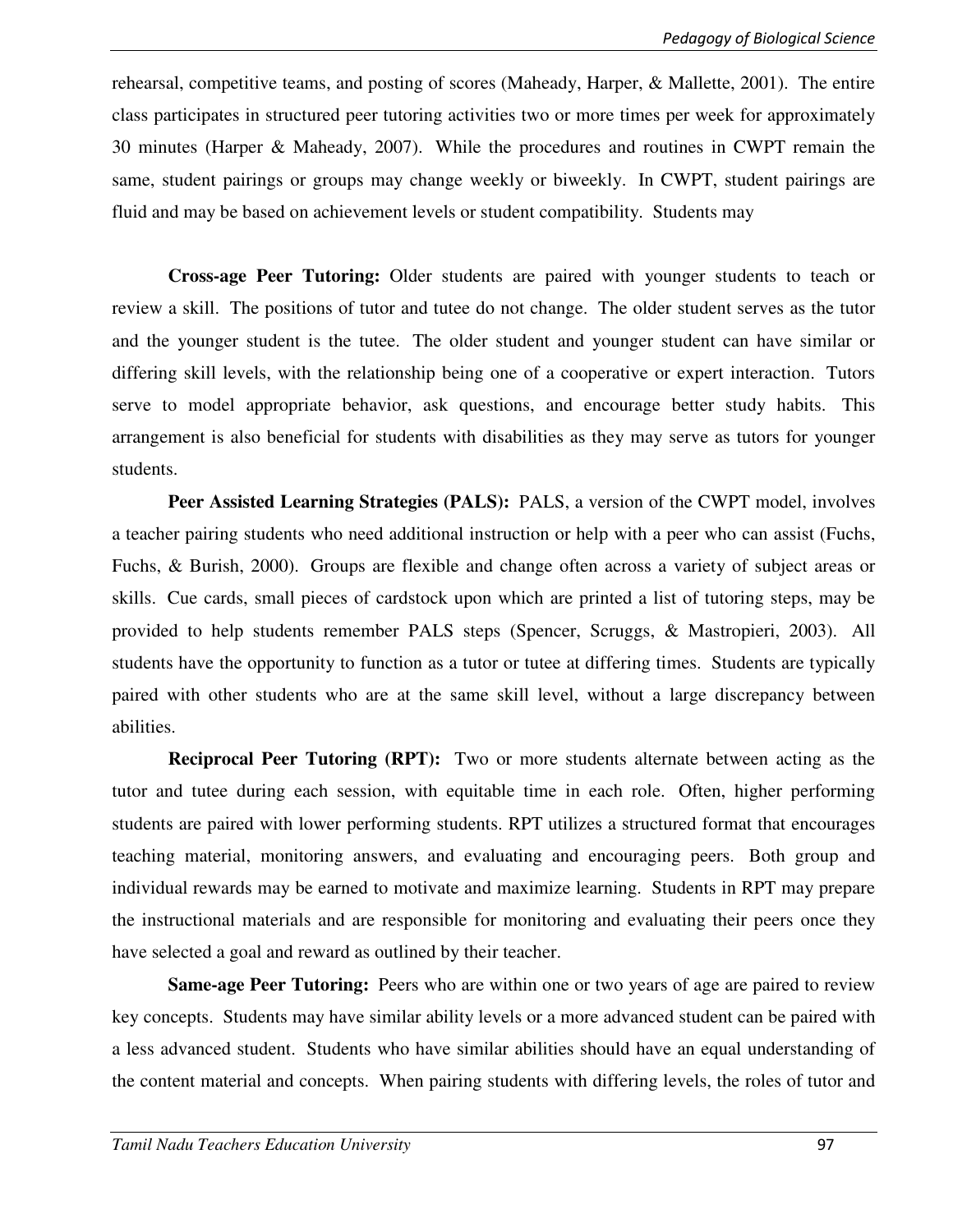tutee may be alternated, allowing the lower performing student to quiz the higher performing student. Answers should be provided to the student who is lower achieving when acting as a tutor in order to assist with any deficits in content knowledge. Same-age peer tutoring, like classwide peer tutoring, can be completed within the students' classroom or tutoring can be completed across differing classes. Procedures are more flexible than traditional classwide peer tutoring configurations.

#### **How to pull off Peer Teaching**

#### **1. be sure your tutors are trained.**

Existing research identifies adequate tutor training as an essential component of peer tutoring programs.

One after-school peer tutoring program implemented in a middle school in California, called Student-2-Student, offers tutoring in a variety of subjects to students with the help of high-achieving eighth graders. Student-2-Student is selective in its recruitment of tutors. Qualified eighth graders meeting a minimum GPA requirement and demonstrating high citizenship must complete an application process and obtain approval from their teachers before being paired with struggling students. The program advisor then matches tutors to students based on who seems to be a good match academically and socially. Tutors receive quality training in effective ways to work with their tutees.

This program led to a significant improvement in core subject letter grades for all participants. In an evaluation of the program, participants also demonstrated increased responsibility, completion of homework assignments, and significantly improved work habits.

#### **2. Use a reward system.**

In another peer teaching program, sixth grade students enrolled in general reading education classes in a Midwestern, urban middle school were assigned to tutoring pairs of either equal ability or pairs in which high-achieving students modeled successful learning with lower-achieving students. Similar to Student-2-Student, the students received training prior to tutoring.

What sets this peer tutoring program apart from common peer tutoring practices is the inclusion of a reward system for students to encourage participation and on-task behavior. During the sessions, the teacher supervised all activities and passed out raffle tickets to students exhibiting good tutoring or on-task behavior. Students wrote their names on earned tickets and placed them in a collection throughout each week. At the end of each week, the teacher would draw several names of students who could each choose a small prize from a box of inexpensive toys.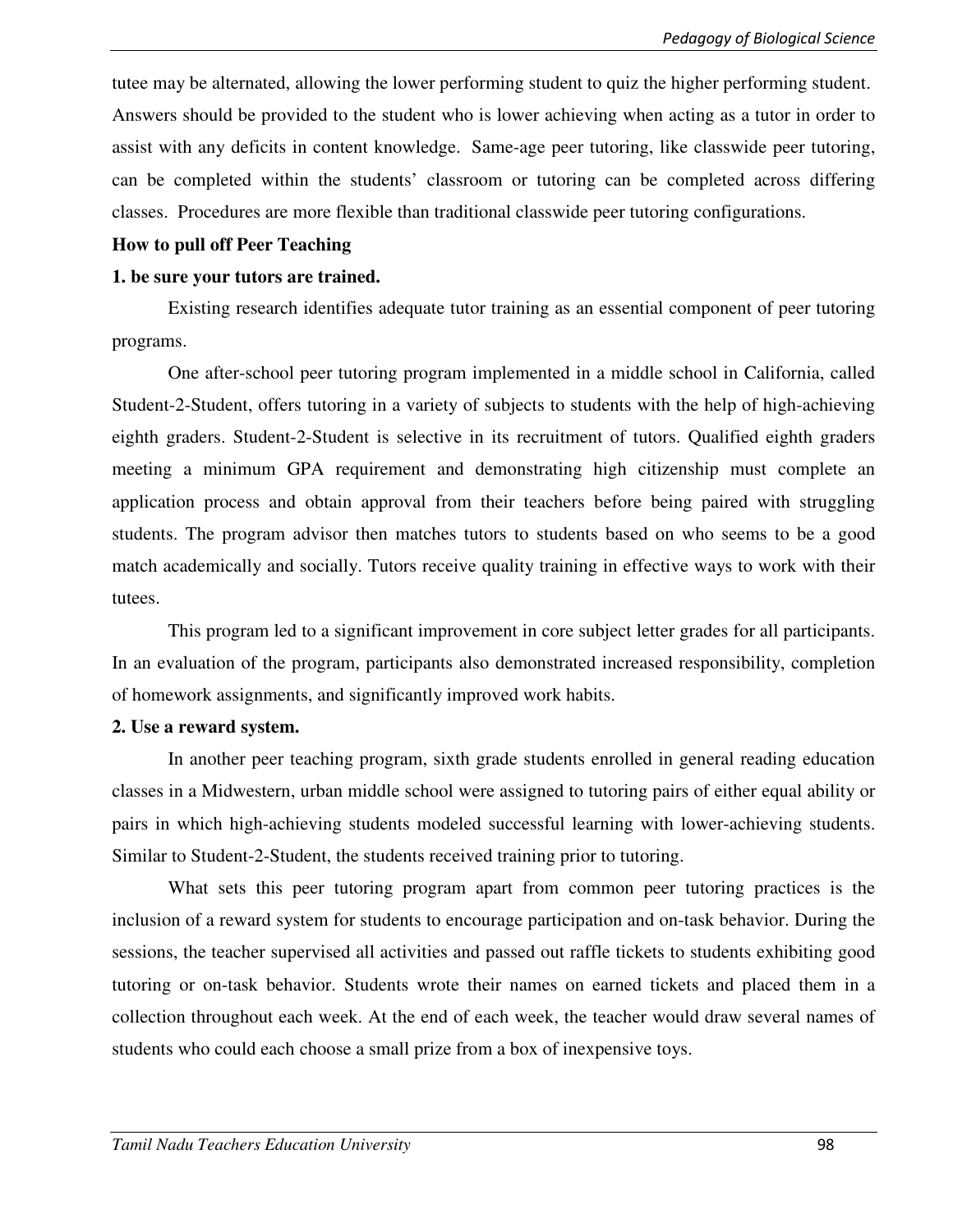Evaluation of the class-wide peer tutoring model with rewards for good behavior showed substantial letter grade improvements for the students. The lottery system for reinforcing participation and on-task behavior was show to overcome challenges to student motivation.

#### **3. Emphasize confidentiality, positive reinforcement, and adequate response time.**

The tutors at Student-2-Student are taught to demonstrate three important things during any given tutoring session: confidentiality, positive reinforcement, and adequate response time when asking questions. The training process also instructed tutors on explaining directions, designing work for extra practice, watching for and correcting mistakes, and providing positive feedback and encouragement.

### **4. Choose the learning exercise and the appropriate vehicle for it.**

Simply placing students in groups or pairs and telling them to "work together" is not going to automatically yield results. You must consciously orchestrate the learning exercise and choose the appropriate vehicle for it. Only then will students in fact engage in peer learning and reap the benefits of peer teaching.

### **5. Use group strategies:**

To facilitate successful peer learning, teachers may choose from an array of strategies:

## • **Buzz Groups:**

A large group of students is subdivided into smaller groups of 4–5 students to consider the issues surrounding a problem. After about 20 minutes of discussion, one member of each sub-group presents the findings of the sub-group to the whole group.

## • **Affinity Groups:**

Groups of 4–5 students are each assigned particular tasks to work on outside of formal contact time. At the next formal meeting with the teacher, the sub-group, or a group representative, presents the sub-group's findings to the whole tutorial group.

## • **Solution and Critic Groups:**

One sub-group is assigned a discussion topic for a tutorial and the other groups constitute "critics" who observe, offer comments and evaluate the sub-group's presentation.

## • **"Teach-Write-Discuss":**

At the end of a unit of instruction, students have to answer short questions and justify their answers. After working on the questions individually, students compare their answers with each other's. A whole-class discussion subsequently examines the array of answers that still seem justifiable and the reasons for their validity.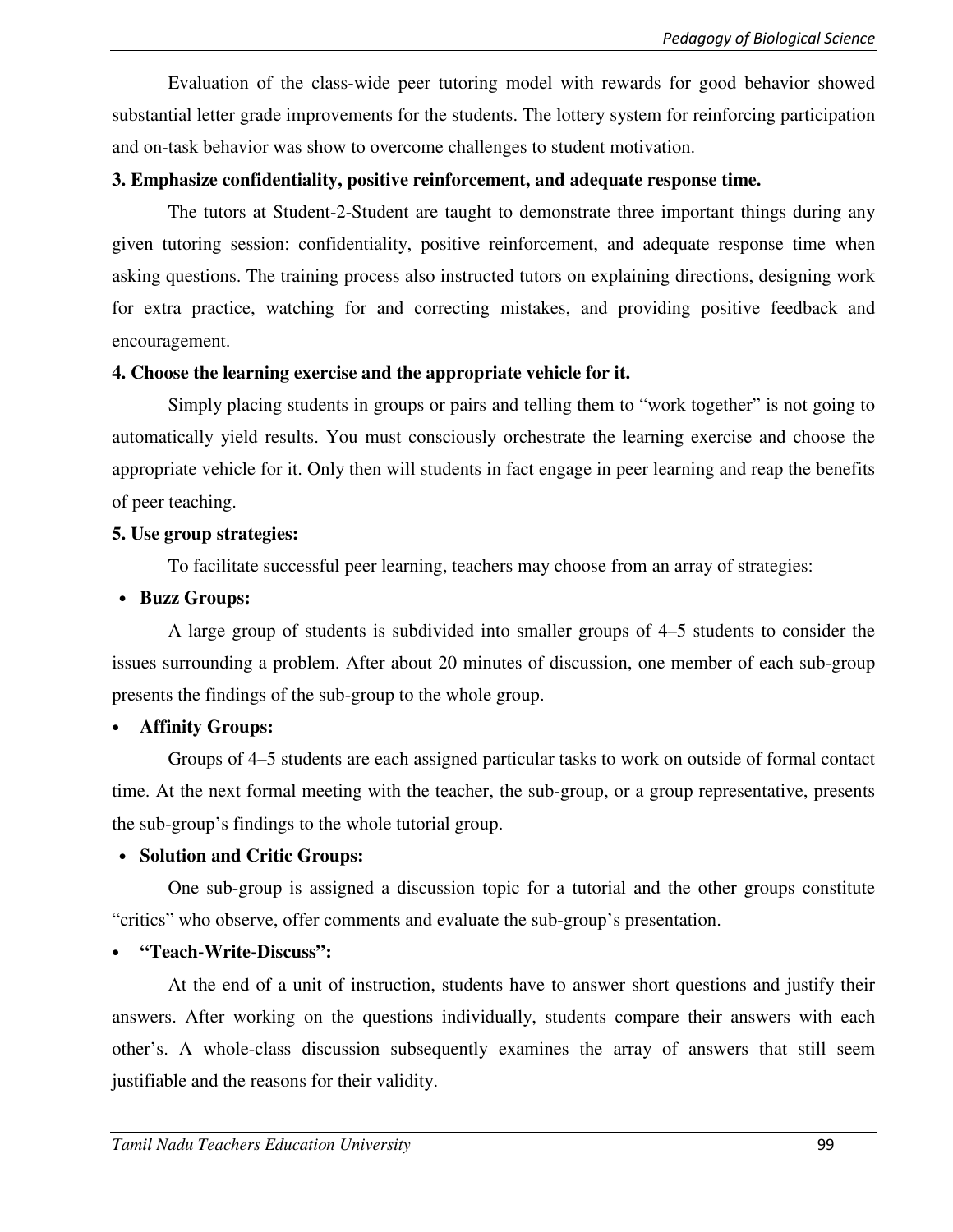#### **6. Use role playing and modeling.**

During the first week of the sixth grade reading program, project staff explained the tutoring procedures and the lottery, modeled each component of the program, and used role-playing to effectively demonstrate ways to praise and correct their peers.

### **7. Emphasize the importance of active learning.**

Many institutions of learning now promote instructional methods involving "active" learning that present opportunities for students to formulate their own questions, discuss issues, explain their viewpoints, and engage in cooperative learning by working in teams on problems and projects. Critique sessions, role-play, debates, case studies and integrated projects are other exciting and effective teaching strategies that stir students' enthusiasm and encourage peer learning.

### **8. Teach instructional scaffolding.**

To reap the benefits of peer teaching, tutees must reach a point when they are practicing a new task on their own. Tutors can help prepare students for independent demonstration by providing instructional scaffolding, a method by which the tutor gradually reduces her influence on a tutee's comprehension. See our guide on instructional scaffolding here for further explanation.

### **9. Explain directive versus nondirective tutoring.**

A tutor who engages in directive tutoring becomes a surrogate teacher, taking the role of an authority and imparting knowledge. The tutor who takes the non-directive approach is more of a facilitator, helping the student draw out the knowledge he already possesses. Under the directive approach, the tutor imparts knowledge on the tutee and explains or tells the tutee what he should think about a given topic. Under the non-directive approach, the tutor draws knowledge out of the tutee, asking open-ended questions to help the student come to his own conclusions about the topic. Both are valid methods, but different levels of each should be used with different students and in different scenarios.

## **10. Explain how to provide feedback.**

Positive verbal feedback: Teach your tutors the importance of positive verbal feedback. Prompt students to come up with a list of standard statements which they feel may be positively reinforcing. They also need to be taught how much positive feedback to give. Giving feedback after each and every response can take too much time and diminish its effect. Teach tutors to give genuine praise after every third or fourth correct response and after particularly difficult problems. Make sure to have them practice.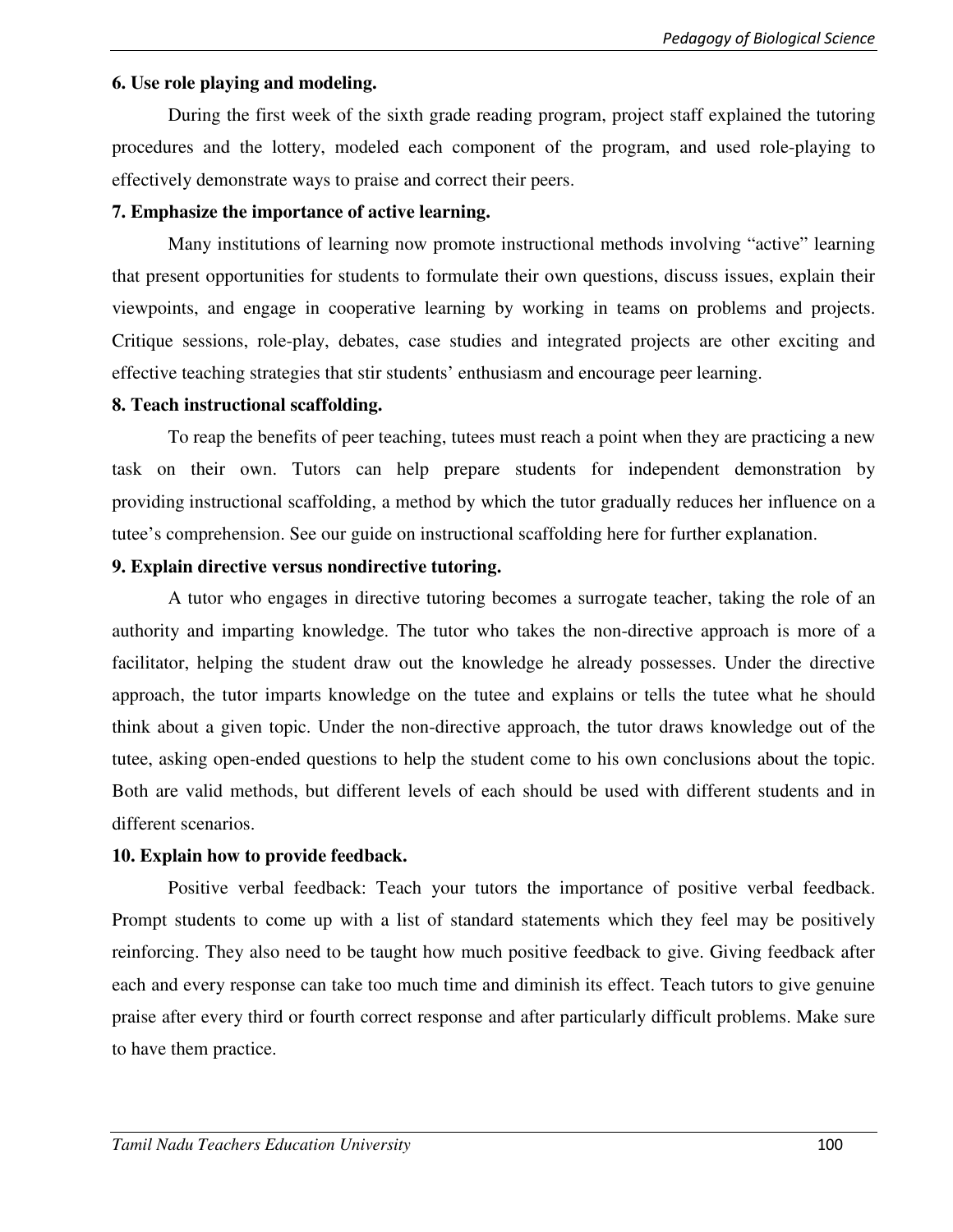Corrective feedback: Teach your tutors how to respond when an incorrect answer is given. When an incorrect answer is given, the tutor should promptly give and explain the correct answer or draw the correct answer out of the tutee without being critical of the tutee, and then give the tutee an opportunity to repeat the correct answer.

It should be noted that the majority of peer-tutoring programs for students are intended to complement, not substitute for, regular classroom instruction. Tutoring should never be a substitute for professional teaching. An ideal learning atmosphere is as a rich blend of peer and adult instructional strategies.

#### **Benefits of Peer Tutoring**

The main benefits of peer teaching include, but are not limited to, the following:

- Students receive more time for individualized learning.
- Direct interaction between students promotes active learning.
- Peer teachers reinforce their own learning by instructing others.
- Students feel more comfortable and open when interacting with a peer.
- Peers and students share a similar discourse, allowing for greater understanding.
- Peer teaching is a financially efficient alternative to hiring more staff members.
- Teachers receive more time to focus on the next lesson.
- Research also indicates that peer learning activities typically yield the following results for both tutor and tutee: team-building spirit and more supportive relationships; greater psychological well-being, social competence, communication skills and self-esteem; and higher achievement and greater productivity in terms of enhanced learning outcomes.

## **IV. INDIVIDUAL ACTIVITIES**

The social aspect of activities is just as important as the creative, leisure and learning aspects. Mentors make great efforts to help people join small friendly groups to share experience and skills and support each other in maintaining the group in the long-term.

Some participants are housebound. In these circumstances, mentors encourage activities that people can pursue individually at home. Sometimes, arrangements may be made for an external artist or 'provider' to visit the person for a while. Wherever possible, the participant is introduced to others who might share their interests, by phone or letter or visiting. Some people prefer to pursue interests on their own.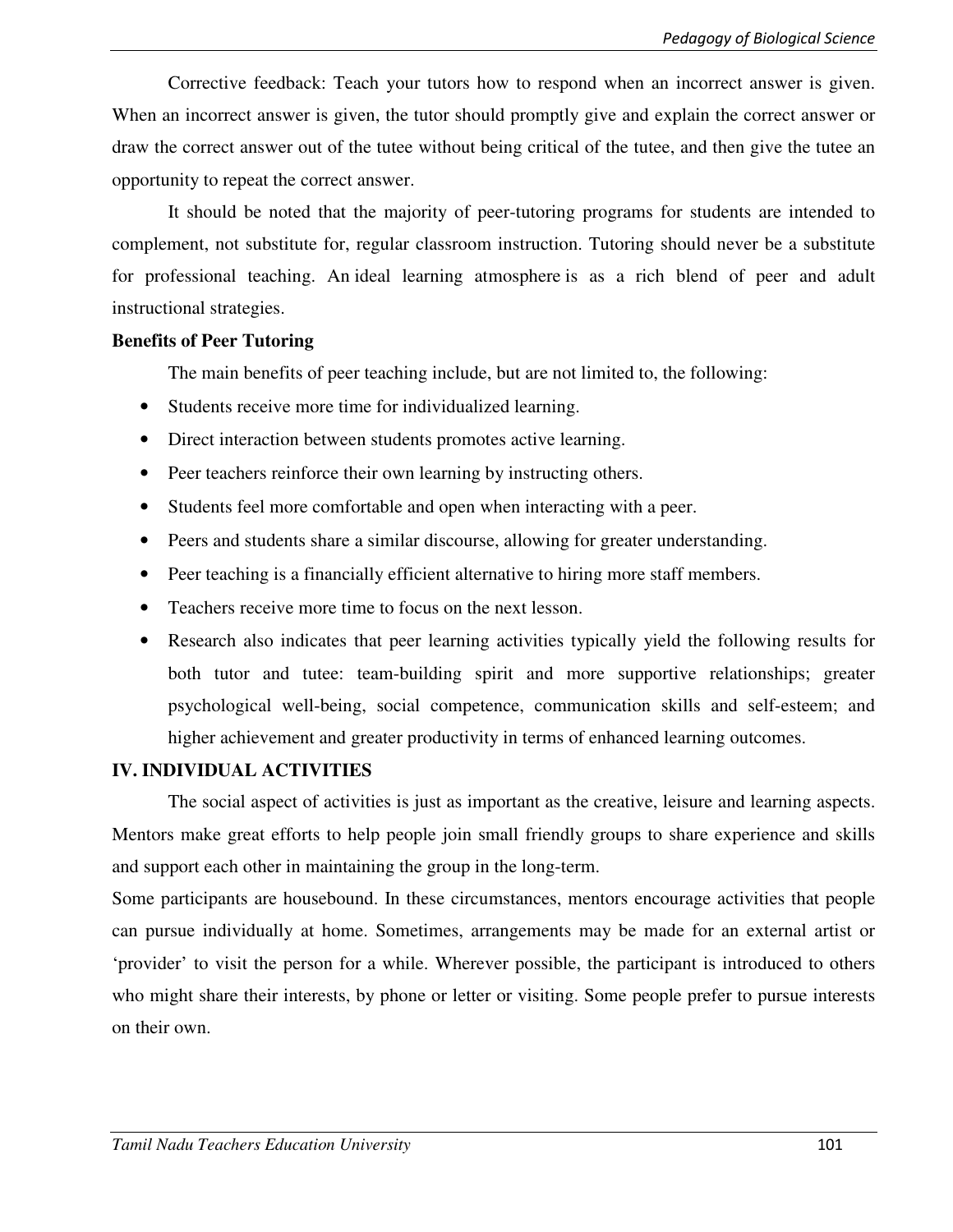## **Here are a few examples of individual activities prompted by mentors:**

- A lady who had lived an active life but had become isolated in her home started recording her autobiography on tape, with the mentor's encouragement. She was hesitant at first but developed such confidence that she started using the tape to provoke memories from visiting friends and family, developing lively discussions.
	- A lady who had withdrawn to her room in a residential home, and had very poor memory, started a 'Day Book' where visitors jotted down what they talked about so the next visitor could pick up the conversation. The lady became more confident in 'joining in' and visitors were encouraged and had more to talk about.
	- A participant with severe hearing loss wanted to learn new crafts, including quilling (the craftsperson introduced by the mentor had first to learn quilling herself). The mentor linked the lady with the local church, and she now makes crafts for the church to sell for charity; this provides regular contact outside her home.
	- A man aged 90 living in sheltered accommodation had never learned to cook and asked for lessons after his wife died. Within several sessions, he was preparing 3-course meals for his visiting son and was delighted with his new skills.
	- A participant in Moretonhampstead with rapidly failing eyesight, who used to write poetry and do some painting, wanted to revive her skills despite her changed circumstances. She experimented with using textures (sand, etc.) instead of paint and collected old and new poems and pictures into a small book that she has distributed with great pride to many friends and family.
	- A professional writer has worked with a former poacher and gamekeeper to help him produce a book of lively poaching stories and to give him tips on how to market his work through magazines and articles.
	- A participant who had begun to feel very isolated as a result of being restricted to a wheelchair was visited several times by a mentor and introduced to the South West Lakes organization that he was able to help by trialing access along their routes around Roadford Resevoir. His selfconfidence grew greatly.

## **V. EXPERIENTIAL METHOD**

#### **Introduction**

 Learning is the modification of the behavior through experience. The process has continuity and is carried through various years. The perfection in learning in an individual is achieved only through the active interaction between knowledge acquired by the individual in the years and the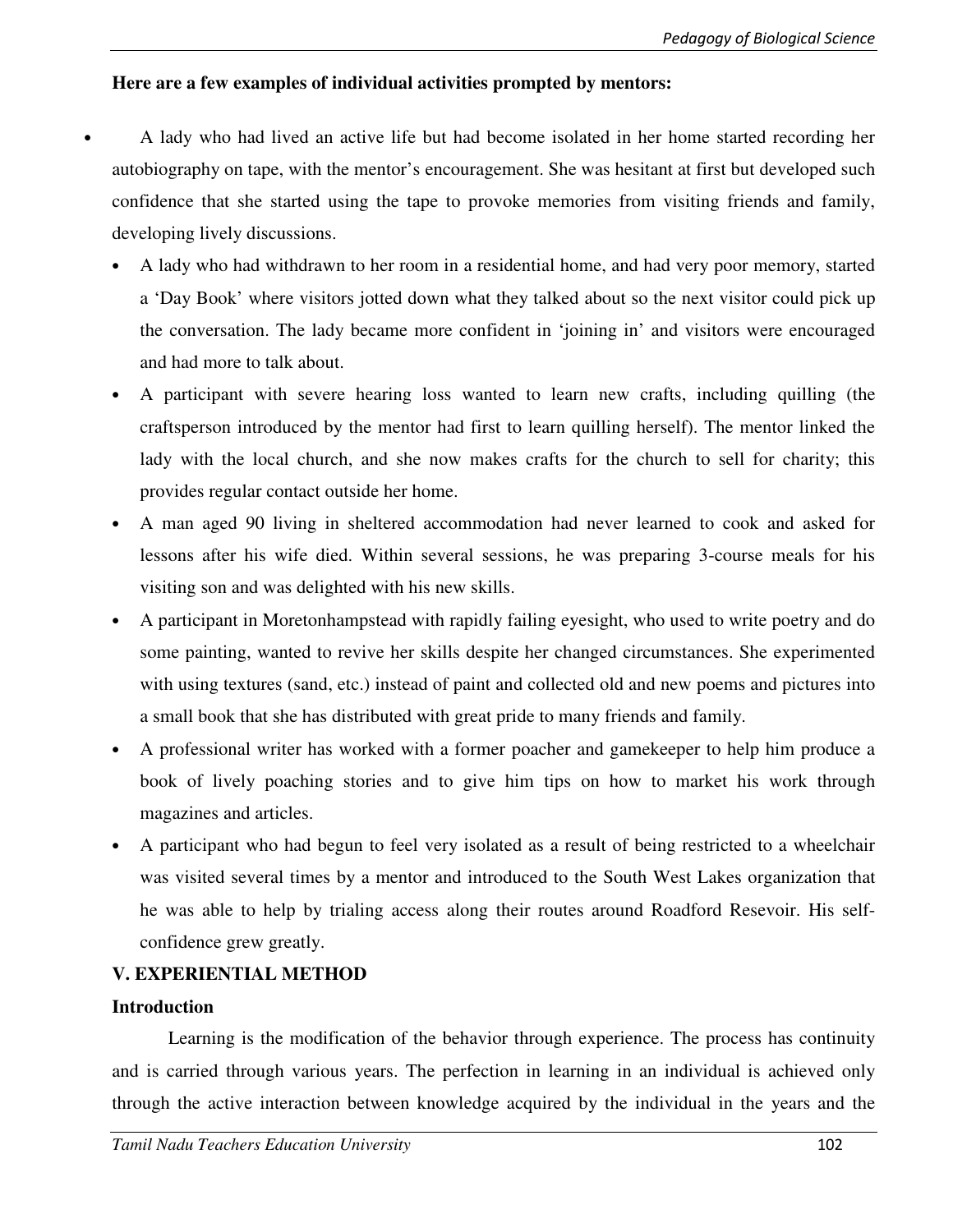variety of experience he has received. In learning mind reacts to external conditions and the reactions are modified with the help of experience the learner gains. The key element behind this view is that no two minds react identically in the same situation because each has a different history. The process of learning takes place at three different levels depending on the prior experience of the learner, his intellectual ability and the presentation of the materials. The learning process can be categorized into three levels viz. association, conceptualization and creative self-direction.

#### **Association**

 All initial learning consists in the formation of associations. Here the thing which is to be conceived is taken as comprising of two parts are related to each other in such a way that one follows or precedes the other. Most of the knowledge and attitudes are learnt by association. This type of learning is comparatively easy to evaluate.

#### **Conceptualization**

 Conceptualization is the process of grasping the commonalities or the relationships. It is the process of abstracting the commonality in association meaning that the relevant relationship is grasped. Most of the higher learning in the cognitive as well as affective domains takes place by conceptualization.

#### **Creative Self-Direction**

 In creative self-direction is achieved as people progress from association and move on to conceptualization. This is a kind of learning that characterizes the creative artist. This part has got it strength from emotional or affective dimension of learning. When a student has reached to this level of learning, he can work independently on his own initiative.

 Some of the important psychological theories of learning are Piaget's stages of intellectual growth, Ausubel's theory cognitive subsumption, Gagne's model of sequential learning and Bruner's concept learning. Learning can be categorized as a process occurring purely psychological in nature and is continuous over years.

#### **Learning experience**

 Children learn by feeling, thinking, and acting. Learning results from the active participation of children in the stimulus situation which the teacher provides in the class. Learning experience is not a part of syllabus but it is the interaction of the leaner and the situation provided by the teacher. Selecting appropriate learning experience suitable for educational goals must be purposeful, continuous, interactive and integrating. Learning experience should be based on facts, concepts,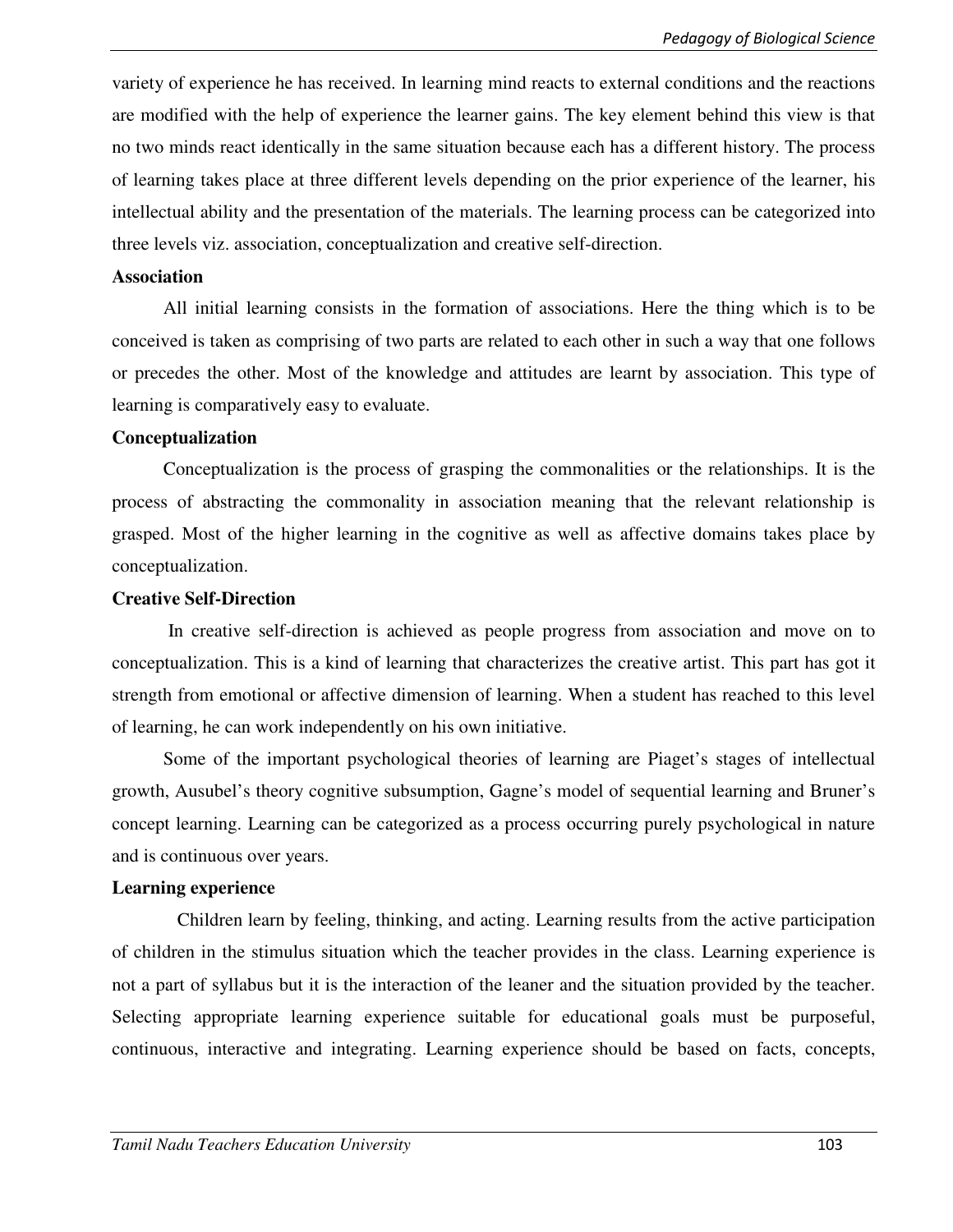principles, generalization, curricular and co-curricular activities for making learning experience more functional and effective in teaching learning process.

## **Types of learning experience**

- 1. Direct experience
- 2. Indirect experience

# **Direct Experience**

 Firsthand experiences with various objects are termed as direct experience. These experiences are more than perceptual learning in the sense that they include experience with symbols. Perceptual learning arise out of experience dependent on seeing, learning, smelling, tasting, touching, feeling, handling and manipulating objects in various ways and we get meanings of terms like sweet, sour, soft-hard, pulling, pushing through perceptual learning.

# **Indirect Experience**

 The experiences which are not received as real are termed as indirect experience. It is very difficult to have direct experience in all classroom situations. Every student cannot get a direct experience in matters like earth quake, feelings of travelling by air or sea. Students can appreciate such experience through imagination only. Some of the experience like nuclear reactions and chain reactions will not be therefore the teacher also, even though teachers teach this topics well.

# **Characteristics of Good Learning experience**

- The learning experience should be directly related to the instructional objectives
- It should satisfy the psychological needs of the learner
- It should be meaningful
- It should be appreciate for the maturity level of the learner
- It should be related to the life situations, so that they may be more effective, more meaningful and satisfying to the learner
- It should be reinforced
- It should be intensive. AV aids play an important role in this
- It should be varied, rich in content and novel
- It should be related to the availability of material and time

# **Sources of Learning Experience**

 Sources of learning experience can be grouped into some common heads. They are home, society, peer groups, school, mass media etc.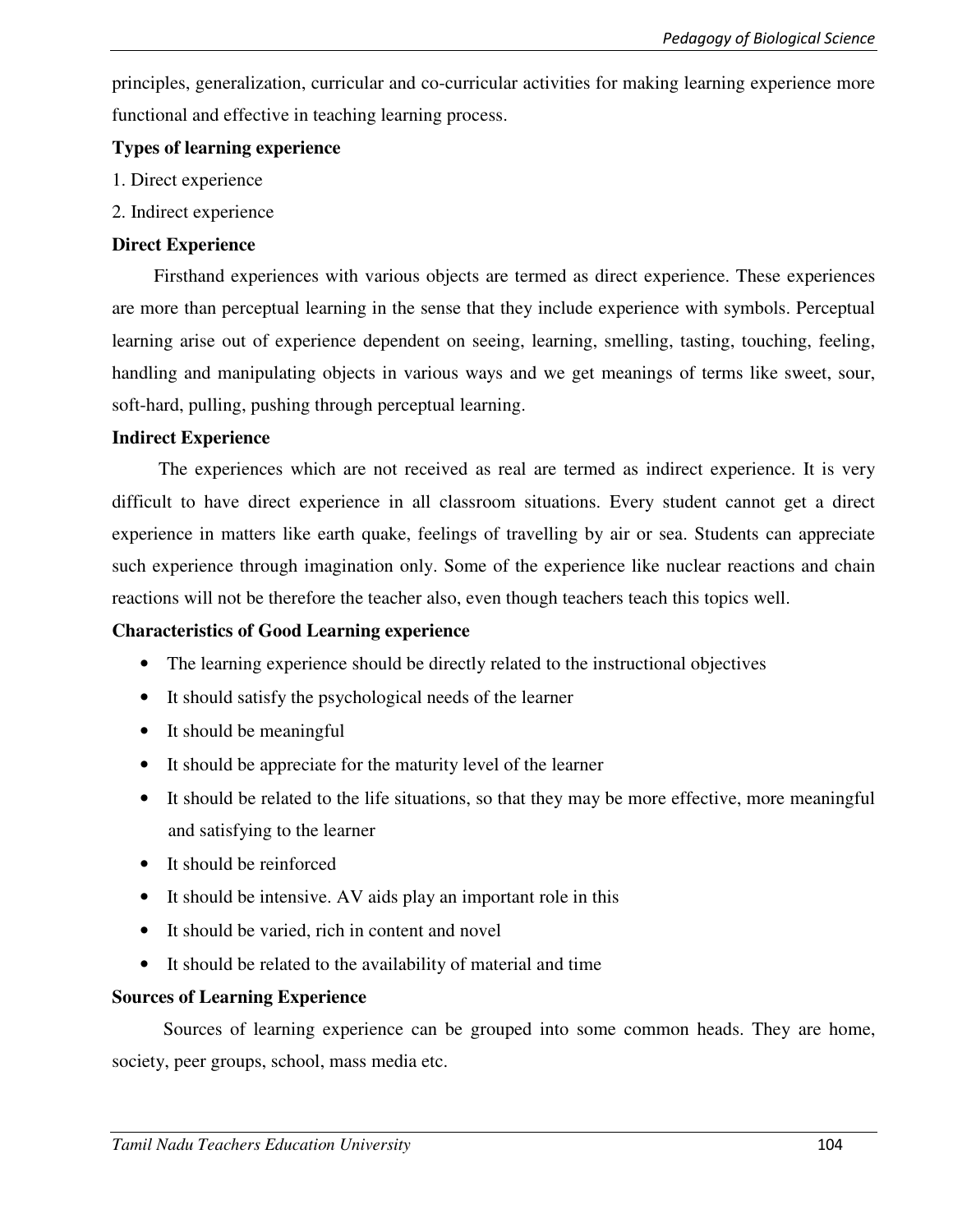#### **VI. TEACHER GUIDED LEARNING**

#### **Introduction**

You have heard the chestnut: "Those who can, do. Those who can't teach." It's catchy, but like so many popular notions about teaching and learning, it's wrong. The best teachers are also doers, and they help their students become doers, too.

Most teachers bring a wealth of practical experience with them to the classroom, serving as role models of what can be achieved and mentoring students through the steps to success. Like a wise parent or a supportive boss, a versatile teacher who is both mentor and role model can inspire, coach, and motive the next generation. Teachers with practical experience and willingness to explore are especially motivating to future entrepreneurs and innovators: people who take ideas and put them into action.

The Guided Learning Method of Teaching is good because students are provided with structured guidelines for assignments but allowed to discover details on their own Students are given a set of guidelines to follow and then collect information and data on their own. Guided teaching can be limiting though because some students need to come up with their own topic. It is especially limiting for students who think outside the box and need to discover things on their own.

#### **The importance of guided practice in the classroom:**

"Most of all, a man tends to imitate himself. The fact that he has done a thing once, in a certain way, makes it easier for him to do it again in the same way. The oftener this is repeated, the more fixed does the habit become. At last he cannot do the thing in a different way without great effort. Finally it may become almost impossible for him to do it in a different way."

— Charles Carroll Everett from "Ethics for Young People" (1891)

From our life experiences, we all know the importance of practice in order to get better at something. Consider something you do well: a sport, an activity, a skill. How did you learn to do it? How did you get better at it, or master it?

There is an old saying we are all familiar with: Practice makes perfect. In the classroom, students must practice the skills we are teaching for it to become internalized. As Everett pointed out in 1891, students need to practice something for it to become habit.

It is important for us as educators, then, to not only provide opportunities for students to practice, but to practice correctly. As some have pointed out, perfect practice makes perfect.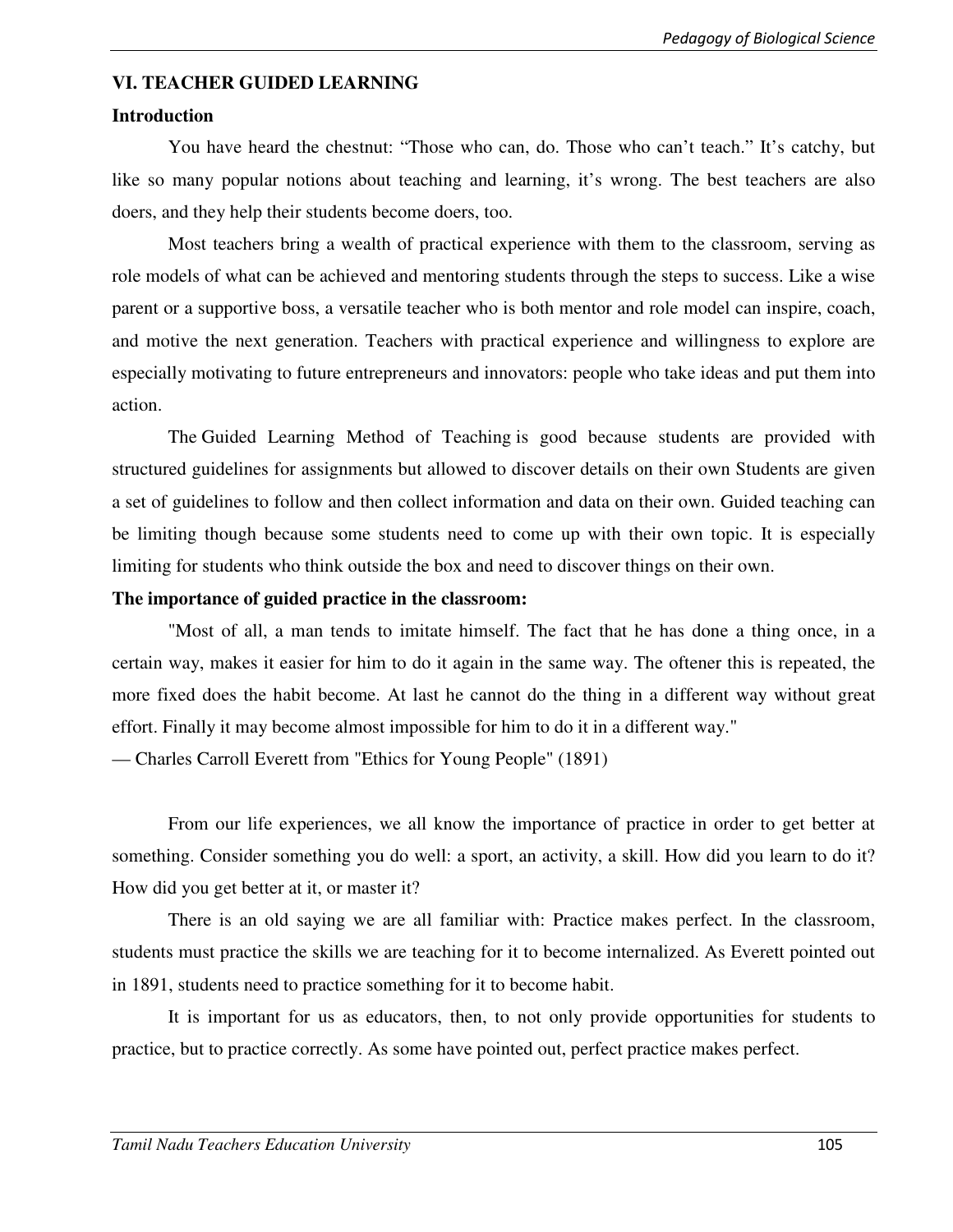This is not to say that we cannot allow students to make mistakes. Errors and mistakes are an integral part of the learning process. Through practice with feedback, students learn to correct errors or mistakes and master a skill or concept. Players of any given sport play practice games, tournaments or races, and the coach provides feedback to participants. So must teachers provide opportunities for students to practice a skill and provide targeted feedback to students so that they can progress.

Madeline Hunter spoke of the importance of guided practice in the 1980s. It has since been entrenched in lesson plans and discussions about teaching. We know that practice builds fluency; in order for students to learn to read or write, they must participate in the act of reading and writing.

Reading and writing must be incorporated often in each of the content areas we are teaching so that students can learn about the topic and express their thinking. Similarly, by adding student discourse, we help students to solidify their thinking, gain ideas and thoughts from others and become more articulate.

What does guided practice look like in the classroom? Many teachers are familiar with the phrase "I do, we do, you do," or the gradual release of responsibility.

The idea here is that the learning and cognitive load should be shifted to students over time through teacher modeling, collaborative practice and individual application. The release can occur over a short time frame, such as within a class period, or over longer periods of time, depending on the complexity of the skill or concept.

At times, however, we see an instant release of responsibility, wherein students are immediately asked to apply a skill or concept independently, sometimes after little or no modeling. Consider the following scenario, all too common in classrooms today: The teacher asks the students to read specific pages in the textbook and take notes on what they are reading. The teacher might point out to students that it is important to pay attention to the headings, bolded words, graphics, italicized portions of the text, etc.

After they have read and taken notes, the students then are asked to answer questions based on the reading, referring back to their notes. The teacher instructs the students that they can either answer the questions independently or in small groups.

This scenario provides little to no practice for students before moving to independent practice. The teacher will not necessarily be able to determine areas of misunderstanding or needed additional instruction until students have turned in the work.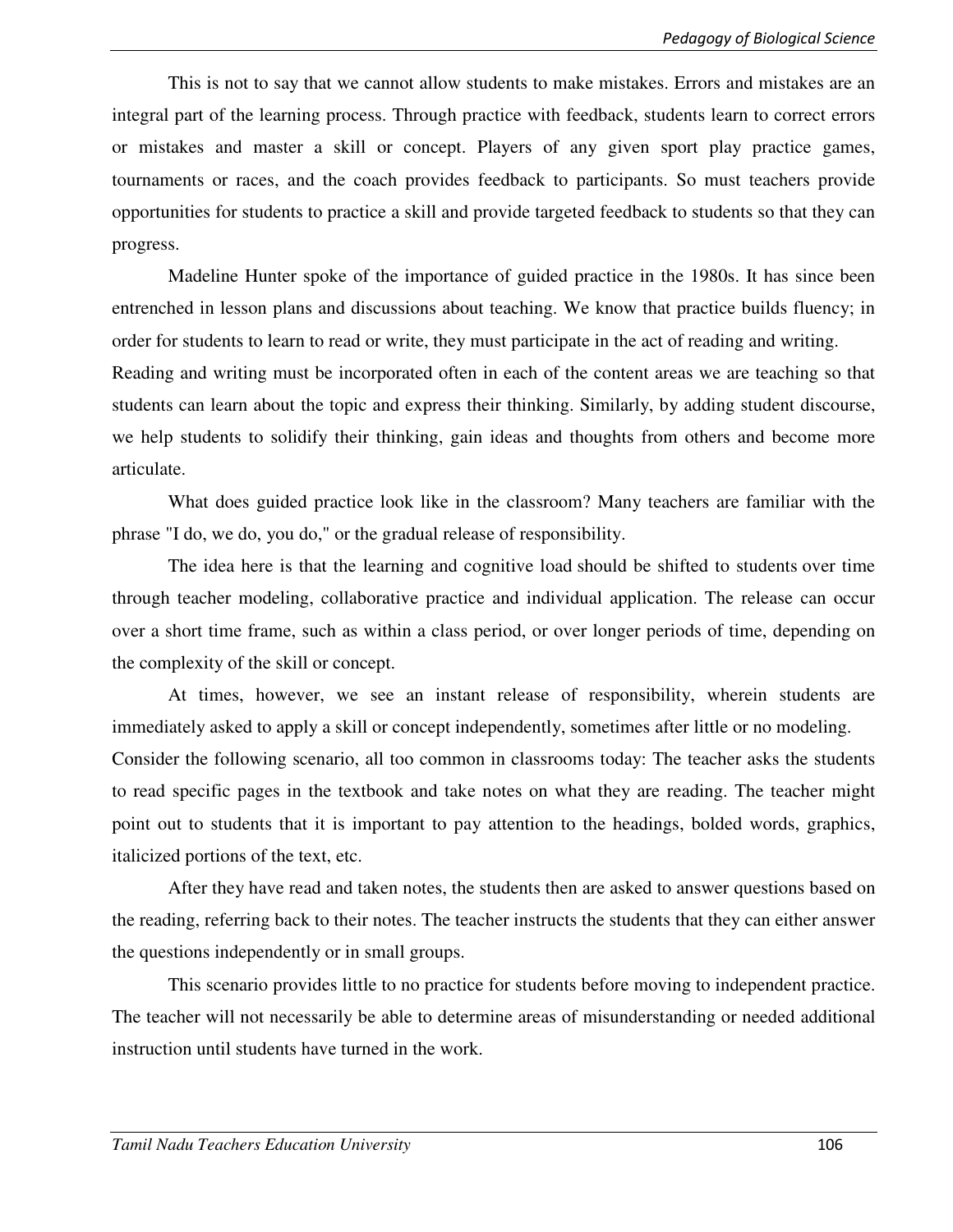Even when teachers are cognizant of the gradual release and begin to implement it in their lessons, we often see a dominance of teacher-student interactions. For example, the teacher may model solving a math problem, using a whiteboard, interactive whiteboard, overhead or document camera.

From there, the teacher guides the students through a discussion, potentially calling on students to share what the next step is, or having individual students come to the front of the room to help work through the problem. The teacher then has the students independently practice by solving a series of problems that involve the skills and concepts being taught.

These interactions, however, miss a critical learning component: learning through collaboration with peers.

Consider, then, a slight change in the phrase "I do, we do, you do" to "I do, we do together, you do together, you do independently." The amount of time for each of these phases of the gradual release will vary, and teachers need to consider both long-term and short-term implementation.

Modeling, guided practice, collaborative practice and independent practice may be done within one class period, and may also last over a longer time span in order to help students master a more complex skill.

For example, math expert Terry Wardlow recommends the following sequence in a math lesson: the lesson starts off with four different examples done by the teacher of the same type problem with teacher talk. Here the teacher is modeling and sharing her thinking about how the problem is being solved.

From there, the "we do" is similar but includes students coming to the board to write the next step or steps. The teacher might have three or four kids to the board on one problem, or she may call on students to tell you what to do next and why.

This is done for two or three problems so multiple students have the opportunity to work through the problem with teacher guidance. The following step would be to have students work collaboratively, in pairs, triads or potentially groups of up to four students do three or four problems.

Lastly, students would be assigned a few problems to do on their own to practice and/or demonstrate mastery of the skills. All of the problems would need to be similar in terms of the skills being practiced.

#### **Modeling (I do)**

In this portion of the lesson, be explicit with students as to how to use a particular skill you are teaching or understand the concept being taught. Include think-alouds as a way to explicitly share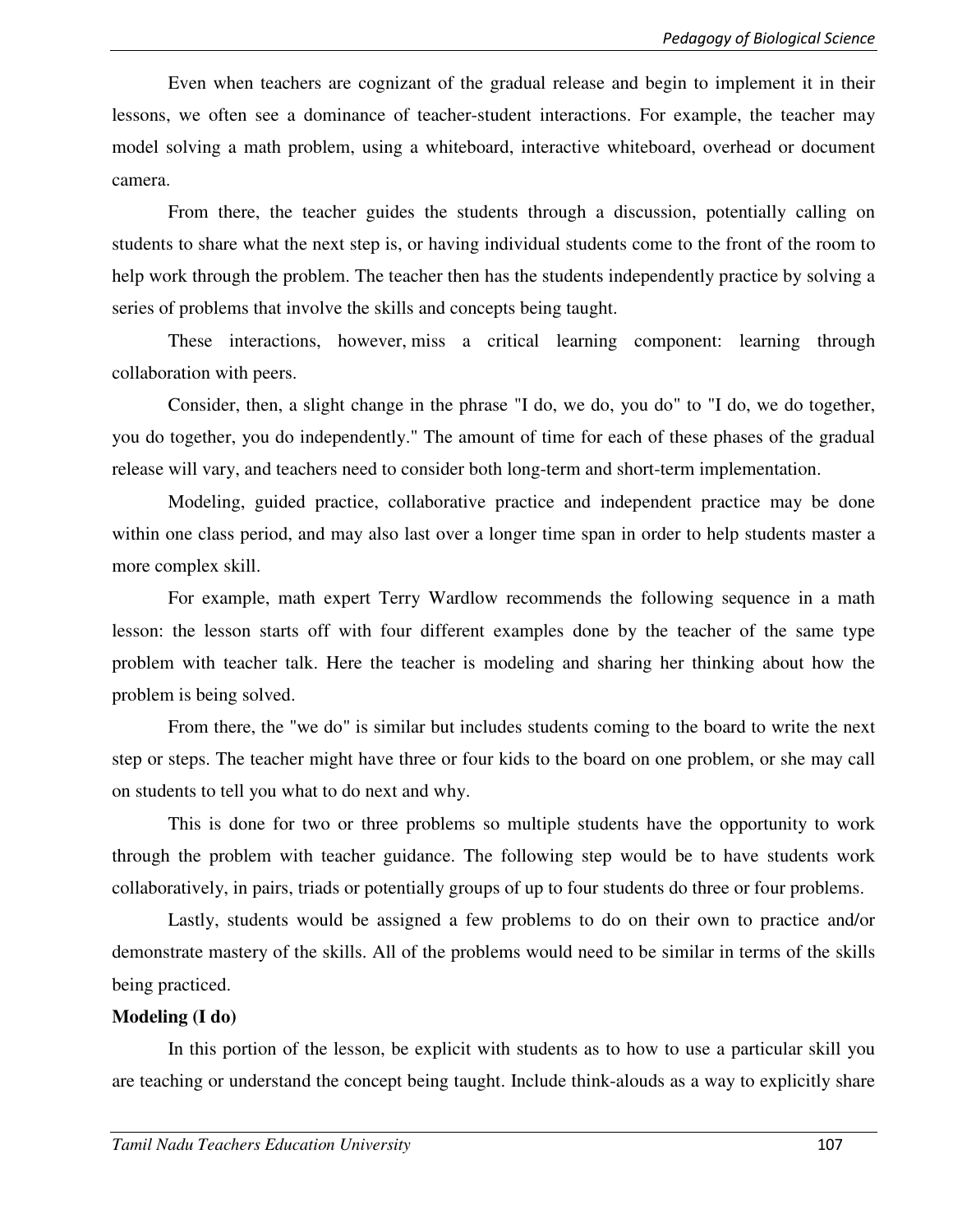with students what goes on in the mind of a proficient reader, writer, mathematician or professional in the discipline you are teaching.

Provide scaffolds for students by clearly explaining tasks and lead students step-by-step through the processes they will be using. Additionally, consider including color-coding as a scaffold, by changing the color of the pen you are using during each step.

For example, if solving a multiple-step math problem, switch colors when you go to the next step so that each step is clearly marked for students and you can discuss clearly each step with them.

It is important to point out that students should still be actively engaged during the modeling process. Teachers can have students chorally call key vocabulary or next steps, discuss predictions or ideas with a partner, or write down a quick summary of what has been done so far before moving on.

#### **Guided practice (we do together)**

As you move toward practicing with students, consider how you will call on students. Begin with selecting some students intentionally. These may be students who have a clear understanding of the step you are practicing, or students that have a common misconception that needs to be addressed with the class.

Next move to calling on students randomly. This can be done using a cooperative structure like numbered heads, or through other methods such as using a computer program. Calling on random students holds all students to be accountable to work through the skill and demonstrate where they are in the process. Successes or errors can be addressed at this time.

Finally, call on volunteers. At times the students who always volunteer to share or practice will have something additional to add that has not come up with other students. This practice flips what we often see in classrooms, where teachers first call on volunteers. The problem there is that often the same group of students gets called on time and again, and leave other students disengaged or lacking an opportunity to practice with direct guidance from the teacher. Of course, the students who are helping you or sharing ideas should not be the only students engaged in the instruction.

Just as in the modeling section, other students can stay engaged by chorally calling out vocabulary or steps, helping the student through "phone-a-friend" or by assisting each other, writing down information, making predictions, discussing with partners, etc.

#### **Collaborative peer practice (you do together)**

During the interactive peer-collaboration guided-practice phase, students work together in small groups to practice the skill or concept. Teachers can incorporate cooperative learning structures at this point to maximize student participation and practice of the skills or concepts.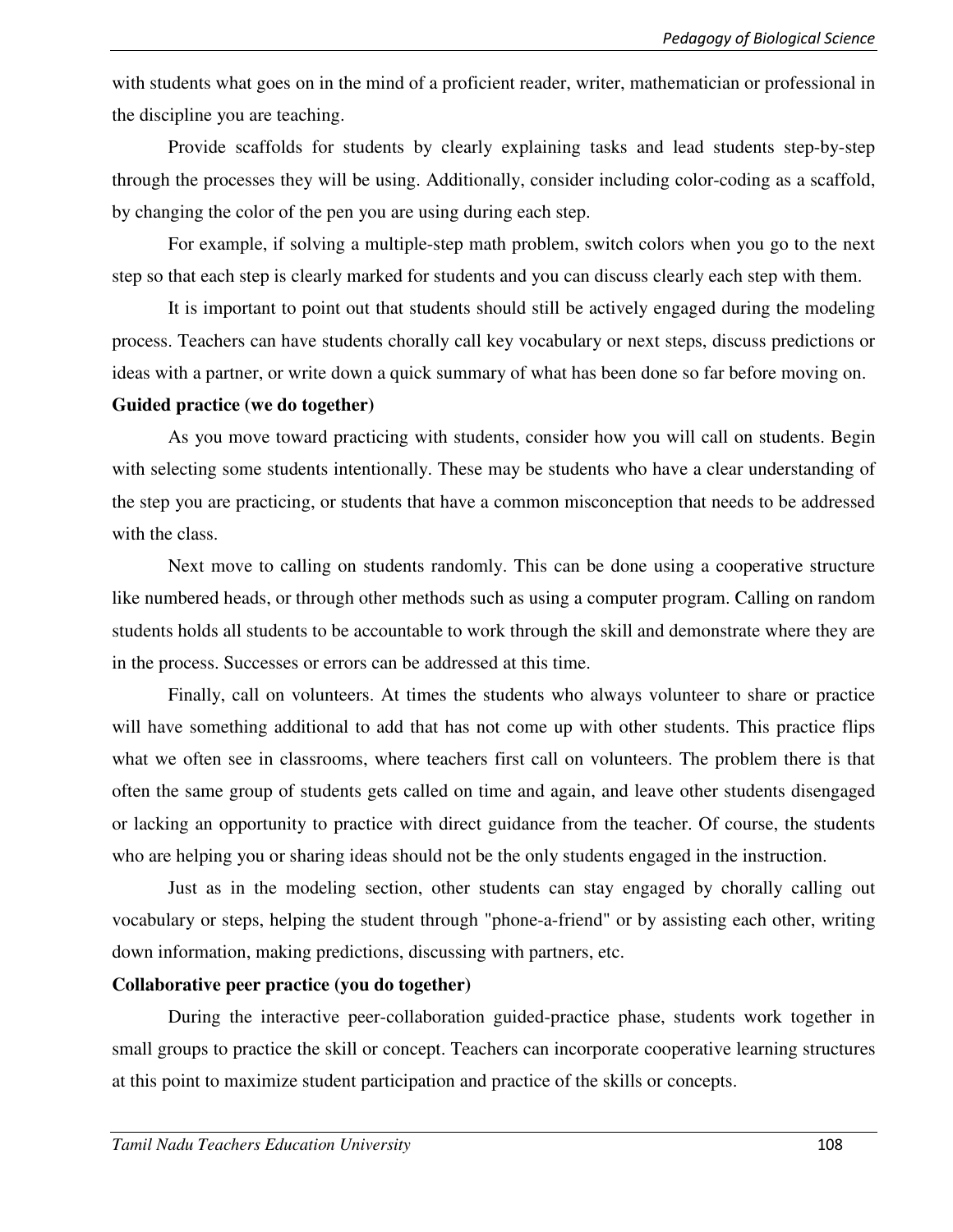Having students seated in pairs, triads or small groups will be helpful during this time, and structures such as having a talking stick and explicit roles within a group can keep students on task and provide an opportunity for all students to be equally involved.

The teacher, during this time, walks around monitoring student practice and assisting students as needed to clarify any misconceptions. The teacher can remind students of key points, and assesses if particular students or if the entire class needs additional instruction.

During this peer collaboration time, teachers can also pull together a small group of student that may need additional modeling or instruction, thereby differentiating for students based on need.

#### **Independent practice (you do independently)**

The last stage requires students to practice and apply the task independently. In many ways this can be said to be the purpose of education: to have students be able to apply the skills and information they have learned on their own, without the help and support of a teacher or peer.

There are multiple ways that teachers have implemented and continue to implement independent practice and application in the classroom. Students do projects, keep portfolios, do homework and do in-class practice each day in classrooms around the world.

### **Providing Guided Practice & Models in Instruction**

Teachers spend a lot of time with students throughout the day. Not all of it is used for direct instruction. This lesson shows how to use methods of guided practice and modeling when teaching and offers examples of how each is used.

## **Quality Instruction**

When Dan decided to become a teacher, he didn't realize he'd spend so much time talking. Most of the day, he's either talking to his whole class, small groups, or individual students. The more seasoned teachers on his floor don't seem to spend nearly as much time instructing their students. In fact, when Dan walks by their rooms, he often sees students working on material.

It looks like Dan is making a rookie mistake. Veteran teachers know that quality instruction uses several components:

- Direct instruction time used to teach students new concepts.
- Guided practice the time students spend practicing new material with teacher support.
- Independent practice such as homework, is time students spend practicing without teacher support.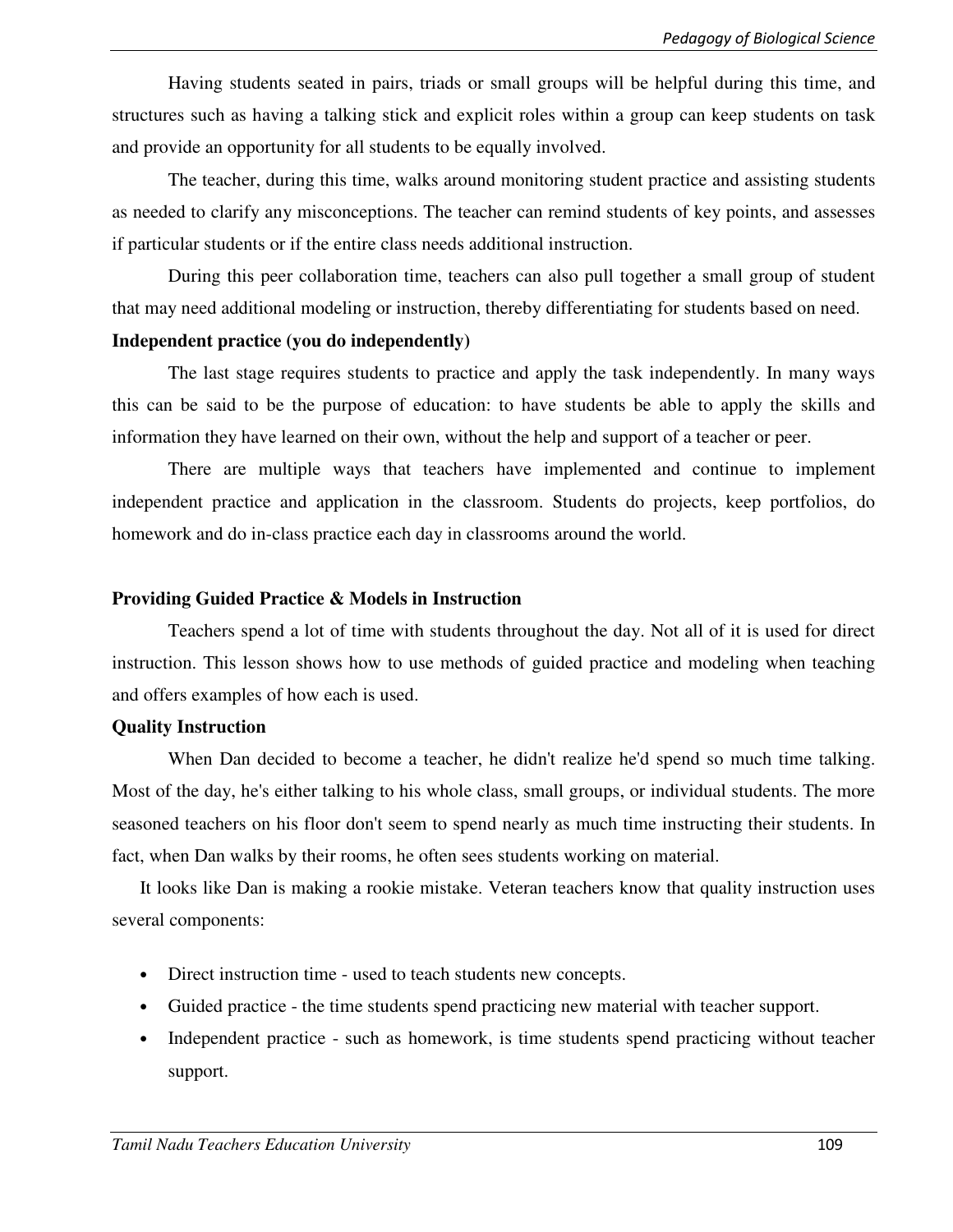In other words, this model is the 'I do, we do, you do' method of instruction. Dan uses most of his class time instructing, in the 'I do', and allows little time for his students to practice the new concepts he teaches. Let's see how he can change things to improve the flow of his day and increase student success.

#### **Guiding Student Practice - We Do**

We all know the benefits of practicing. The more we work on a new skill, like dribbling, the better we get at it. Especially important is the guidance we receive from an expert. When a coach is nearby, showing us how to move our hand in a different way, we get better at dribbling. The same is true for education and learning.

Dan is great at the 'I do' part of his job. He's a top-notch teacher who explains things well to the students. The next step he needs to incorporate is the 'we do', also known as guided practice. Just like a coach standing nearby to help with dribbling skills, the teacher monitors and scaffolds students during guided practice. Guided practice can take a few shapes:

#### **Whole Class**

Dan just taught his students how to multiply two digit numbers - now it's time for guided practice. This 'we do' part of the process requires him to support students while they take their first stab at a new concept. He can support all his students while they practice together by giving them some problems to work on and then choosing students to do them on the board. During this time, Dan will walk around the room to check on students as they work. He can also have them work a few problems with partners on whiteboards at seats, or play a game using the new concepts.

#### **Small Group**

Another way Dan can guide student practice is to form small guided learning groups. After direct instruction time, Dan can pull these students together to practice skills while other students are working independently. Using guided learning groups gives Dan a chance to zoom in on specific students with common struggles. Today, he may pull a group who didn't quite understand single digit multiplication and help them practice.

#### **Individual**

Dan can also scaffold and support guided learning by meeting with individual students and teaching one-on-one. If Dan notices a student who struggles during guided whole group practice, he can make sure to spend time with the student when they go off to practice independently. This way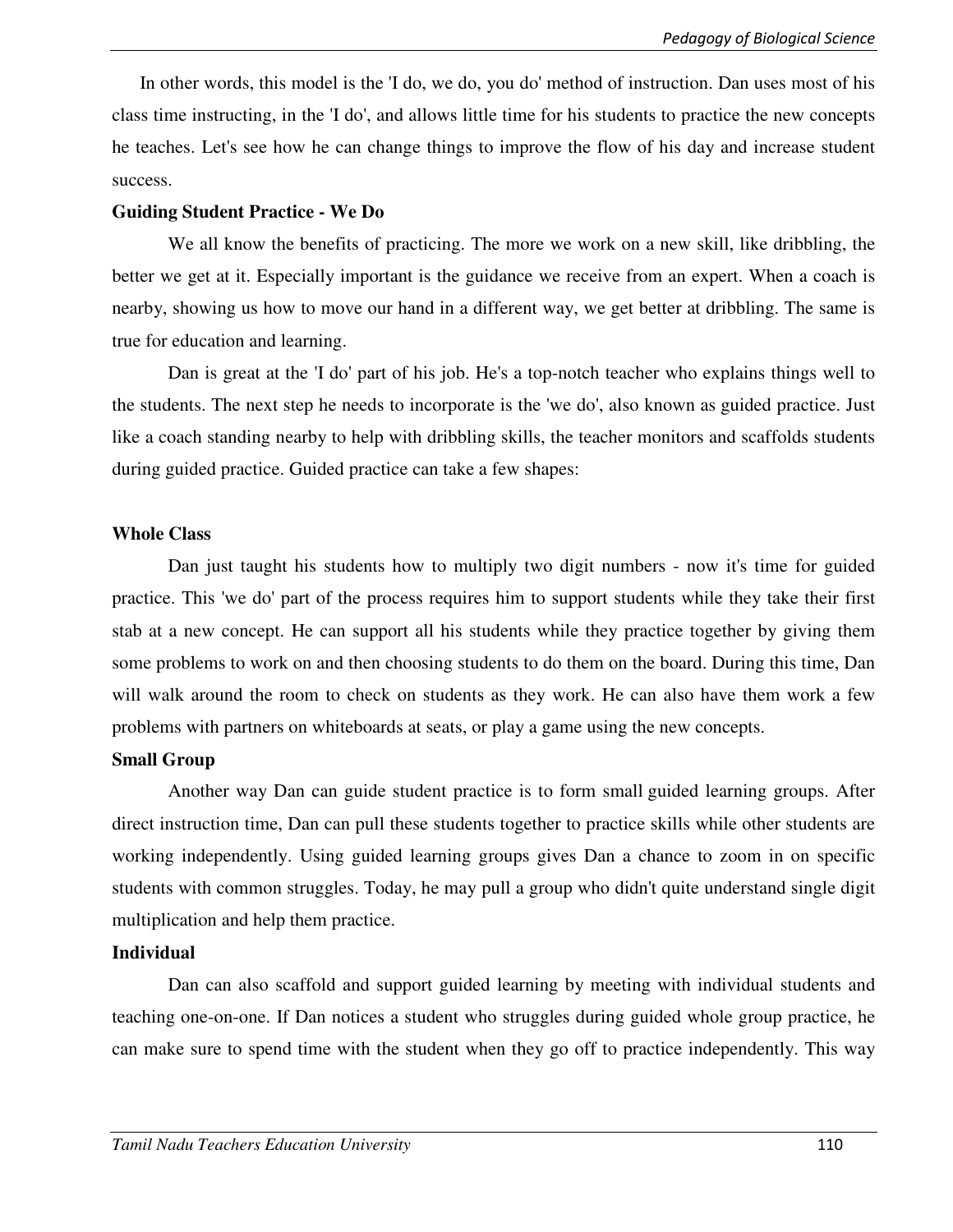Dan corrects the misunderstanding of the concept before the student is expected to apply skills without help.

#### **VII. PROBLEM-SOLVING METHOD**

 It is a method in which a specific problem is given to the students and they are required to find out the solution through objective reasoning and thinking. This method is also highly suitable for teaching of science. In this method, the teacher is going to act as a guide and will be in the background and the students should take active participation in finding out the solution to the problem in hand.

The students should know what he is doing and why he is doing. The problem should be of educational importance and should have educational value and must be selected from the real life situation. Also the problem chosen should be worthwhile and should have practical value. The problem should be chosen in such a way that it can be fitted well in the present curriculum organization in the school to avoid various administrative difficulties.

#### **Steps in problem-solving method**

The following steps are involved in the problem solving method.

- A. Recognizing the problem
- B. Defining and interpreting the problem
- C. Collecting data related to the problem
- D. Organizing and evaluating the data of problem
- E. Arriving at final conclusion
- F. Verifying the result

## **A. Recognizing the problem**

In this step, the teacher should organize a discussion of a problem or problems with the students and based on the discussion, the teacher should create a problem in such a way that the students should feel that it is their own problem and they should solve it. The teacher should organize the problem in such a manner that it should arouse student's interest to study and solve it.

## **B. Defining and interpreting the problem**

The teacher should explain the problem given to the students in detail or may be interpreted by the students themselves through discussion. All the attributes constituting the problem must be made clear to the students and the problem must be defined in a systematic manner.

## **C. Collection of data related to the problem**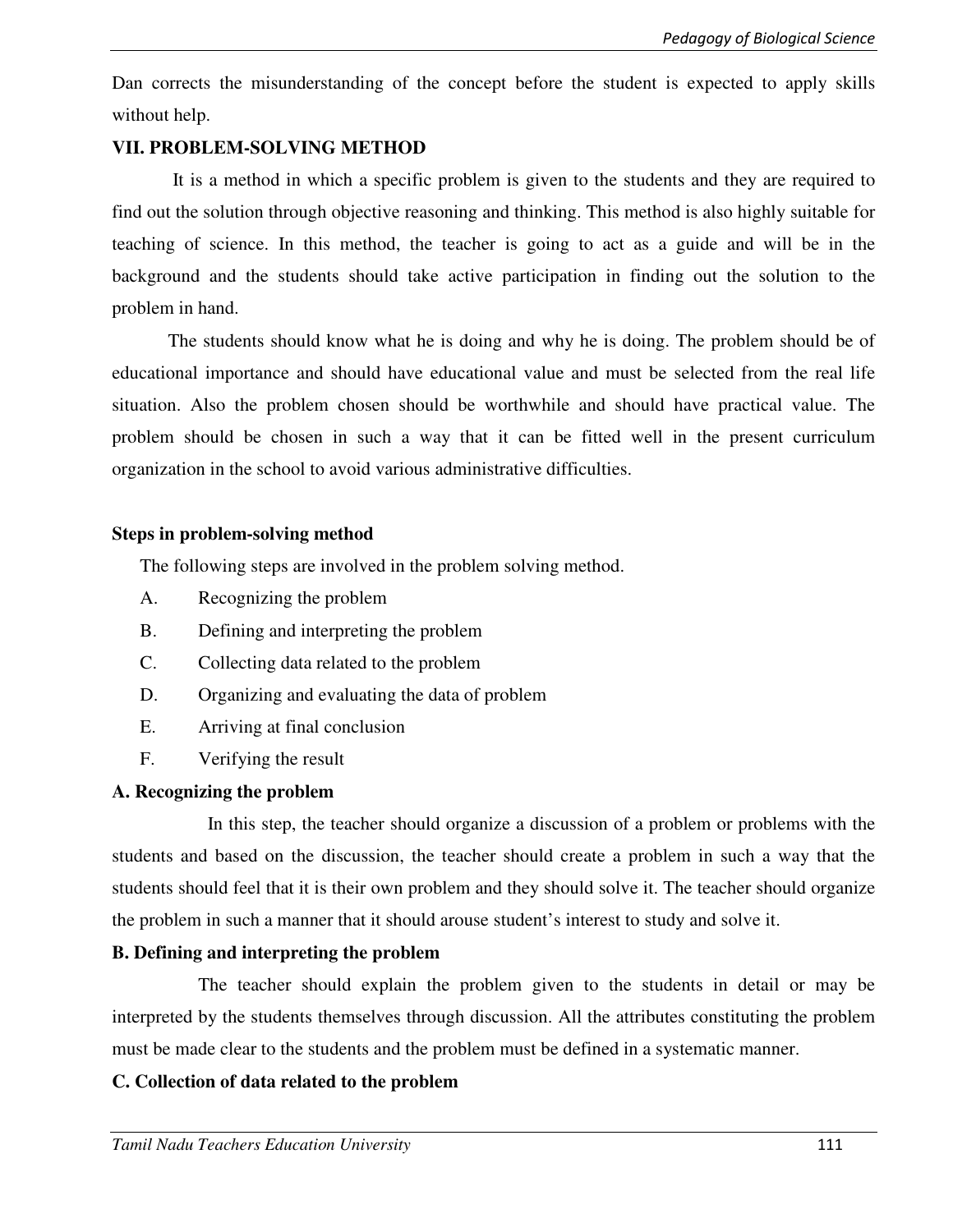In this method, the teacher should suggest the available resources like books, journals, periodicals, etc. with respect to the problem given to the students. Also he must encourage the students to collect data from different sources.

#### **D. Organizing and evaluating the data of problem**

 The data collected must be well organized by the students and all the unwanted superfluous matter should be deleted. In this stage, the teacher can help the students in arranging and classifying the materials collected in a scientific way.

#### **E. Arriving at final conclusion**

 After analyzing all the important points with respect to the problem, a tentative solution may be discussed among the students and finally they will arrive at a conclusion collectively.

## **F. Verification of the result**

 Finally the solution to the problem must be verified by applying this result in a new situation to detect the discrepancies if any, in the facts already discovered.

### **Merits**

- The students will get training in the art of solving a problem in actual life situations
- Reflective thinking and the power of reasoning can be developed with this method
- Self-confidence among the students can be developed through this method.
- It helps the students in developing the power of critical judgement as they have to think a lot to arrive at correct solution to the problem through practice
- It inculcates the habit of open-mindedness and tolerance.

## **Demerits**

- It is difficult for the teachers to organize the content of science according to the need of the students and therefore, he cannot always give real life problems.
- It is a time-consuming process
- Textbooks and other written materials are not available as per the guidelines of the problem-solving method.
- This method is useful only for the students studying higher classes and for those who have higher level of thinking.
- All the lesson or topics cannot be taught by his method.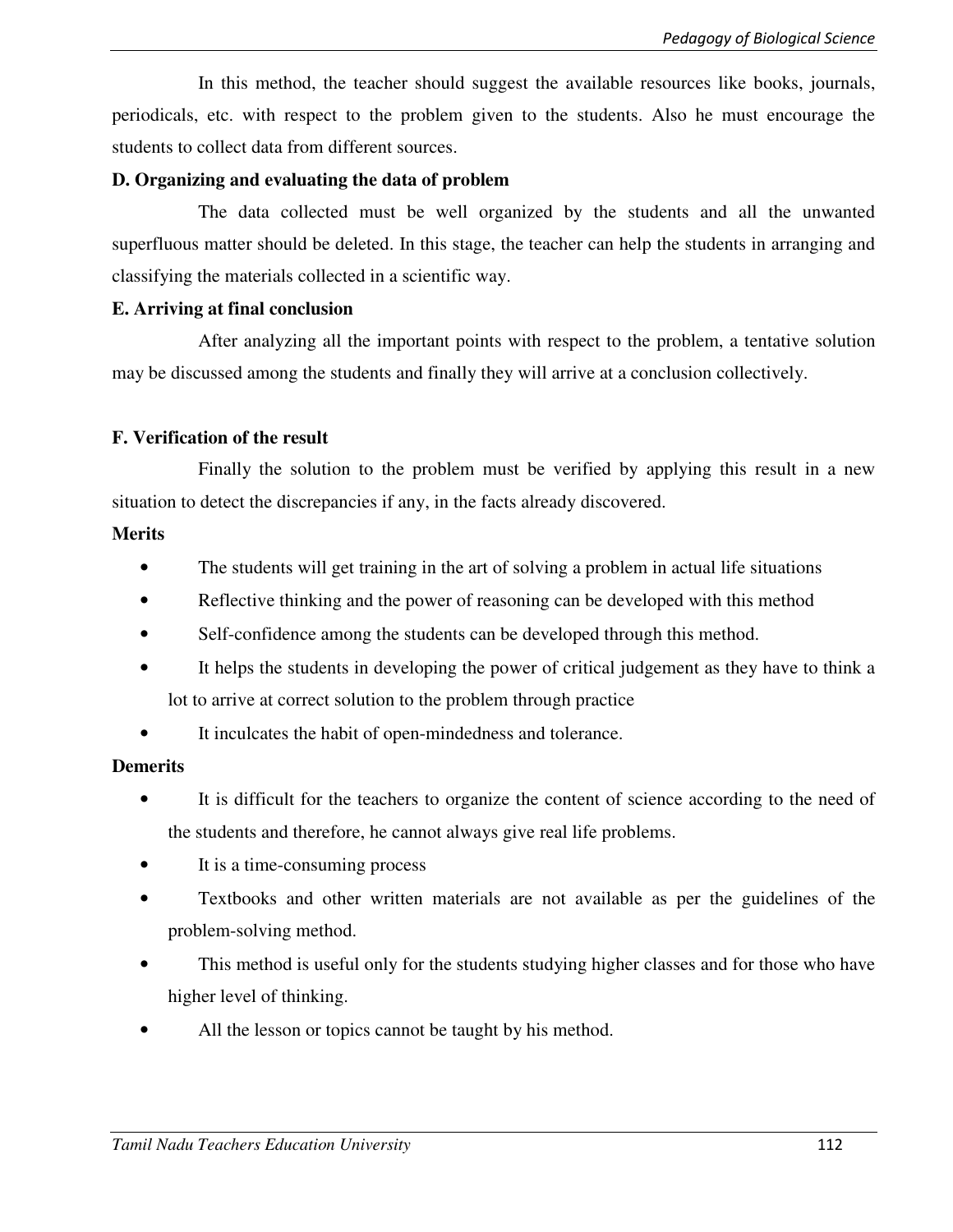## **VIII. SMALL GROUP/WHOLECLASS INTERACTIVE LEARNING**

 Small group teaching has become more popular as a means of encouraging student learning. While beneficial the tutor needs a different set of skills for those used in lecturing, and more pertinently, small group work is an often luxury many lecturers cannot afford. A further consideration with small group teaching is the subjective perspective of what constitutes a small group. A lecturer used to taking 400 in a lecture would define 50 as a small group, while a lecturer used to a group of 50 would define 5-10 as a small group. In a discussion, where participation is assessed some students may not speak up in a group that begins to be get bigger than 10 participants and in addition tutors would find it hard to assess participation by individual students in groups with numbers greater than this.

 Regardless of the group size the learning environment should provide an opportunity for students to obtain a deep understanding of the material. Biggs (1989) notes that in order to gain a deeper learning the following four components are important:

- Motivational Context: Intrinsic motivation, students need to see both learning goals and learning process as relevant to them, to feel some ownership of course and subject.
- Learner Activity: Students need to be active not passive, deep learning is associated with doing rather than passively receiving.
- Interaction with Others: Discussion with peers requires students to explain their thinking, this, in turn, can improve their thinking.
- Well Structured Knowledge Base: The starting point for new learning should be existing knowledge and experience. Learning programmes should have a clearly displayed structure and should related to other knowledge and not presented in isolation.

## **General Techniques for Use in Small & Large Group Teaching**

The following methods can be adapted for either large or small group teaching. Provided below are a selection of common flexible methods one may use in both large and small group teaching. These are open to adaption and interpretation to suit your individual needs, and were originally listed by Brown (1997).

- 1. Silent Reflection
- 2. Rounds
- 3. Three Minutes Each way
- 4. Buzz Groups
- 5. Brain storms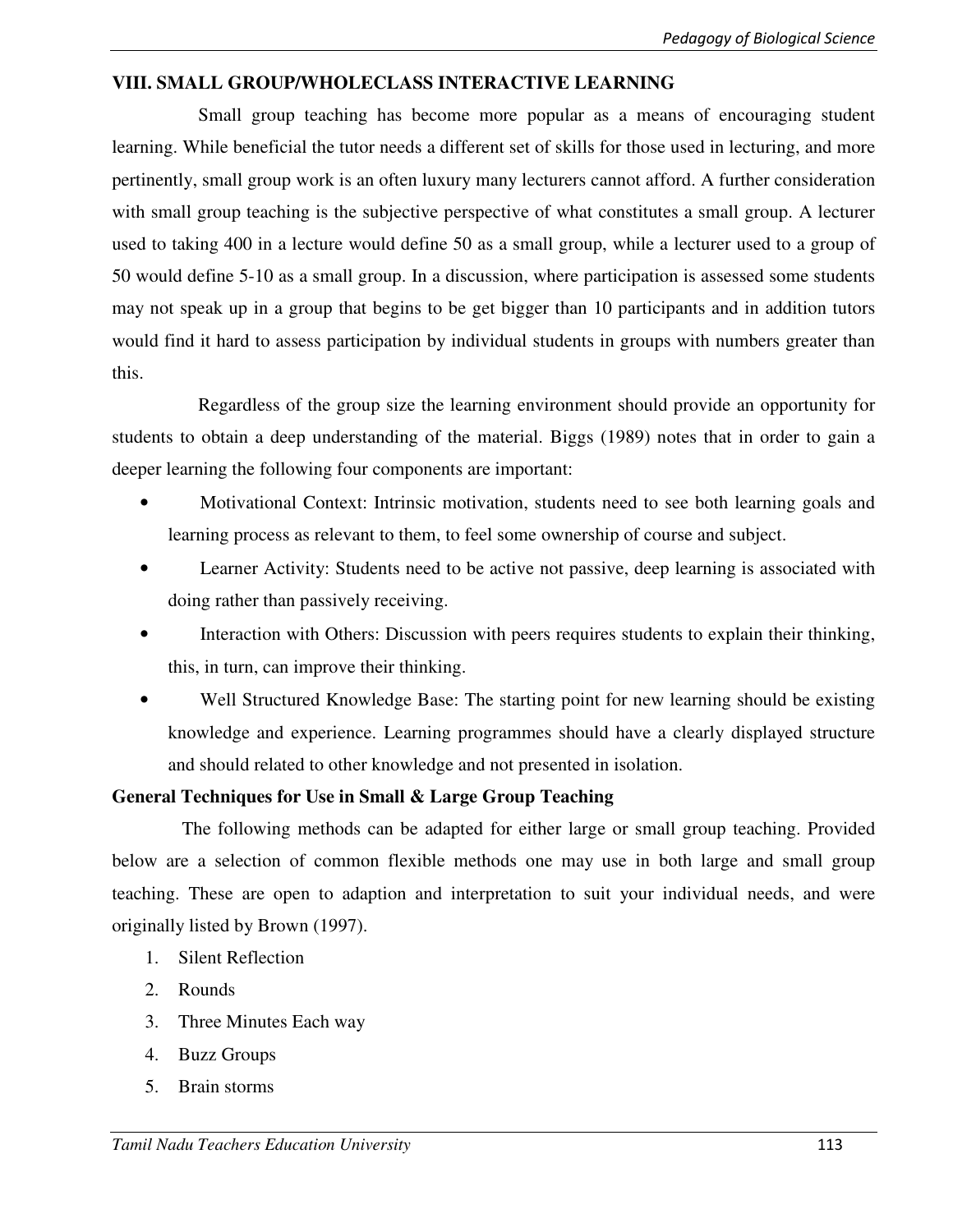- 6. Syndicates
- 7. Snowballing/Pyramiding
- 8. Fishbowls
- 9. Crossovers

# **1. Silent reflection**

This is where you give students a few minutes to think about a problem or issue. Ask them to write down their thoughts or ideas on a note pad. Keep the task specific. For example, ask them to write down the three most important, or positive, or expensive etc. aspects of a scientific issue. It is often useful to ask them to write on post-its and then post them on, say, a notice board or the well. Alternatively, ask them to share their ideas with their neighbour before moving into a discussion phase. This technique suits quieter students and ensures that everyone has the opportunity to provide feedback.

# **2. Rounds**

 Where groups are not too large (20 or so) go around everyone in the group and ask them to respond. People often use rounds as icebreakers or as part of the winding-up of a session. Try not to make the round too daunting by giving students guidance on what is expected of them. Keep it short. For example try and avoid questions like. "I want everyone to give their name and then identify one aspect of the course that they know nothing about but are looking forward to learning about". In big rounds, students can be quite nervous, so make it clear that it's OK to pass and if people at the beginning have made your point, that concurrence is sufficient.

# **3. Three minutes each way**

 Ask students in pairs to speak for three minutes on a given topic. Be strict with timekeeping. Your students might find this quite difficult at first, but it is an excellent way of getting students to articulate their ideas, and also means that the quieter students are given opportunities to speak and be heard. The art of listening without interrupting (other than with brief prompts to get the speaker back on target if they wander off the topic) is one that many students will need to foster. This pair-work can the feed into other activities.

# **4. Buzz Groups**

 Give pairs, threes, fours or fives small timed tasks which involve them taking to each other, creating a hubbub of noise as they work. Their outcomes can then be shared with the whole group through feedback, on a flip chart sheet poster, on an overhead projector transparency or otherwise as appropriate.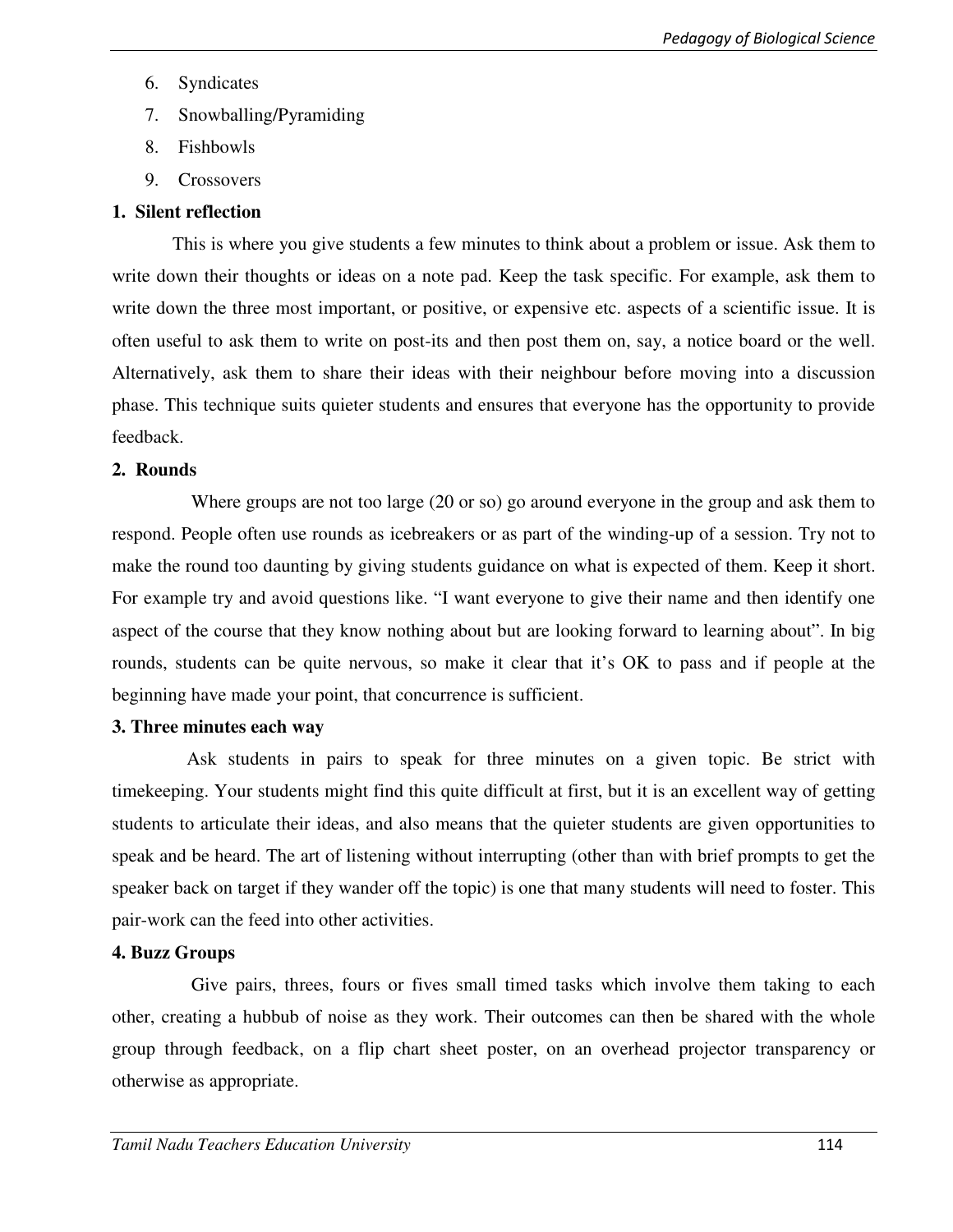#### **5. Brain Storms**

 This can be valuable way of stimulating creative freethinking and is particularly useful when looking for a solution to a problem or in generating diverse ideas. Start with a question like "How can we..? or "What do we know about…?" and encourage the group to call out ideas as fast as you can write them up (perhaps use two scribes on separate boards if the brainstorm flows well). Make it clear that this is supposed to be an exploratory process, establish some ground-rules in advance for example:

 A large quantity of ideas is desirable, so everyone should be encouraged to contribute at whatever level they feel comfortable.

#### **6. Syndicates**

 This is the term used to describe activities undertaken by groups of students working to a brief under their own direction. They can be asked to undertake internet or literature searches, debate an issue, explore a piece of text, prepare an argument, design an artifact or many other tasks. To achieve productively, they will need an expect brief, appropriate resources and clear outcomes.

 Specialist accommodation is not always necessary; syndicates can work in groups spread out in a large room, or, where facilities permit, go away and use other classrooms etc. if the task is substantial, the tutor may wish to move from group to group, or may be available on a 'help desk' at a central location. Outcomes may be in the form of assessed work from the group or produced at a plenary as described above.

#### **7. Snow balling/Pyramiding**

 Start by giving students an individual task of a fairly simple nature such as listing features, nothing questions, identifying problems, summarizing the main points of their last lecture.

 Then ask them to work in pairs on a slightly more complex task, such as prioritizing issues or suggesting strategies. Thirdly, ask them to come together in larger groups, fours or sixes for example and undertake a task involving, perhaps, synthesis, assimilation or evaluation.

 Ask them to draw up guidelines, perhaps, or produce an action plan or to assess the impact of a particular course of action. They can them feed back to the whole group if required. You may also wish to try 'reverse pyramiding'!

#### **8. Fishbowls**

 Ask for a small group of up to half a dozen or so volunteers to sit in the middle of a larger circle comprising the rest of the group. Give them a task to undertake that involves discussion, with the group around the outside acting as observers. Make the task you give the inner circle sufficiently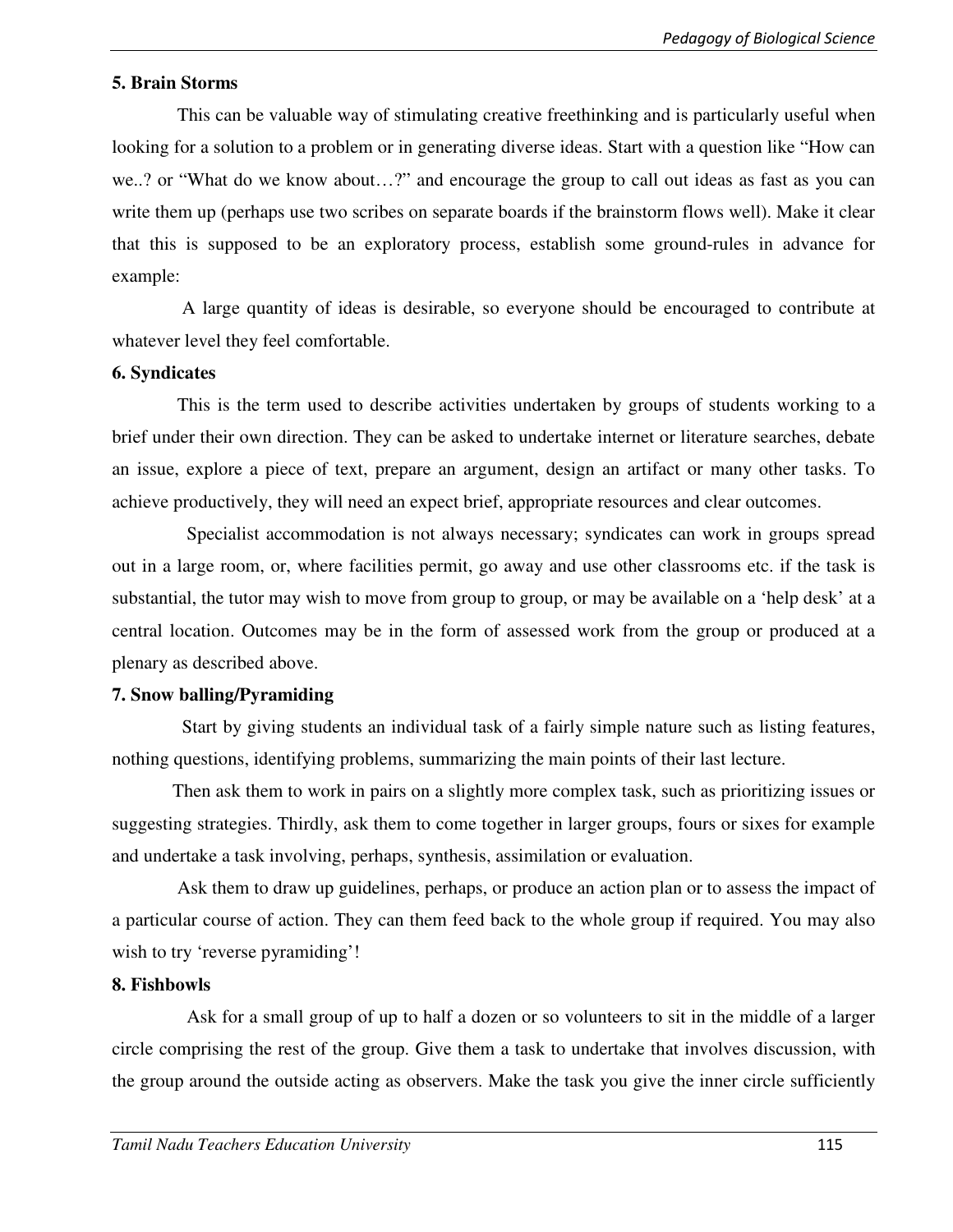simple in the first instance to give them the confidence to get started. This can be enhanced once students have had practice and become more confident.

 This method can be useful for managing students who are dominating a group, because it gives them permission to be the centre of attention for a period of time.

After a suitable interval, you can ask others from the outer circle to replace them, thus giving the less vocal ones the opportunity for undisturbed "air-time". Fishbowls can also be useful ways of getting representatives from buzz groups to feedback to the whole groups to feedback to the whole group.

 Some students will find it difficult to be the focus of all eyes and ears, so it may be necessary to avoid coercing anyone to take centre stage (although gentle prompting can be valuable).

#### **9. Crossovers**

 Often we want to mix students up in a systematic way so they work in small groups of different compositions. You can use crossovers with large groups of students, but the following example shows how this method would work with twenty seven students.

• Prepare as many pieces of paper as you have students, marking on them A1, A2, A3, B1, B2, B3 and so on (this combination is for creating triads – groups of three).

When you are ready to have the students go into smaller groups, get them to group themselves with students who have the same letter as themselves: AAA, BBB, CCC and so on for one group exercise. For a second exercise, ask the students to work with people who have the same number as themselves; 111, 222, 333. A third exercise will have students in triads where none of the students can have a matching letter or number: e.g. A1, D2 F3.

- This will allow you to get students to crossover within groups, so they work with different people on each task in a structured way.
- This technique also cuts down on the need to get a lot of feedback from the groups because each individual will create rapport on the outcomes of their previous task in the last configuration. As with snowballing or pyramids, you can make the task at each stage slightly more difficult and ask for a product from the final configuration if desired. Crossovers are useful in making sure everyone in the group is active and also help to mix students outside their normal friendship, ethnic or gender groups.

It takes a little forethought to get the numbers right for the cohort you are working with (for example, you can use initial configurations of four rather than three, so that in stage two they will work as fours rather than triads).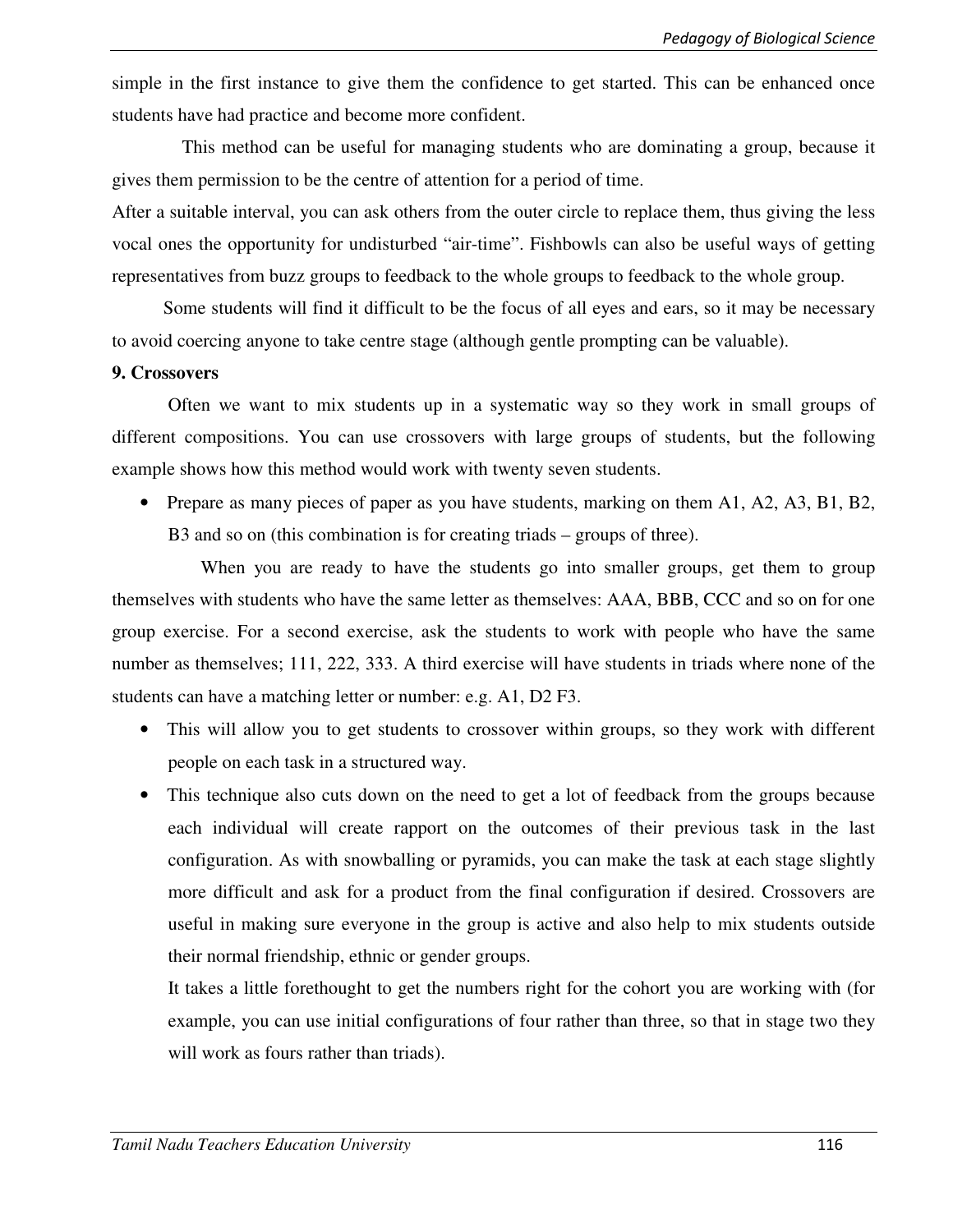If you have one person left over, you can just pair them with one other person and ask them to shadow that person wherever they go.

#### **IX. STUDENT SEMINAR**

 This is the best technique for some situations. This is mostly used alone. When the topics are easy the teacher can ask the students to prepare an essay on the topic and present it to the class. The topics may be assigned for all the students. The papers may be read in the class one after the other. After the presentation the students can ask questions and raise doubts. The paper reader will answer these questions. The teacher will be the chairman or leader. The size of the class will be small containing a maximum of 20 to 25 students. The class teacher acts as a resource person too.

 In a typical seminar the strength may range from 6 to 25 and it usually has an appointed chairman and one or more resource persons. It is a common of discussion group and is ideally suited for the study and analysis of difficult problems over a period of time. The group increases in its effectiveness when members become acquainted with each other, and not to feel threatened by each other and are willing to express ideas frankly.

 A seminar is a form of academic instruction, either at an academic institution or offered by a commercial or professional organization. It has the function of bringing together small groups for recurring meetings, focusing each time on some particular subject, in which everyone present is requested to actively participate. This is often accomplished through an ongoing Socratic dialogue with a seminar leader or instructor, or through a more formal presentation of research. It is essentially a place where assigned readings are discussed, questions can be raised and debates can be conducted. Student seminars are the open presentations done by the students before their peers and teachers. The word seminar is derived from the Latin word seminarium, meaning "seed plot"

#### **Some Tips for Seminar Preparation**

- Choose a Good topic: Choose a topic which will sustain your interest and will allow you to exhibit enthusiasm during your presentation
- Keep your Audience in Mind: The primary objective in giving a talk should be a communicate an interesting idea to students who attend the seminar. This means that the talk should be delivered in a way that students in attendance understand what you are saying, so be mindful of their background.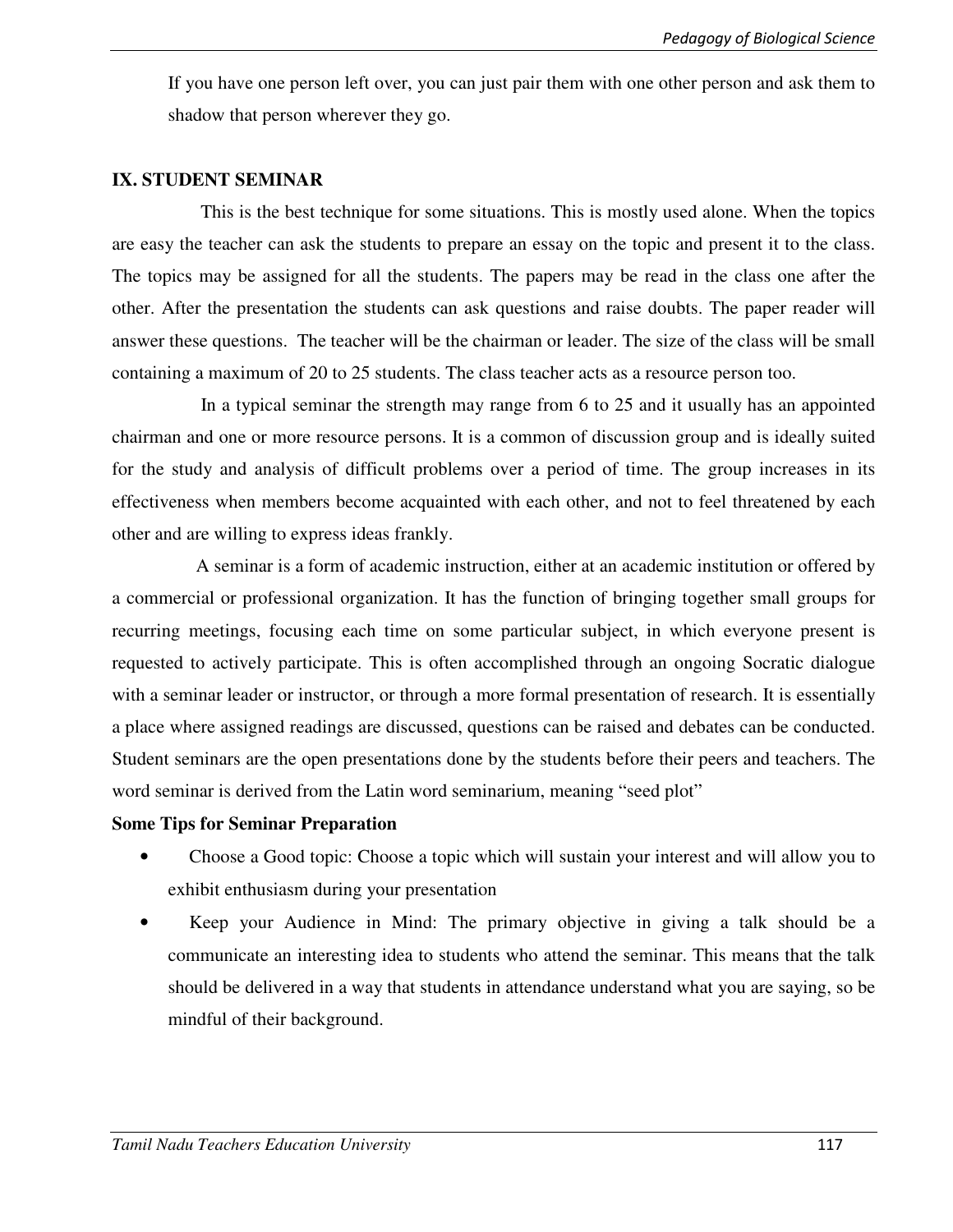- Tell a story/ anecdote: Begin with solid motivation for your problem and plenty of illuminating examples. Only after your audience understands what your topic is and why they should care about it should you spend time working carefully through the relevant science.
- Keep timing in mind: Choose a topic that you can motivate and explicate comfortably in this window of time.

#### **Scoring Indicators for Evaluation of Seminar**

- 1. Ability to Collect Data: Sufficient, Relevant, Accuracy of facts
- 2. Ability to Prepare Seminar Paper: Introduction, Content Organization, Conclusion
- 3. Presentation: Communication, Competence, Fluency, Spontaneity
- 4. Understanding the Subject: Involvement in the Discussion, Responding suitably, Capacity to handle differences of opinion

### **Advantages**

- 1. Students develop the habit of reading more books.
- 2. They develop the ability to collect relevant information from different sources.
- 3. They are able to remove shyness and contribute something in the class.
- 4. They develop a high degree of participation.
- 5. They are able to face the students and answer the questions boldly.

#### **Disadvantages**

- 1. It requires more time, more space and more personnel.
- 2. Sometimes only a few students will participate in seminar.
- 3. Unless the chairman is skilful, the seminar easily degenerates into a question and answer session or a lecture.

## **X. GROUP DISCUSSION**

#### **Managing Group Learning in Classroom**

 Classroom management is the most vital skill that the teacher should demonstrate. The factors of classroom management depend on the teacher's knowledge of structuring his presentation, knowledge about the psychology of the learner rapport between the students, rule making capacity etc. the efficiency for managing the group learning techniques depends on teacher's efficiency in handling human resources. The teacher should not be a dictator for the execution of the task but he should be dictator of ideas. He should plan the activities in such a way that effective utilization and involvement pupil participation should be maintained. To be an effective classroom manager teacher must learn to exercise, the least amount of power necessary to accomplish the desired result.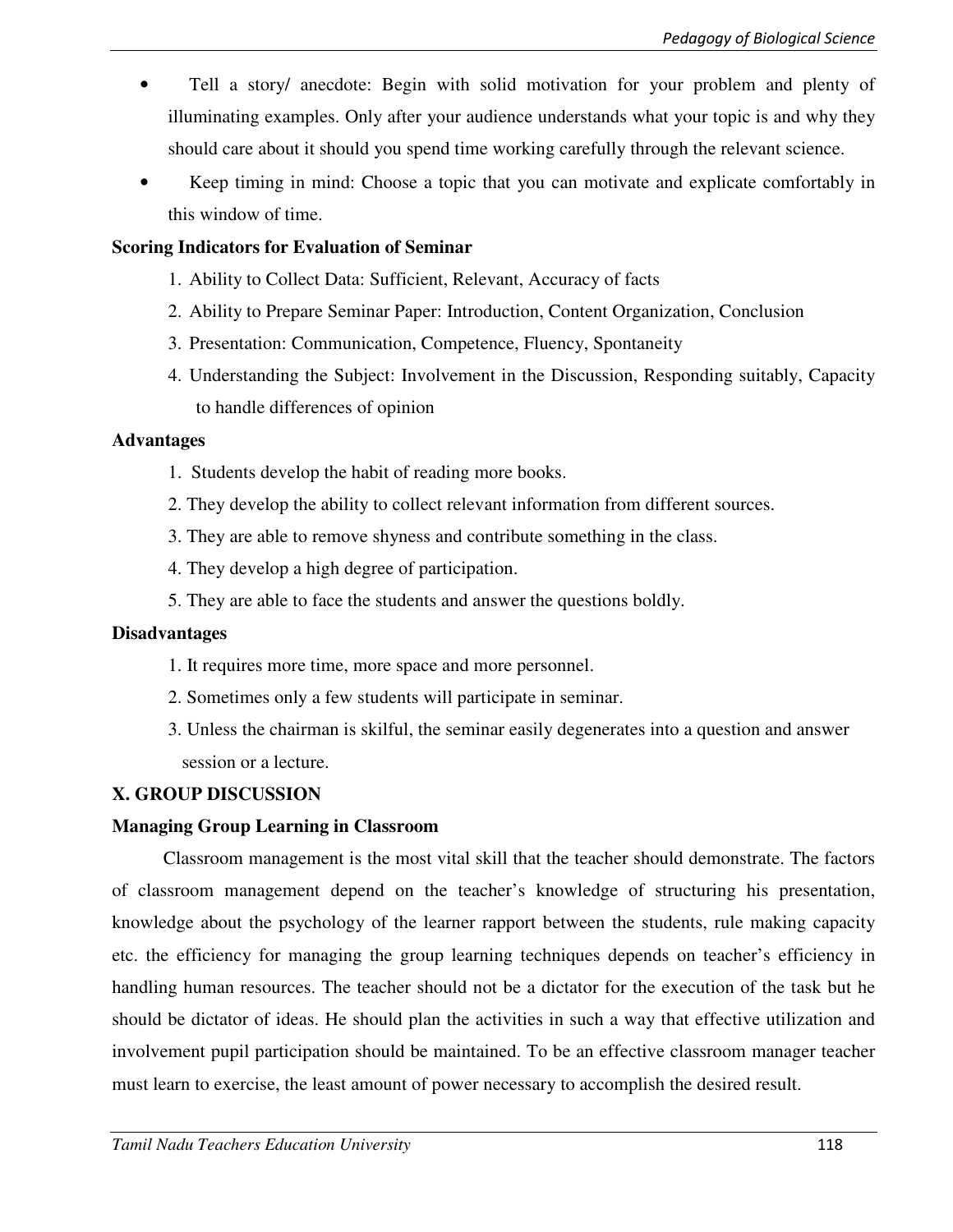## **Tips for managing group learning**

Teachers can use some techniques for producing better efficiency in group learning techniques.

- 1. Change group composition frequently so that students of different backgrounds, academic achievement levels, and social skills learn to work together. This capacity is build to familiarity, insights, and trust.
- 2. Organize the work so that each team member contributes to the achievement of the team goals.
- 3. Use teacher observations, tests, checklists, and individual assignments to measure each student's achievement.
- 4. Promote group responsibility by holding groups accountable for completing specific tasks or project steps during work sessions.
- 5. Tech, model, and assess the social skills you expect teams to demonstrate: Listening, taking turns, encouraging, and supporting each other, staying on task, cleaning up the work area, etc.
- 6. Pick the right sized task. Bit must be challenging enough to keep students interested, but easy enough for students to achieve success (with effort) in the time allotted.
- 7. Include a very specific assignment or menu of options for teams to work on. "every meeting results in a product "-a list to create, a diagram to draw , an outline to display, a form to fill out.
- 8. Anticipate that not every group will finish at the same time. Have a classroom poster or handout with a list of "what to do if you finish early" items on it.
- 9. Teach teams how to assess how well they work together. Encourage "team reflection" as part of every activity.

#### **Small Group discussions**

 Active learning can be implemented by organizing the class into small groups of students who can work together, foster their own learning strategy and create an atmosphere in which information sharing can takes place. Instructional techniques involving group controlled learning experiences provide room for the learner's self-development and active participation in the teaching learning process. A discussion is a teaching technique that involves exchange of ideas with active learning and participation by all concerned. Discussion is an active process of teacher-pupil involvement in the classroom environment. This allows a student present its own perspective about something freely. Four basic concepts are to be considered for initiating small group discussion.

• Process – the interactions that takes place within the group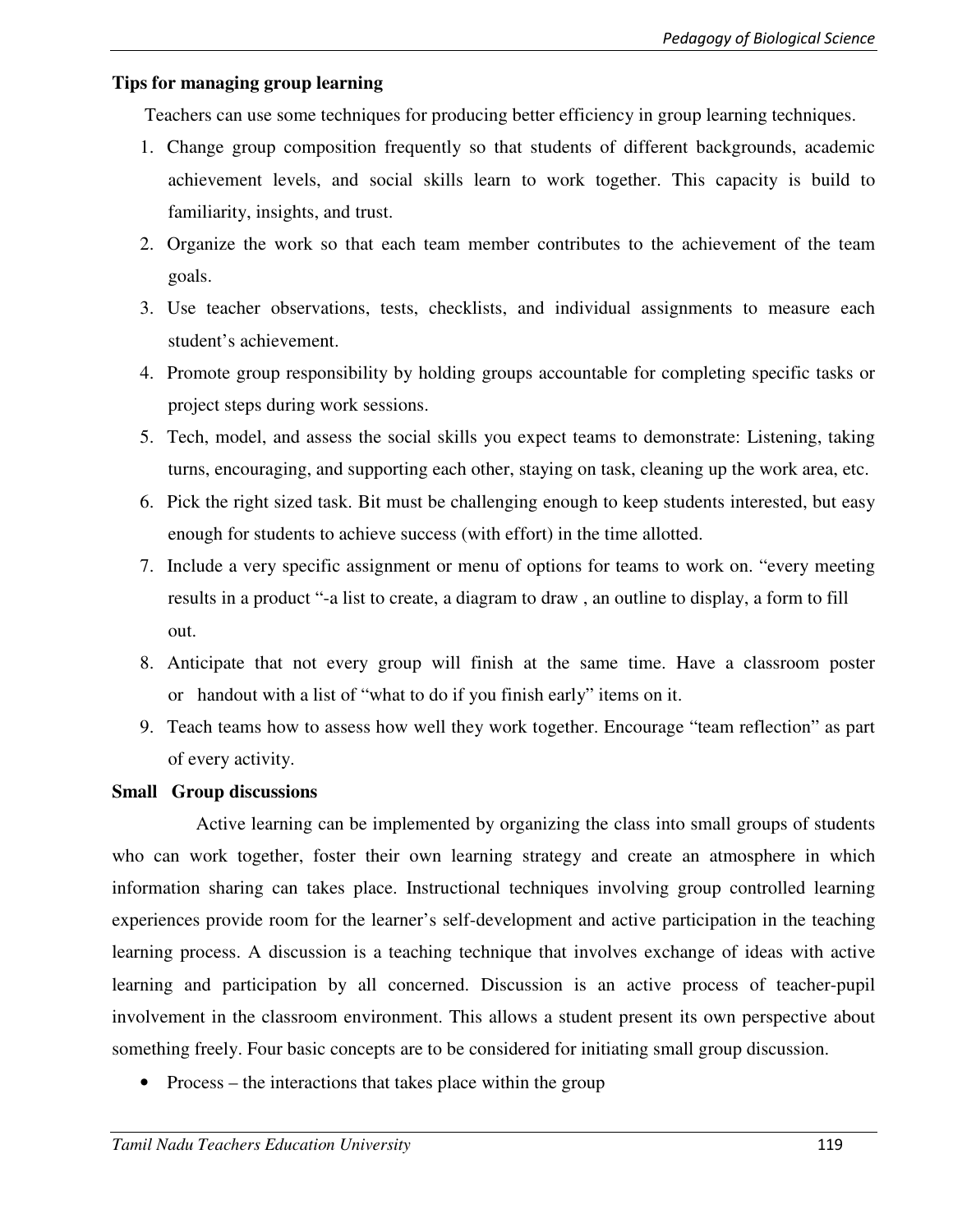- Roles each group member's specific responsibilities within the group
- Leadership the capacity to guide and direct others in a group setting
- Cohesion-group members support for one another
- Different Types of Small Group Discussions
- Brain Storming
- Tutorials
- Buzz session
- Task-directed discussion
- Role playing
- **Simulation**
- Inquiry centered discussion

# **XI. MIXED ABILITY GROUPING**

 "Mixed ability grouping", refers to grouping together students of different abilities. Usually this kind of grouping occurs when the group consists of students with different ages with one or two years span. The term "mixed age grouping" or "heterogeneous grouping". But there is distinction between mixed age groupings and mixed ability grouping, the second one is done only based on the ability, since the basic criterian for grouping is ability and not necessarily age. In mixed ability groups there are some students that are more mature and experienced than other ones and thus they have more advanced ability to acquire knowledge. The main aim of setting up mixed ability groups is not to produce homogeneity of ability in a group as this is the case in ability grouping, but to increase interaction across students with different abilities. In other words the purpose of mixed ability grouping is for children to benefit by their intellectual and social interaction with other students of their group that have different social behaviour and ability to learn. The former reveals the main difference of mixed ability grouping with ability grouping. While grouping chidren with same ability the goal is to achieve homogeneity of the group and homogenize instruction for students of the group on basis different of grads are ages but based on ability. Age may not be an exclusive criterion for indicating different levels of ability of children but it is the first factor that you take into account when you set up mixed ability groups. Putting together students with one or two grades difference you can make a mixed ability group. It is believed that this interaction and cooperation of children with different intellectual level and social behavior, experience and skills can have worth mentioning educational benefits. Research is much more favorable for mixed ability grouping than ability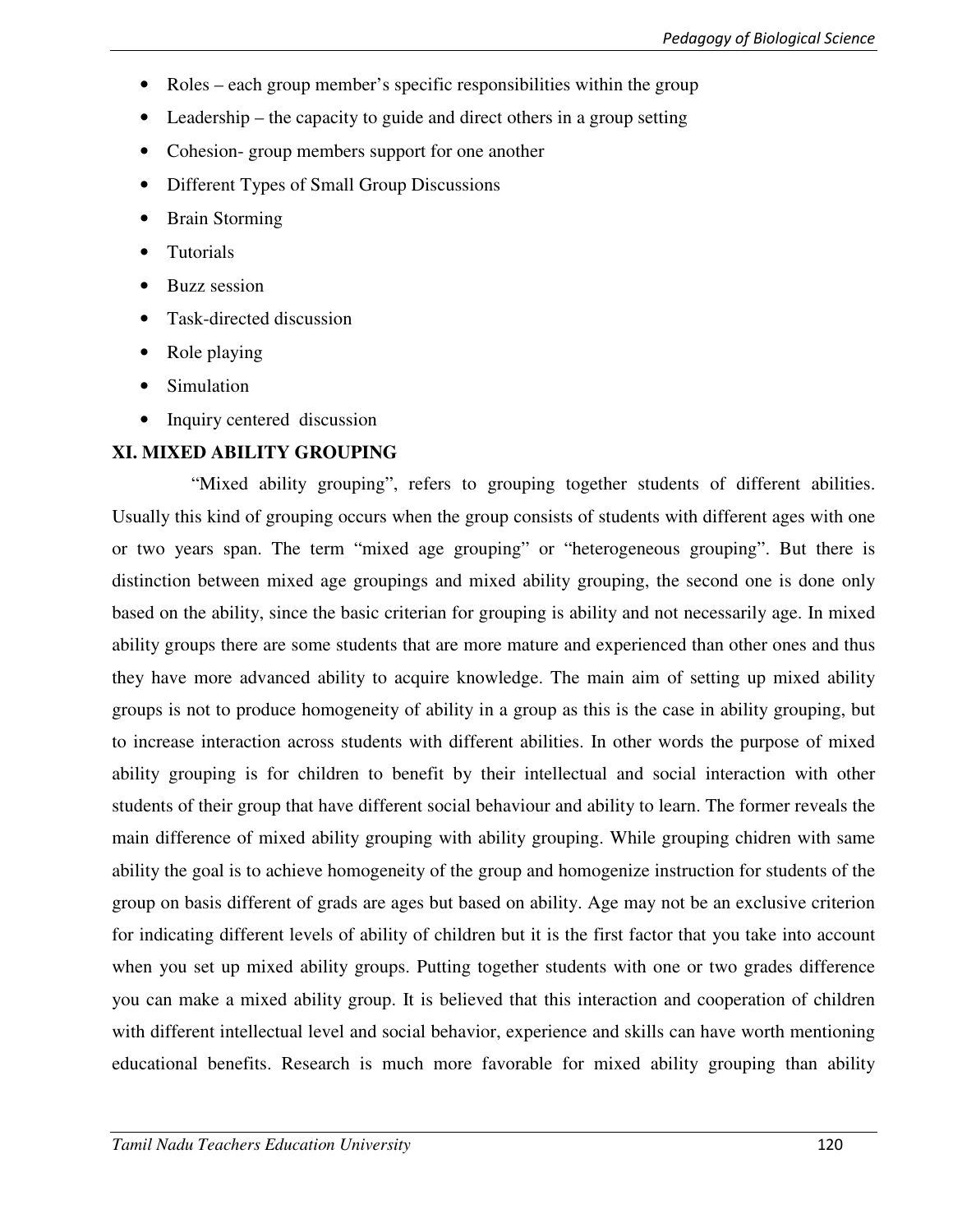grouping and stress on certain important skills that acquired or improved in mixed ability groups. In mixed ability group of students of different grades indicates the following:

### **The older, more intellectually and socially matured children benefit:**

- By helping their group mates since they are becoming their mentors, they are developing healthy leadership skills and enhancing their self - esteem.
- By improving cognitive skills since they have the chance to consolidate knowledge by sharing it or instructing their younger group mates.
- The younger, less intellectually and socially matured children benefit:
- By being exposed on cooperation activities with more matured students in a spirit of collaboration and team working
- By being stimulated by students with stronger personalities, better abilities with wider range of interests
- By belonging to a team where they feel security, trust and well guided by their group mates.

 However as always there are not only beneficial outcomes by mixed ability grouping. Just putting some students together with different abilities doesn't mean that one can guarantee satisfactory results on social and cognitive level for the students. The success of the attempt depends on taking into account several parameters like the appropriate age difference to have the appropriate range of abilities, the allocation of time to activities, the modification of the curriculum and good detailed planning by the teacher. There not enough data available indicating in detail the educational principles and the implementation strategies that mixed ability grouping should be governed by. However it is strongly believed that good planning and monitoring by experienced teachers could reveal the benefits of the technique easily. Mixed ability grouping is believed to be a valuable tool for the multi grade teacher and safeguard good levels of quality in multi grade education. Moreover if the techniques like "peer – tutoring" or the "activity centers approach" along with utilization of ICT in multi grade classrooms are combined together with grouping techniques the results can be even more remarkable.

#### **RECENT TRENDS**

**Constructivist learning**: Constructivism is a learning theory found in psychology which explains how people might acquire knowledge and learn. It therefore has direct application to education. The theory suggests that humans construct knowledge and meaning from their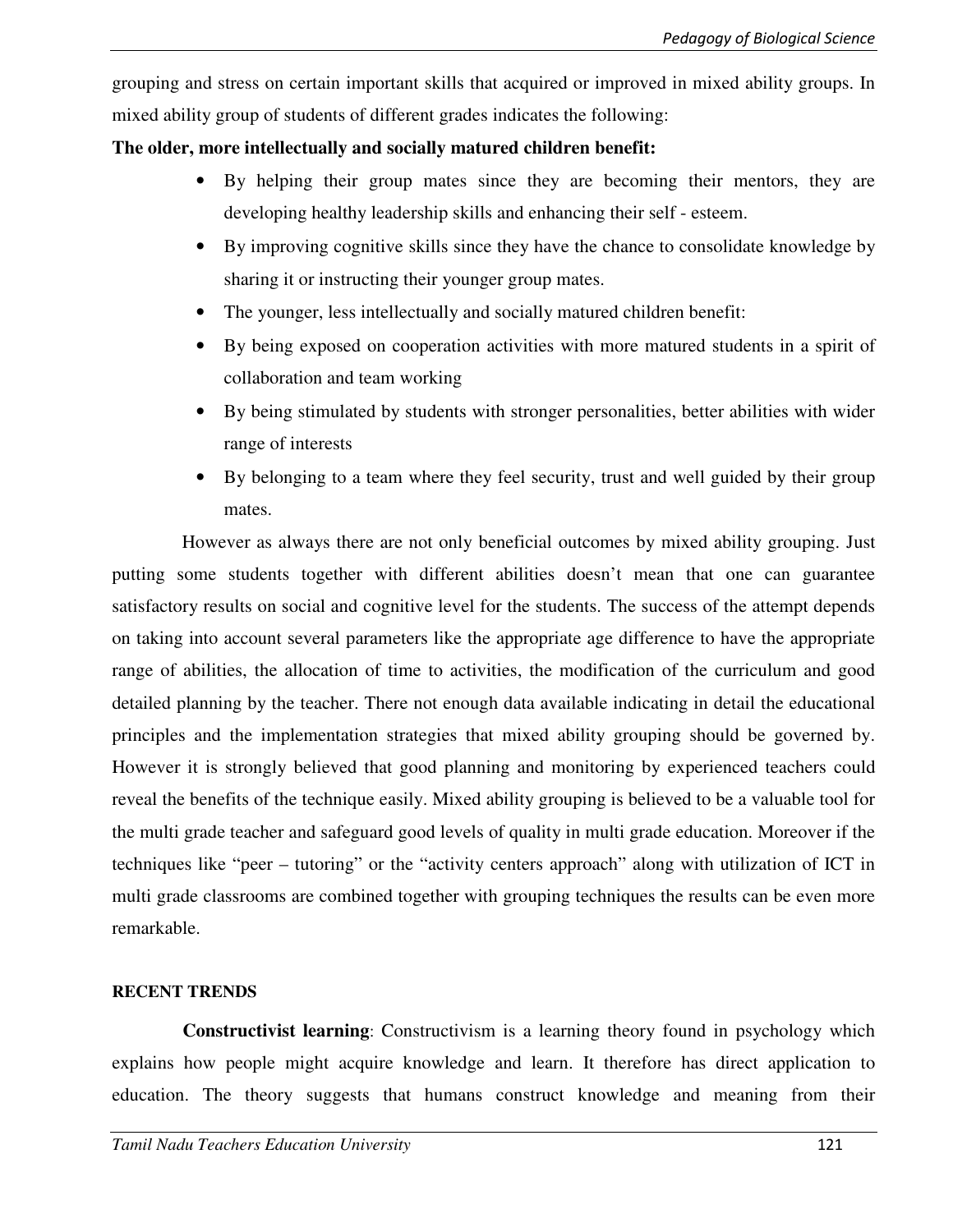experiences. Constructivism is not a specific pedagogy. Piaget's theory of Constructivist learning has had wide ranging impact on learning theories and teaching methods in education and is an underlying theme of many education reform movements. Research support for constructivist teaching techniques has been mixed, with some research supporting these techniques and other research contradicting those results.

**Problem-based learning**: Problem-based learning is a student-centered pedagogy in which students learn about a subject through the experience of solving an open-ended problem found in trigger material. Problem based learning is similar to project based learning, in that it is a student focused approach to learning based on solving open-ended problems, but tends to be more knowledge focused and to operate in loops of inquiry, analysis and articulation. Small group learning is an educational approach. Small group learning allows students to develop problem solving, interpersonal, presentational and communication skills, all beneficial to life outside the classroom. Whole group instruction is direct instruction using traditional textbooks or supplemental materials with minimal differentiation in either content or assessment. It is sometimes referred to as whole class instruction. It is typically provided through teacher-led direct instruction.

**Brain-based learning:** Brain-based learning is refers to teaching methods, lesson designs, and school programs that are based on the latest scientific research about how the brain learns, including such factors as cognitive development how students learn differently as they age, grow, and mature socially, emotionally, and cognitively.

**Collaborative learning:** Collaborative learning is an educational approach to teaching and learning that involves groups of students working together to solve a problem, complete a task, or create a product. During this intellectual gymnastics, the learner creates a framework and meaning to the discourse. Thus, collaborative learning is commonly illustrated when groups of students work together to search for understanding, meaning, or solutions or to create an artifact or product of their learning.

**The flipped classroom:** The flipped classroom is a pedagogical model in which the typical lecture and homework elements of a course are reversed. Short video lectures are viewed by students at home before the class session, while in-class time is devoted to exercises, projects, or discussions. Flipped learning is a learner-centered curriculum that changes the traditional roles of teacher and student. In these instructional approaches, faculty creates active learning opportunities for students to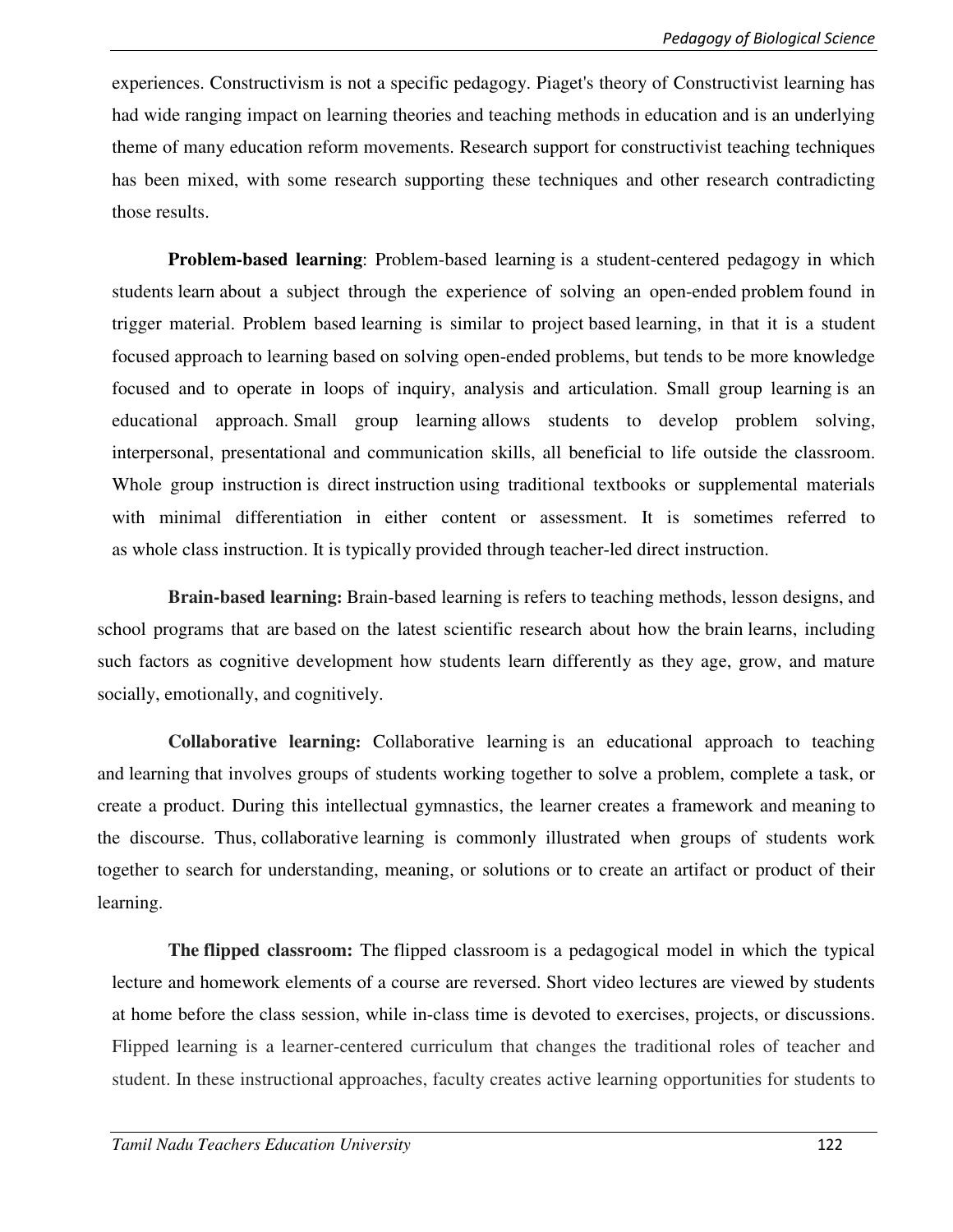engage with the content on a deeper level. Flipped Learning is an approach that allows teachers to implement a methodology, or various methodologies, in their classrooms. These Flipped Learning leaders also distinguish between a Flipped Classroom and Flipped Learning. These terms are not interchangeable. Flipping a class can, but does not necessarily, lead to Flipped Learning. Many teachers may already flip their classes by having students read text outside of class, watch supplemental videos, or solve additional problems, but to engage in Flipped Learning, teachers must incorporate the following four pillars into their practice.

**Blended learning:** Blended learning is a formal education program that involves combining Internet and digital media with traditional classroom methods that require the physical presence of both a teacher and students, with some element of student control over time, place, path, or pace. Blended learning is a term increasingly used to describe the way e-learning is being combined with traditional classroom methods and independent study to create a new, hybrid teaching methodology. It represents a much greater change in basic technique than simply adding computers to classrooms; it represents, in many cases, a fundamental change in the way teachers and students approach the learning experience. Blended learning is a combination of offline (face-to-face, traditional learning) and online learning in a way that the one compliments the other. It provides individuals with the opportunity to enjoy the best of both worlds. For example, a student might attend classes in a realworld classroom setting, and then supplement the lesson plan by completing online multimedia coursework. As such, the student would only have to physically attend class once a week and would be free to go at their own pace

**E-learning: E**-learning is electronic learning, and typically this means using a computer to deliver part, or all of a course whether it's in a school, part of your mandatory business training or a full distance learning course. In the early days it received a bad press, as many people thought bringing computers into the classroom would remove that human element that some learners need, but as time has progressed technology has developed, and now we embrace smart phones and tablets in the classroom and office, as well as using a wealth of interactive designs that makes distance learning not only engaging for the users, but valuable as a lesson delivery medium. Building partnerships with quality training providers, and combining this with a dedicated experienced technical team and support staff, Virtual College provides the perfect blended learning environment, offering anyone the chance to take their online training to the next level. Some of the most important developments in education have happened since the launch of the internet. These days' learners are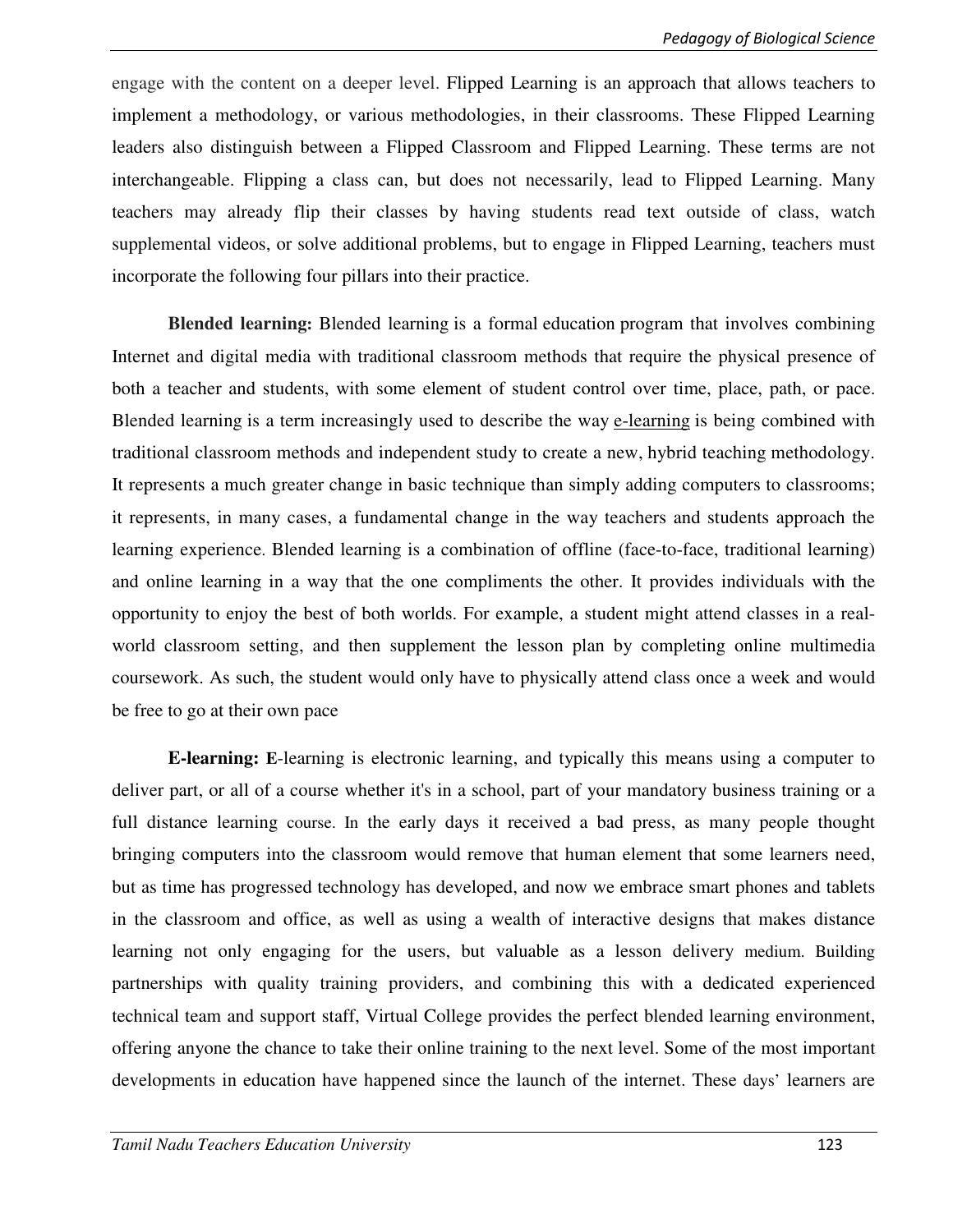well versed in the use of smart phones, text messaging and using the internet so participating in and running an online course has become a simple affair. Message boards, social media and various other means of online communication allow learners to keep in touch and discuss course related matters, whilst providing for a sense of community.

#### **Videoconferencing**

Video conferencing is the conduct of a videoconference (also known as a video conference or video teleconference) by a set of telecommunication technologies which allow two or more locations to communicate by simultaneous two-way video and audio transmissions. A video conference is a live, visual connection between two or more people residing in separate locations for the purpose of communication. At its simplest, video conferencing provides transmission of static images and text between two locations. At its most sophisticated, it provides transmission of full-motion video images and high-quality audio between multiple locations.

#### **Questions for Discussion and Reflection**

- 1. What is 'lecture method' of teaching? When the lecture method can be effectively used?
- 2. Explain the features of 'demonstration' method of teaching and its merits and demerits.
- 3. What is team-teaching? How could it be organized in schools?
- 4. Explain the concept of flipped classroom?
- 5. What are the different ways of organizing the laboratory method of teaching? State their relative merits and demerits.
- 6. Define 'Project Method' of teaching. Explain briefly the various steps involved in it. Mention its merits and demerits.
- 7. What are the different ways of organizing the problem-solving method of teaching?
- 8. How a seminar is conducted? Mention its advantages and limitations.
- 9. Define 'Group Discussion' of teaching. Explain briefly the various steps involved in it
- 10. What are the different ways of the problem-based learning?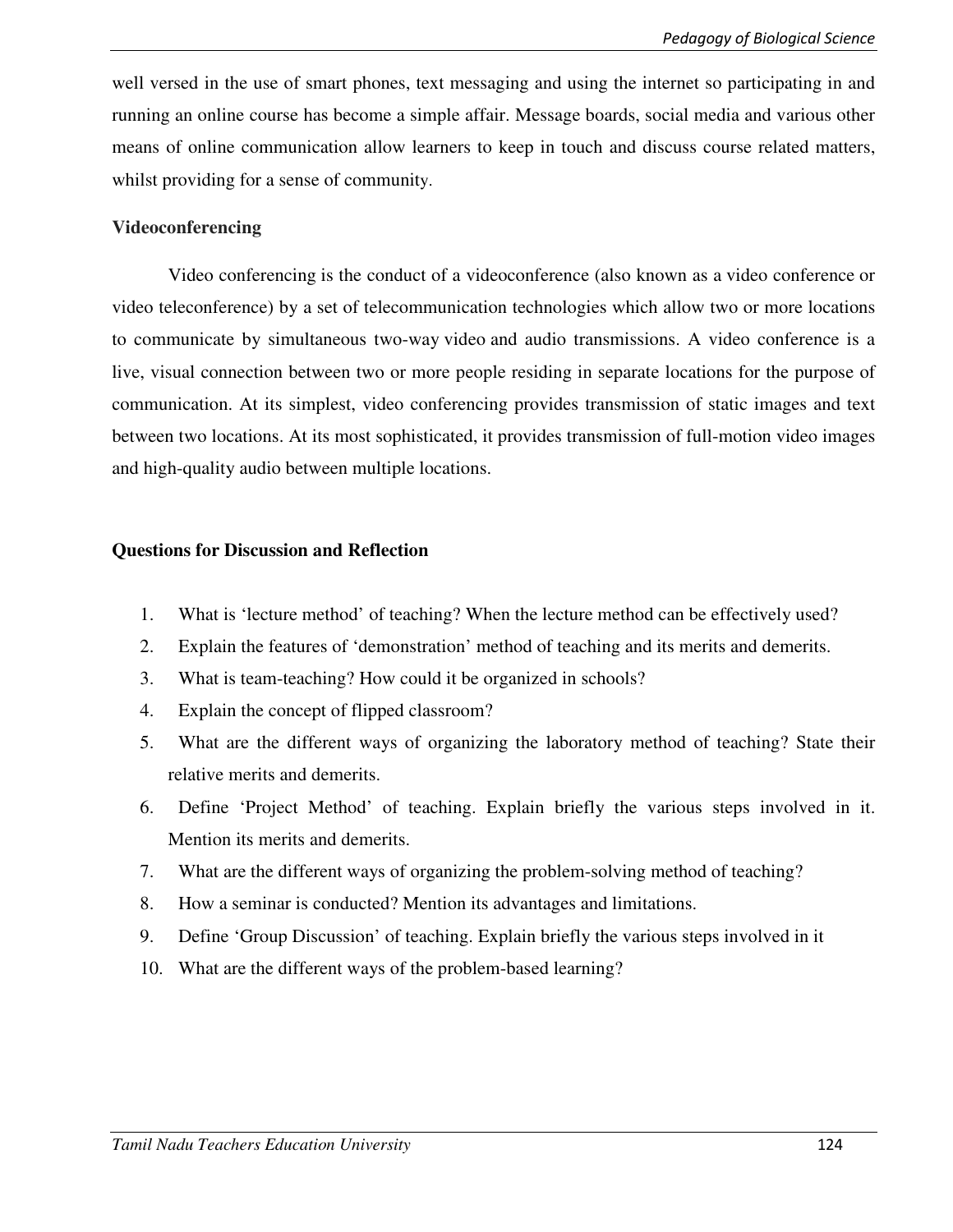# **Unit V: Resources for Teaching Biological Science**

#### **Objectives:**

- To obtain knowledge on the Print resources in teaching of biological science.
- To understand the audio resources in teaching of biological science.
- To analyse the visual resources in teaching of biological science.
- To explore the ICT resources in teaching of biological science

### **PRINT RESOURCES:**

**Newspaper:** A newspaper is a serial publication containing news, other informative articles (listed below), and advertising. A newspaper is usually but not exclusively printed on relatively inexpensive, low-grade paper such as newsprint. Newspapers are typically published daily or weekly.

**Magazines**: Magazines are publications; usually periodical publications that are printed or electronically published they are generally published on a regular schedule and contain a variety of content. In the case of written publication, it is a collection of written articles. A "magazine" is a periodical with a popular focus, i.e. aimed at the general public, and containing news, personal narratives, and opinion. Articles are often written by professional writers with or without expertise in the subject; they contain "secondary" discussion of events, usually with little documentation.

**Journal:** A "journal" is a scholarly periodical aimed at specialists and researchers. Articles are generally written by experts in the subject, using more technical language. They contain original research, conclusions based on data, footnotes or endnotes, and often an abstract or bibliography. The Journal of Physical Chemistry, The Chaucer Review, The Milbank Quarterly, and Labor History are examples of journals.

**Science Encyclopedias:** Science Encyclopedias is, any system of knowledge that is concerned with the physical world and its phenomena and that entails unbiased observations and systematic experimentation. In general, a science involves a pursuit of knowledge covering general truths or the operations of fundamental laws. An encyclopedia or encyclopedia is a type of reference or compendium holding a comprehensive summary of information from either all branches of knowledge or a particular branch of knowledge. Encyclopedias are divided into articles or entries, which are usually accessed alphabetically by article name. Encyclopedia entries are longer and more detailed than those in most dictionaries. Generally speaking, unlike dictionary entries, which focus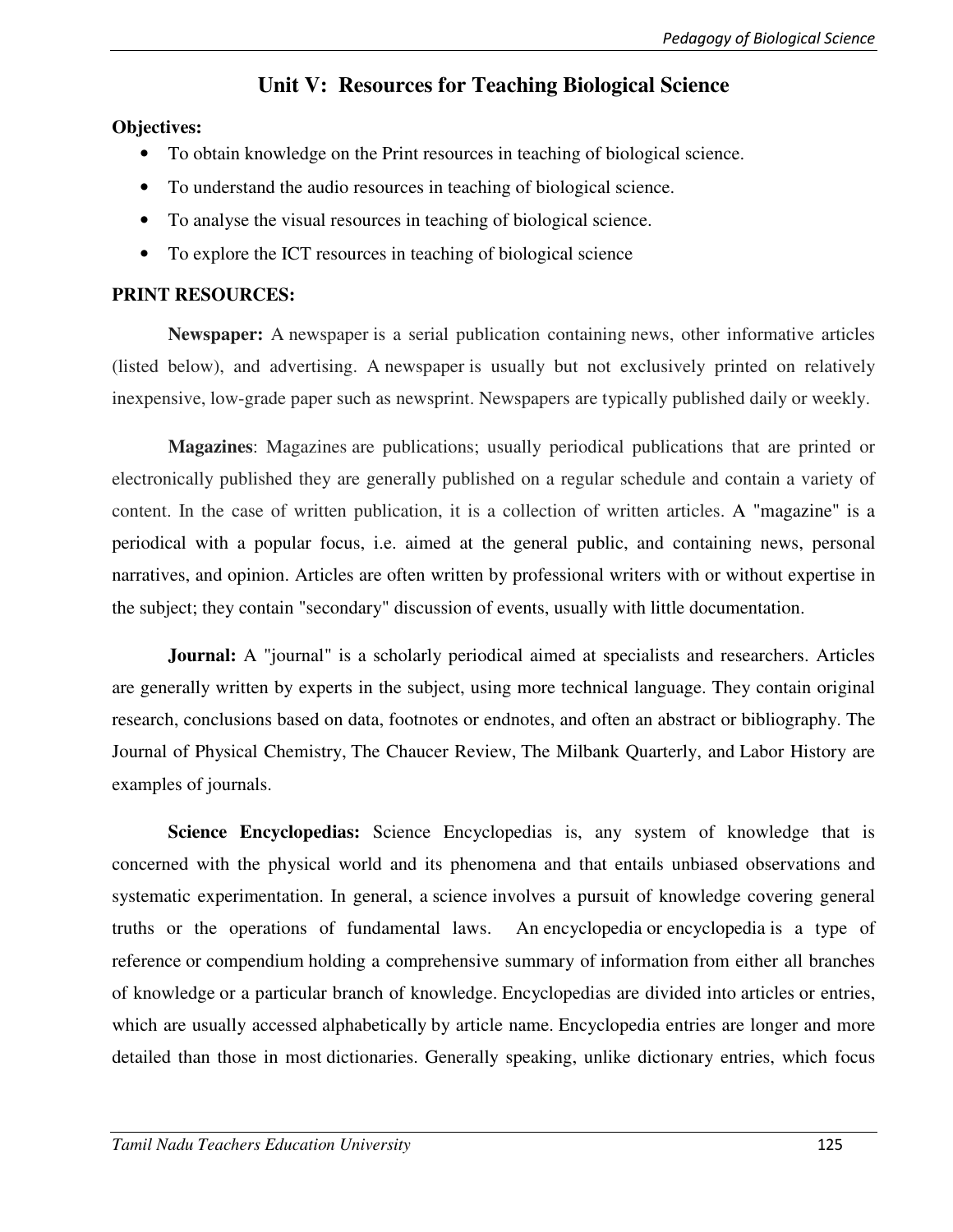on linguistic information about words, encyclopedia articles focus on factual information concerning the subject for which the article is named.

**AUDIO RESOURCES:** An audio tape recorder, tape deck or tape machine is an analog audio storage device that records and plays back sounds, including articulated voices, usually using magnetic tape, either wound on a reel or in a cassette, for storage. In its present-day form, it records a fluctuating signal by moving the tape across a tape head that polarizes the magnetic in the tape in proportion to the audio signal. Tape-recording devices include reel-to-reel tape deck and the cassette deck. Talk radio is a radio format containing discussion about topical issues. Most shows are regularly hosted by a single individual, and often feature interviews with a number of different guests. A talk show or chat show is a television programming or radio programming genre in which one person discusses various topics put forth by a talk show host.

**DVDs/CDs:** A compact disc (**CD)** is a small, portable, round medium made of molded polymer (close in size to the floppy disk) for electronically recording, storing, and playing back audio, video, text, and other information in digital form. Tape cartridges and CDs generally replaced the phonograph record for playing back music. At home, CDs have tended to replace the tape cartridge although the latter is still widely used in cars and portable playback devices.

**DVD** is an optical disc technology with a 4.7 gigabyte storage capacity on a single-sided, onelayered disk, which is enough for a 133-minute movie. DVDs can be single- or double-sided, and can have two layers on each side; a double-sided, two-layered DVD will hold up to 17 gigabytes of video, audio, or other information. This compares to 650 megabytes (.65 gigabyte) of storage for a CD-ROM disk.

#### **VISUAL RESOURCES**

**Pictures:** Pictures are kinds of visual instruction materials might be used more effectively to develop and sustain motivation in producing positive attitudes towards English and to teach or reinforce language skills. Pictures attract children and motivate them like to learn English so pictures are unlikable things to teach and learn English. Picture is visual presentation of human, places, or things. The use pictures are more effective than the use words because they are easier to remember and retell. Children can see pictures, recall and retell or describe a human, a place, a thing or a specific situation that is shown in picture. It is much clearer than remembering boring words.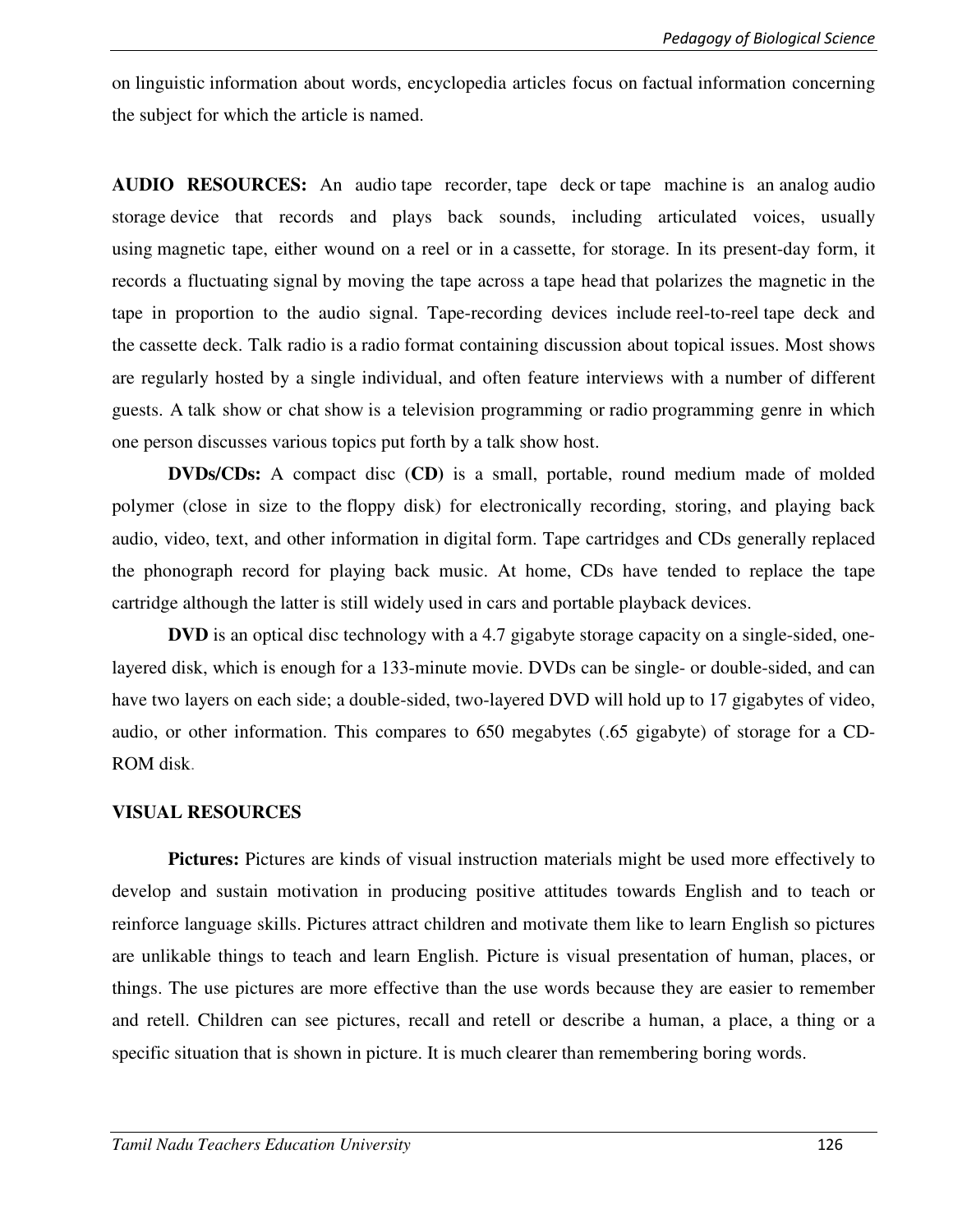**Flashcard:** A flashcard or flash card is a set of cards bearing information, as words or numbers, on either or both sides, used in classroom drills or in private study. One writes a question on a card and an answer overleaf. Flashcards can bear vocabulary, historical dates, formulas or any subject matter that can be learned via a question-and-answer format. Flashcards are widely used as a learning drill to aid memorization by way of spaced repetition. Flashcards exercise the mental process of active recall: given a prompt, one produces the answer. Beyond the content of cards, which are collected index, there is the question of *use* – how does one use the cards, in particular, how frequently does one and how does one react to errors, either complete failures to recall or mistakes? Various systems have been developed, with the main principle being spaced repetition increasing the review interval whenever a card is recalled correctly.

**Charts :** A chart, also called a graph, is a graphical representation of data, in which "the data is represented by symbols, such as bars in a bar chart, lines in a line chart, or slices in a pie chart". A chart can represent tabular numeric data, functions or some kinds of qualitative structure and provides different info. The term "chart" as a graphical representation of data has multiple meanings. Charts are often used to ease understanding of large quantities of data and the relationships between parts of the data. Charts can usually be read more quickly than the raw data. They are used in a wide variety of fields, and can be created by hand or by computer using a charting application. Certain types of charts are more useful for presenting a given data set than others. For example, data that presents percentages in different groups are often displayed in a pie chart, but may be more easily understood when presented in a horizontal bar chart. On the other hand, data that represents numbers that change over a period of time might be best shown as a line chart.

Posters: There are many teaching aids available to help improve your student's learning. Educational posters are an excellent teaching aid that can help children with spelling  $\&$ comprehension, mathematics, language, geography, science, history and many more subjects. Educational posters are an excellent source for students to read and learn from when focusing on a specific subject. It is proven that visual learning is one of the most popular methods of learning that people find most effective. At Teach Starter, we have used this knowledge and developed a number of educational posters that help children learn through the use of visual aids. Educational posters are eye catching and visually appealing. The use of bright colours and bold text is helpful for getting the attention of children and adults. There are many benefits of having educational posters in your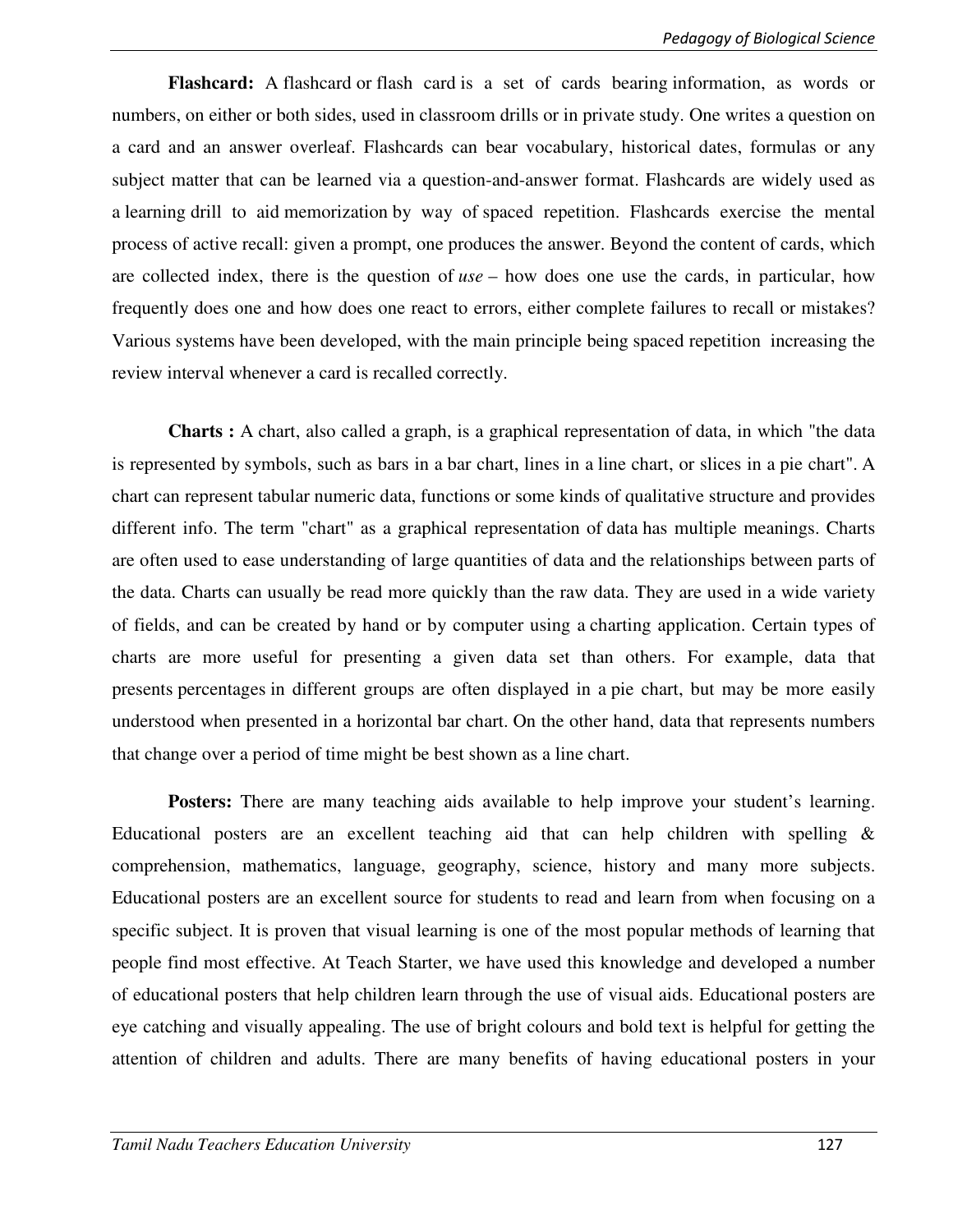classroom or at home. Posters can be interactive as laminating certain posters means that students can write on them and then reuse them in the future.

**Photograph:** A Photograph is worth a thousand words through which a complex idea can be conveyed with just a single still image. Pictures make it possible to absorb large amounts of data quickly. Using photographs for explaining complex phenomena is one of the teaching aids of modern education system all over the world. As the world is changing day by day so are the methods of instructions as the modern curriculum requires conceptual elaborations. Visual aids have the tendency to materialize the thoughts of students in the form of graphics to give thoughts a concrete frame of reference. Use of photographs is important for students because they are more likely to believe findings when the findings are paired with colored images describing complex situations during learning as opposed to other representational data such as complex book text.

**Models**: Many researchers have tried to put together classroom- or school-based models that describe the teaching-learning process. A model is a visual aid or picture which highlights the main ideas and variables in a process or a system.

#### **ICT RESOURCES:**

**Radio**: Radio is a powerful mass medium used in education for disseminating information, imparting instruction and giving entertainment. It serves with equal ease in both developed and developing countries. It spreads information to a greater group of population thereby saving time, energy, money and man-power in an effective way. Radio is a simple and cheap medium readily available as a small toy. Now small and handy transistors are available with even poorest of people. A small transistor can carry the message to any place on - the earth. It needs very little for maintenance and cheaper production can be taken up with more and more resources. Radio speaks to an individual so also to millions at a time. Hence, any listener can think the broadcast is meant for him whereas when listened in group all think the massage directed towards them. Each student takes the broadcast as very intimate to him. Due to its portability and easy accessibility radio could found its place everywhere whether it was a field, a school, a kitchen or a study room. Radio is a blind man's medium and is meant for ears only. It plays with sound and silence where the sound can be anything like voice or word, music and effect. When one hears radio, simultaneously one can imagine happenings in his/her mind. So it is called as theatre of blind or a stage for the mind. Radio can be listened to simultaneously along with another work like reading also.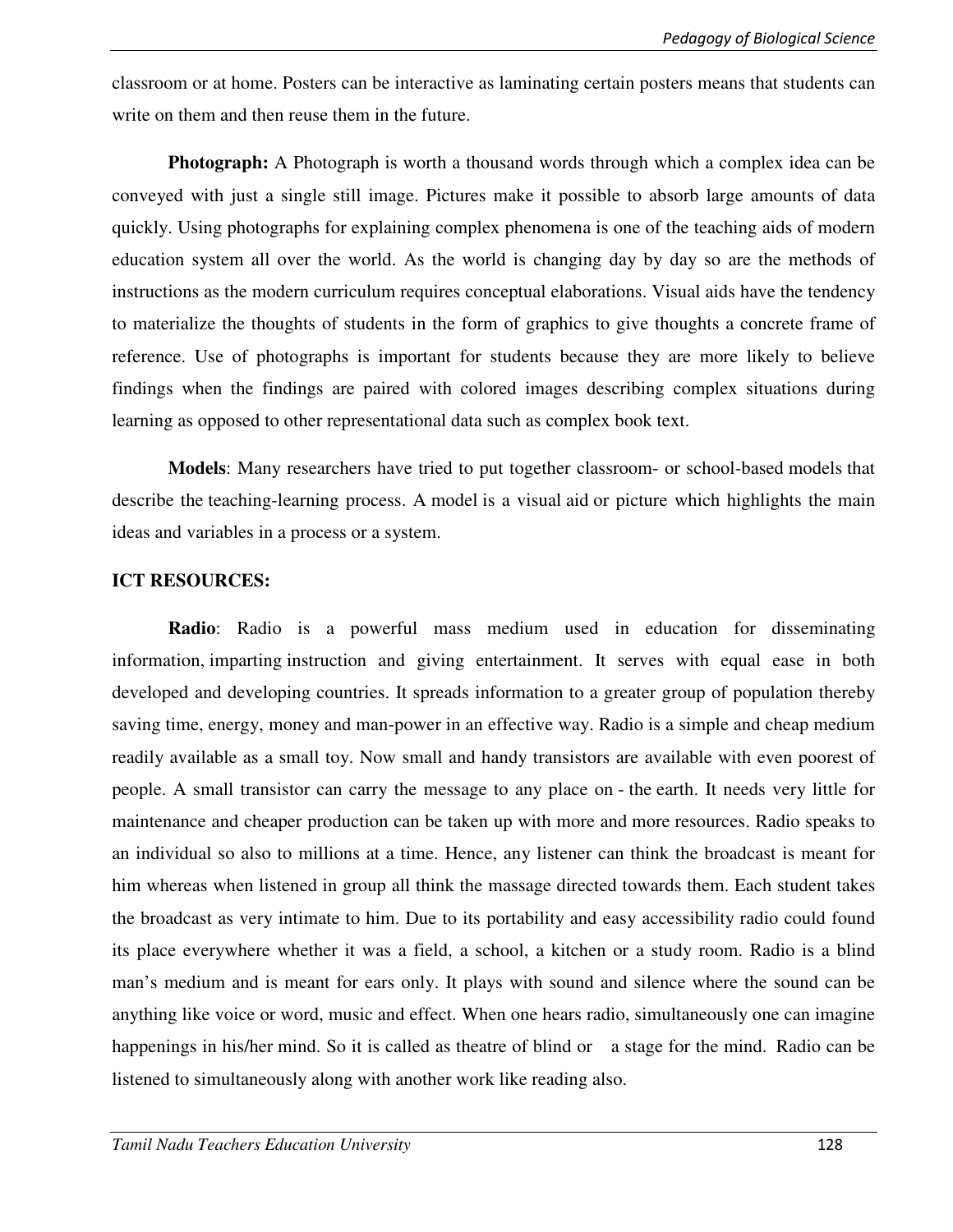**Television**: Television or Learning show is the use of television programs in the field of distance education. It may be in the form of individual television programs or dedicated specialty channels that is often associated with cable television in the United States as Public, educational, and government access (PEG) channel providers. There are also adult education programs for an older audience; many of these are instructional television or "tele course" services that can be taken for college credit Many children's television series are educational, ranging from dedicated learning programs to those that indirectly teach the viewers. Some series are written to have a specific moral behind every episode, often explained at the end by the character that learned the lesson. In the social aspects of television, several studies have found that educational television has many advantages.

**Internet:** Teachers whose lesson plans were discussed here engage students in meaningful learning activities that are of high relevance to students. The Internet is serving as a solution to engage students and teachers as equal partners in an educational journey in these electronic settings. Computers and the Internet are a great resource for classroom teachers! Teachers can find suggestions, lesson plans, practical support, information, and materials through the Internet. In fact, using a computer can make a teacher's life easier and more efficient. The LEADERS website provides an extensive list of Internet links designed to help teachers of reading and writing. This list of links covers most of the types of websites discussed below. Here are some of the many ways in which teachers can make computer and Internet technology work for them.

**Multimedia:** Multimedia is content that uses a combination of different content forms such as text, audio, images, animations, video and interactive content. Multimedia contrasts with media that use only rudimentary computer displays such as text-only or traditional forms of printed or handproduced material. Multimedia can be recorded and played, displayed, interacted with or accessed by information content processing devices, such as computerized and electronic devices, but can also be part of a live performance. Multimedia devices are electronic media devices used to store and experience multimedia content. Multimedia is distinguished from mixed media in fine art; by including audio, for example, it has a broader scope. The term "rich media" is synonymous for multimedia. Hypermedia scales up the amount of media content in multimedia application.

**Interactive whiteboard** : An interactive whiteboard is a large interactive display in the form factor of a whiteboard. It can either be a standalone touch screen computer used independently to perform tasks and operations, or a connectable apparatus used as a touchpad to control computers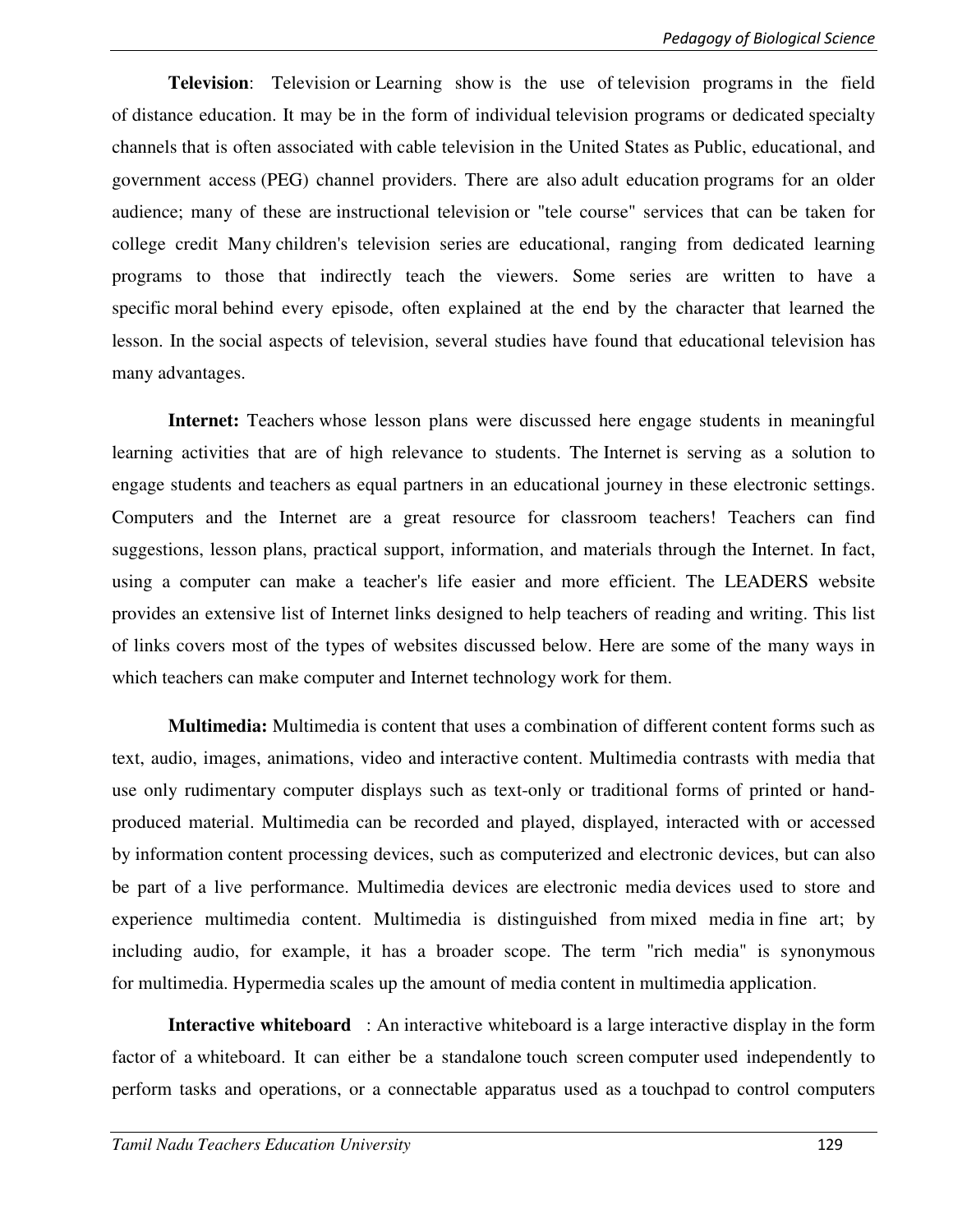from a projector. They are used in a variety of settings, including classrooms at all levels of education, in corporate board rooms and work groups, in training rooms for professional sports coaching, in broadcasting studios, and others. The first interactive whiteboards were designed and manufactured for use in the office. This board was used in small group meetings and round-tables.

#### **COMMUNITY RESOURCES**

**Zoological gardens:** A zoo (short for zoological garden or zoological park, and also called an animal park or menagerie) is a facility in which animals are confined within enclosures, displayed to the public, and in which they may also breed. The term "zoological garden" refers to zoology, the study of animals, and a term deriving from the Greek word. . The abbreviation 'zoo' was first used of the *London Zoological Gardens*, which was opened for scientific study in 1828 and to the public in 1857.

**Botanical garden**: A botanical garden or botanic garden is a garden dedicated to the collection, cultivation and display of a wide range of plants labeled with their botanical names. It may contain specialist plant collections such as cacti and other plants, herb, plants from particular parts of the world, and so on; there may be greenhouses, shade houses, again with special collections such as tropical plants, alpine plants, or other exotic plants. Visitor services at a botanical garden might include tours, educational displays, art exhibitions, book rooms, open-air theatrical and musical performances, and other entertainment. Botanical gardens are often run by universities or other scientific research organizations, and often have associated herbaria and research programmes in plant taxonomy or some other aspect of botanical science. In principle, their role is to maintain documented collections of living plants for the purposes of scientific research, conservation, display, and education, although this will depend on the resources available and the special interests pursued at each particular garden.

**Eco-Park:** Eco-park is an eco-industrial park or estate is a community of manufacturing and service businesses located together on a common property. Member businesses seek enhanced environmental, economic, and social performance through collaboration in managing environmental and resource issues. By working together, the community of businesses seeks a collective benefit that is greater than the sum of individual benefits each company would realize by only optimizing its individual performance. The goal of an EIP is to improve the economic performance of the participating companies while minimizing their environmental impacts. Components of this approach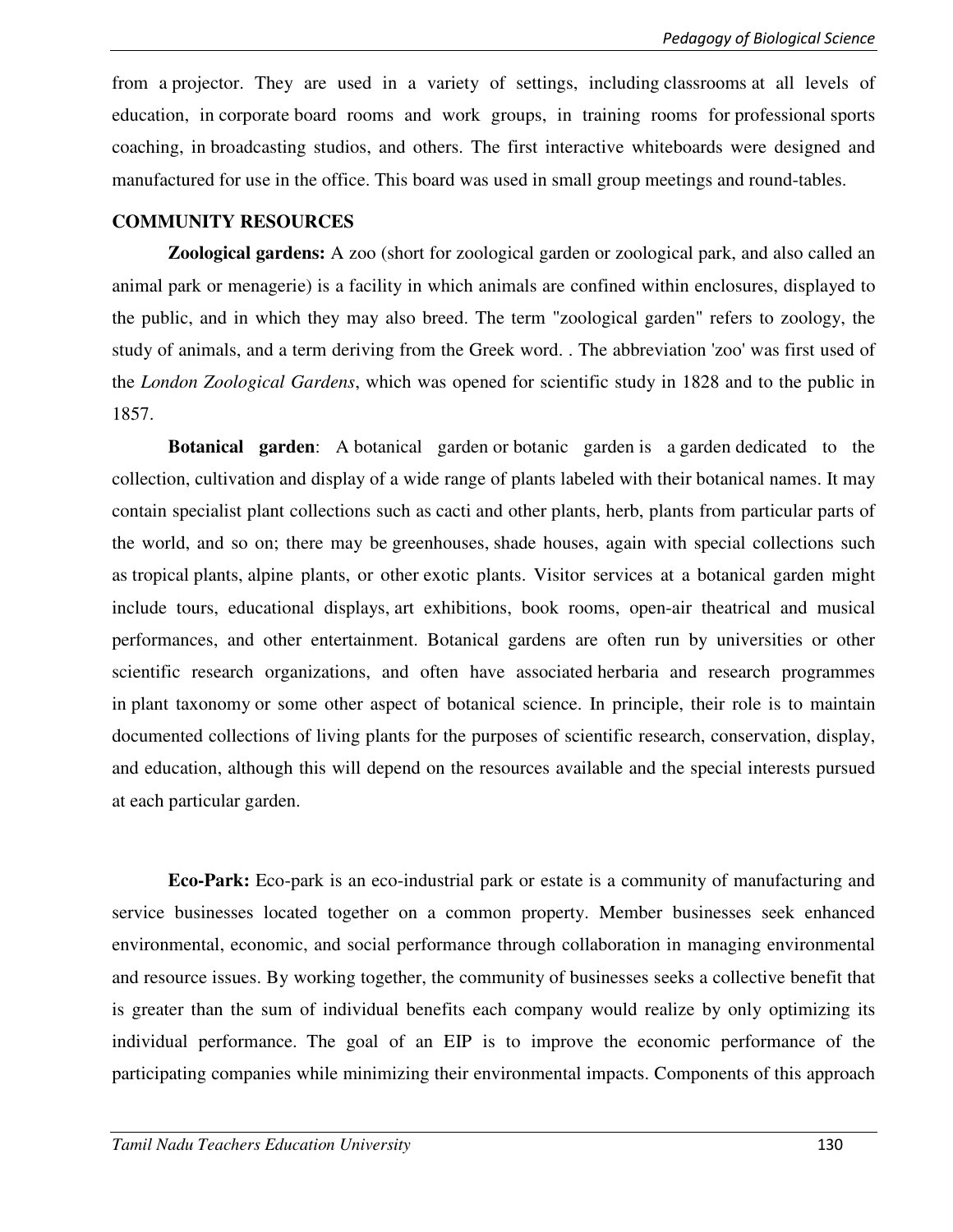include green design of park infrastructure and plants cleaner production, pollution prevention; energy efficiency; and inter-company partnering.

**Aquarium:** An aquarium (plural: aquariums or aquaria) is a vivarium of any size having at least one transparent side in which water-dwelling plants or animals are kept and displayed. Fish keepers use aquaria to keep fish, invertebrates, amphibians, aquatic reptiles such as turtles, and aquatic plants. The term, coined by English naturalist Philip Henry Gosse, combines the Latin root aqua, meaning water, with the suffix -arium, meaning "a place for relating to". An aquarist owns fish or maintains an aquarium, typically constructed of glass or high-strength acrylic. Cuboid aquaria are also known as fish tanks or simply tanks, while bowl-shaped aquaria are also known as fish bowls. Size can range from a small glass bowl to immense public aquaria. Specialized equipment maintains appropriate water quality and other characteristics suitable for the aquarium's residents.

**Science exhibition/fair:** A science fair experiment is generally a competition where contestants present their science project, results in the form of a report, display board, and/or models that they have created. Science fairs allow students in elementary, middle and high schools to compete in science and/or technology activities. A science fair experiment is generally a competition where contestants present their science project, results in the form of a report, display board, and/or models that they have created. Science fairs allow students in elementary, middle and high schools to compete in science and or technology activities. The main motive of a science fair is for students to answer a question or task, not from a textbook but found out themselves by conducting a range of experiments and ongoing research in the short amount of time allocated to them. In order that the questions or tasks spark a true interest in the student they should be able to have an interesting, eye catching project. Science fairs also provide a mechanism for students with intense interest in the sciences to be paired with mentors from nearby colleges and universities, so that they can access to instruction and equipment that the local schools cannot provide.

**Fieldtrip:** A field trip or excursion is a journey by a group of people to a place away from their normal environment. The purpose of the trip is usually observation for education, nonexperimental research or to provide students with experiences outside their everyday activities, such as going camping with teachers and their classmates. The aim of this research is to observe the subject in its natural state and possibly collect samples. Field trips are also used to produce civilized young men and women who appreciate culture and the arts. It is seen that more-advantaged children may have already experienced cultural institutions outside of school, and field trips provide a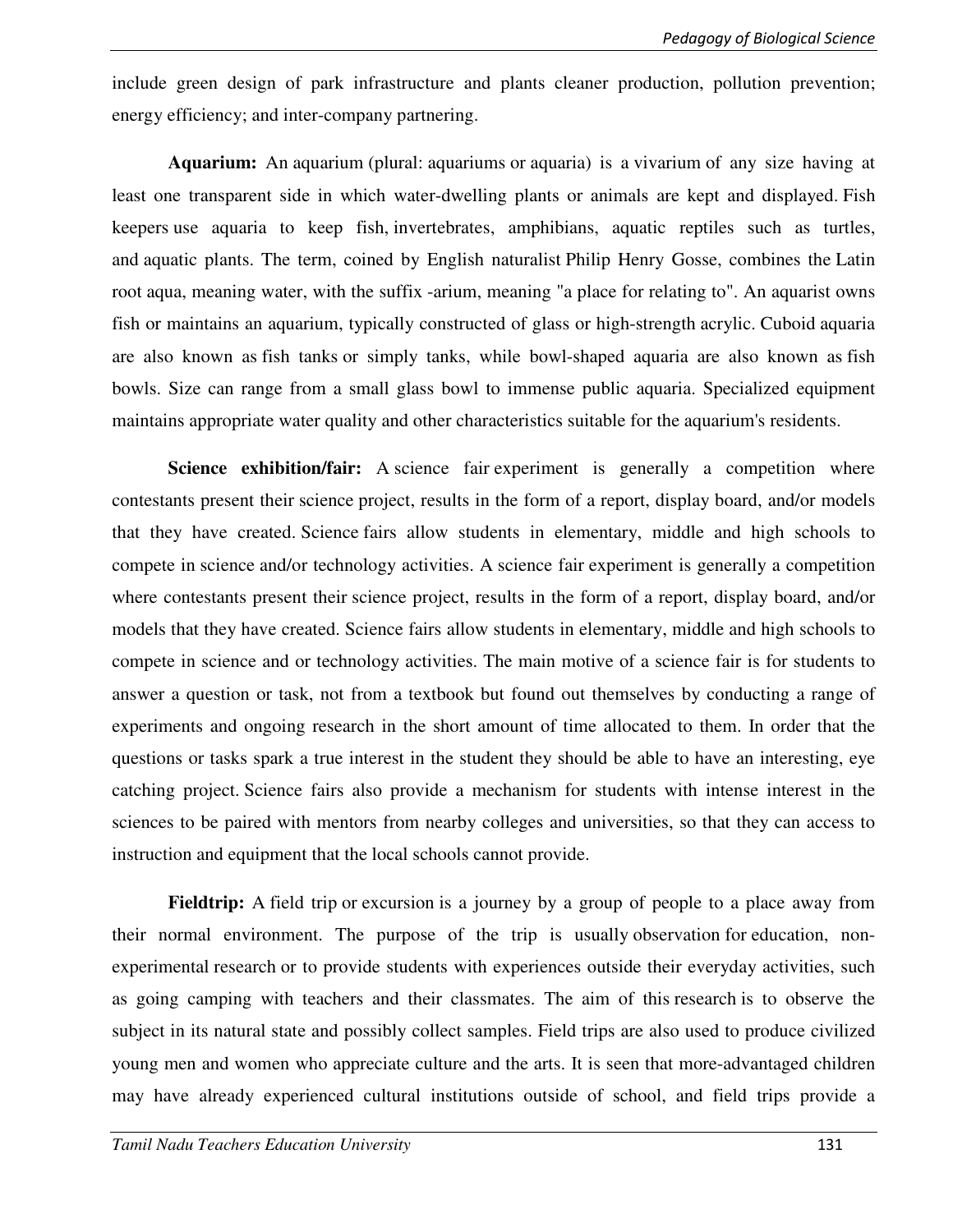common ground with more-advantaged and less-advantaged children to have some of the same cultural experiences in the arts.

**Qualities of a good biology textbook:** Text books are the most widely used of all instructional materials. Now a day's text book has become a course of study. A set of unit plans and a learning guide as well. A text book should really design for the pupils rather than the teacher. Text book should stimulate reflective thinking and cultivate in students the scientific attitude. In the teachinglearning process, the text-book occupies an important place. There is a saying "As is the text-book, so is the teaching and learning". A good text-book can even replace class-room teaching. The science text-book should aim at aiding the pupils in the development of their personalities, in developing open mindedness, developing appreciation and understanding of nature and not merely stuffing their minds with facts.

 The opportunity of this analysis has been offered to students, future teachers of biology, around the time when they will directly use the textbooks for preparing and teaching the lessons. The main objective of this coordinated exercise of exploring the quality of the alternative biology textbooks is the development of the students' abilities to critically analyze the textbooks which they will use in the near future and for which they will have to express alternative options. The interests of the authors are also focused on the role of the textbooks in the learning process, on the analysis of their contribution to the students' progress in the scientific knowledge but also to their personal development. The textbook, as a source of the basic knowledge of biology as a school subject, but also as a collector of methodological ideas, is a "territory" that is insufficiently explored by students in the initial teaching preparation.

**Qualities of a Biology teacher:** Biology teachers need characteristics that are common to all good teachers, but, in addition, they need additional qualities specific to their chosen subject area. General Characteristics. Good teachers are dynamic, patient, understanding and caring. Knowledge, Personality and Physical Attributes.

#### **Teaching Style/Approach:**

An excellent Biology teacher:

1. Enthusiastic about teaching students the subject matter

2. Treats students with respect and designs curricula to meet the needs of all students, regardless of level of instruction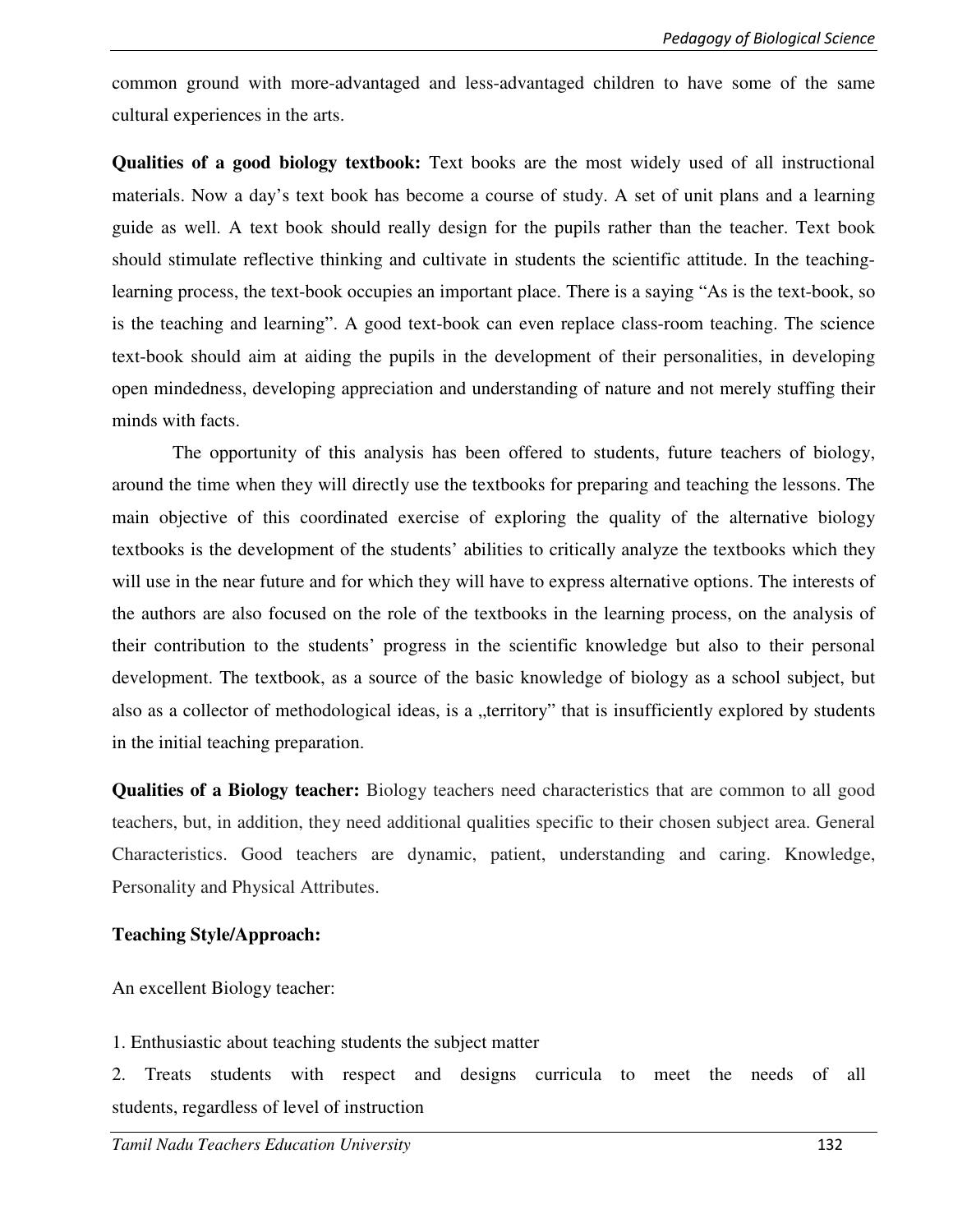3. Relates subject matter to students' lives, explaining how they are an integral part of the entire ecosystem

4. Sets an example of integrity inside and outside the classroom and teaches students responsibility and high standards

5. Plans lessons well in advance, gives adequate time for each topic, and integrates subjects

- 6. Teaches well organized concepts in a conceptually concise fashion
- 7. Stresses concept learning rather than rote memory
- 8. Continually reassesses approaches, lectures and tests to insure a fresh, relevant curriculum
- 9. Exhibits inquiring behavior typical of scientists.

### **Subject Expertise/Teaching Techniques**

An excellent teacher:

1. Teaches students how to learn, analyze and think critically, emphasizing good scientific methodology and problem solving skills

2. Prepares lessons that will enhance problem solving ability

3. Develops hands-on activities to illustrate concepts and uses a variety of approaches to assist the learning processes lectures, discussions, laboratories, demonstrations, field trips, guest speakers, student presentations, films and slide shows

4. keeps up-to-date in the subject matter

5. Maintains competence in the life science fields

6. Teaches useful lab techniques and lab safety

7. Stresses the fragility of life on the planet and the importance of maintaining well managed ecosystems.

#### **Teaching Environment**

An excellent teacher:

1. Creates an exciting classroom atmosphere with as many living things as possible to enhance learning (e.g. well maintained plants and animals, which may include fish tanks, gerbils/mice, and reptiles/amphibians)

- 2. Acquires up-to-date equipment for laboratory work
- 3. Joins committees to improve the school, department, himself/herself
- 4. Generates new and exciting ideas for students to think about
- 5. Encourages students to ask questions about the lesson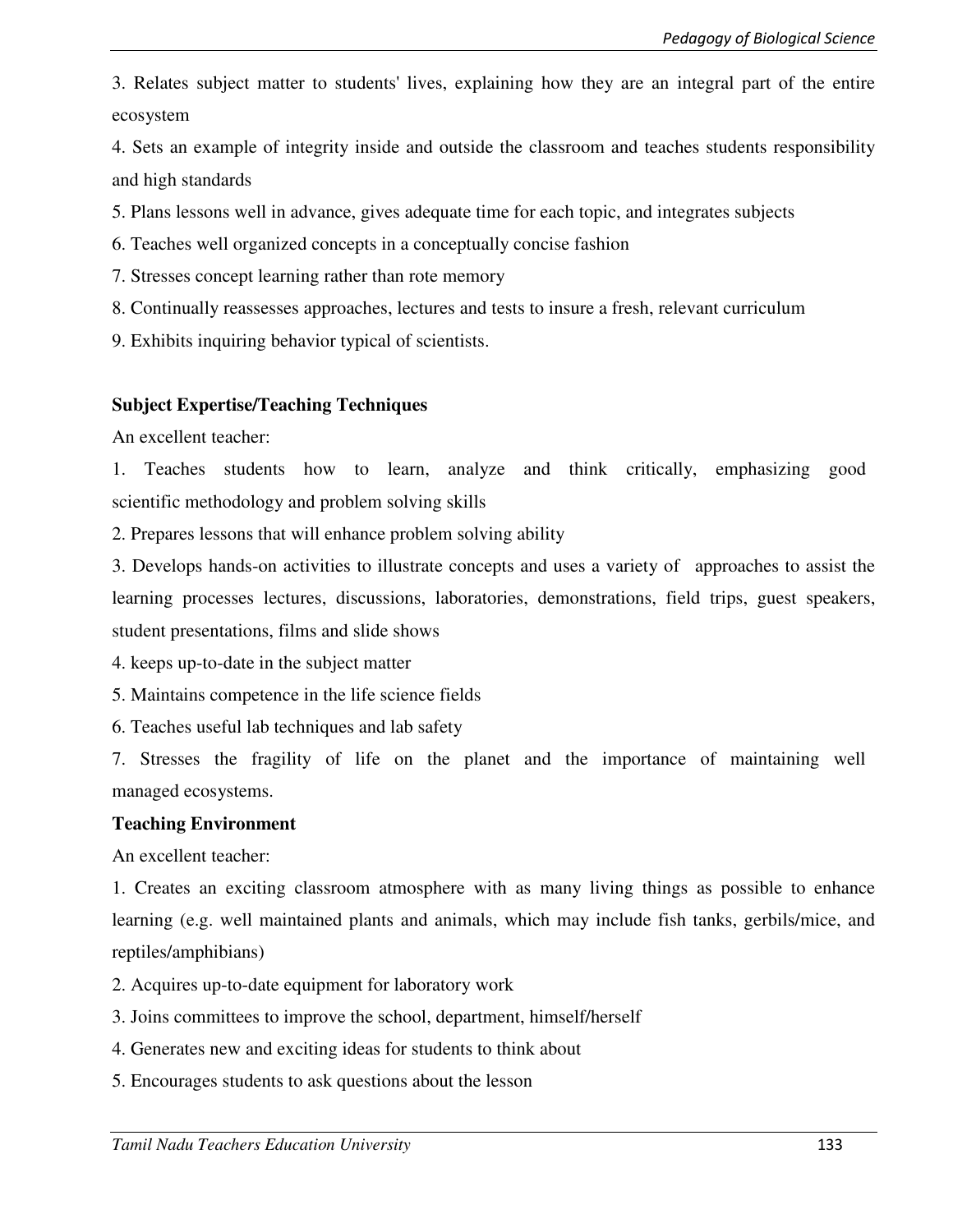6. Maintains a safe and clean classroom laboratory

7. Knows how to administer first aid in case of accidents.

### **Community Involvement**

An excellent teacher:

1. Will use the community resources by inviting guest speakers from nearby institutions

And conduct field trips to laboratories, nature reserves, museums, local water plants, etc.

2. Develops and promotes advanced and/or continuing education courses in the school district, if possible

3. Attends other activities in which students are involved such as musicals, sports, art exhibits, etc.

4. Takes an interest in and gets involved in community activities

5. Solicits support from community businesses to improve facilities and programs in the schools.

### **Professional Development**

An excellent teacher:

1. Continually updates his/her knowledge by

- Reading the literature (e.g. journals such as The American Biology Teacher, Scientific American, Science, Science News, etc.)
- Attending conferences, conventions, workshops and seminars
- Taking college or in-service courses
- Visiting local laboratories, nature reserves, etc.
- 2. Becomes active in a professional organization and encourages colleagues to join as well

3. Seeks grant support to purchase equipment, to organize or attend meetings or conferences, and to fund special educational projects.

## **REFERENCES**

- Aggarwal, J.C. (1996). *Principles, methods and techniques of teaching*. New Delhi; Vikas Publishing House Pvt. Ltd.
- *Pedagogy of Physical Science Textbook for B.Ed. Part II.* National Council of Education Research and Training, New Delhi: Publication Division, NCERT
- Sharma R.C., (1990). *Modern Science Teaching*. New Delhi: Dhanpath Rai & Sons.
- Panneerselvam, A. (2005). *Teaching of Physical Science*. Chennai: Shantha Publishers,